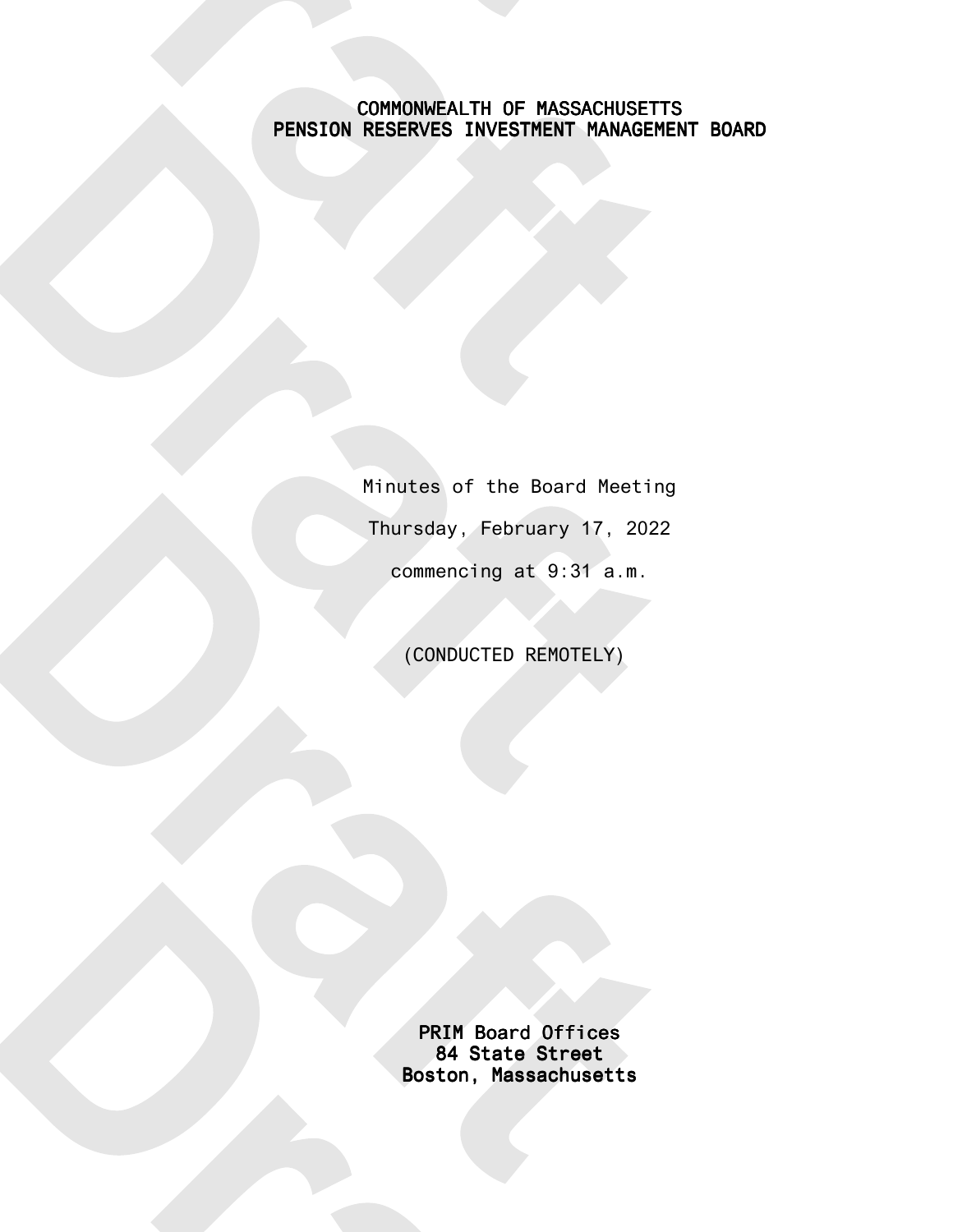#### A T T E N D E E S

# (Via Zoom)

#### Board Members

- · Treasurer Deborah B. Goldberg, Chair
- · Robert L. Brousseau
- Ruth Ellen Fitch
- James B.G. Hearty
- · Theresa F. McGoldrick, Esq.
- · Dennis J. Naughton
- · Carly Rose
- · Paul E. Shanley, Esq.

## Other Attendees (partial list):

- · Jennifer Appel, NEPC
- · Francesco Daniele
- · Anthony Falzone
- · Alyssa Fiore
- · Maria Garrahan
- · Minching Kao
- · Emily Kowtoniuk
- · Renee LeFevre
- · Bill Li
- · Liu Liu
- · Michael McElroy
- · Michael McGirr
- · Phil Nelson, NEPC
- · Tim Schlitzer
- · Michael Trotsky
- · Liz Zelnick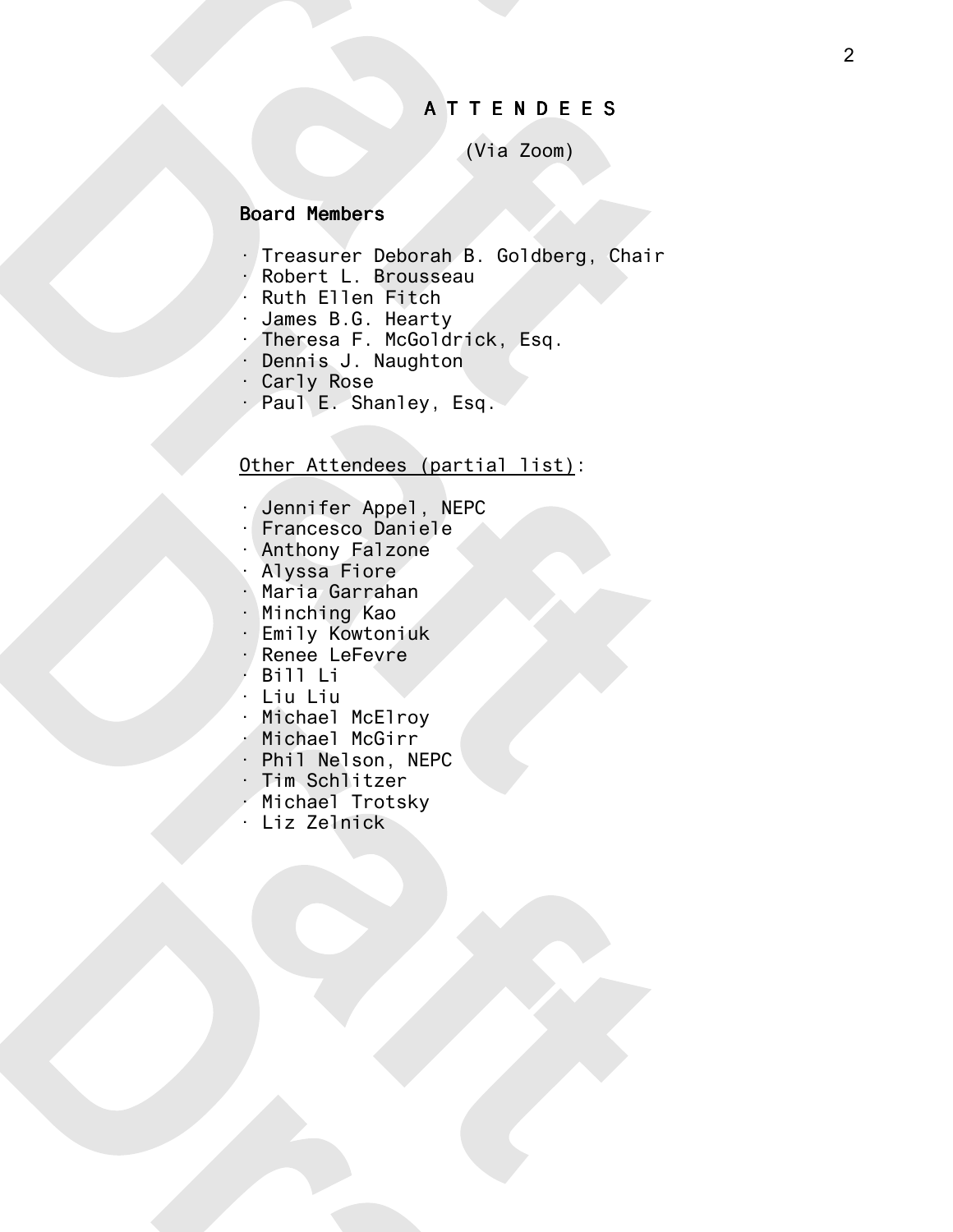# P R O C E E D I N G S

1

| $\overline{2}$ | A meeting of the Pension Reserves                  |
|----------------|----------------------------------------------------|
| 3              | Investment Management Board (PRIM Board) was held  |
| 4              | remotely on February 17, 2022. The meeting was     |
| 5              | called to order and convened at 9:31 a.m.          |
| $\,$ 6 $\,$    | Treasurer and Receiver-General Deborah Goldberg    |
| $\overline{7}$ | chaired the meeting.                               |
| 8              | TREASURER GOLDBERG: Good morning,                  |
| $9\,$          | everyone, and I want to welcome you to the         |
| 10             | MassPRIM board meeting Thursday, February 17,      |
| 11             | 2022.                                              |
| 12             | This meeting will be held by Internet              |
| 13             | and telephone in accordance with the provisions of |
| 14             | "An Act Extending Certain COVID-19 Measures,       |
| 15             | Adopted During the State of Emergency," which was  |
| 16             | signed into law on June 16, 2021.                  |
| 17             | This act includes an extension until               |
| 18             | April 1, 2022 of the remote meeting provisions of  |
| 19             | the March 12, 2020 Executive Order that allows     |
| 20             | remote participation by all members of a public    |
| 21             | body and suspends the requirement that a quorum    |
| 22             | and the chair be physically present, provided that |
| 23             | the public has access to the meeting through       |
| 24             | technology that enables the public to clearly      |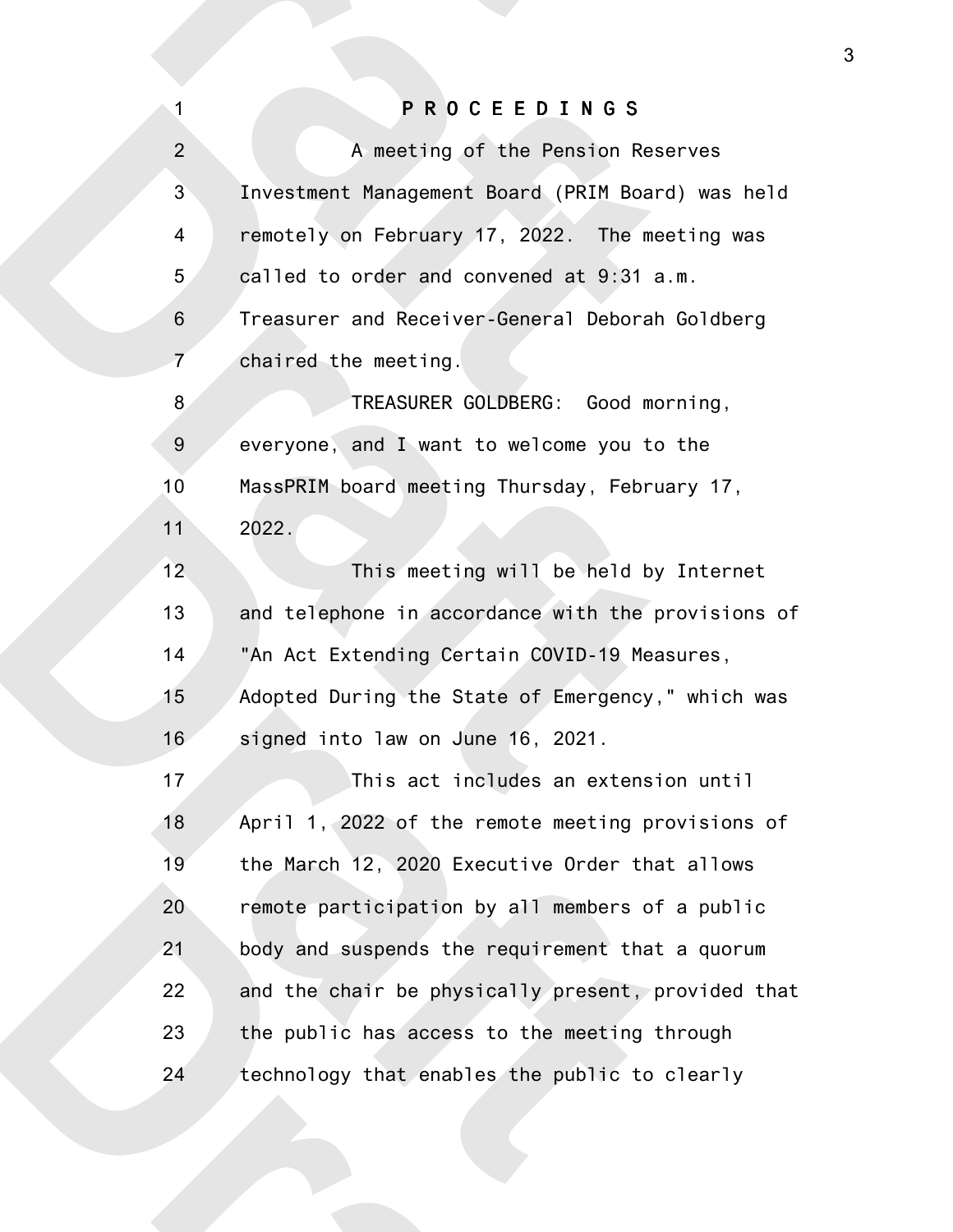follow the proceedings while they are occurring. Accordingly, all members of this board will participate today remotely via telephone and/or Internet-enabled audio and videoconferencing, and all votes in today's meeting will by taken by roll call. Public access to the deliberations of the meeting today will likewise be provided via telephone with all documents referenced at the meeting available to be viewed on PRIM's website. That is www.mapension.com. All persons speaking at today's meeting are asked first to identify themselves. Also the Open Meeting Laws requires anyone wishing to record a meeting to first notify the chair so that the chair can inform the other attendees. So accordingly, I am informing you that the stenographer, Virginia Dodge from Lexitas, is transcribing and also recording the meeting. If anyone else does intend to record today's meeting, please first notify Seth Gitell at sgitell, which is S-G-I-T-E-L-L, @mapension.com. 1 2 3 4 5 6 7 8 9 10 11 12 13 14 15 16 17 18 19 20 21 22 23 24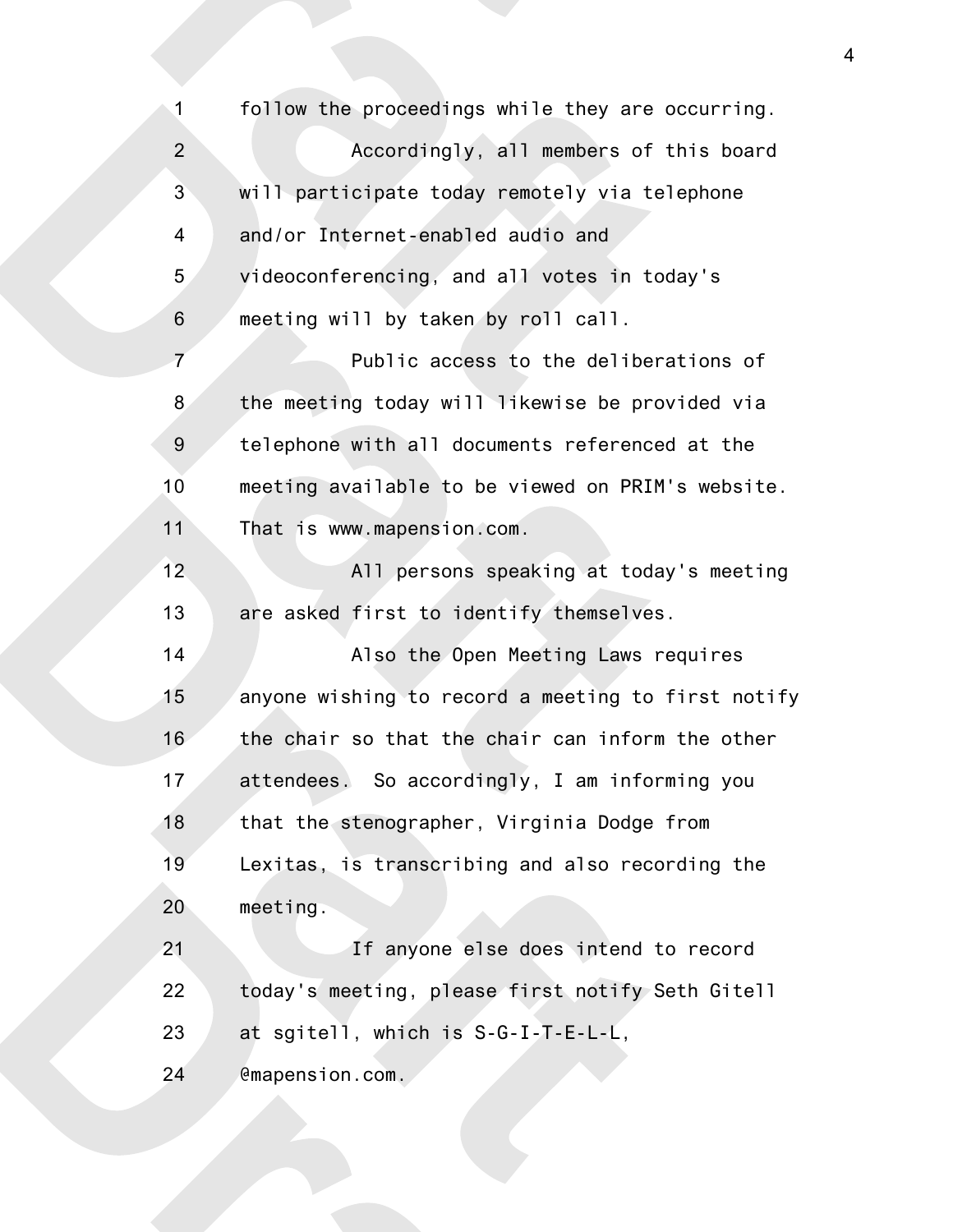Additionally, the Attorney General's guidance on holding remote meetings reads as follows: At the start of the meeting, the chair must announce the name of the member or members who are participating remotely. I will now announce the names of all PRIM Board members who are participating remotely in today's meeting. Myself, Treasurer Deborah Goldberg, Chair. Robert Brousseau, Ruth Ellen Fitch, Jim Hearty, Theresa McGoldrick. Has Peter hopped on yet? MR. FALZONE: Peter is not going to join us today. TREASURER GOLDBERG: Oh, I'm sorry. MR. FALZONE: I think he's the one that had a conflict. MS. McGOLDRICK: All right. Dennis Naughton, Carly Rose and Paul Shanley. Okay. With that, we will have the first vote of the day, and that is that I would seek a motion that the board approve the minutes of its December 2, 2021 meeting attached as Appendix A of the expanded agenda, and further to authorize the executive director to take all actions necessary 1 2 3 4 5 6 7 8 9 10 11 12 13 14 15 16 17 18 19 20 21 22 23 24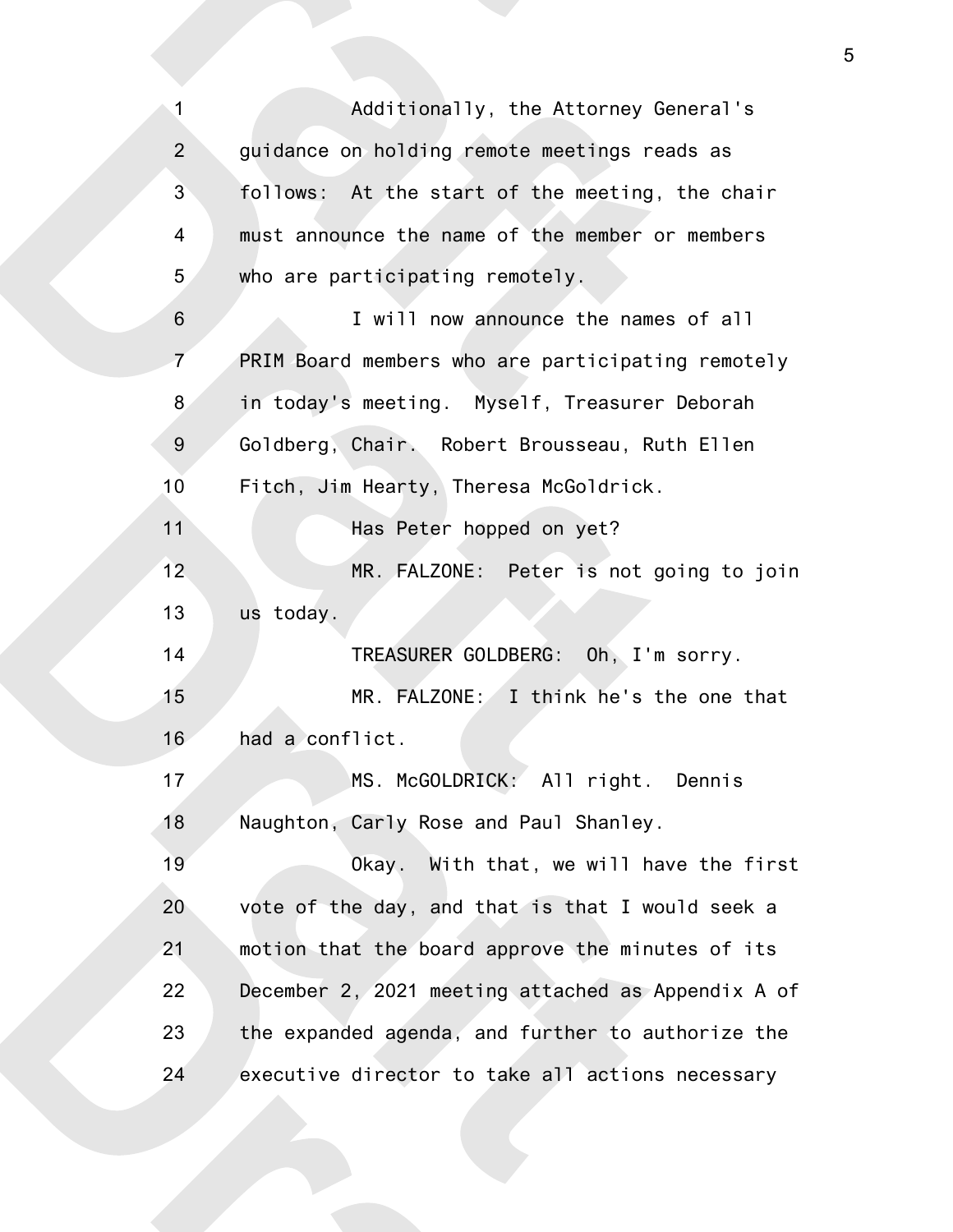| 1               | to effectuate this vote.                     |
|-----------------|----------------------------------------------|
| $\overline{2}$  | Is there a motion?                           |
| $\mathbf{3}$    | MR. NAUGHTON: So moved.                      |
| $\overline{4}$  | MR. SHANLEY: So moved.                       |
| 5               | TREASURER GOLDBERG: Is there a second?       |
| $6\phantom{1}6$ | MR. SHANLEY: Second.                         |
| $\overline{7}$  | TREASURER GOLDBERG: Any questions,           |
| 8               | comments, changes, requests for alterations? |
| 9               | Anything?                                    |
| 10              | Hearing none, I will move to a roll call     |
| 11              | Bob Brousseau?<br>vote.                      |
| 12              | MR. BROUSSEAU: Yes.                          |
| 13              | TREASURER GOLDBERG: Ruth Ellen Fitch?        |
| 14              | I thought I saw Ruth Ellen.                  |
| 15              | MS. FITCH: Yes.                              |
| 16              | MS. McGOLDRICK: Okay. Jim Hearty?            |
| 17              | MR. HEARTY: Yes                              |
| 18              | TREASURER GOLDBERG: Theresa McGoldrick?      |
| 19              | MS. McGOLDRICK: Yes.                         |
| 20              | TREASURER GOLDBERG: Dennis Naughton?         |
| 21              | MR. NAUGHTON: Yes.                           |
| 22              | TREASURER GOLDBERG: Carly Rose?              |
| 23              | MS. ROSE: Yes.                               |
| 24              | TREASURER GOLDBERG: Paul Shanley?            |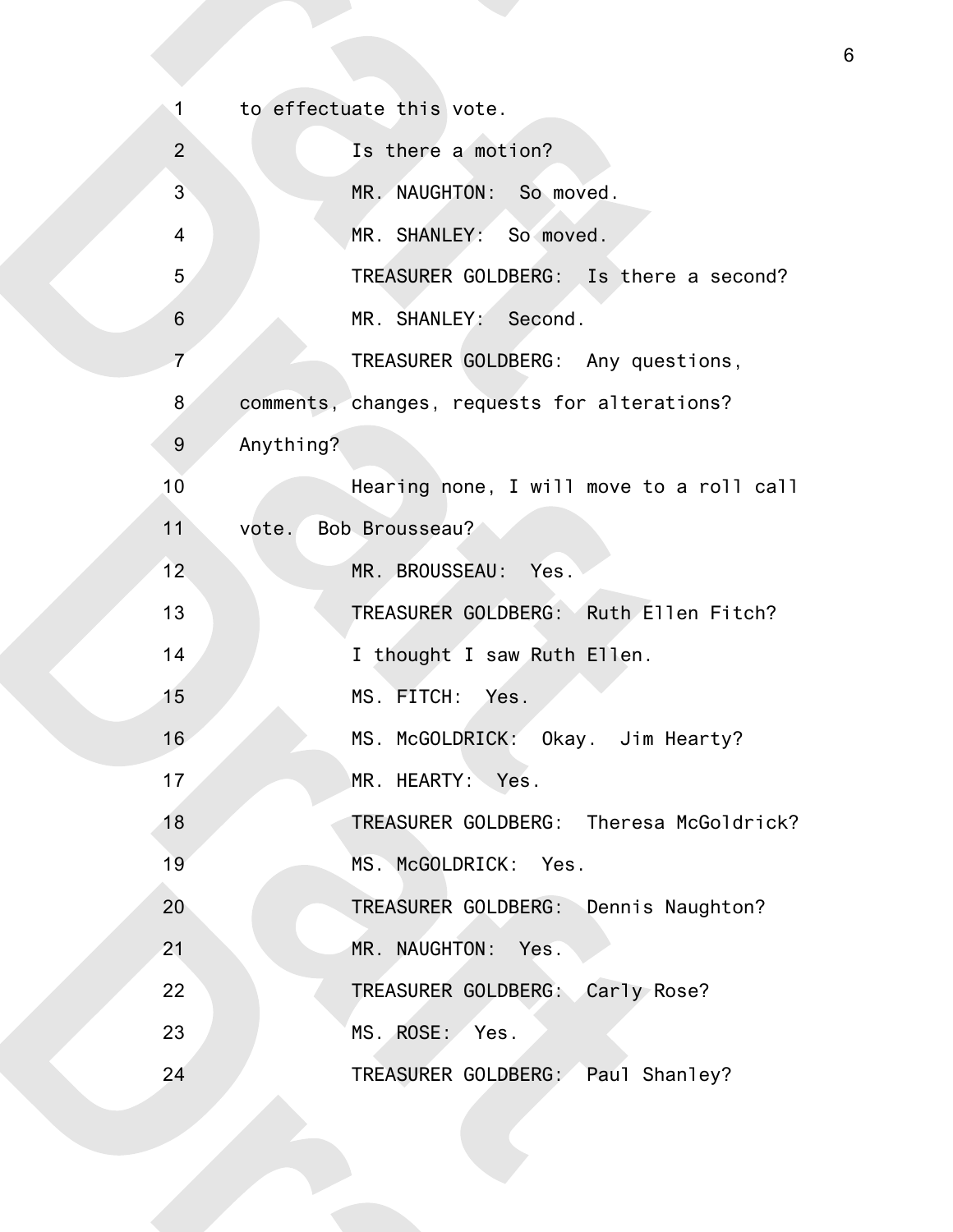| $\overline{1}$ | MR. SHANLEY: Yes.                                |
|----------------|--------------------------------------------------|
| $\overline{2}$ | TREASURER GOLDBERG: Myself, yes. The             |
| 3              | motion carries.                                  |
| 4              | Next item on the agenda is the executive         |
| 5              | director/chief investment officer report.        |
| $\,$ 6 $\,$    | Take it away, Michael Trotsky.                   |
| $\overline{7}$ | MR. TROTSKY: Thank you very much,                |
| 8              | Treasurer. Good morning, everyone. Can everyone  |
| $9\,$          | hear me okay?                                    |
| 10             | MS. FITCH: Yes.                                  |
| 11             | MR. TROTSKY: Excellent. I always like            |
| 12             | to check because sometimes I have gremlins on my |
| 13             | computer.                                        |
| 14             | TREASURER GOLDBERG: It's just me                 |
| 15             | sneaking in.                                     |
| 16             | MR. TROTSKY: I will not be referring to          |
| 17             | any slides today, you'll be happy to know.<br>We |
| 18             | reviewed performance in a lot of detail at the   |
| 19             | committee meetings two weeks ago.                |
| 20             | Performance, I'll recap briefly, but it          |
| 21             | can be found in detail in Appendix B, and also   |
| 22             | members of the staff will be reviewing their     |
| 23             | particular asset classes later in the agenda.    |
| 24             | Excuse me a second. Gremlins.                    |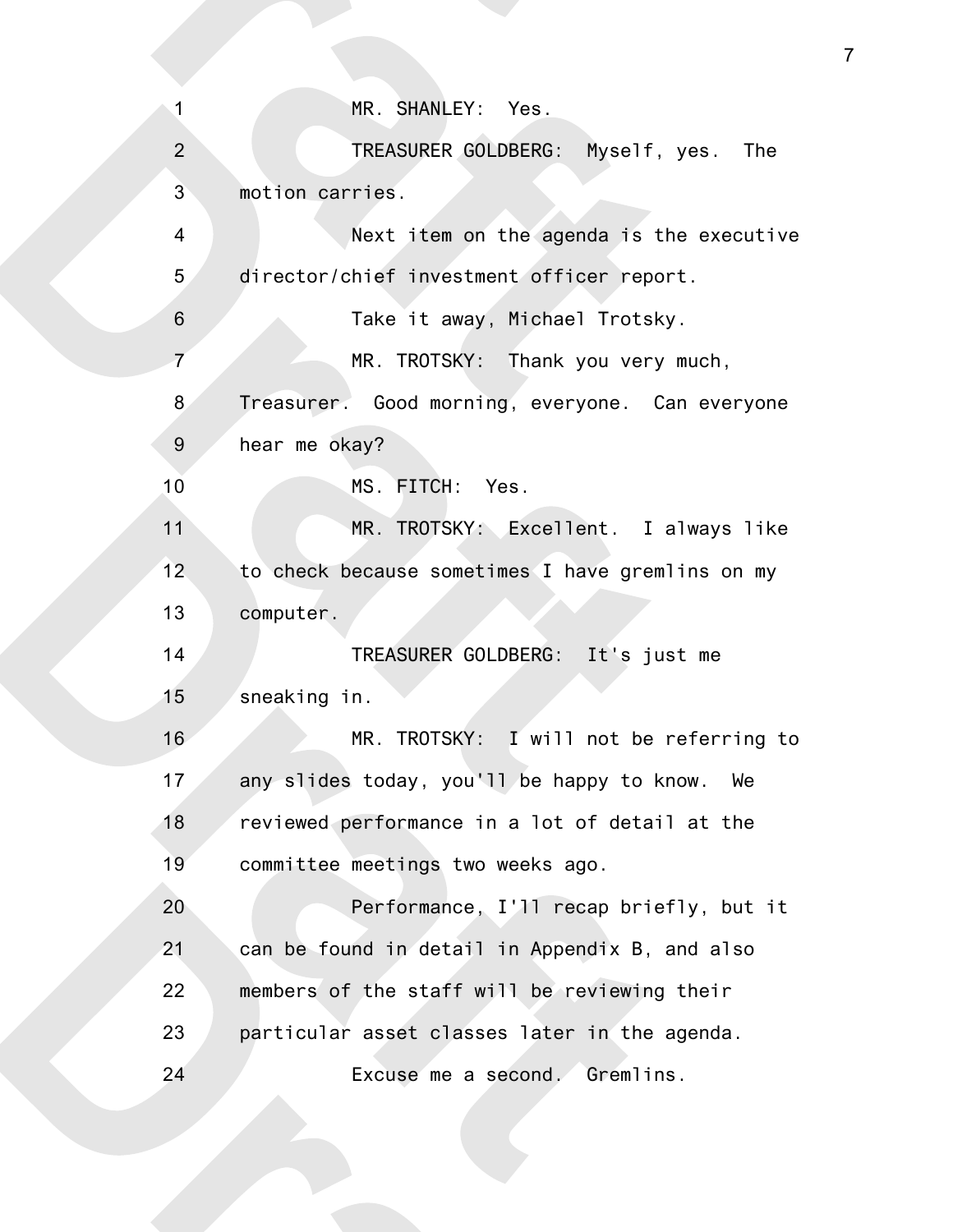Well, as you know, the December quarterly results, which were up 5.4 percent net and 1.4 percent above benchmark, really capped another outstanding and record-setting year for PRIM. For the calendar year ending in December, the fund was up 20.6 percent gross or 20.1 percent net of all fees. And that was the fourth largest return in PRIM's entire history. The fund ended the year at a record \$104 billion. \$104 billion. And the 2021 calendar year return outperformed the benchmark by more than 8 percent. More than 8 percent outperformance equates to a \$7 billion outperformance. \$7 billion. And that was the strongest percentage and dollar outperformance in our entire history, surpassing the previous record of a 4 percent outperformance set in 1999 just before the dot-com bubble burst. Our return for the year was also -- and this is new news -- in the very top decile of our peer group. So we're very proud of that. Private equity, real estate, global equities had very strong returns. Private equity 1 2 3 4 5 6 7 8 9 10 11 12 13 14 15 16 17 18 19 20 21 22 23 24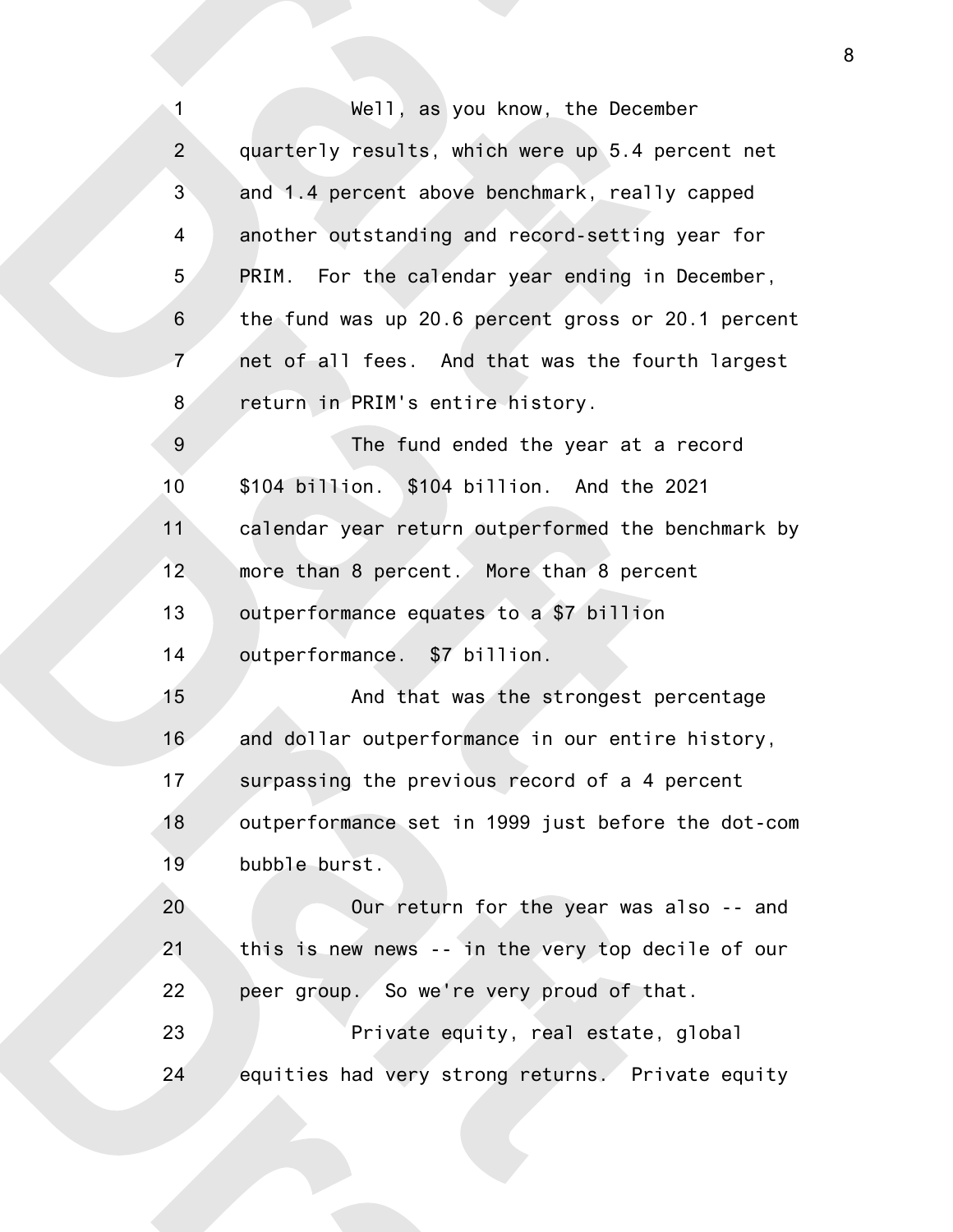was up 64 percent, real estate up 27 percent, global equities up 18 percent, while fixed income was essentially flat, which we would expect in a rising interest rate environment. All asset classes outperformed their respective benchmarks for the year. 1 2 3 4 5 6

And during the year, the PRIM staff remained very productive. It was a challenging year due to the virus and other things, but the staff identified and deployed more than \$7.6 billion, \$7.6 billion, in new investments. And that was another record. 7 8 9 10 11 12

The longer term results also strengthened. The 3-, 5- and 10-year PRIT Fund returns of 16.1 percent, 12.4 percent and 10.5 percent, 3, 5 and 10; 16, 12 and 10, are well above the benchmark and well above the state's actuarial rate of return, which you know is currently 7 percent. 13 14 15 16 17 18 19

Also, each of these time periods is well above our long-term average returns. These results, all time periods, are also at the very top of our peer group. We're proud, very proud, that over the last 10 years, the investment gain 20 21 22 23 24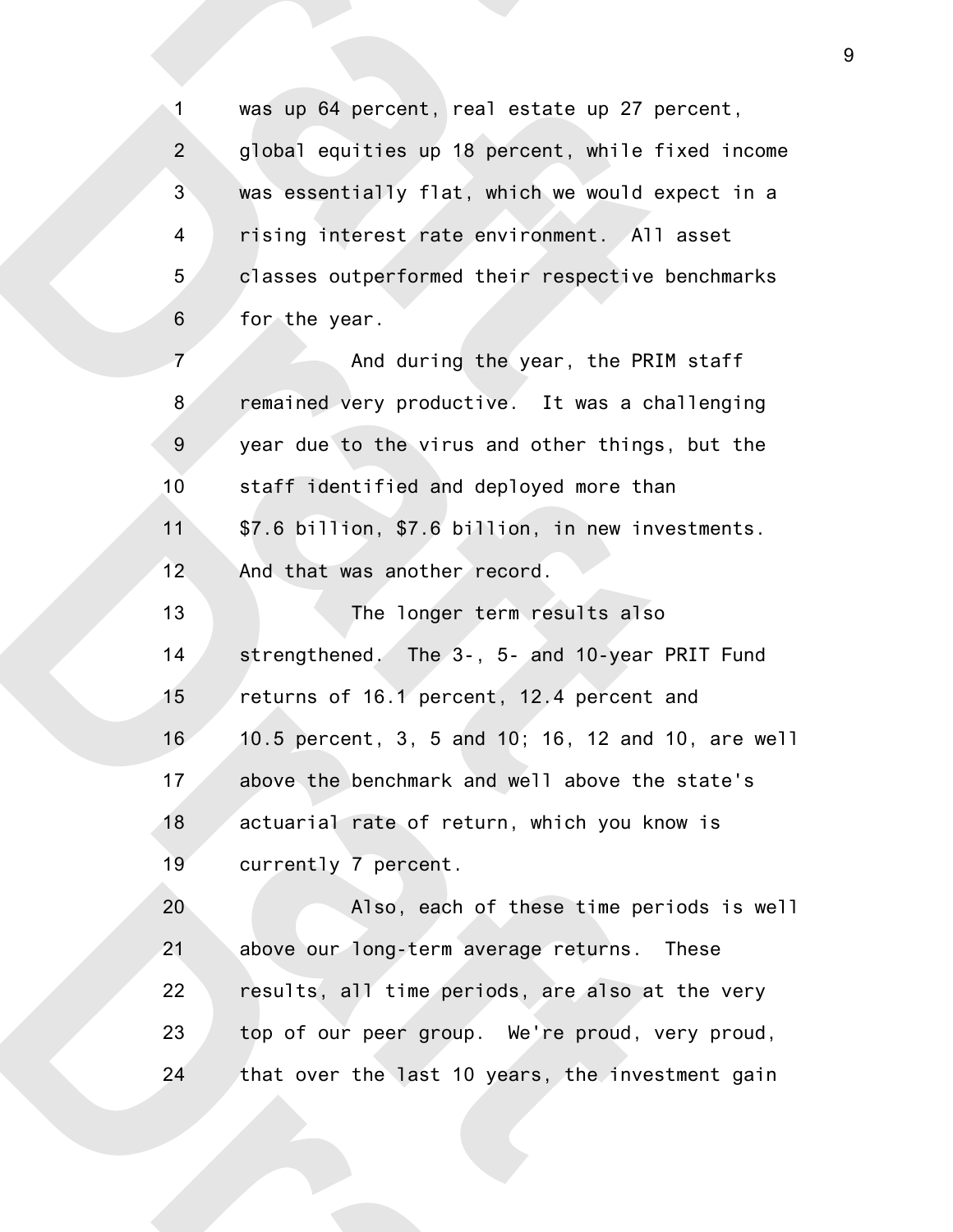of the fund totaled \$70.6 billion, \$70.6 billion, over the last 10 years and was \$12 billion above a benchmark return. 1 2 3

We believe this is an indication that our staff and our managers are adding significant value for the fund's 300,000-plus beneficiaries and for the Massachusetts taxpayers. In fact, we have a saying around here at PRIM that to the extent we're successful, we are the taxpayers' friend, not to mention the retirees' friend. We are proud, very proud, that we've added more than \$70 billion to the pension fund 4 5 6 7 8 9 10 11 12

and outperformed our benchmark by more than \$12 billion over the last decade. It's really an extremely gratifying body of work over the last 10 years. 13 14 15 16

I want to stop short of making any projections about the future, but I do believe, given the last 10 years and the last one year, that a word of caution is in order because I actually think it's part of my job to set realistic expectations, and I do offer this with the appropriate amount of humility. You have to remember, you've heard me say this many times. We 17 18 19 20 21 22 23 24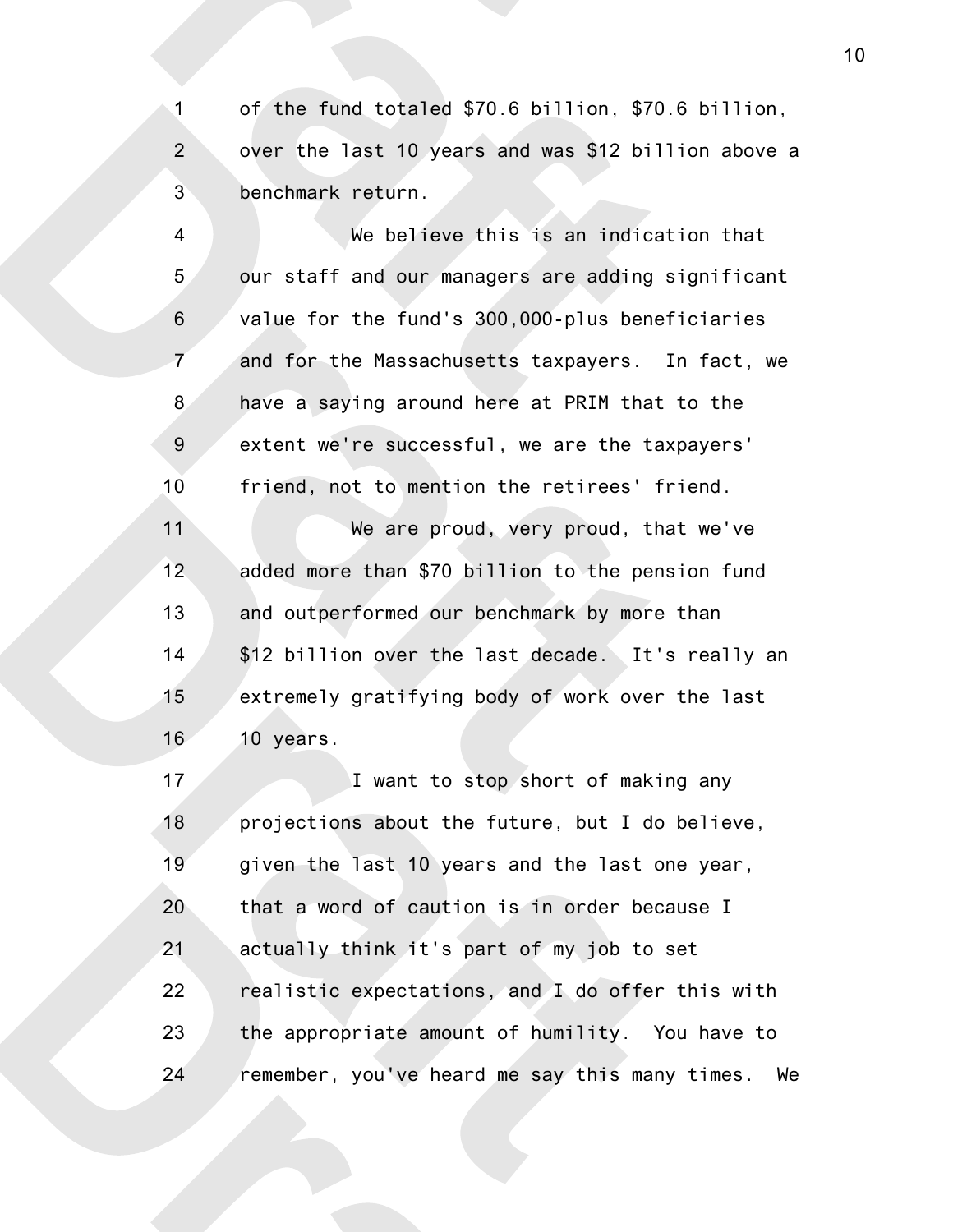have two fundamental investment philosophies at PRIM. You could probably repeat them, but I'm going to repeat them. 1 2 3

Number 1, nobody can predict the future so we don't try. And number 2, nobody can predict with any consistent accuracy the direction of the markets so we don't try. 4 5 6 7

Instead, we engineer a portfolio with components that will perform well in a variety of market environments. 8 9 10

Now, that said, in our opinion, it would be unreasonable to assume that returns over the next 10 years can be as impressive as they have been over the last 10 years for two primary reasons. Number 1, markets have appreciated far more quickly than the underlying growth of the economy, and that cannot last indefinitely. 11 12 13 14 15 16 17

And number 2, we are exiting a 30-year investing environment with a dominant backdrop of falling interest rates and loose monetary policy. And we're entering an environment where interest rates and inflation are now rising. Monetary policy, as we've told you, is tightening, and the labor markets and population growth are falling. 18 19 20 21 22 23 24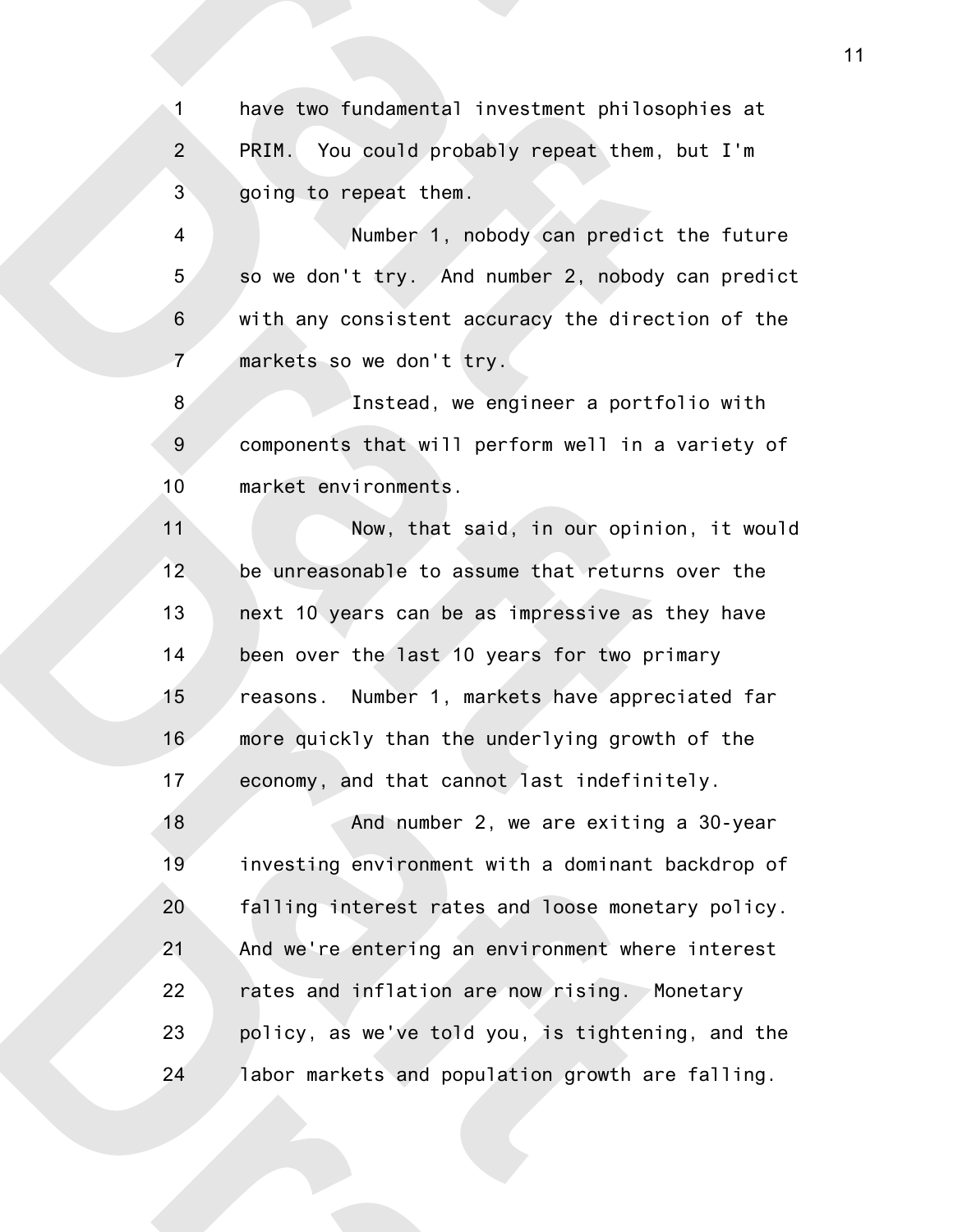It seems like a change in environment, but only time can really confirm that. And incidentally, the 10-year consensus 1 2 3

return expectations for the portfolio, a portfolio like ours really, is approximately 6 percent return. Of course, we hope to do better than that. 4 5 6 7

More on performance later from each of the asset classes, as I mentioned, but first, a few words on today's other agenda items and also an organizational update. 8 9 10 11

Customary for this board cycle, we'll vote on asset allocation changes and discuss annual plans. That comes shortly. 12 13 14

But importantly, in our agenda today, we look forward to the board taking up the Treasurer's plan to create both an ESG committee and to adopt a new climate change-related proxy voting policy. As you know, the Treasurer is passionate about each of these important and timely topics with the goal to keep PRIM out in front of major trends in the industry. 15 16 17 18 19 20 21 22

And I want to voice my complete support for these initiatives and in particular for 23 24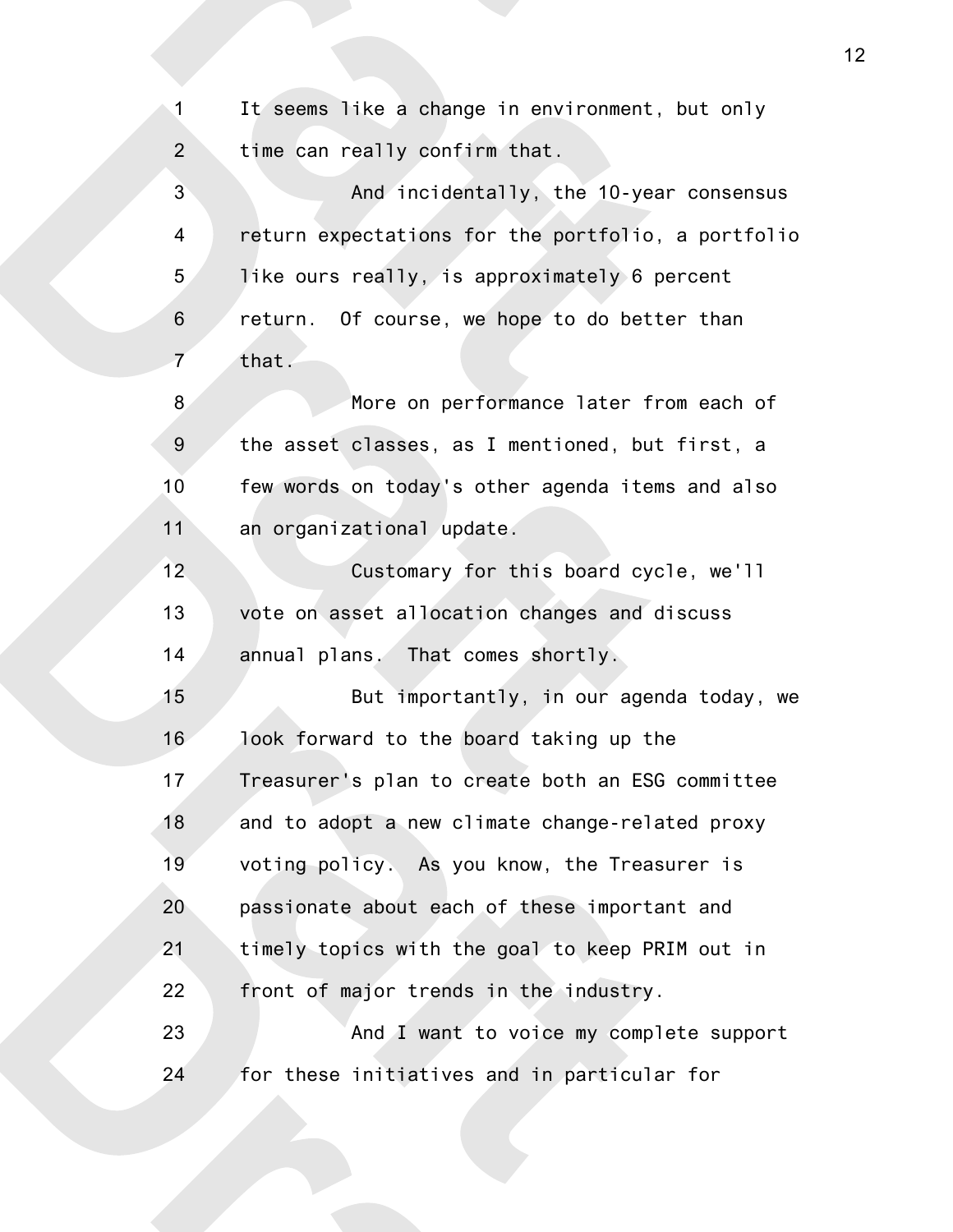setting up the ESG committee. I believe this new committee will build on the important work we've been doing over the past years internally and with our partners in the MIT Sloan School's Aggregate Confusion Project, which we've talked to you about previously. 1 2 3 4 5 6

And the goal is to become more impactful, to use the power of PRIM to advocate for important change. Now, my job, and I know the Treasurer shares my view, is to ensure that we become more impactful while also maintaining or improving the fund's historically strong return, risk and cost profile. 7 8 9 10 11 12 13

As we always keep in mind, only a fully funded pension system can guarantee retirement security for our beneficiaries. Their future, their retirements, their golden years really depend on our investment success here. And also I believe the taxpayer of Massachusetts also relies on PRIM's continued investment success. 14 15 16 17 18 19 20

So we'll get that in a minute. But next, just a word on asset allocation. The Investment Committee supported the staff recommendation to continue really our multi-year 21 22 23 24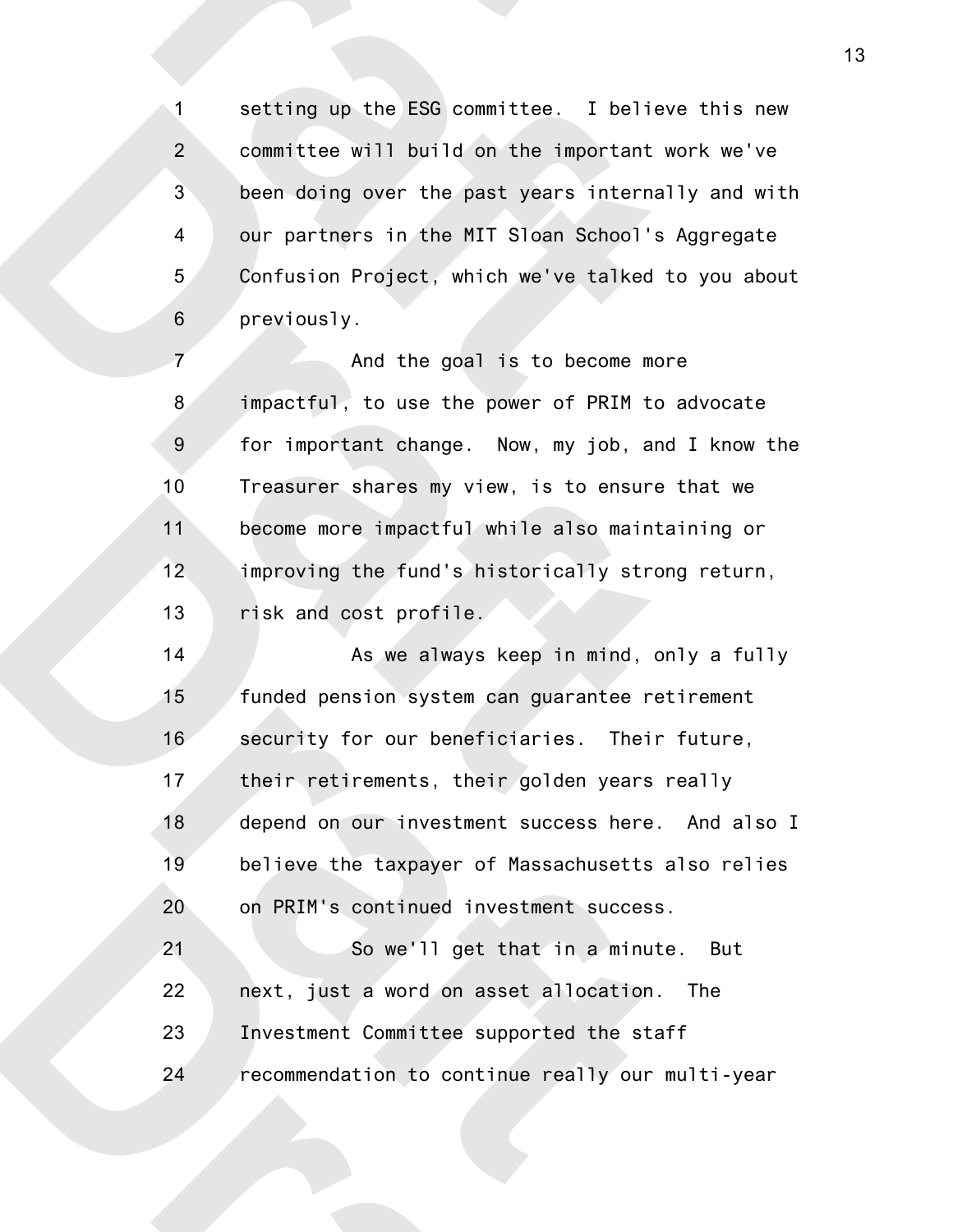effort to gradually increase the allocation to our number 1 performing asset class, private equity. And it's number 1 performing over all time periods. 1 2 3 4

We continue to believe that our balanced and well-diversified portfolio will continue to perform well in both strong and weaker markets in a variety of market conditions, so we are not really recommending any major changes to our longterm strategic asset allocation which has served us so well. We're only recommending a 1 percent increase in private equity. We'll get to that later. 5 6 7 8 9 10 11 12 13

Next, the organizational update. I'm delighted to announce -- and I believe, Renee, you're on here. Renee LeFevre joined PRIM two weeks ago as our new chief legal officer. Renee's off to a terrific start, and I know by looking at your face you're enjoying it so far, and we're enjoying having you. 14 15 16 17 18 19 20

She reports directly to me and also serves on the executive management team. She joins us from The Boston Planning and Development Agency, the BPDA, which is made up of the Boston 21 22 23 24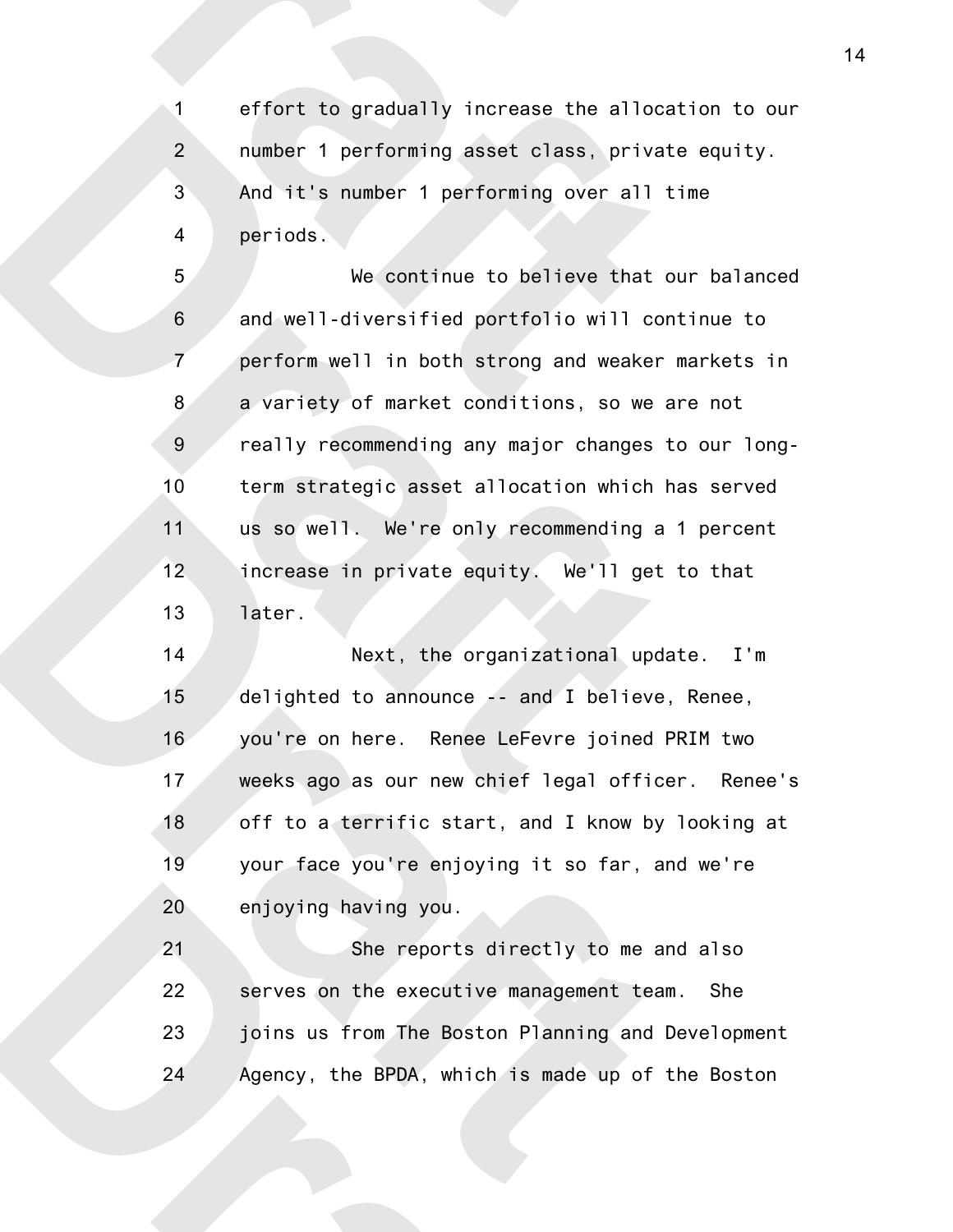Redevelopment Authority, the Economic Development Industrial Corporation of Boston and the Mayor's Office of Workforce Development. 1 2 3

She was with that agency since the year 2000 and became general counsel in 2014. At the BPDA, she managed a 10-person legal department and outside counsel too and handled all legal issues, including compliance, Open Meeting Laws, public records requests, ethics, conflicts of interest, disclosures. 4 5 6 7 8 9 10

She was also responsible for legal matters pertaining to development proposals, public hearings, disposition of property, procurement, budget, personnel matters and more. We're looking forward to her expertise and what she can bring to the real estate group. I know they've already been speaking. It's a great addition. 11 12 13 14 15 16 17 18

Her professional associations include serving as vice president of the board of directors for the Boston Local Development Corporation. She's a member of The Abstract Club, CREW, the Commercial Real Estate Women Network of Boston, and the Boston Bar Association. She's a 19 20 21 22 23 24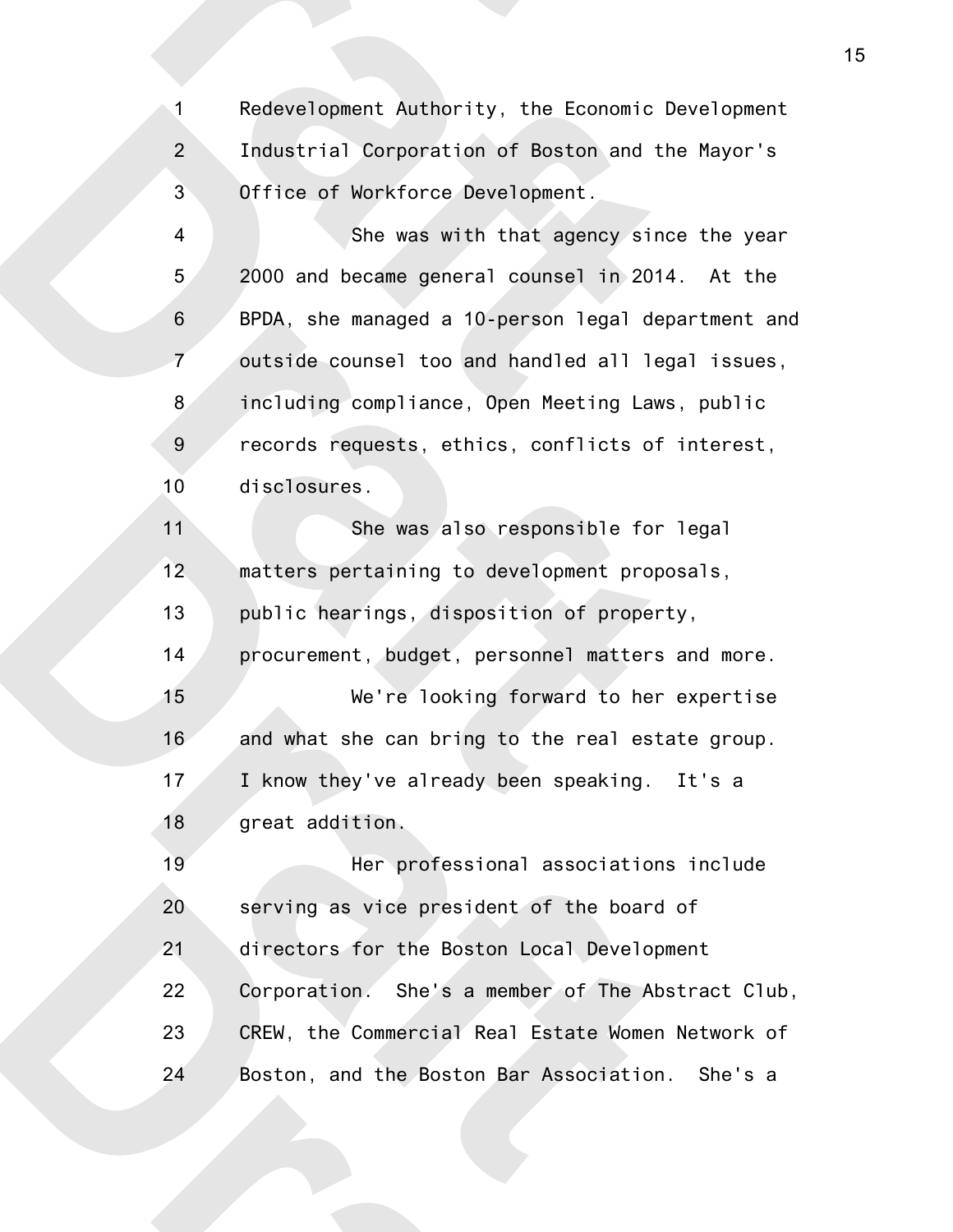recipient of the GET Konnected 50 Most Influential Attorneys of Color and the Henry L. Shattuck Public Service Award. Graduate of the University of California at Berkeley and also the Boston College Law School. Welcome to PRIM, Renee. You're off to a great start. Next, this month, Jennifer Cole, PRIM's manager of client reporting and cash management, celebrates 20 years at PRIM. Congratulations. Jennifer joined in 2002 as a staff accountant and over the years has been promoted to financial analyst, senior financial analyst and then the manager of client reporting and cash management. She's responsible for managing all cash needs, and that means contribution and redemption activity for all PRIM clients. She also has a critical role in processing all PRIT Fund investment purchase and sale transactions on the first business day of each month. She helps plan investor conferences and has represented PRIM at many client meetings and conferences throughout the year. I often hear 1 2 3 4 5 6 7 8 9 10 11 12 13 14 15 16 17 18 19 20 21 22 23 24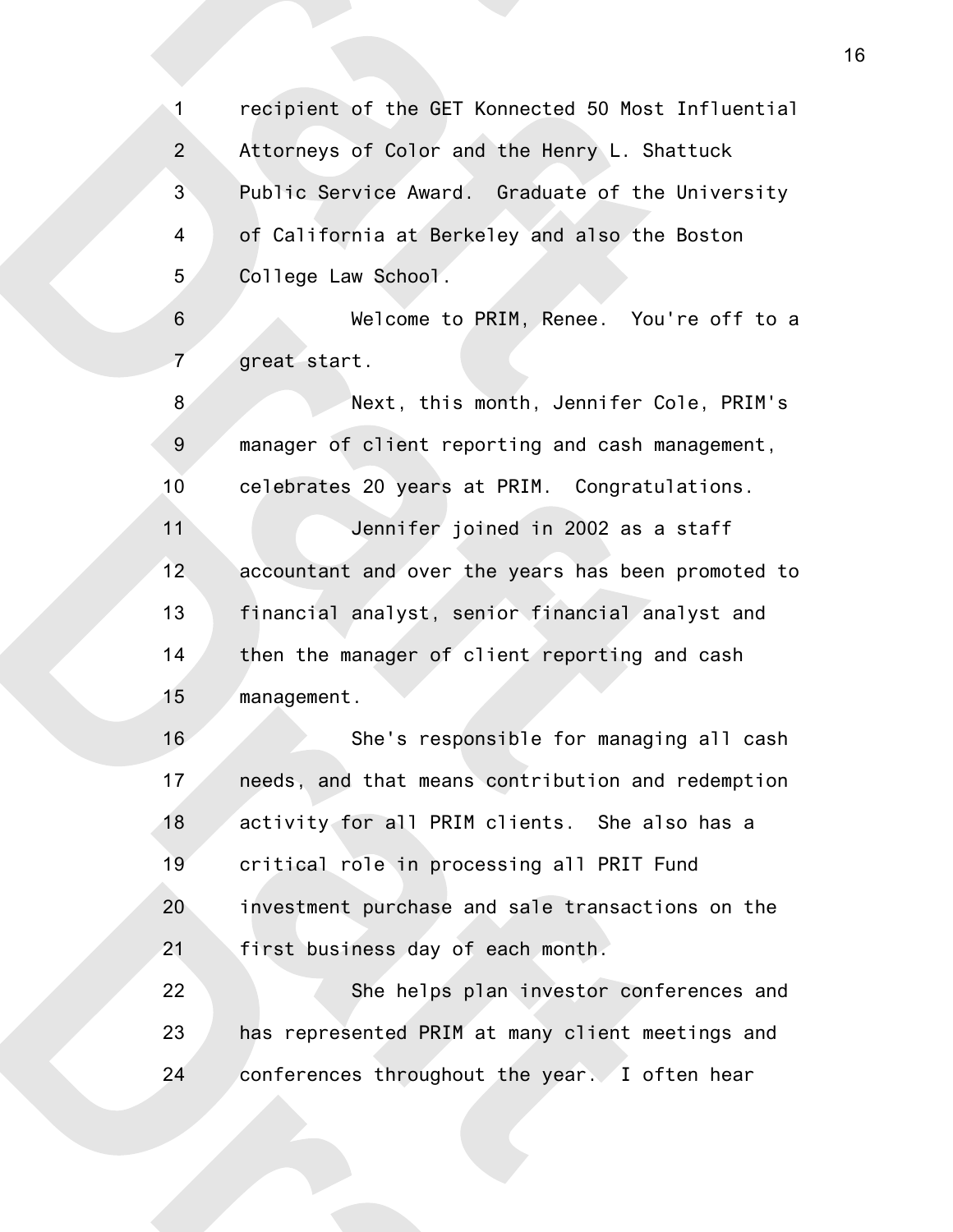clients and colleagues commending her work ethic, her accuracy, professionalism and dedication. Thank you, Jennifer, for all your hard work. Congratulations again for 20 years. Last, I'd like to acknowledge that Liu Liu, an investment analyst on the portfolio completion strategy team reporting to Bill Li, has recently completed both her CFA and CAIA designations, after passing each of those rigorous multi-year exams and also after accumulating the requisite work experience in order to get designated. In her work at PRIM, she has enhanced our portfolio analytics. She's highly quantitative. She is also responsible for the hedge fund replication program, which has been a consistent outperformer, as well as Chinese equities. She joined in September of 2018 on a permanent basis as an investment analyst after spending 18 months as an intern working on the 1 2 3 4 5 6 7 8 9 10 11 12 13 14 15 16 17 18 19 20 21

strategy team. She received her master's degree in finance from Brandeis International Business School and a bachelor's degree in finance from 22 23 24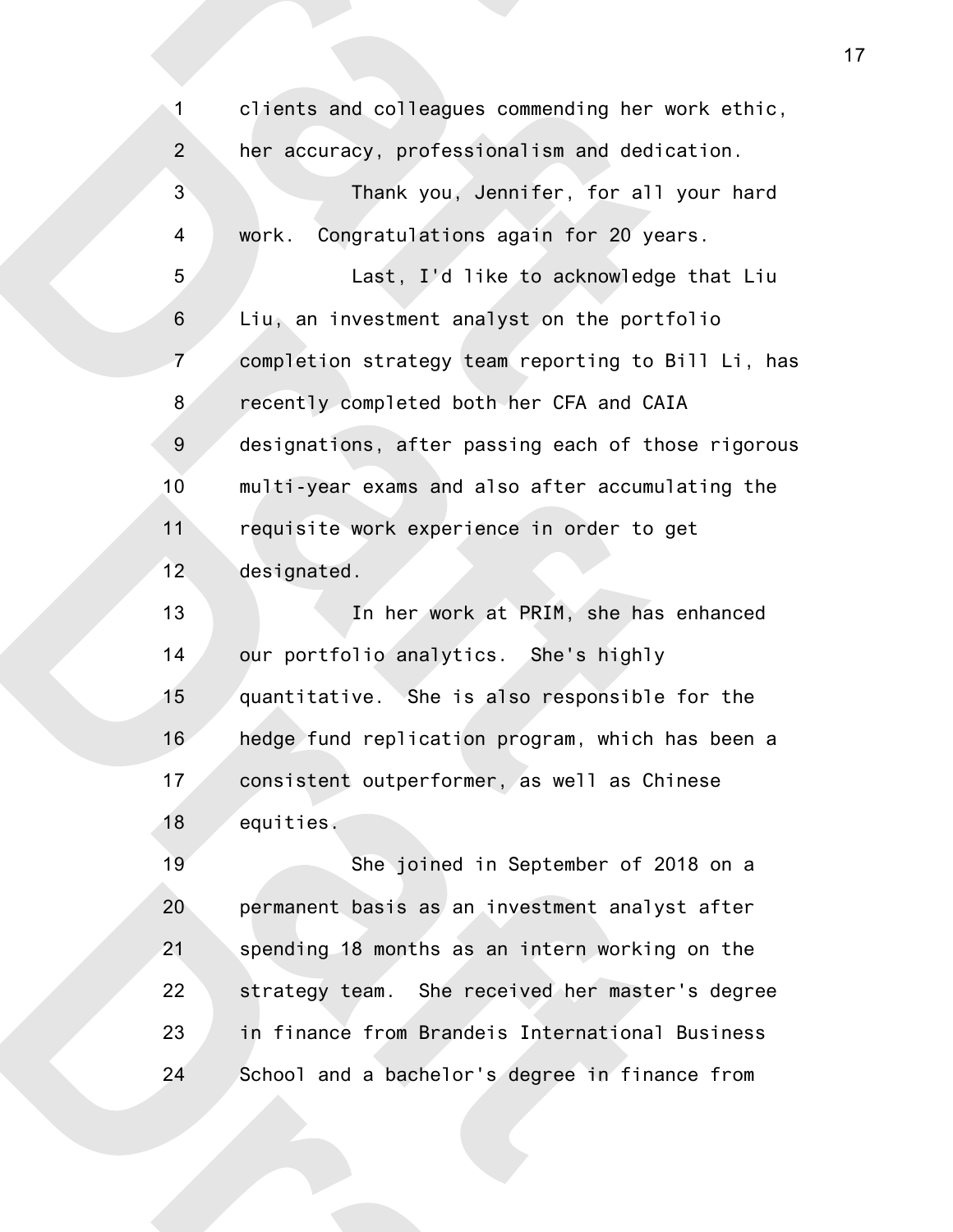Shanghai Jiao Tong University in China. Congratulations to you, Liu. You're doing a fantastic job. Oh -- go ahead. MS. LIU: Yes. Thank you very much, Michael. Sorry. There is something wrong with my video. I cannot turn it on. MR. TROTSKY: Okay. Also this is latebreaking news. I'm pleased to report the beginning really of a new intern season. It's a little early. It's only February, but this week, we welcomed Charlotte Wang to the PCS team, reporting to Bill Li. She's currently a senior at Brandeis, majoring in mathematics and economics. And interestingly, because of her academic excellence, she's really a very strong student, Brandeis has slotted her into a fasttrack master's program at their International Business School. So welcome to PRIM, Charlotte. You will have more intern company in the spring and summer as we normally do, thanks to the good work of Christina Marcarelli and Michelle Witkes, who oversee our intern initiatives. 1 2 3 4 5 6 7 8 9 10 11 12 13 14 15 16 17 18 19 20 21 22 23 24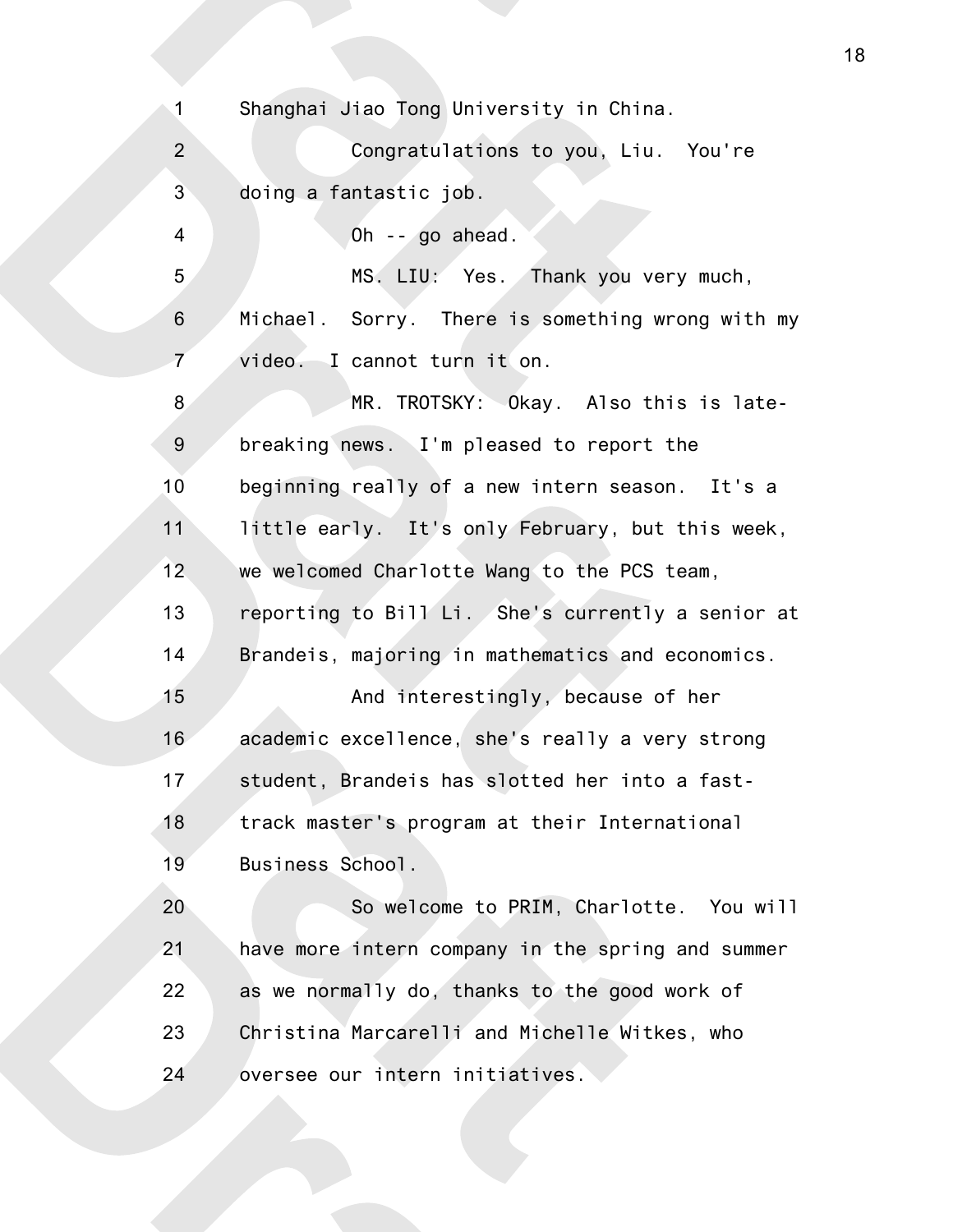And that's the organizational update. Now, I do want to say a few words about markets and the economy. Obviously with 2021 results in the rear view mirror, we all know that volatility has returned, and the returns so far this year in 2022 have been negative. The S&P is down approximately 6 percent for the year so far through yesterday. Developed international markets are down 3 percent. But emerging markets are up slightly, up about 1 percent. Diversified bonds are down more than 4 percent as interest rates continue to rise. 1 2 3 4 5 6 7 8 9 10 11 12

Incidentally, the 10-year Treasury bond yielding more than 2 percent, that's a multi-year high. I think you have to go back to the summer of 2019 where it was above 2 percent. So it's at a multi-year high. 13 14 15 16 17

Markets have struggled with the Omicron surge, labor shortages, supply chain shortages and associated 40-year-high inflation reading of 7.5 percent in January. That's the CPI, up 7.5 percent. CPI excludes the two things everyone always buys, which are food and energy. So maybe what we're experiencing is even more than 18 19 20 21 22 23 24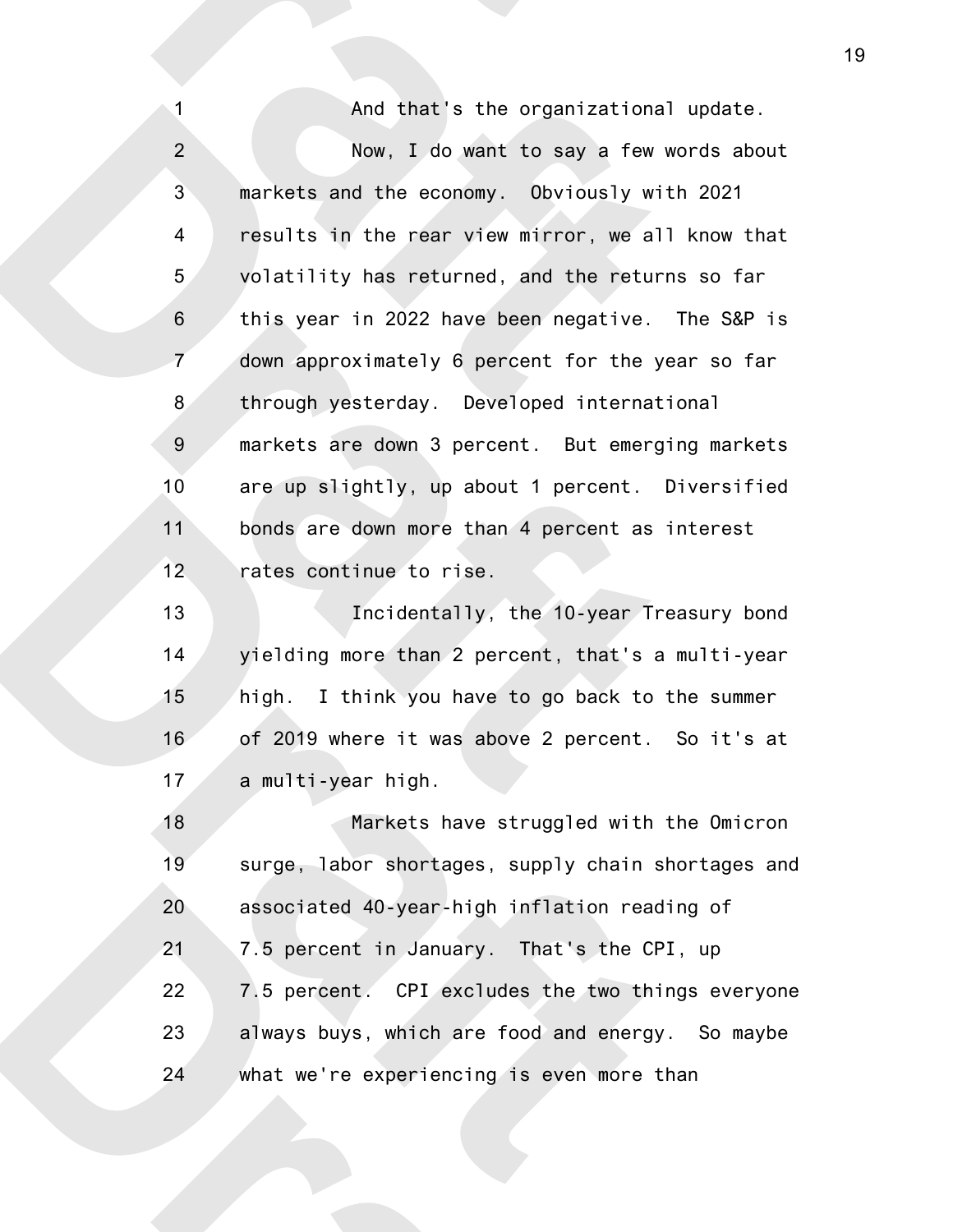7.5 percent inflation, but nevertheless, CPI is 7.5 percent, a 40-year high, not to mention continued geopolitical tensions that we read about every day, as well as our own domestic tensions. Market volatility as measured by the VIX surged from 17 at the beginning of the year to an intraday high of 36 in January. That's well above 1 2 3 4 5 6 7

its average. 8

And the Federal Reserve, as you know, left the target range for its federal fund rate unchanged for now at zero to 0.25 percent during its January meeting. However, they did indicate a desire to raise the target range beginning in March as that inflation is currently running well above the 2 percent target that they have, and also because the labor market is very strong. The unemployment rate is around 4 percent recently. 9 10 11 12 13 14 15 16 17

And I should mention that more importantly, market futures are indicating that the Fed will raise rates four or five times during the course of 2022. And of course the prospect of an increasingly hawkish Fed, one that raises rates, combined with some mixed economic data lately caused by the Omicron spike is alarming to 18 19 20 21 22 23 24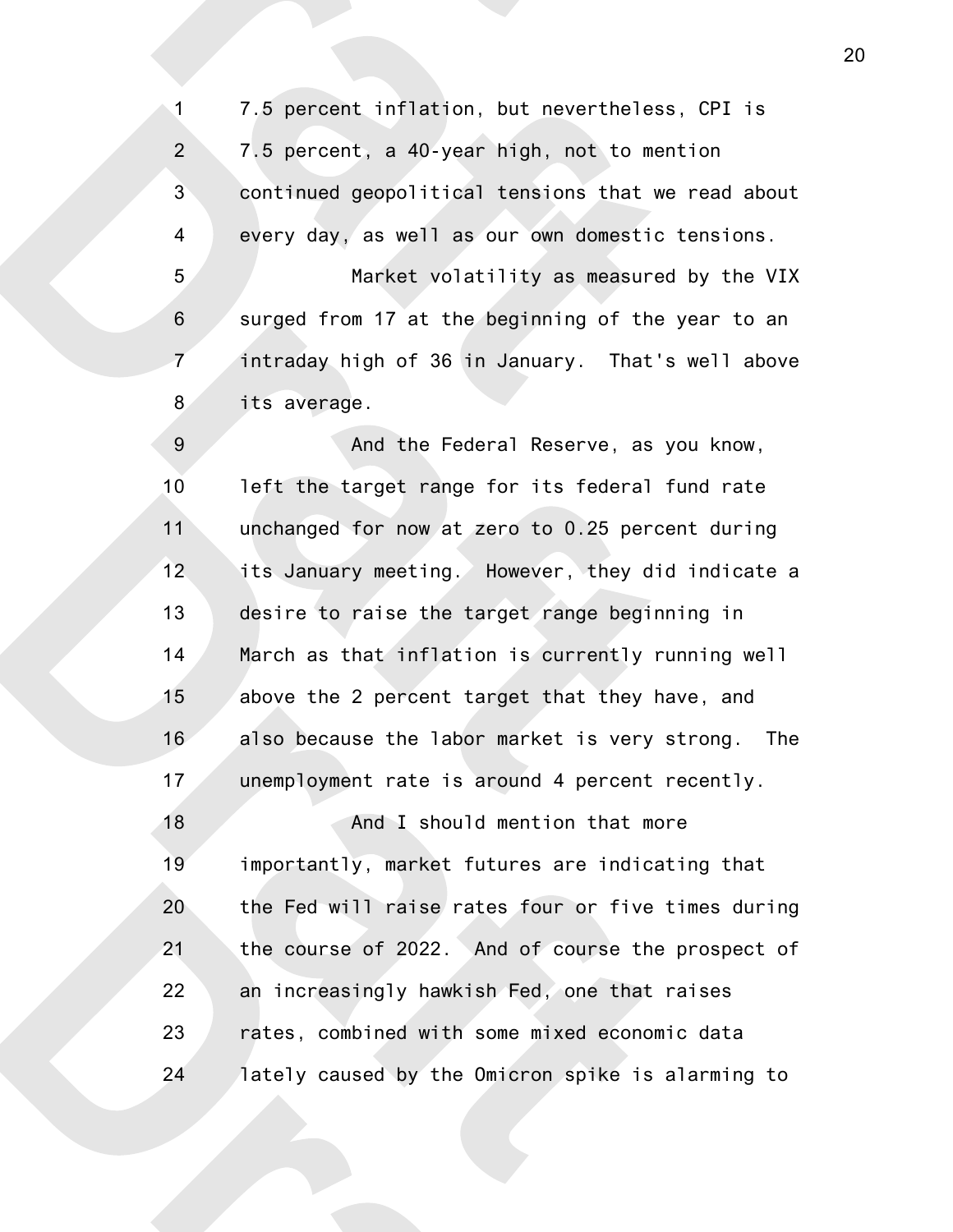market participants.

1

At the Investment Committee, we had a healthy discussion on the markets and the economy. I'll highlight some comments from Connie Everson, our economics and strategy expert on the Investment Committee, and also from our director of risk, Jay Leu. I thought it was a very, very interesting Investment Committee meeting two weeks ago. 2 3 4 5 6 7 8 9

Number 1, in Connie's view, when the Fed gets around to the third rate hike or so later in the year, she believes that conditions won't support it, that key prices will have backed off by then. In other words, this inflation is somewhat transitory. Her view is that the inflation readings will moderate later in the year. 10 11 12 13 14 15 16 17

She also believes that a critical ingredient of a typical and prolonged bear market is missing. There is no slowdown in demand. We currently are experiencing a supply problem, not a demand problem, and she believes that will resolve itself. Workers who are on the sideline, I think there's nearly 3 and a half or 4 million of them, 18 19 20 21 22 23 24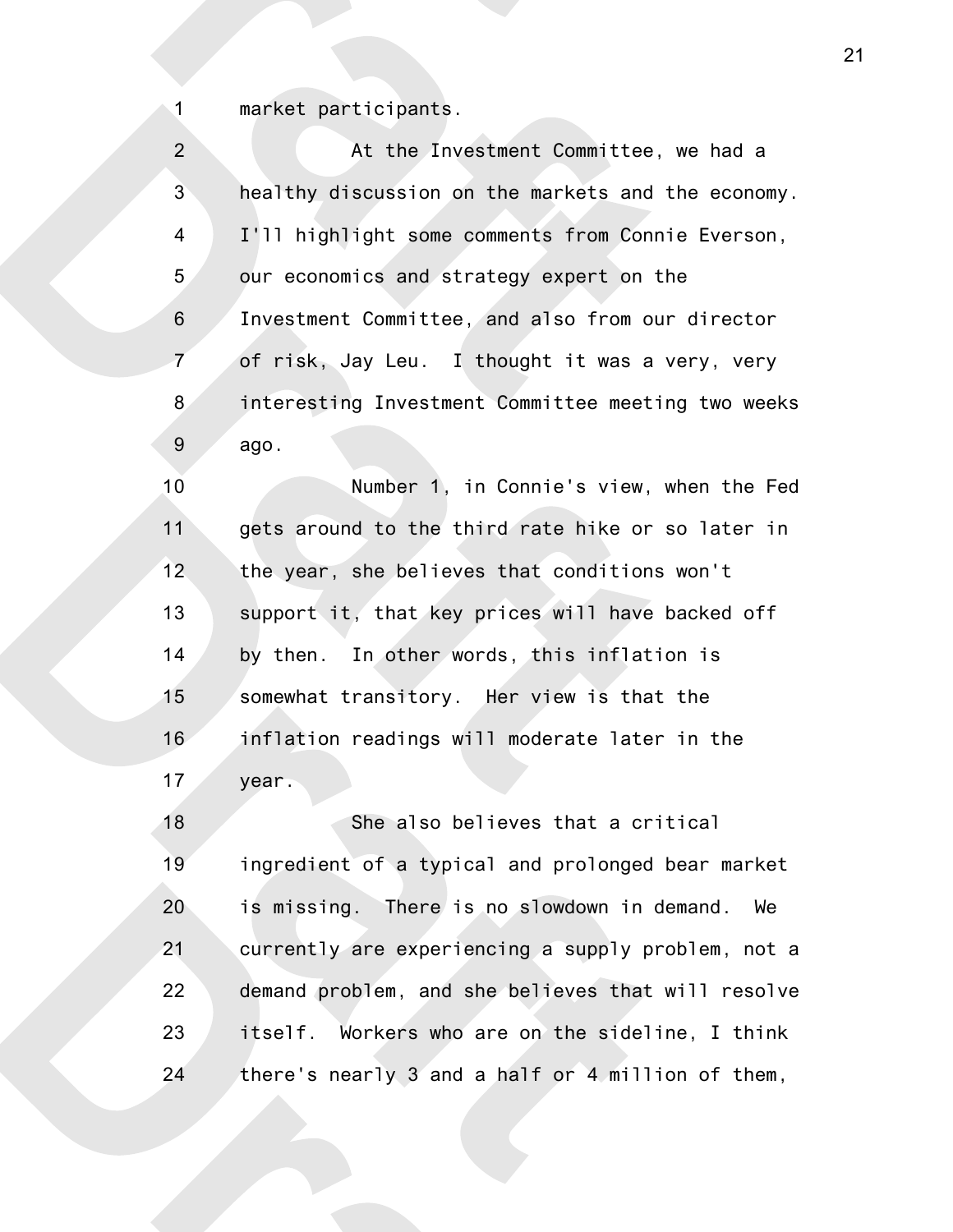could return to the workforce. And that would be a positive for consumption spending.

1

2

And even now, parts of the economy and equity markets are holding up. Things like industrials, energy and materials are holding up. And they could lead the way in any market rebound. Connie does acknowledge that there is a rotation of the Fed governors, and they are more hawkish than their predecessors. And there is a risk that the Fed could overdo the tightening programs, no doubt about it. But in Connie's view, the Fed is not going to be able to put this economy into a recession. 3 4 5 6 7 8 9 10 11 12 13

Jay Leu, our director of risk, also had some interesting comments through the lens of interpreting market futures and also by examining correlations of asset classes to inflation growth. He also did some scenario analysis, which I think is very interesting. 14 15 16 17 18 19

He mentioned, number 1, that the current TIPS breakeven rate of only 2.4 percent, and that sort of is a view into what the market believes will be future inflation, indicates that the markets are less concerned about inflation really 20 21 22 23 24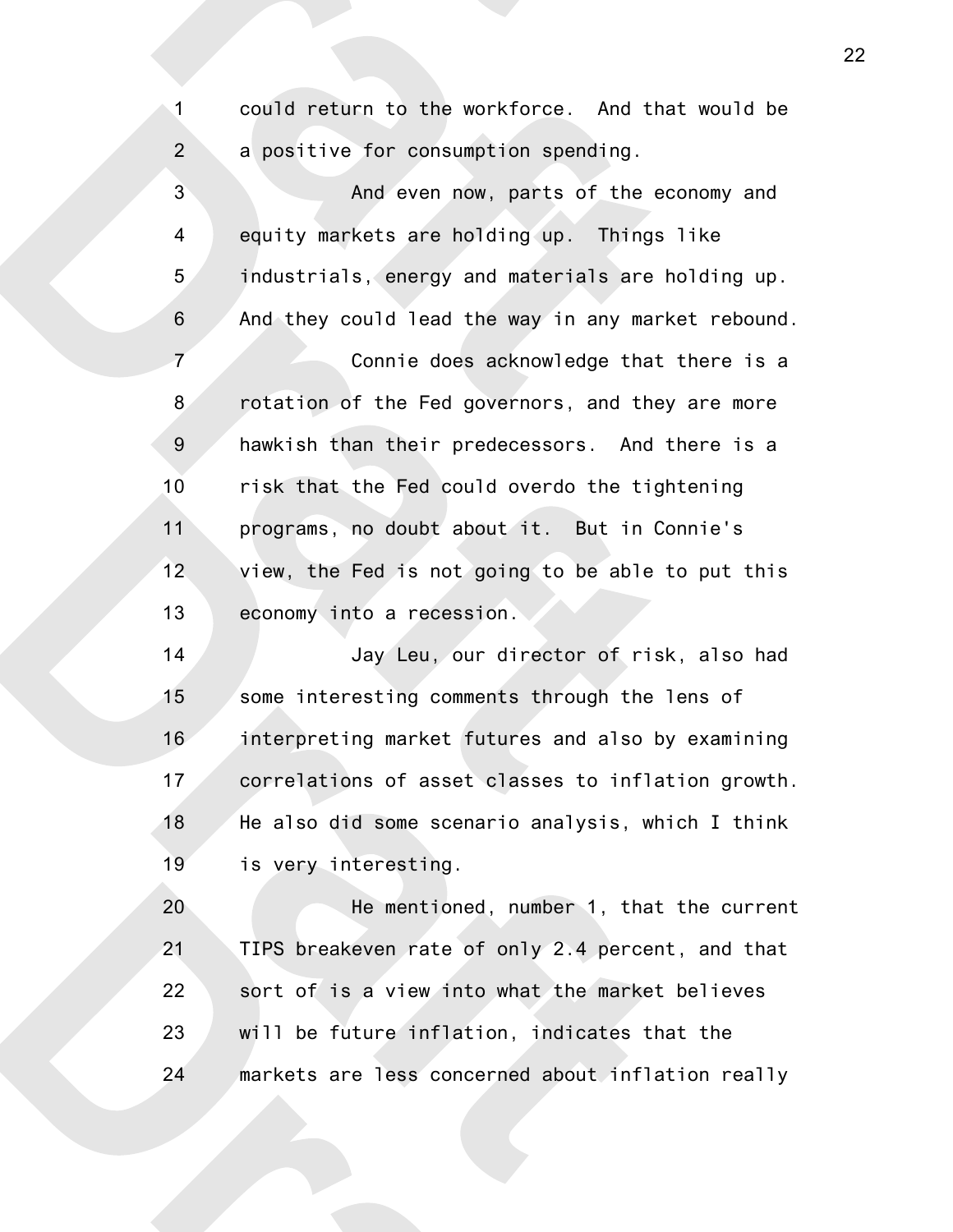and more concerned with rising rates. The equity markets are worried that the Fed is too aggressive and will choke off expansion. That's what that indicates. 1 2 3 4

In other words, the Fed is concerned about inflation, as I mentioned, but the stock market is really concerned about the Fed's actions, an interesting predicament. 5 6 7 8

Jay, and many others also, are worried more about inflation taking hold and a possible wage-price spiral. 9 10 11

As I mentioned, he also did some sensitivity scenario analysis of the PRIT Fund in a rising interest rate environment. And again, to set expectations, a few interesting points. 12 13 14 15

First, the PRIT Fund has a beta of 2 to GDP growth. This means that the fund generally performs well in growth environments. This is intuitive to most of us. Equities, private equity, hedge funds and even real estate do well when the economy grows. 16 17 18 19 20 21

And interestingly, I thought, his analysis does show that real estate has very little beta to inflation. Maybe it's because in 22 23 24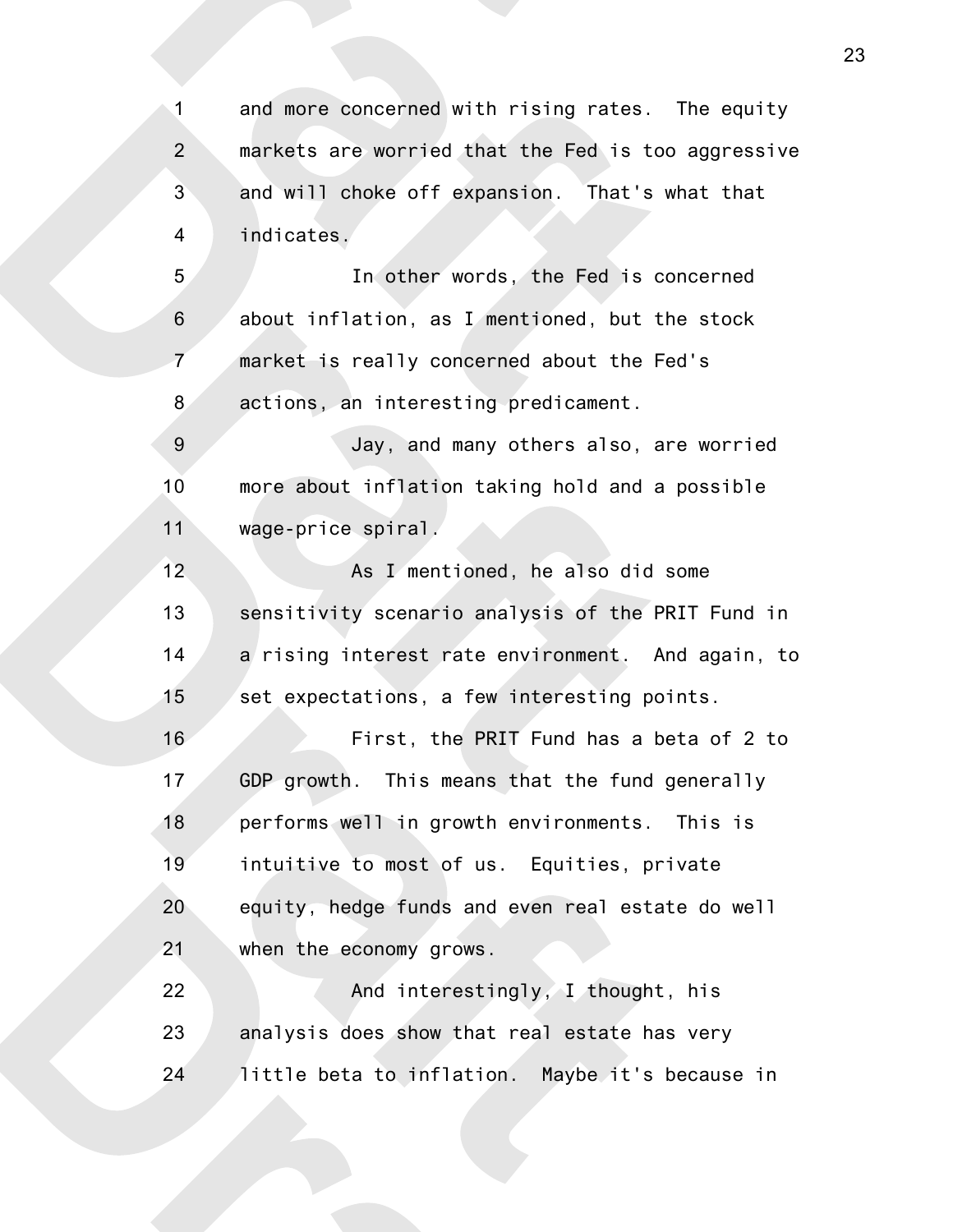inflationary environments, rents and property values rise enough to at least partially offset the increased capital cost, the increased cost of borrowing to buy real estate. 1 2 3 4

Commodities do best in high inflation environments. Remember, we have one of the world's largest timberland investment programs, and it is really a great commodity exposure in a high inflation environment. 5 6 7 8 9

Bonds do best in low inflation and low growth environments. That's our insurance policy against challenging economic times. 10 11 12

And his scenario predicts that our core fixed income portfolio would be down approximately 8 percent with a one-time shock of an increase in inflation of 1 percent, nominal yields up 1 percent and short-term interest rates up 1 percent. 13 14 15 16 17 18

At 15 percent of the PRIT Fund, this would equate to a hit on the PRIT Fund of approximately 1 percent. If all those things happened simultaneously in a shock, 1 percent increase in rates and inflation. But presumably, if that happens, other asset classes with a 19 20 21 22 23 24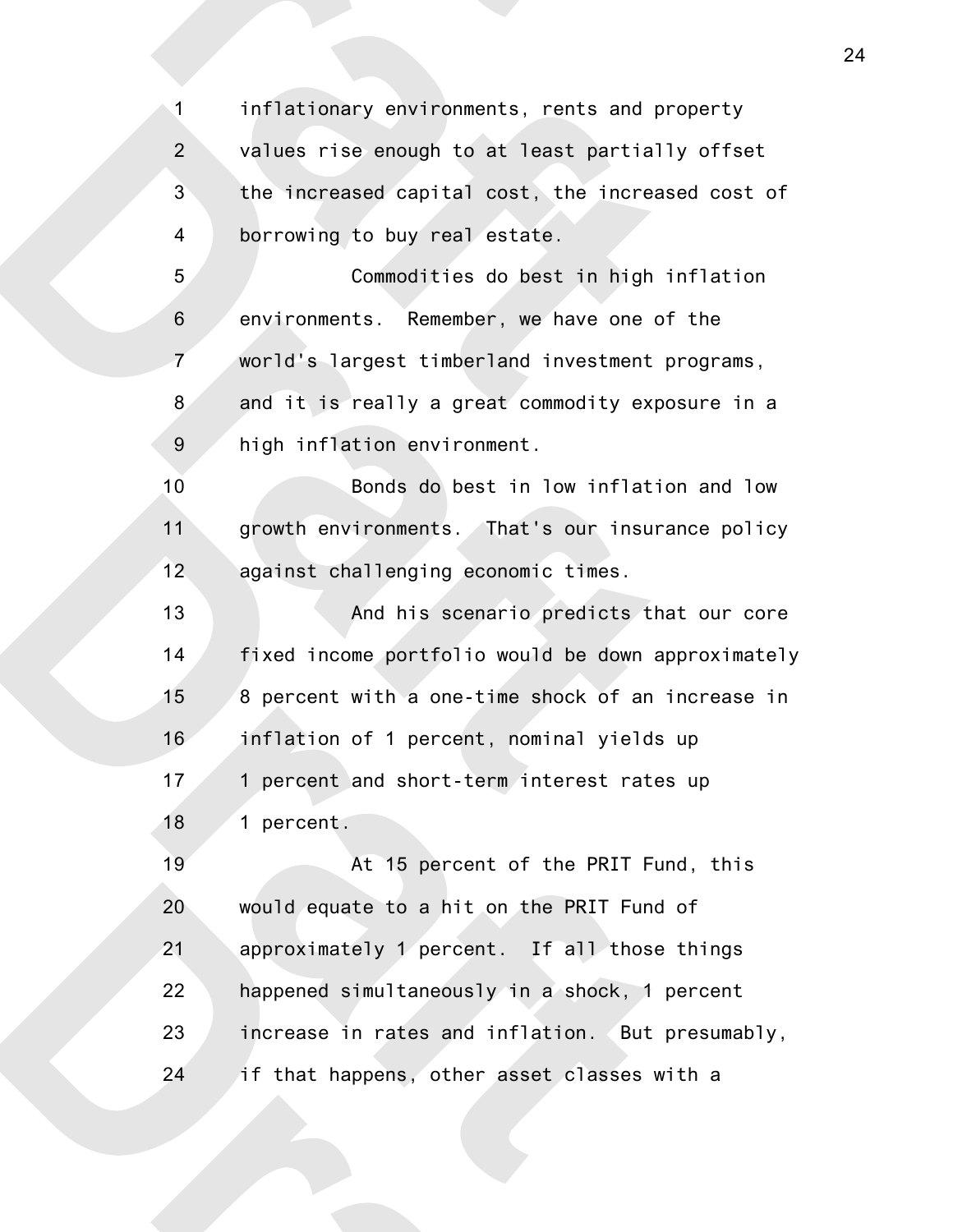positive or neutral beta to growth would more than offset this decline. After all, growth is often accompanied by higher inflation readings. So this sensitivity analysis really gives us confidence that our portfolio is wellbalanced. It is well-diversified. And it does have components that will do well in both strong and weaker environments. It will have components that perform well in inflationary environments. So I'll stop there and take any questions you might have on anything I've discussed so far. Otherwise, our next agenda item 1 2 3 4 5 6 7 8 9 10 11 12

TREASURER GOLDBERG: I am not hearing any questions. Michael, your explanations were ideal. 14 15 16

is to quickly review the annual plans.

13

24

MR. TROTSKY: Excellent. Thank you. Okay. Quickly, annual plans. Our governance documents do require that I approve divisional business plans. And accordingly, as we do each year, I'll share them with you for your input. They are in your packets and in the expanded agenda. 17 18 19 20 21 22 23

We have incorporated feedback, where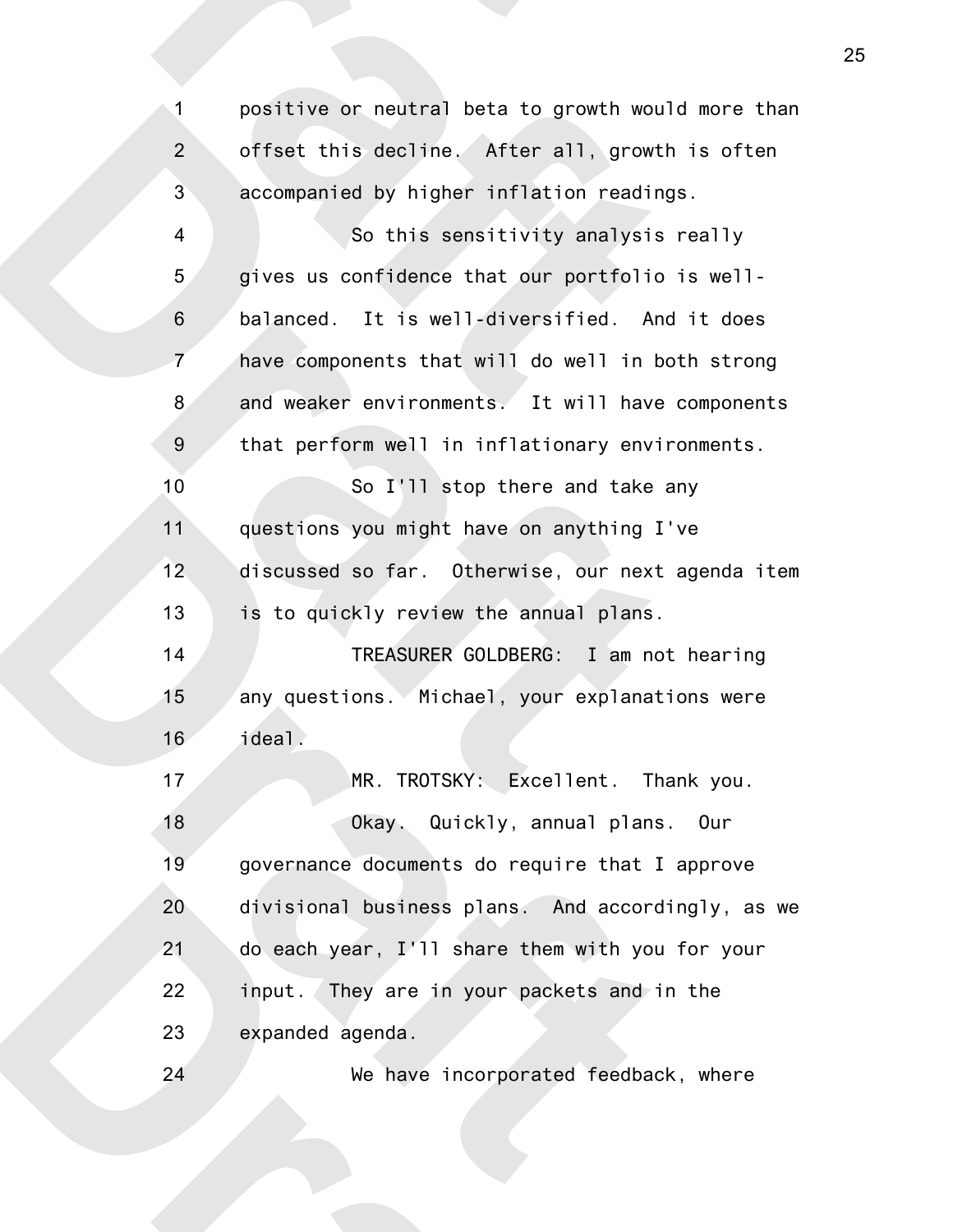appropriate, received from all committee members in preparation for this board meeting. And I'm happy to take any additional feedback, either here or you can call me over the coming days and weeks. The annual plans are attached in Appendix D. And they are essentially a continuation of the work we've been doing for quite some time, but I will highlight just a few new initiatives concerning the PRIM investment program, and then I'll turn it over to Tony, who will highlight some new initiatives on the finance and operations side. 1 2 3 4 5 6 7 8 9 10 11 12

So first, of course it's new, is to implement the new FUTURE Initiative to comply with the investment equity law passed last year and championed by the Treasurer. We'll continue to reduce barriers for diverse investment managers and vendors. We'll improve sourcing and pipeline of diverse managers. We'll enhance diversity and inclusion reporting. And very importantly, we'll implement the new \$1 billion emerging-diverse manager program which you approved at the last board cycle. 13 14 15 16 17 18 19 20 21 22 23

Secondly, we're going to support the

24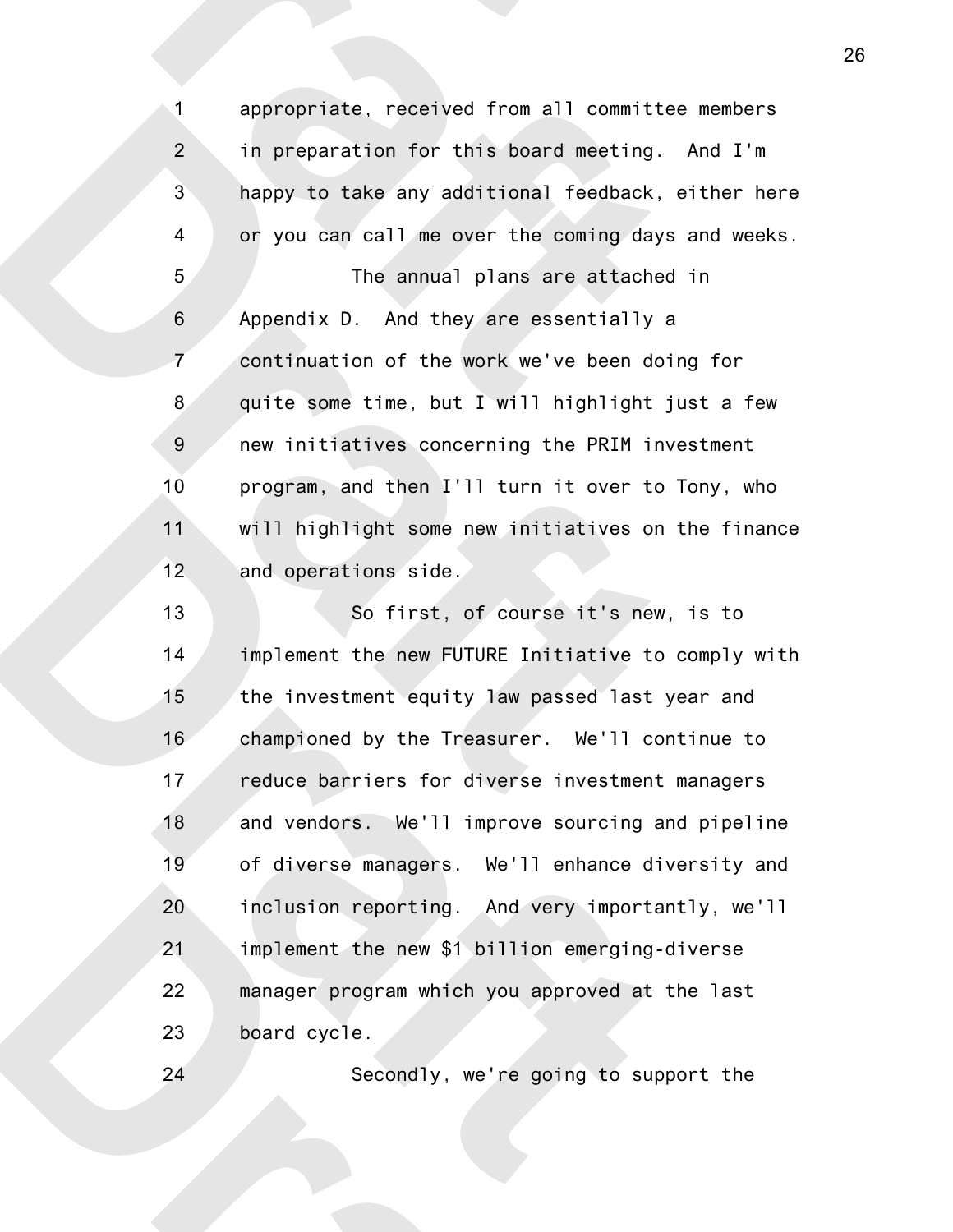establishment of the new ESG committee, which will be introduced today. We'll continue to collaborate with members of the Aggregate Confusion Project, an ESG research consortium, together with MIT Sloan School. And we'll continue to enhance existing environmental data. Next in risk, in Jay's area, we'll continue the comprehensive benchmark review we started. We'll continue that in 2022. In that group, risk in particular -- and Jay's really a great utility infielder. He gets involved in a lot. His group will continue to collaborate on strategic initiatives with other asset class groups. For example, in PCS, PCS, run by Bill Li, will complete a comprehensive review of real assets investments. And also they'll complete a comprehensive review of hedge funds, including the rationale and required risk impact from both of those sleeves. 1 2 3 4 5 6 7 8 9 10 11 12 13 14 15 16 17 18 19

In public markets, they'll continue to source and allocate to diverse investment managers, consistent with the FUTURE Initiative. They'll implement PRIM's emerging-diverse manager program through our partners, also consistent with 20 21 22 23 24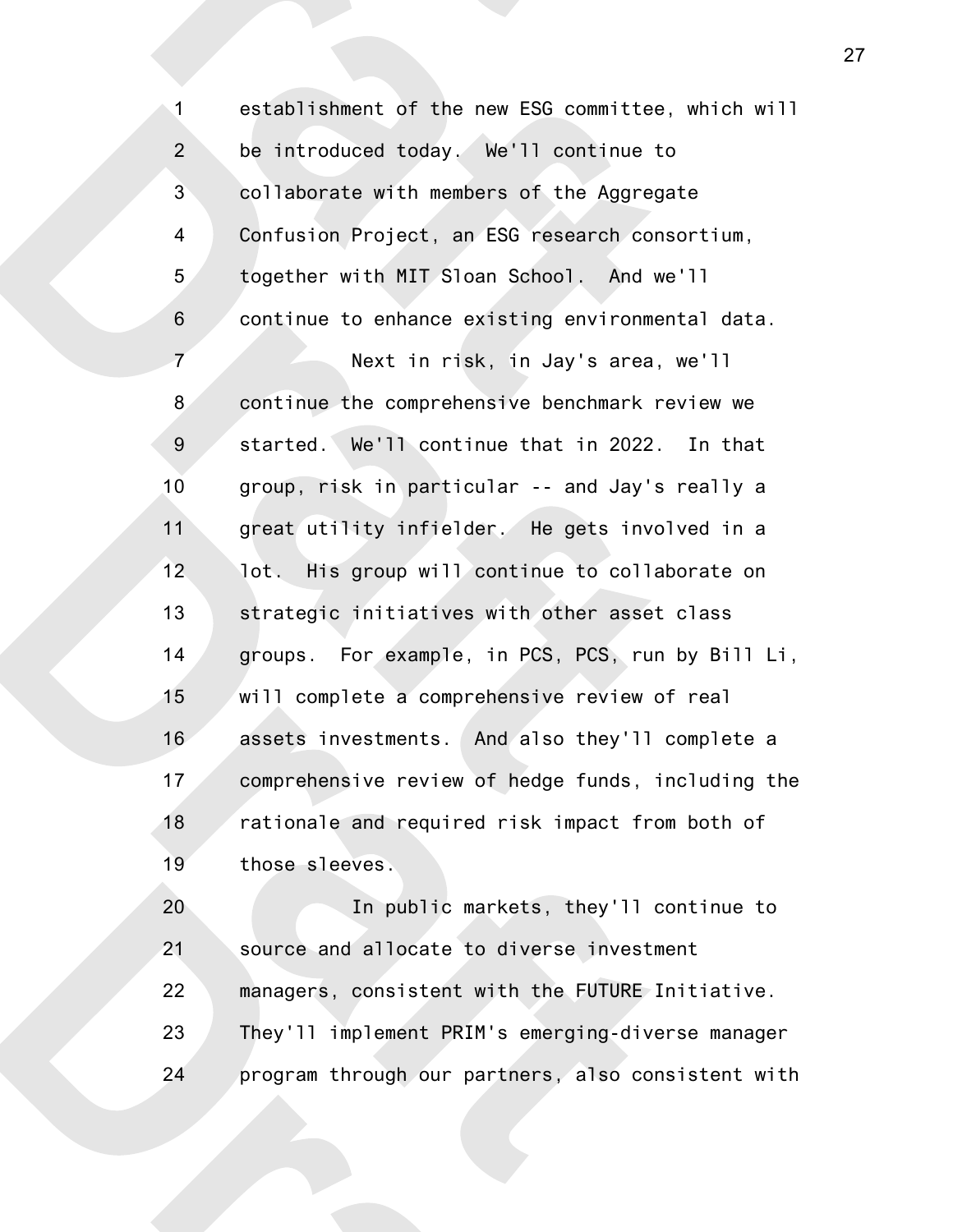the FUTURE Initiative. Research and identify value managers, and develop international and domestic equity markets. And they'll continue to identify new other credit opportunity investments, including co-investment opportunities. 1 2 3 4 5

In private equity, I mentioned that we'll be increasing the allocation to private equity, our number 1 performing asset class. And this one is really incredible. They need to execute a commitment goal of 2.7 to \$3.3 billion and also to fund co-investments. 6 7 8 9 10 11

Remember, we get a ton of cash back in private equity, so it's kind of like running up a down escalator. We're getting all this cash back, but we still need to increase the allocation. So that's a lot of work for Mike McGirr and his team. 2.7 billion to 3.3 billion is the target commitment goal. 12 13 14 15 16 17 18

We're raising the co-investment capacity to 40 percent of total '22 fund commitments. Continuing to scale and improve the co-investment program. It's very important. Comes at lower fees to the main bucket. 19 20 21 22 23

And we're further refining and 24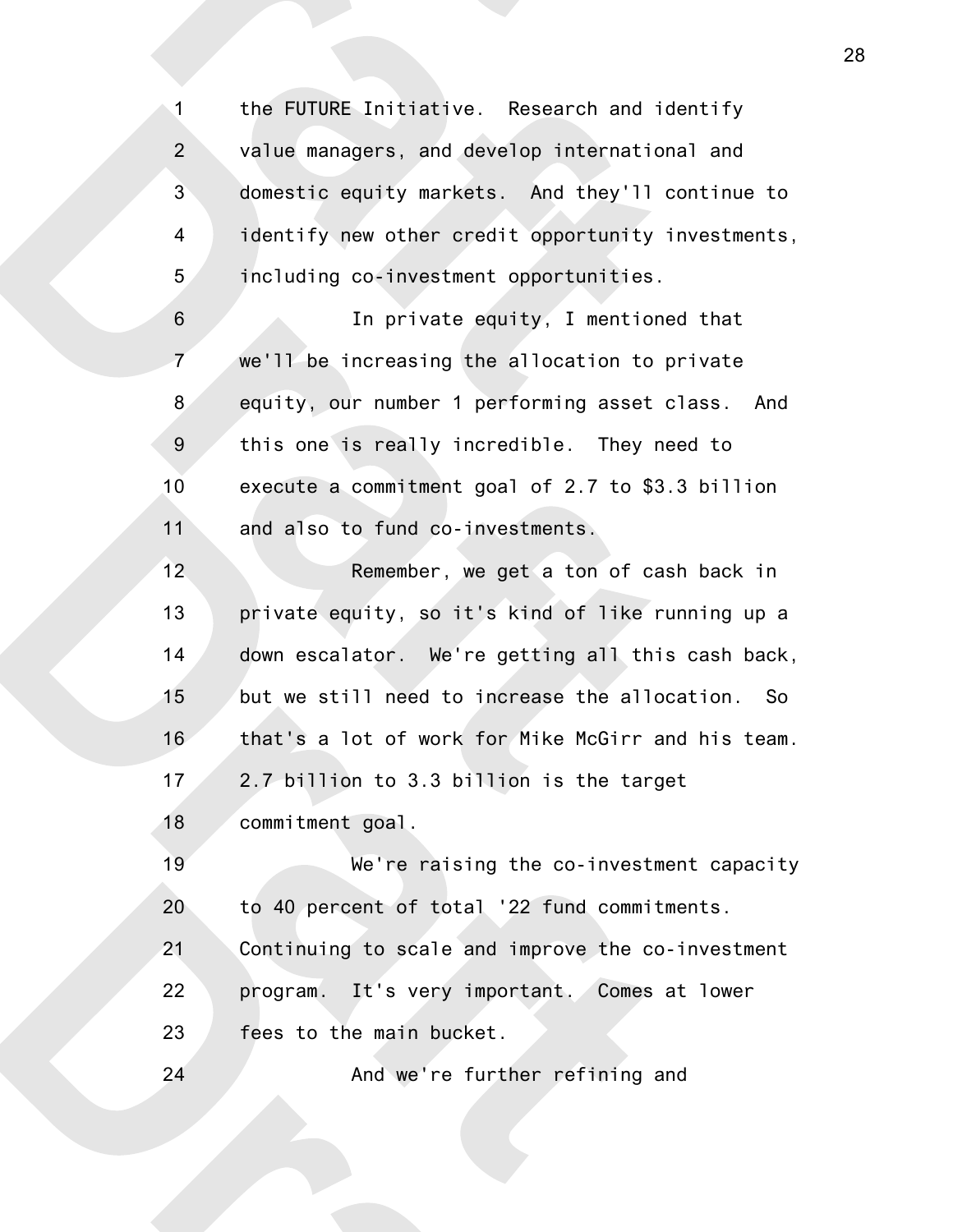accelerating our venture capital strategy. I think you're going to like what you hear on that later in the year. 1 2 3

In real estate, continue to source and allocate to diverse investment managers, collaborate with the risk team, as I said, on ESG and climate impact research, particularly in timberland. Form a strategic working group to review the existing real estate portfolio and identify strategic investment opportunities. I think we have some unique opportunities in real estate. So I'll end there, and I'll turn it over to Tony, but those are some of the new things we're doing on the investment side. MR. FALZONE: Thank you, Michael. 4 5 6 7 8 9 10 11 12 13 14 15 16

My name is Tony Falzone. I am PRIM's deputy executive director/chief operating officer. I'm going to echo Michael a little bit here, but on the 2022 annual plans, similar to the investment side, our activities don't change much from year to year. We work in tandem with the investment team, supporting their initiatives, so any initiative that comes out of the investment 17 18 19 20 21 22 23 24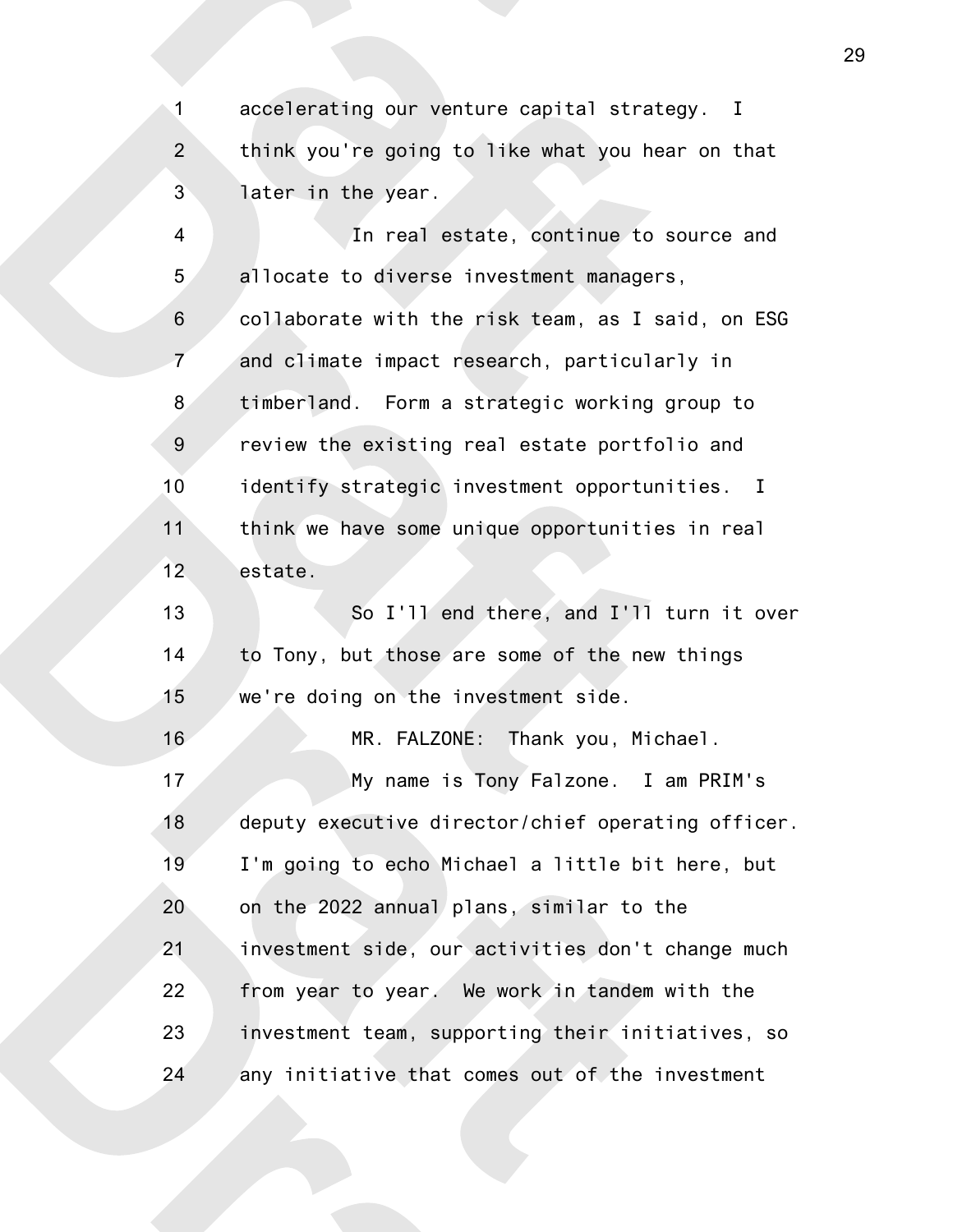team normally needs to be executed and implemented by someone in Matt Liposky's team or Deb Coulter's team. 1 2 3

So I'm not going to focus on the recurring tasks such as annual audits, reports, GIPS reviews, IT security reviews and audits. I'm just going to highlight some of the additional projects that we're going to be doing this year. And some of them will sound familiar from Michael's comments. Obviously we have some governance work to do after today's vote, supporting the formation of the ESG committee, its charter. We'll also be issuing an RFP for board governance and fiduciary educational services. That will be coming at the beginning part of this year. Again, we want to work on continuing to improve access for our diverse vendors and then develop enhanced diverse vendor and contract tracking. So that way, we can get a better idea of when we can do reach-out to increase our diverse vendors. 4 5 6 7 8 9 10 11 12 13 14 15 16 17 18 19 20 21 22 23

We've been planning for a few months now

24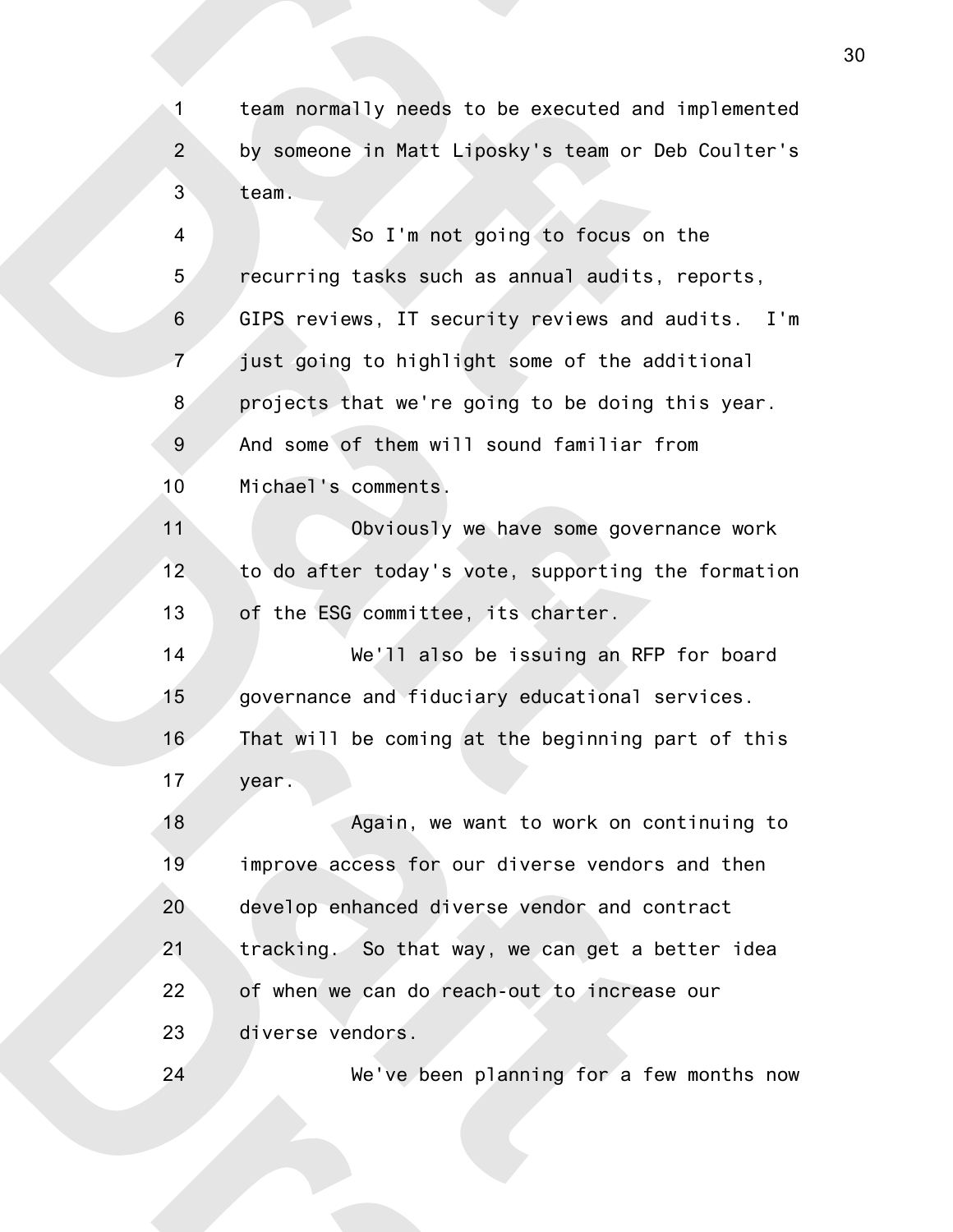several educational Webinars for our clients. The first one I think is going to cover cash processing policies and controls, best practices. And second, we'll be doing a cybersecurity awareness primer and best practice review. At a time when cybersecurity threats are more and more prevalent and regularly in the news, our IT security program I think can be a resource for the local retirement systems. And it would be helpful for us to share some of our insights of what we used in developing our IT security program. And I think they'll get a big benefit out of that. I'm very proud of the program we've established. So speaking of technology, we're going to plan to take a closer look at our current disaster recovery and business continuity solution. The current plan has served us well, but I still want to look at it, maybe modernize it a little bit, increase security and perhaps reduce some costs in that area. And then I mentioned we have annual audits. We have separate account calendar year 1 2 3 4 5 6 7 8 9 10 11 12 13 14 15 16 17 18 19 20 21 22 23

audits. Those are annual exercises, but we have a 24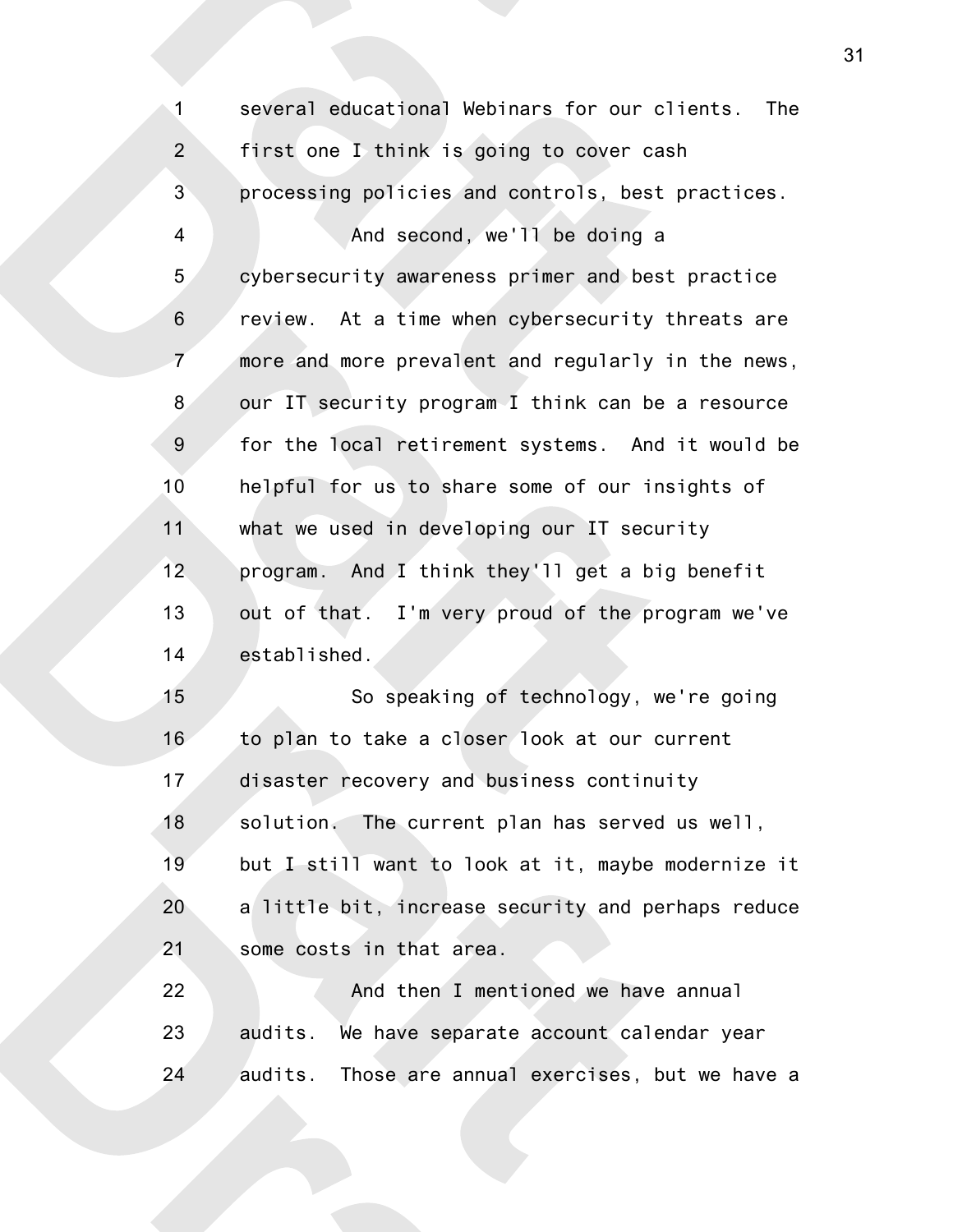few other audits taking place that I want to talk about. The State Auditor's office is performing an audit. And then this week, we were notified of PERAC performing an audit. So that's going to be four audits going on in one year. Qingmei is up to the task, though, and she's fantastic. 1 2 3 4 5 6

And I guess I'll mention with all these great initiatives, we're continuing to grow. We've been hiring six to eight people at a clip over the last few years, and I don't expect that growth to slow down. In fact, I expect it to potentially increase with all these new initiatives. So we're going to need to evaluate our long-term office space needs as we begin developing the fiscal year 2023 budget, which will be brought forward the next cycle. 7 8 9 10 11 12 13 14 15 16

So I think I'll stop there. If there are any questions or anything on our annual plans, happy to answer them. 17 18 19

MR. TROTSKY: And we can take questions on anything at this point. The next agenda item is Maria on asset allocation. 20 21 22

MS. GARRAHAN: Great. Good morning. I'm Maria Garrahan. I'm PRIM's director of 23 24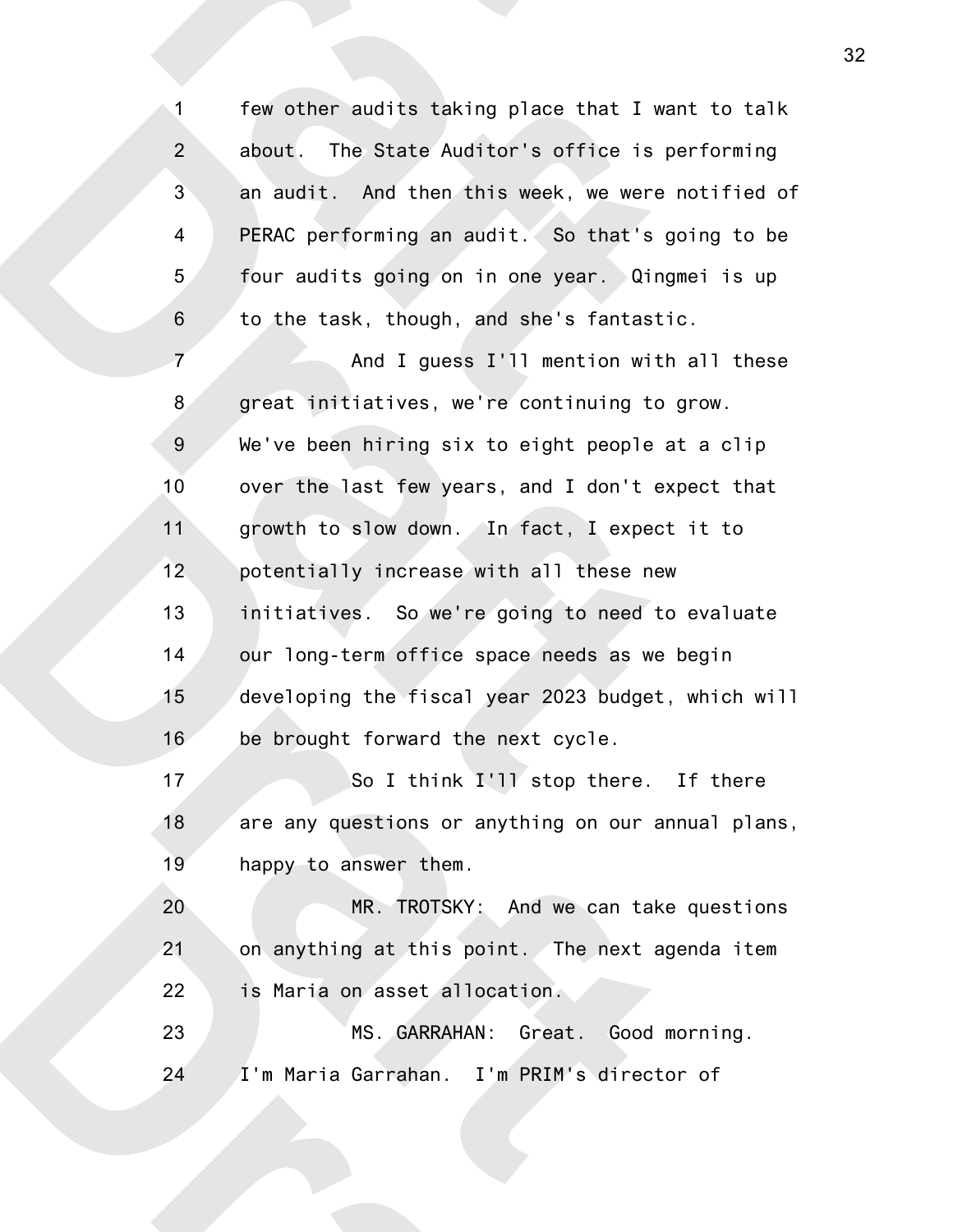research.

1

22

The 2022 asset allocation recommendation represents no major changes to our prior year recommendation. 2 3 4

Our recommendation includes a 1 percent increase in the private equity target range, formerly 11 to 17 percent to 12 to 18 percent, and a 1 percent decrease in the global equities target range, formerly 34 to 44 percent to 33 to 43 percent. The recommendation maintains continued alignment with our strategic initiative to slowly grow our private market allocation. Please refer to Appendix E for the PRIM research team materials. NEPC, our asset allocation consultant, has included their capital market assumptions within Appendix F. On slide 2 of the Appendix E, this shows our exposure as of the end of December 2021. All asset classes are within their respective ranges. Actual exposure of private equity is 16.6 percent, where we are now running at the higher end of the 5 6 7 8 9 10 11 12 13 14 15 16 17 18 19 20 21

Our 2022 recommendation puts forth only a minor change to these ranges, shifting out the 23 24

target range approved in 2021.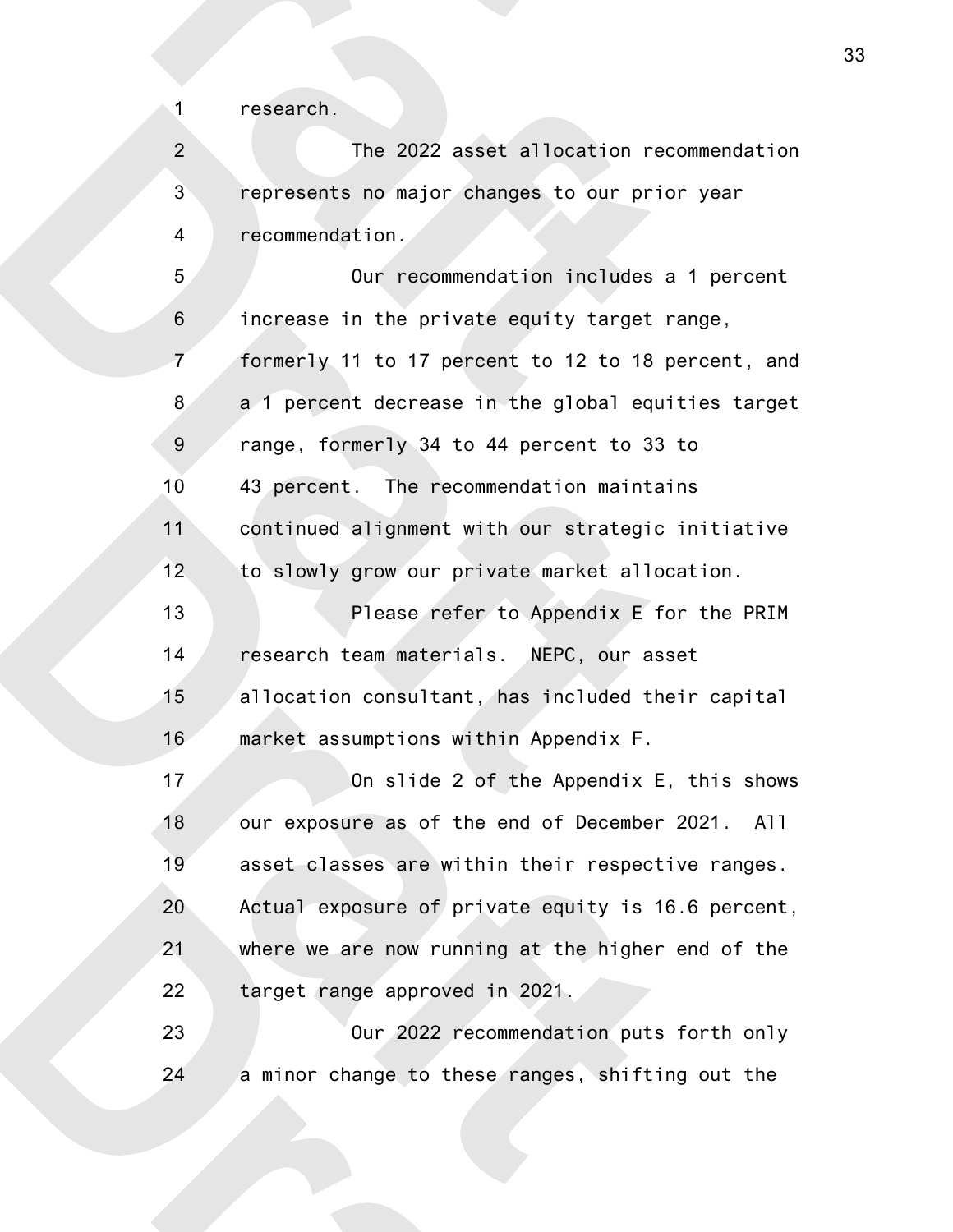private equity target range by one and shifting down global equity by one. 2

1

Moving to slide 3 of Appendix E, as many of you are aware, our asset allocation framework uses a probabilistic-based approach to maximize the likelihood of achieving the dual objective. On the left-hand side, our return objective is defined as the probability to achieve 7 percent annualized across the next 10 years. Additionally, we define a measure of downside protection as no cumulative drawdown greater than 20 percent within the next three years. Our asset allocation process maximizes the probability of achieving our dual objective. 3 4 5 6 7 8 9 10 11 12 13 14

Jumping to slide 10, this shows the probability of achieving the dual objective, using both the asset allocation 2021 recommendation, as well as today's asset allocation recommendation. The 2022 recommendation shows a very slight increase in the probability of achieving the dual objective. Once again, today's proposed recommendation is only a minor change, stemming from the asset allocation research findings. Ending with slide 11 on Appendix E, this 15 16 17 18 19 20 21 22 23 24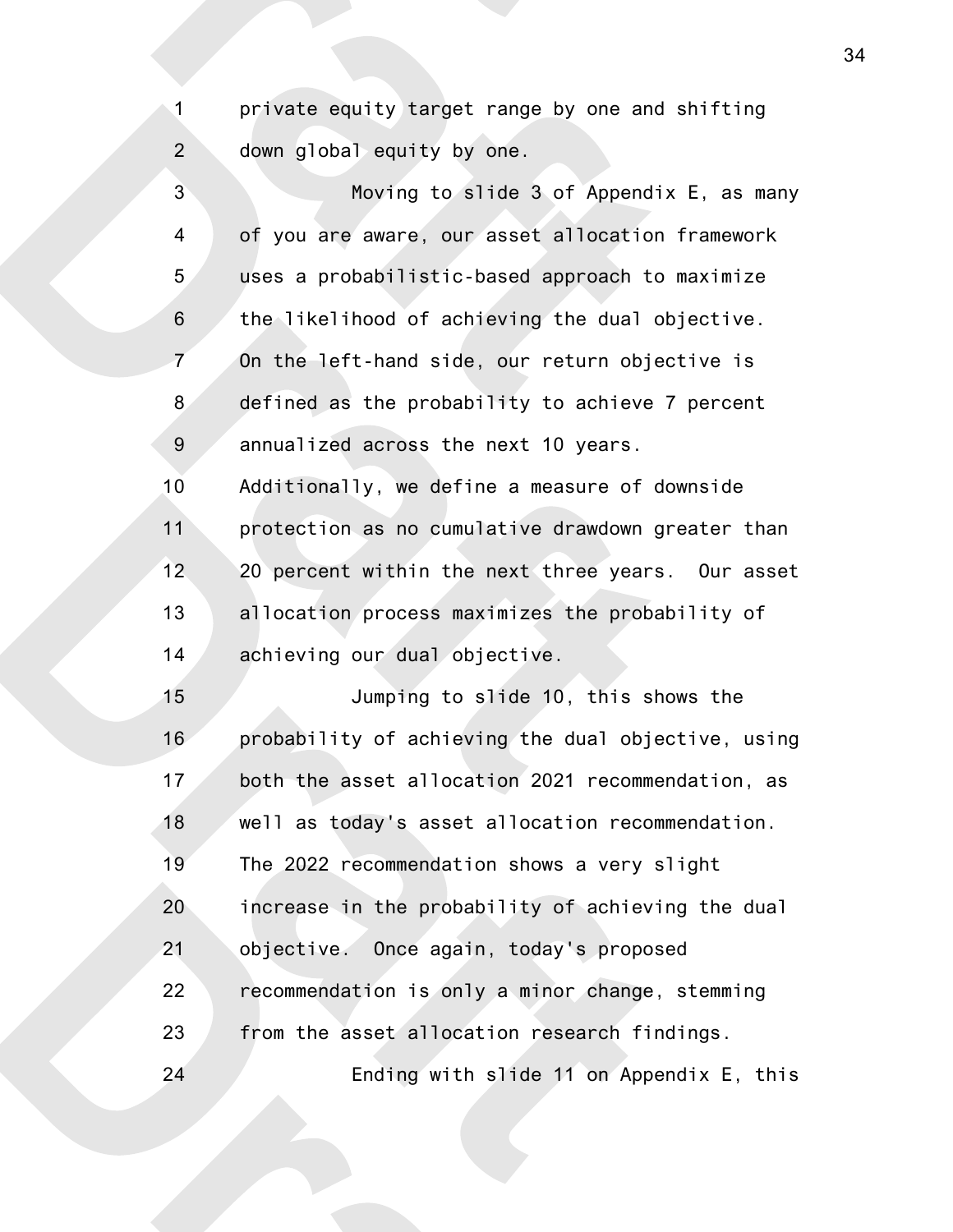shows the approved ranges for 2020, 2021, as well as today's recommendation, which is to maintain course and slowly increasing our exposure to private assets. The recommendation includes a 1 percent shift in the private equity target range upwards to 12 to 18 percent and a downward shift in global equities range to 33 to 43 percent. And I can open it up for any questions that you may have on PRIM's research team slides, as well as if you have any questions for Jen and Phil Nelson of NEPC regarding the capital market assumptions. TREASURER GOLDBERG: Does anyone have questions? This will be a voting item. But I'll hold off on the motion and the second until all questions are answered. I don't hear any. Maria, do you hear any? MS. GARRAHAN: It's quiet. Very quiet. TREASURER GOLDBERG: Then why don't I request a motion that the PRIM Board approve the Investment Committee's recommendation to adopt the 2022 asset allocation as described in Appendices E and F of the expanded agenda, and further to 1 2 3 4 5 6 7 8 9 10 11 12 13 14 15 16 17 18 19 20 21 22 23 24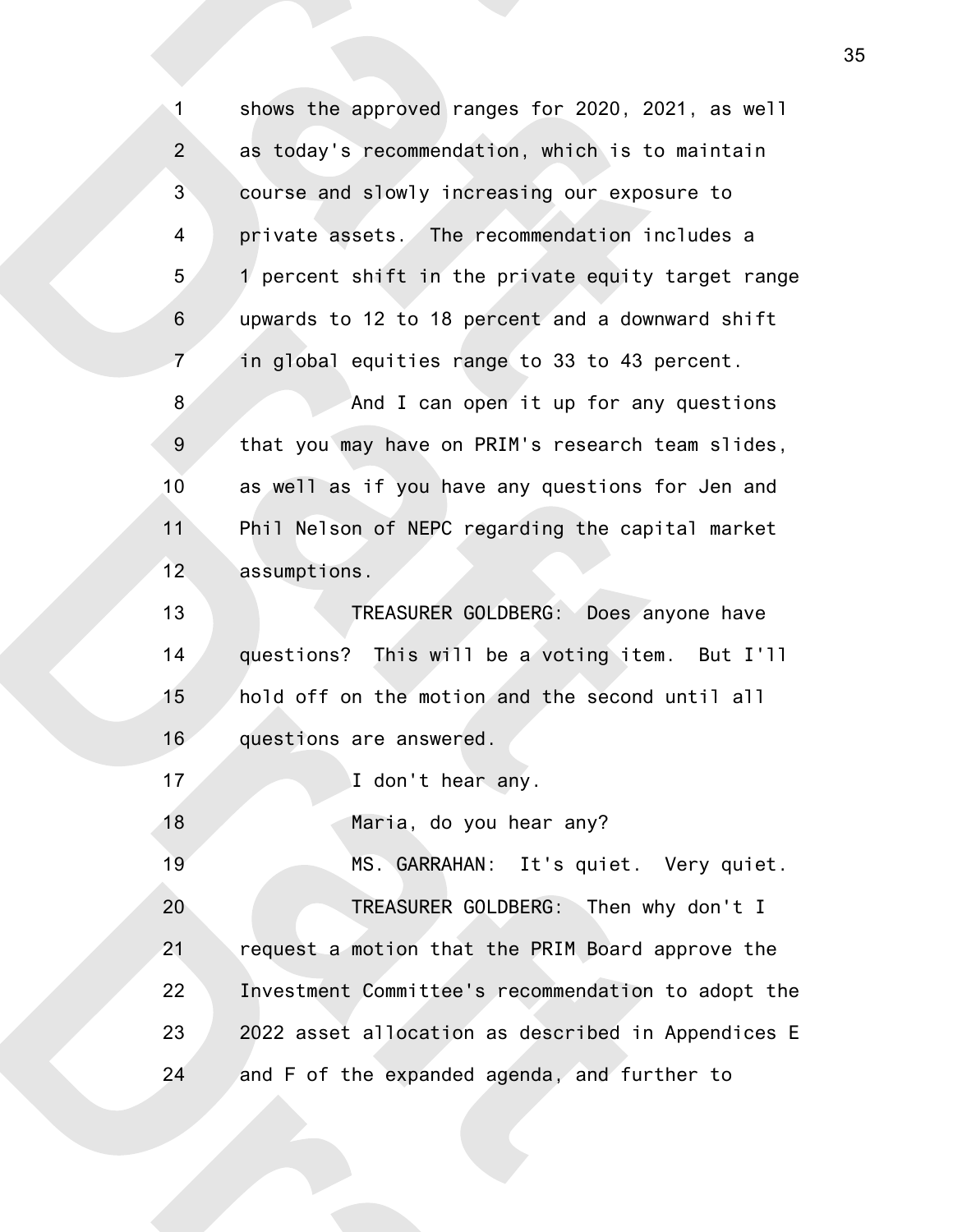| $\mathbf{1}$   | authorize the executive director to take all       |
|----------------|----------------------------------------------------|
| $\overline{2}$ | actions necessary to effectuate this vote.         |
| 3              | Is there a motion?                                 |
| $\overline{4}$ | MR. BROUSSEAU: So moved.                           |
| 5              | TREASURER GOLDBERG: Is there a second?             |
| $\,$ 6 $\,$    | MS. FITCH: Second.                                 |
| $\overline{7}$ | TREASURER GOLDBERG: Again, any other               |
| 8              | questions? I mean this obviously is not the first  |
| $9\,$          | time we've gone over this, but I think that given  |
| 10             | Michael's introduction and what we have viewed of  |
| 11             | what's going on through our board meetings and the |
| 12             | world, this makes very much sense to me and        |
| 13             | obviously does to everyone else.                   |
| 14             | So hearing --                                      |
| 15             | MS. GARRAHAN: Thank you.                           |
| 16             | TREASURER GOLDBERG: Hearing nothing                |
| 17             | else, I will move for the vote.                    |
| 18             | Bob?                                               |
| 19             | MR. BROUSSEAU: Yes.                                |
| 20             | TREASURER GOLDBERG: Ruth Ellen?                    |
| 21             | MS. FITCH: Yes.                                    |
| 22             | TREASURER GOLDBERG: Jim?                           |
|                |                                                    |
| 23             | MR. HEARTY: Yes.                                   |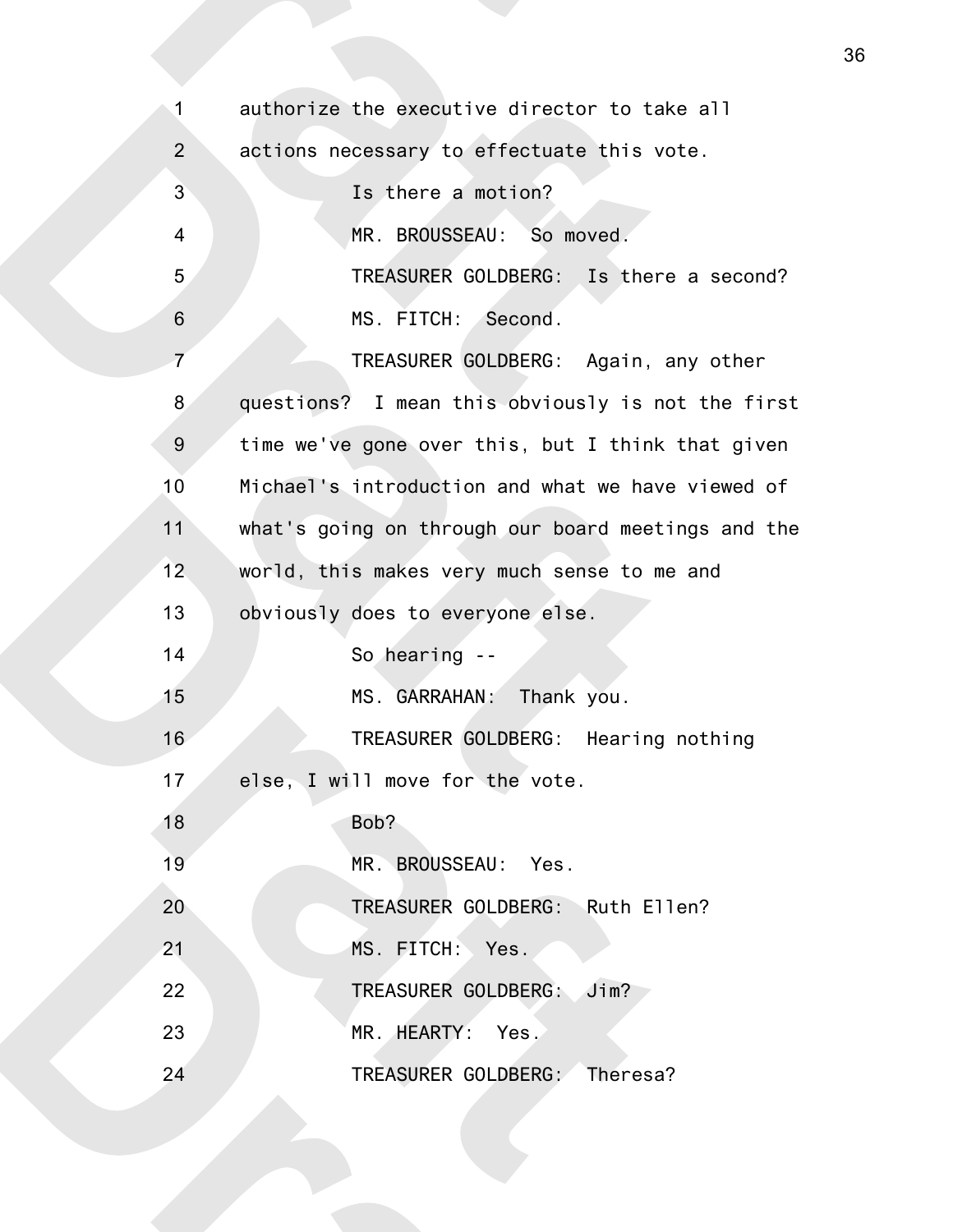MS. McGOLDRICK: Yes. TREASURER GOLDBERG: Dennis? MR. NAUGHTON: Yes. TREASURER GOLDBERG: Carly? MS. ROSE: Yes. TREASURER GOLDBERG: Paul? MR. SHANLEY: Yes. TREASURER GOLDBERG: Myself, yes. The motion carries. Thank you. MR. BROUSSEAU: Madam Treasurer, just a comment. TREASURER GOLDBERG: Sure. MR. BROUSSEAU: Sometimes we do these motions -- I know I've said it before when we vote. For the participants who are watching the screen, and I know usually there are many of them, you have to realize that all of these issues have been thoroughly vetted by board members through our materials, but also most of us attended the Investment Committee meeting. And our questions of course and our concerns were raised then when we did an in-depth study of this and all of these issues coming before us. 1 2 3 4 5 6 7 8 9 10 11 12 13 14 15 16 17 18 19 20 21 22 23

So probably the lack of questions is not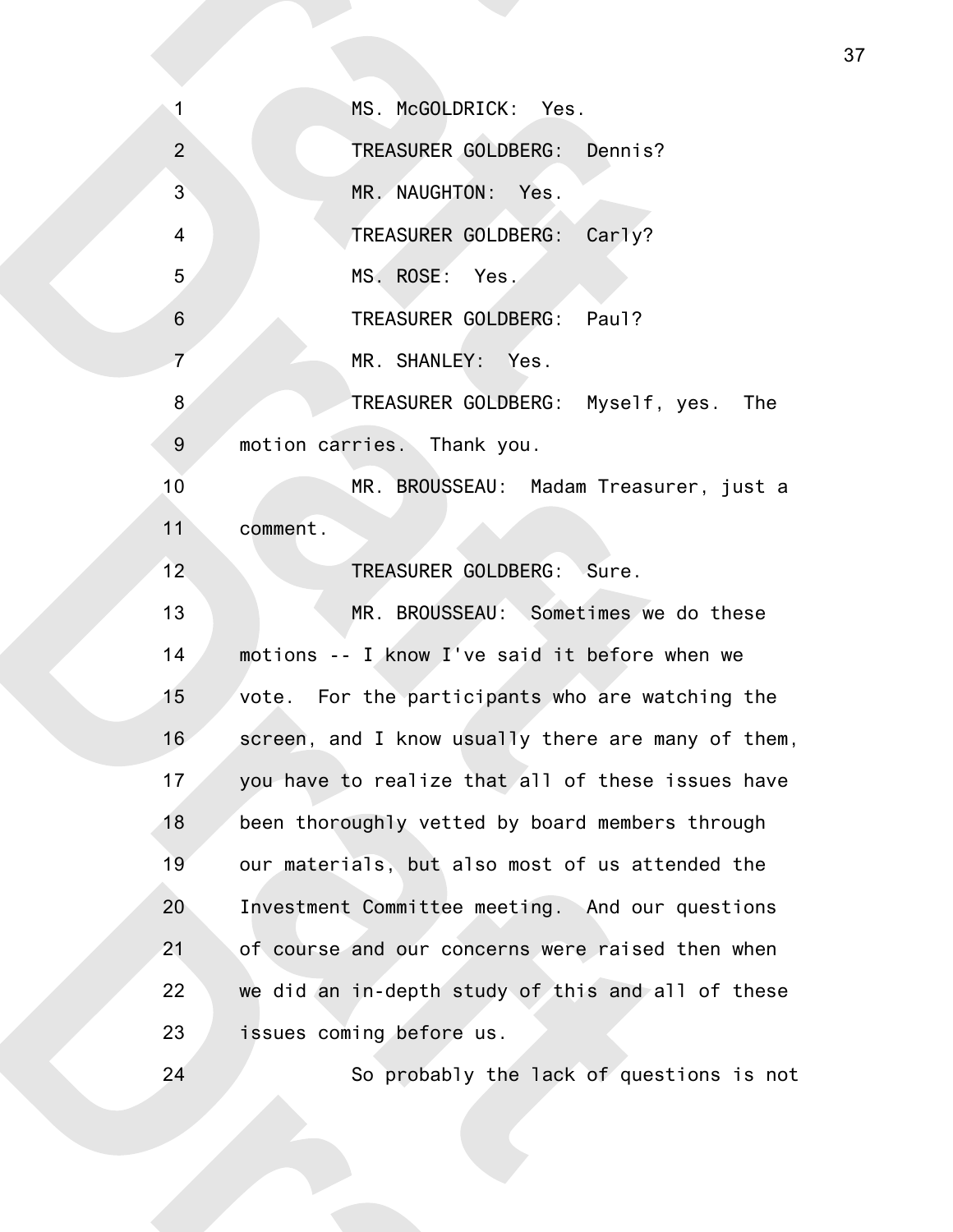that we don't know what we're doing, as much as we've been through this two or three times, and we're ready to vote on it. TREASURER GOLDBERG: Yes, Bob. That is why I mentioned that we have been through the materials. Like myself, I attend all the committee meetings. So that's why we always joke that if Michael ever needs me to jump in and do the executive director's report, I am very capable of doing so. Right, Michael? MR. BROUSSEAU: Whoa. MR. TROTSKY: Definitely. I almost put you on the spot to tell everyone about the core philosophies. I almost did. I was tempted. TREASURER GOLDBERG: You don't want to abuse me right now, right? Anyway, so we have now finished that report. We've had the asset allocation recommendation. Shall we move on to public markets? MR. McELROY: Great. Thank you. Good morning, everyone. This is Michael 1 2 3 4 5 6 7 8 9 10 11 12 13 14 15 16 17 18 19 20 21 22 23 24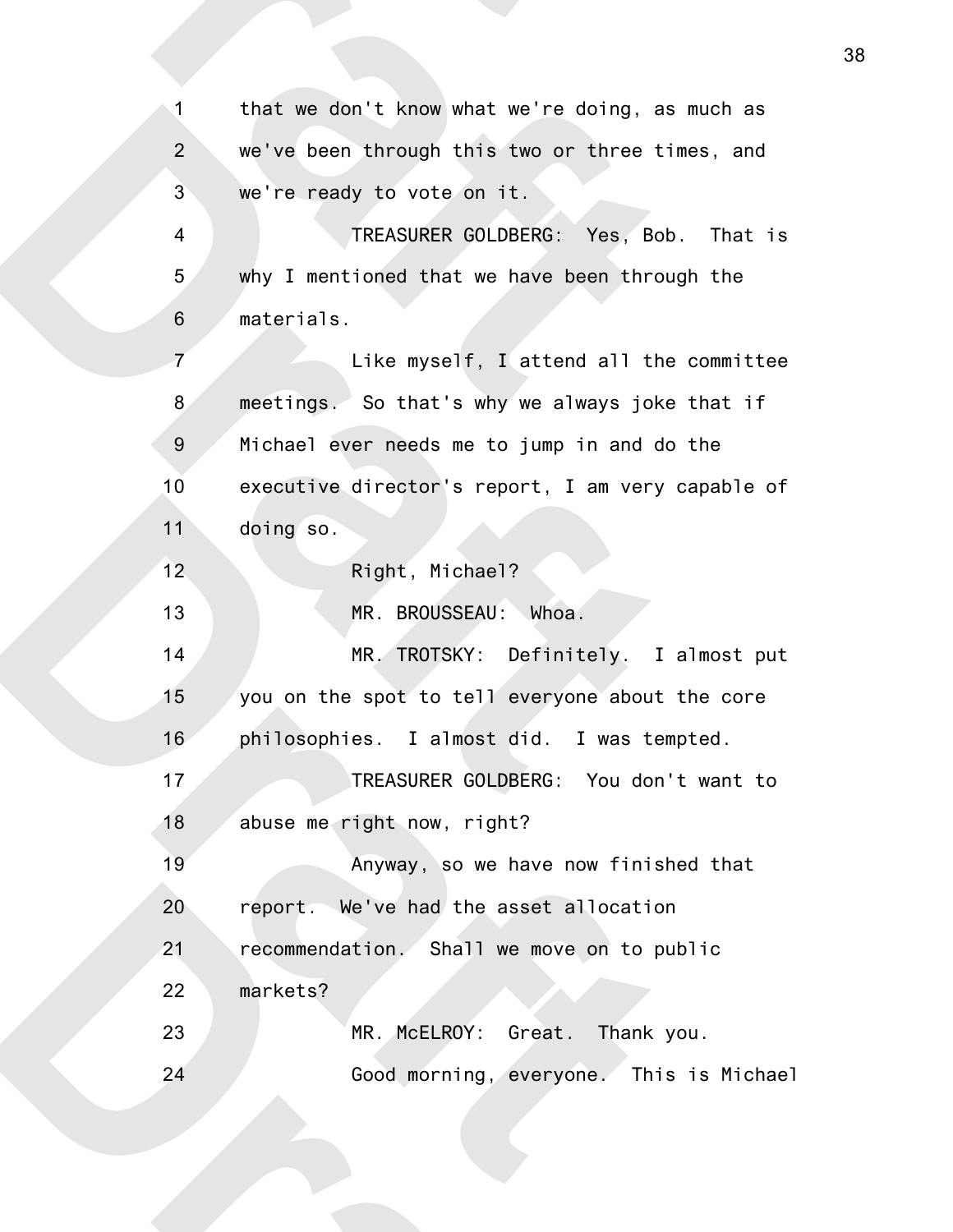1

8

TREASURER GOLDBERG: Yes. For those who don't know, we have yet another Michael. 2 3

MR. McELROY: Yes. Several Michaels. TREASURER GOLDBERG: So, Michael, when we tease Michael, please know it's not you we're teasing. 4 5 6 7

MR. McELROY: Noted. Yes.

So good morning. Just let me make a few observations on the public market returns, as well as the PRIT results. We've talked a little bit about this this morning. As you know, public markets exposure represents about two thirds of the PRIT Fund. I'll make comments first on equities and then shift over to the fixed income environment. 9 10 11 12 13 14 15 16

As noted, it was a strong fourth quarter for U.S. equities, and developed markets returns ranged between 2 and 11 percent. Emerging markets, a bit weak in the fourth quarter, just down over 1 percent. And this was really China, a continuation of what we saw in the third quarter. China was down 6 percent in the fourth quarter and down about 18 percent last quarter. 17 18 19 20 21 22 23 24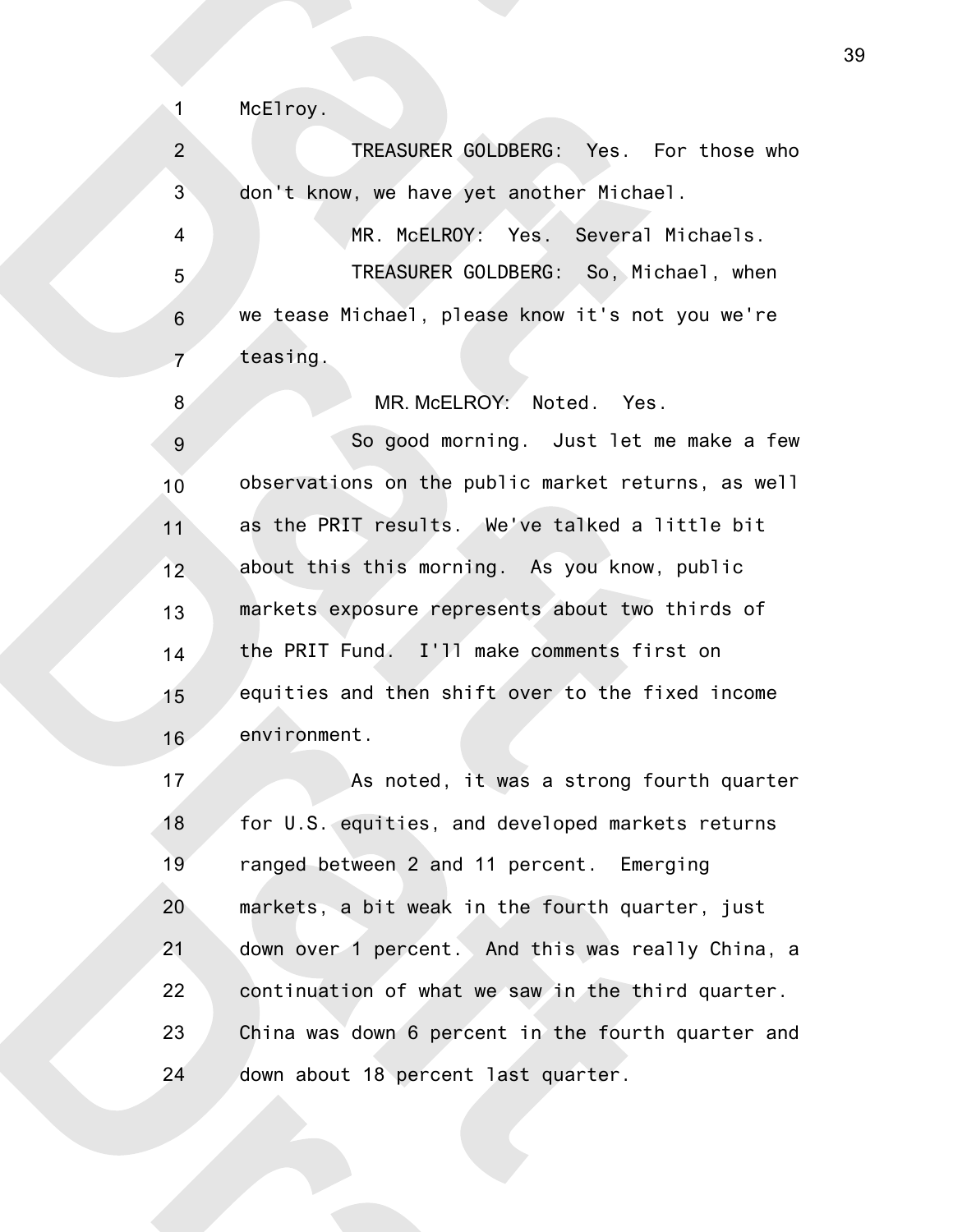For the full year, developed and emerging returns were positive. U.S. the strongest, emerging markets the weakest, but we did see positive returns across the equity suite. Aggregate global equity was up over 19 percent for the year. We saw in many markets that value style outperformed growth in the fourth quarter and for the full year. And we expect this shift may continue into 2022 and beyond. On a benchmark relative basis, our global equity portfolio outperformed in the fourth quarter, really driven by strong results from our U.S. active equity managers in the small cap and microcap areas. International developed equities lagged slightly, and emerging markets performed in line. And for the full calendar year, we saw a similar profile. U.S. and emerging markets managers ahead; international managers lagged slightly. And the overall global equity performance exceeded our benchmark returns. Not much change in the fixed income and credit markets in the fourth quarter. Long rates slightly lower and credit spreads slightly tighter 1 2 3 4 5 6 7 8 9 10 11 12 13 14 15 16 17 18 19 20 21 22 23 24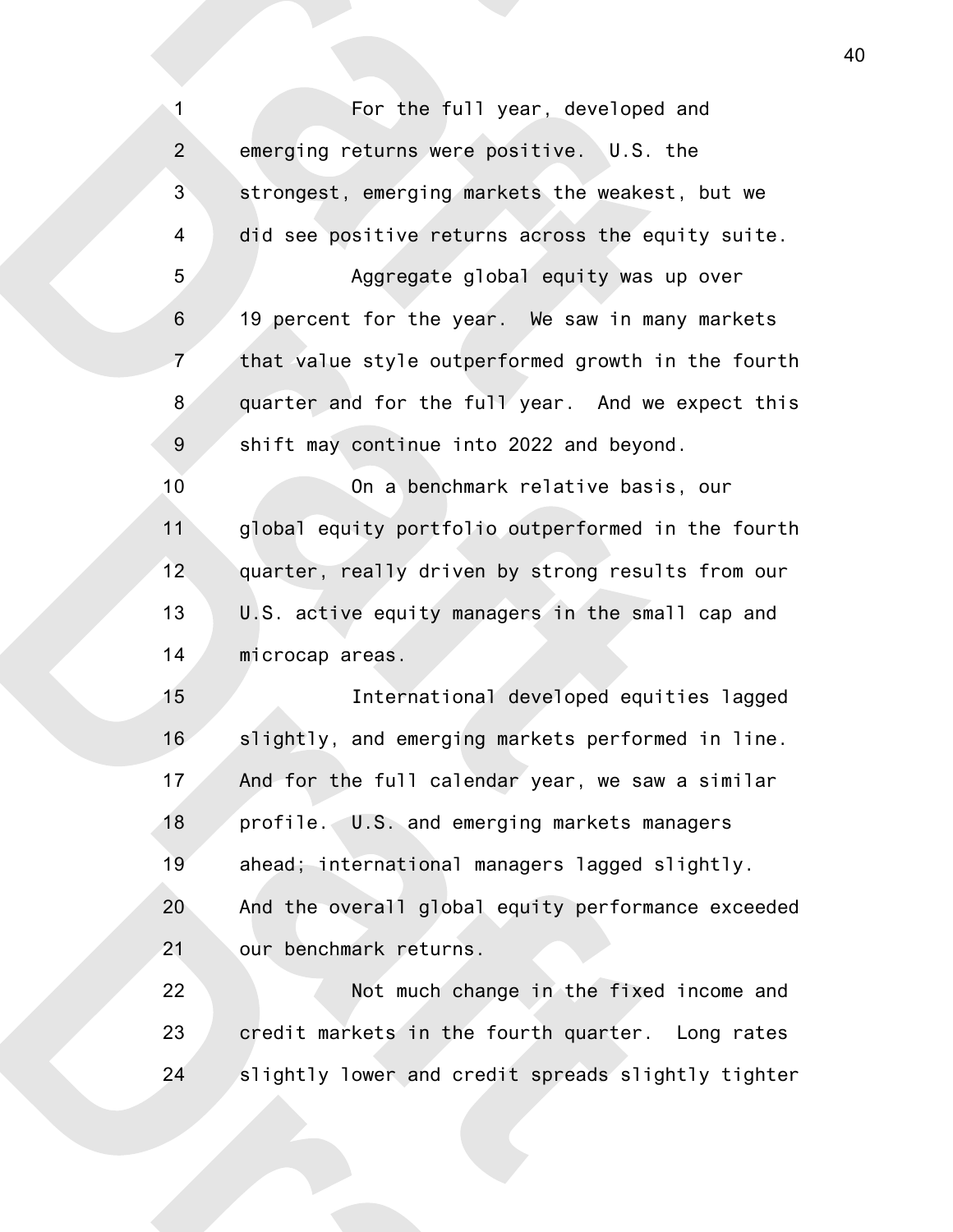than in the third quarter, but over the full year, we did see an increase in the long rates, but a decrease in the credit spreads relative to the beginning of the year. 1 2 3 4

And on a performance basis, the fixed income holdings performed in line in the fourth quarter, but outperformed for the full calendar year, mostly driven by our value added fixed income so the high yield, the emerging debt and our other credit opportunities. 5 6 7 8 9 10

Inflation, we've talked a bit about that. And the Fed's response to it certainly continues to be a major theme that we're thinking about. Long-term inflation expectations are up, but as Michael Trotsky noted, still remain fairly modest, kind of a 2.5 percent range, compared to this current reading that we're seeing at about 7.5 percent. 11 12 13 14 15 16 17 18

The inflation link and the TIPS exposures that we have in our fixed income portfolio have benefited actually from these recent inflation expectations and increases. Credit conditions improve. 19 20 21 22 23

24

But the higher rates have certainly been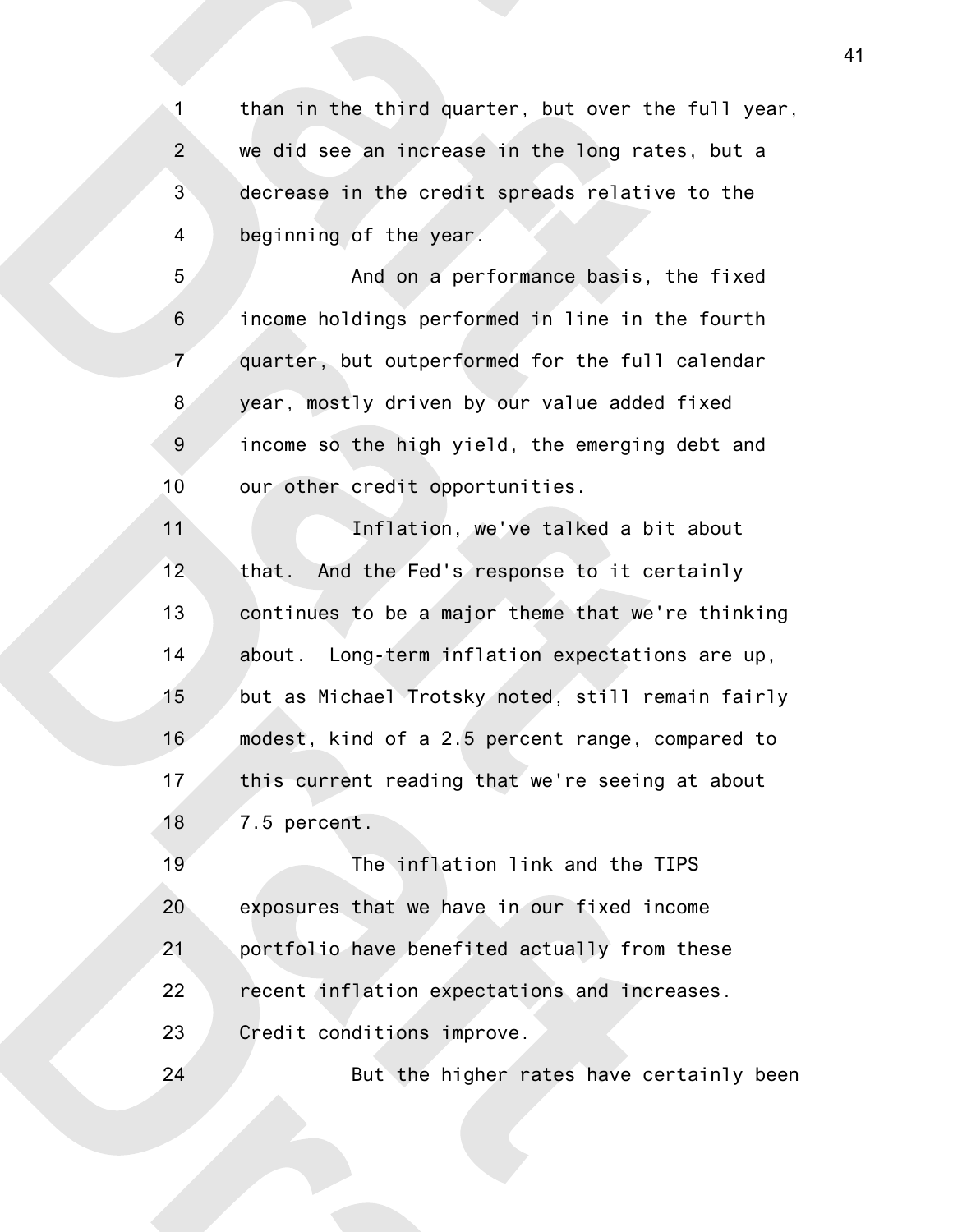a drag on the U.S. equity market performance early this year. The rest of the world impacted less than in the U.S. 1 2 3

So we continue to analyze the portfolio's sensitivity to this value versus growth theme that I mentioned. We have good factor balance in the aggregate equity portfolio, but we've been asking our managers and hearing from them as to how they're positioning for this regime change that we're witnessing between these two styles. 4 5 6 7 8 9 10 11

We were certainly satisfied with the resilience of the global equity portfolio in January as these factor currents were swirling around. 12 13 14 15

And then just finally to reiterate, we're monitoring the portfolio's sensitivity to these geopolitical and economic risks that are out there. Volatility is rising in both equities and fixed income, but this actually should create a good environment for active managers in the equity and fixed income space to operate in and to add value in because when there's dispersion, there's opportunity. 16 17 18 19 20 21 22 23 24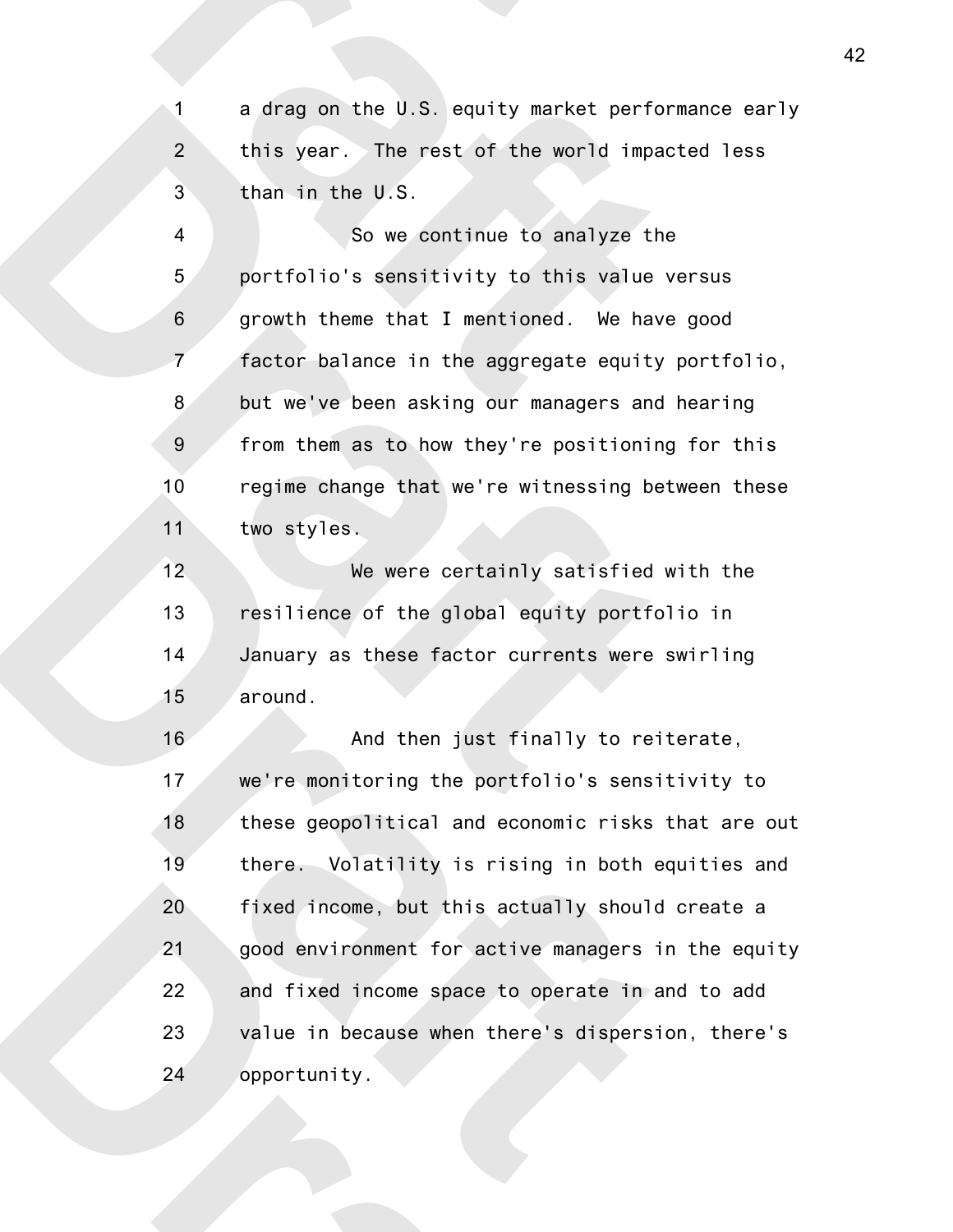| $\mathbf{1}$     | With the selloff we've seen in China,             |
|------------------|---------------------------------------------------|
| $\overline{2}$   | we're hearing from some of our managers that      |
| 3                | they're starting to actually see some good        |
| 4                | opportunities arise there with the lower prices.  |
| 5                | Because of the diversified nature of              |
| $6\phantom{1}$   | this public markets portfolio, the aggregate risk |
| $\overline{7}$   | for the overall equity and fixed income exposures |
| 8                | remains low on a benchmark relative basis.        |
| $\boldsymbol{9}$ | So with that, I'd be happy to take any            |
| 10               | questions from any of the board.                  |
| 11               | TREASURER GOLDBERG: Questions for                 |
| 12               | Michael?                                          |
| 13               | Again, very thorough. And again, as Bob           |
|                  |                                                   |
| 14               | said, we have heard this before, and so I think   |
| 15               | everyone is on board and understands what we are  |
| 16               | hearing today.                                    |
| 17               | If there are no other questions, we can           |
| 18               | move on to PCS, portfolio completion strategies.  |
| 19               | Is Eric joining us?                               |
| 20               | MR. TROTSKY: It's Bill. Bill will be              |
| 21               | handling that.                                    |
| 22               | TREASURER GOLDBERG: Bill will.                    |
| 23               | Thank you, Bill.                                  |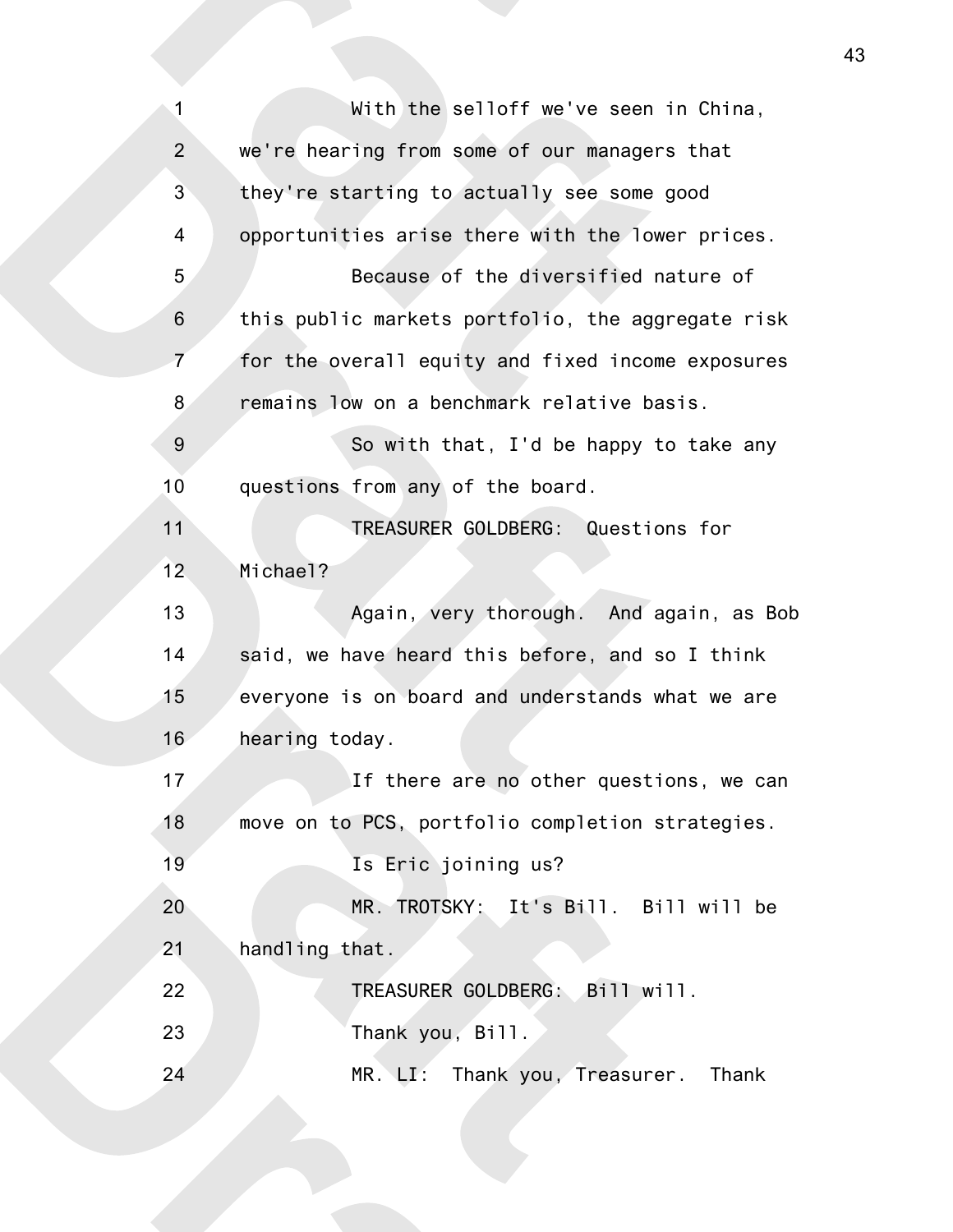you, Michael. And good morning, everyone.

1

My name is Bill Li. I am director of portfolio completion strategies, or PCS, which is now a team of four. 2 3 4

Firstly, I want to welcome again Charlotte Wang. Welcome to the team. I hope you will enjoy the internship at PRIM, and we look forward to working with you more. 5 6 7 8

Also want to congratulate Liu here. Again, congratulations on your new CAIA and CFA designations. 9 10 11

Liu is our investment analyst on the team. She joined in 2017, first as an intern, before transitioning to a full-time position one half a year later. Liu regularly conducts portfolio analytics, and her investment coverage includes the replication program, which has been a consistent outperformer, as well as China equities. 12 13 14 15 16 17 18 19

We also have Joy Seth, who joined from Texas ERS as an investment officer. I still vividly remember his first day, partly because that was the first day of 2020 lockdown, a tricky time, but Joy managed to integrate himself 20 21 22 23 24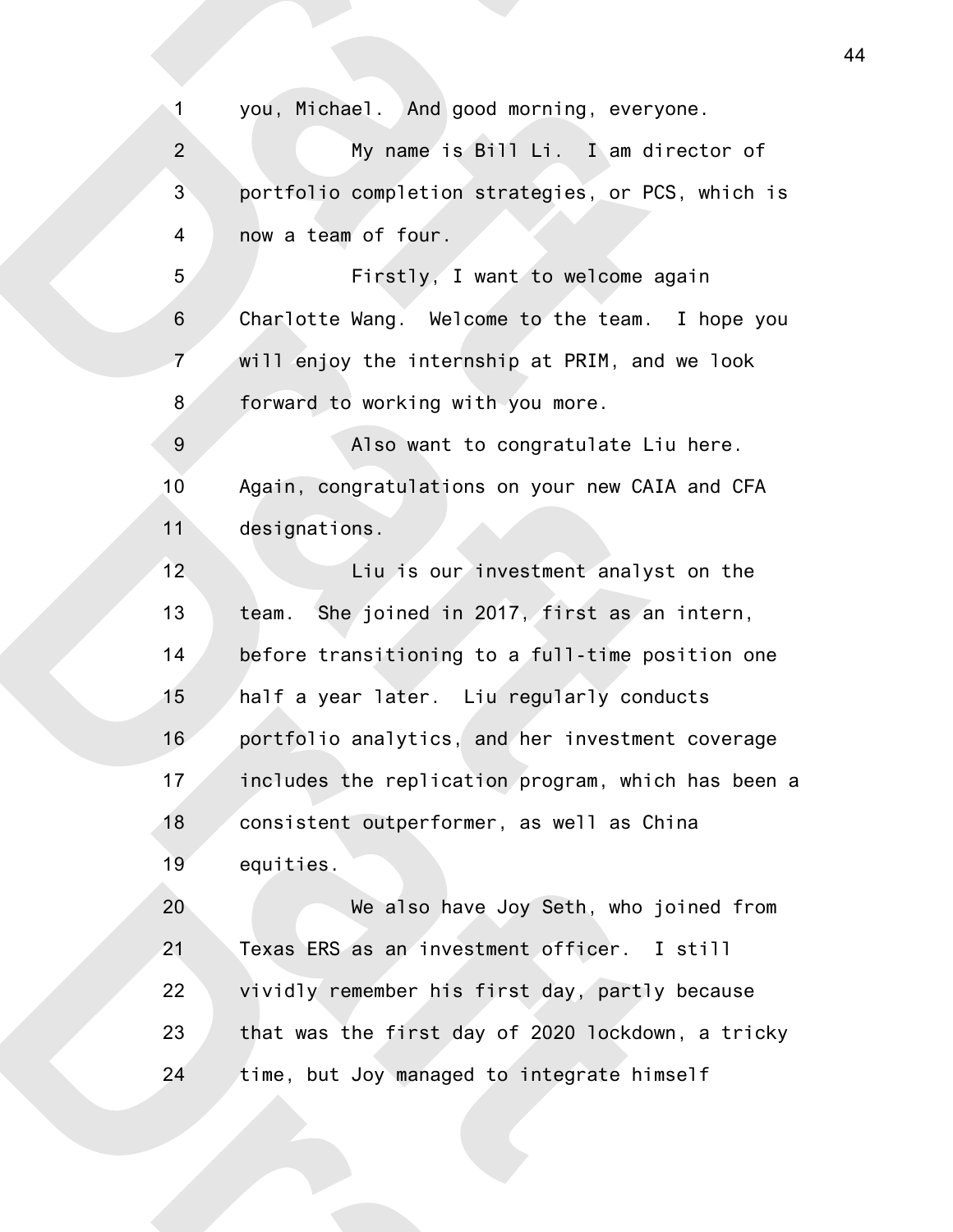perfectly to the team.

1

| $\overline{2}$   | Joy has accomplished tremendously within           |
|------------------|----------------------------------------------------|
| $\overline{3}$   | two years. He built PRIM's proprietary, web-based  |
| $\overline{4}$   | platform for liquid fund selection. He oversees    |
| 5                | the 1 billion enhanced equity put spread collar    |
| $\,6$            | strategy. Joy also covers all hedge fund           |
| $\overline{7}$   | relationships pertaining to macro relative value.  |
| 8                | Last, but not the least, Eleni Klempner            |
| $\boldsymbol{9}$ | handles real assets. Eleni joined two years ago    |
| 10               | as well. She brings rich experience in real asset  |
| 11               | as well as in mortgage credit. Since then, she     |
| 12               | has demonstrated strong business acumen. And also  |
| 13               | since this year, she just starts helping cover     |
| 14               | some of the credit hedge funds. This year, we are  |
| 15               | together making it a major focus to thoroughly     |
| 16               | review PRIM's real assets program.                 |
| 17               | I am honored to work with this                     |
| 18               | intelligent, passionate and collaborative squad.   |
| 19               | The plan is to increase the team's bandwidth,      |
| 20               | possibly with another full-time hire this year.    |
| 21               | This year and forward, you will directly hear more |
| 22               | from each of the portfolio completion team members |
| 23               | on their projects.                                 |
| 24               | And speaking of plans and projects in              |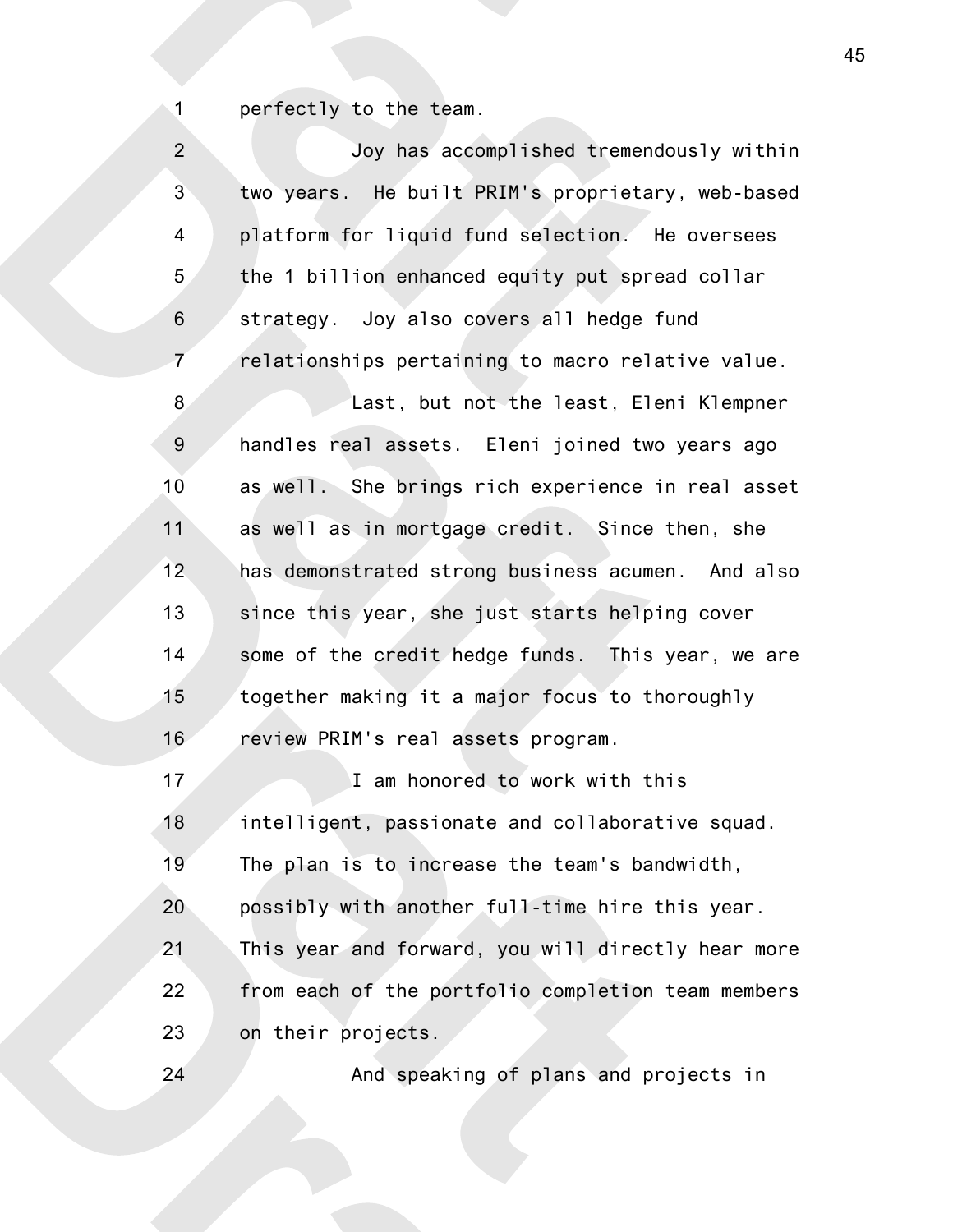2022, we're working with the risk and operation teams in reviewing hedge fund benchmark. And along with that, we're interviewing peer allocators, including pensions and endowments and foundations on the evolving practice of hedge fund investing. We hope to continue informing our work here at PRIM with those intelligence. And also the findings will be shared with the board. In parallel, touching on the intersection of multi-asset classes here, the portfolio completion team will continue collaboration with our dear colleagues on various topics, ranging from crossover to healthcare investments, as well as to India funds and such. Now, back to 2021 performance, last year's performance. Portfolio completion finished the year with an 8.8 percent return, slightly outperforming its benchmark. The portfolio is largely comprised of hedge fund partnerships, and PRIT hedge funds all together returned 9.6 percent, outpacing benchmark by 56 bps. In terms of the risk-adjusted return, we realized a Sharpe ratio of 2.8. That is noticeably higher than general equity market and 1 2 3 4 5 6 7 8 9 10 11 12 13 14 15 16 17 18 19 20 21 22 23 24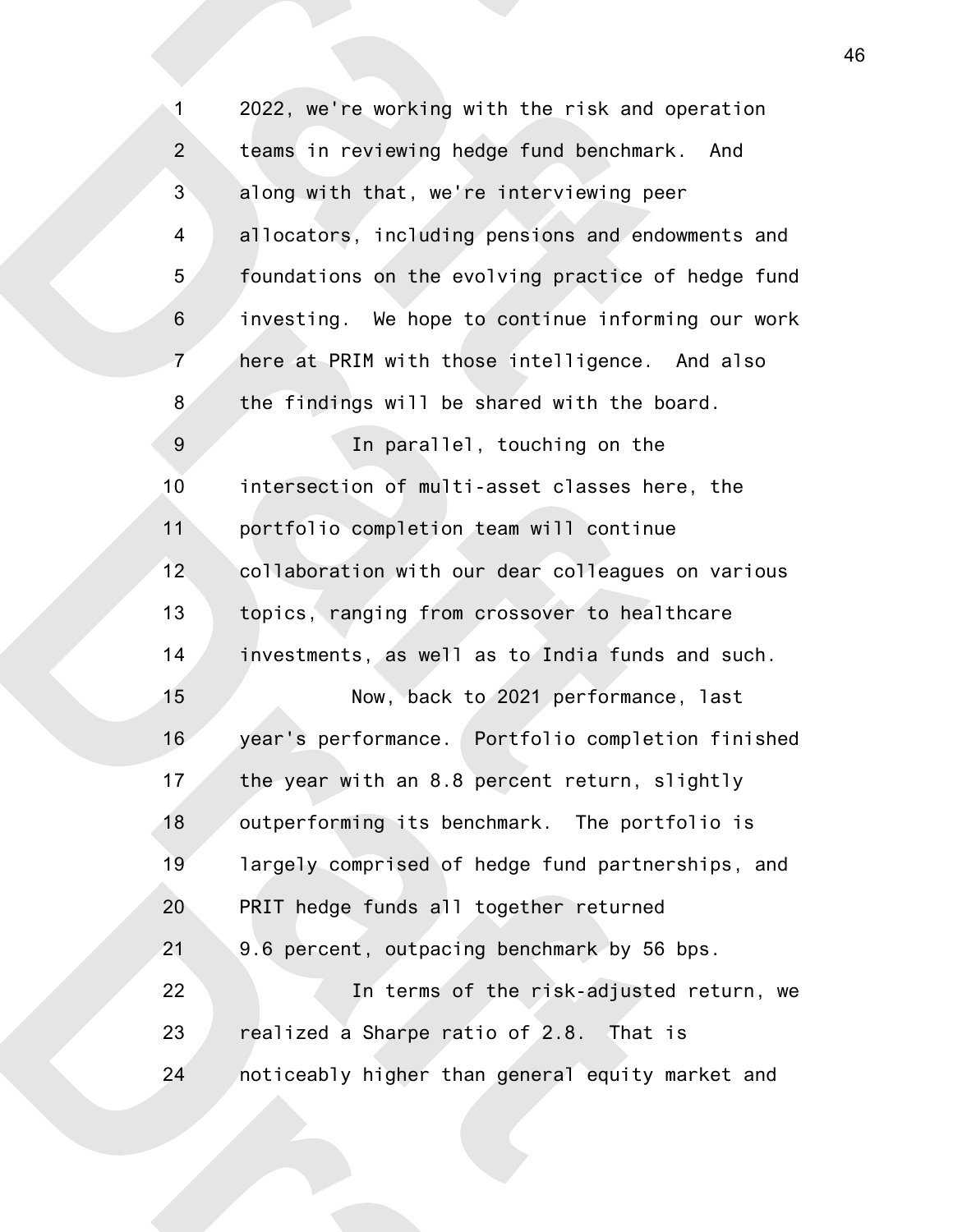higher than core bond indices, meaning we managed to deliver larger return for each unit of risk taken. 1 2 3

And looking into the hedge fund universe, not surprisingly, last year was characterized with risk strategies performing better. Whoever took more risk, they tended to deliver the higher return. 4 5 6 7 8

Accordingly, within our program, the directional funds, which are focused on security selection and thus exhibited moderate beta exposure, had a greater performance of 15.3 percent. Whereas stable value funds are inherently of lower beta, either because those managers make more budget for hedging or because the relative value strategies and the like don't own as much equity to start with, this category of stabler funds still delivered a decent 8.3 percent return. 9 10 11 12 13 14 15 16 17 18 19

And to switch gears from PCS to enhanced domestic equity or put spread collar program, which is now under public equity, reported under public equity, the program returned 29 percent trailing one year, and that well exceeded 20 21 22 23 24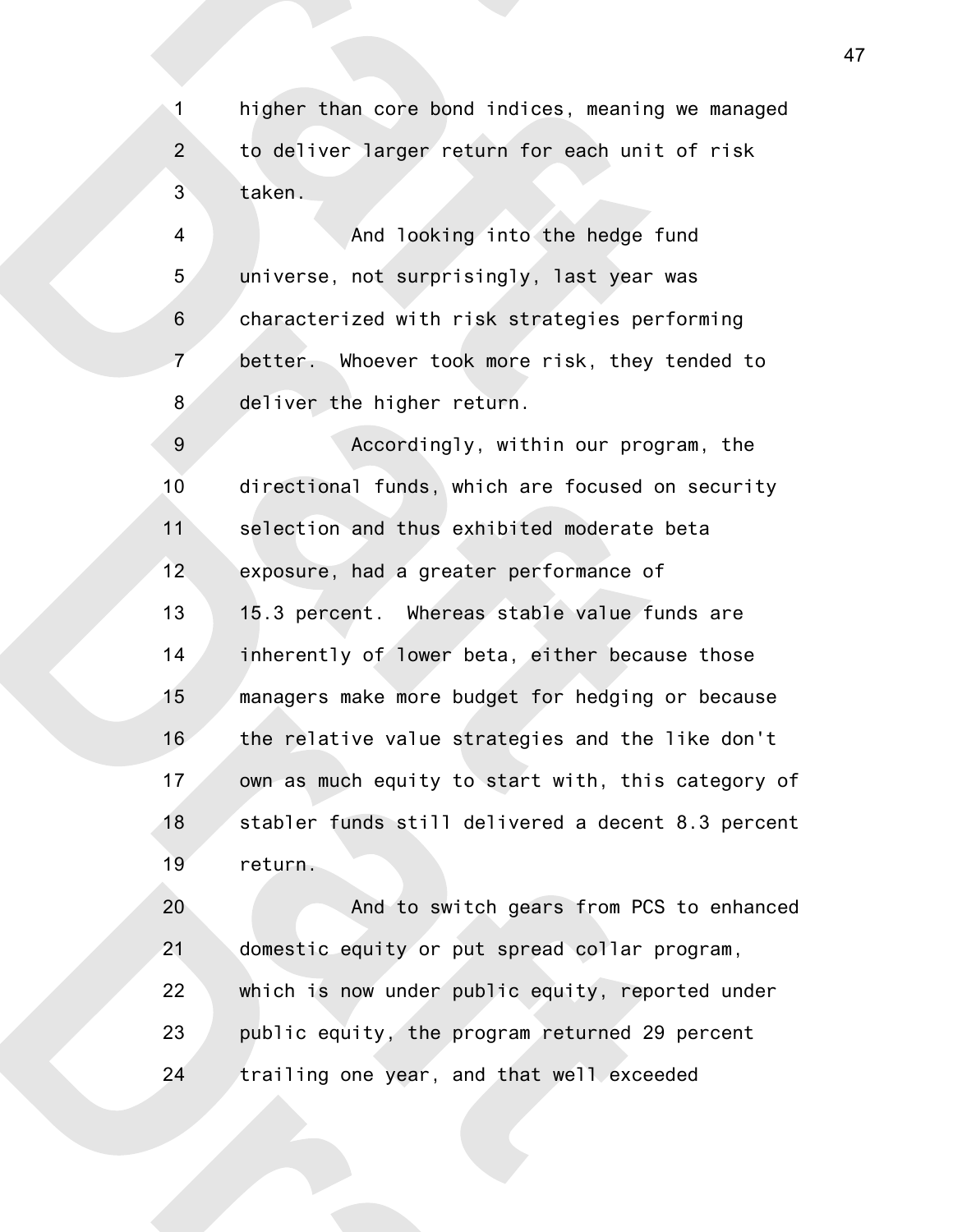expectation, outperforming benchmark by over 600 bps. 2

1

| 3              | Joy Seth, which is one of our investment          |
|----------------|---------------------------------------------------|
| 4              | officers on the team, closely monitors positions, |
| 5              | and he aggregates the risks on a daily basis. And |
| 6              | from a risk angle, the enhanced equity program's  |
| $\overline{7}$ | 9 percent volatility was significantly lower than |
| 8              | general equity market, meaning again that is a    |
| 9              | greater return for each unit of risk taken.       |
| 10             | So with that, happy to take any                   |
| 11             | questions you may have.                           |
| 12             | TREASURER GOLDBERG: Are there questions           |
| 13             | for Bill?                                         |
| 14             | Hearing none, Bill, thank you very much.          |
| 15             | MR. LI: Thank you, Treasurer.                     |
| 16             | TREASURER GOLDBERG: And we can move on            |
| 17             | to Mike McGirr and private equity.                |
| 18             | MR. McGIRR: Thank you, Madam Treasurer.           |
| 19             | I'm going to jump into some comments on           |
| 20             | performance before we move into our investment    |
| 21             | recommendations and voting items today.           |
| 22             | Private equity had another strong                 |
| 23             | quarter. We're up 10 percent gross, or 9.7        |
| 24             | percent net, as Michael had mentioned.<br>And     |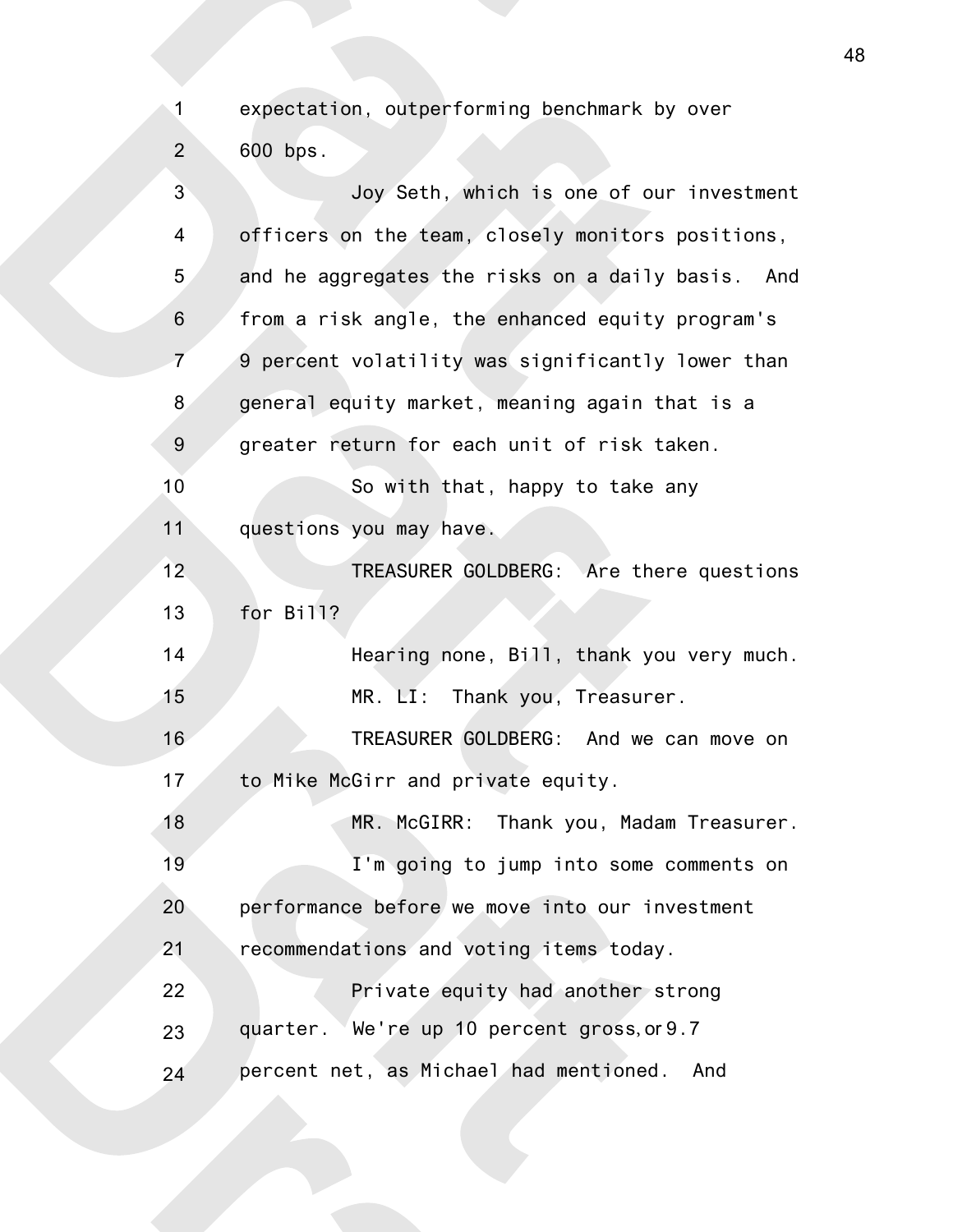that brought our one-year number up to 66 percent or 64 percent gross, outperforming public and private benchmarks. 1 2 3

The very strong one-year number helped drag up our three-, our five- and our 10-year numbers to 33, 30 and 23 percent, respectively. And for the quarter, we saw some similar themes by strategy that we saw last quarter, with venture, growth and buyouts all doing well. 4 5 6 7 8 9

Buyouts for the quarter performed between 7 and 8 percent and for the trailing one year, about 50 percent. Growth-oriented assets also appreciated with the growth equity portfolio up 9 percent for the quarter and up 65 percent for the year. 10 11 12 13 14 15

Venture capital had another tremendous quarter, up 19 percent, which was the same as we reported last quarter. That brought the trailing one-year return for venture capital up over 120 percent, which is actually higher than the trailing one year that we reported last quarter, which I thought we would never beat. The entire PE program's assets has 16 17 18 19 20 21 22 23

increased to \$17.1 billion or 16.6 percent of the 24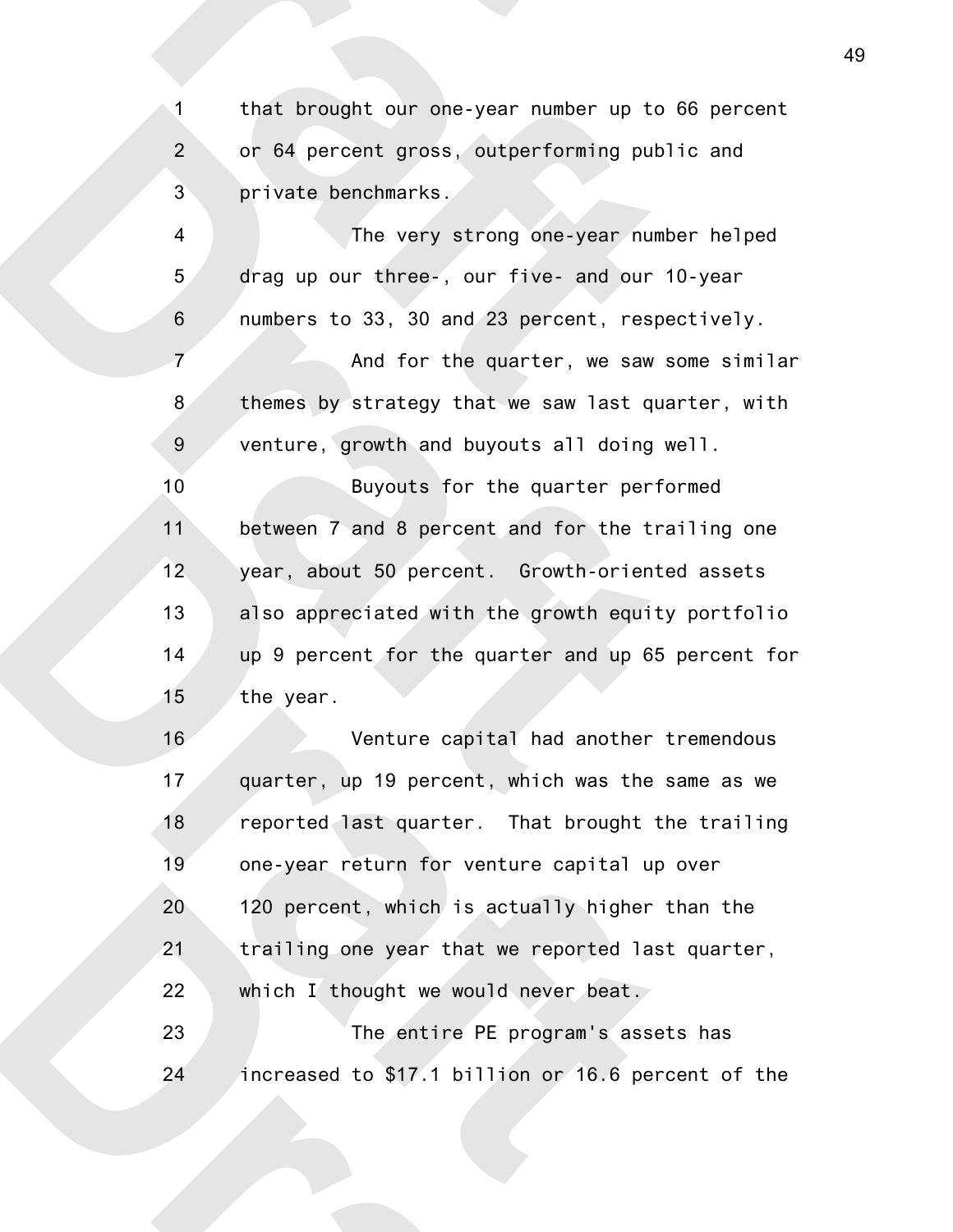PRIT Fund. And as a reminder, that portfolio is built up of 345 active partnerships across funds and co-investments. 1 2 3

For the one-year period, we had a \$6.8 billion net value gain. A lot of that was paper. But as Michael mentioned, we received a lot of that back in distributions with over \$4.1 billion in distributions for the calendar year '21 and over \$1.3 billion in the fourth quarter alone, which are records for PRIM. 4 5 6 7 8 9 10

For the year ahead, we're going to work hard to increase private equity as a percent of total with your recent vote to increase the allocation to 12 to 18 percent. As Michael mentioned, that translates to roughly 2.7 to \$3.3 billion in the commitment target. 11 12 13 14 15 16

I'm excited about our venture capital research. I want to thank Phil Rotner, a member of our Investment Committee, for all of his guidance and direction so far on this internal effort that's being led by Helen, with a lot of contribution from the rest of the private equity team as well as across PRIM. So, excited to share more of that exciting work in future meetings. 17 18 19 20 21 22 23 24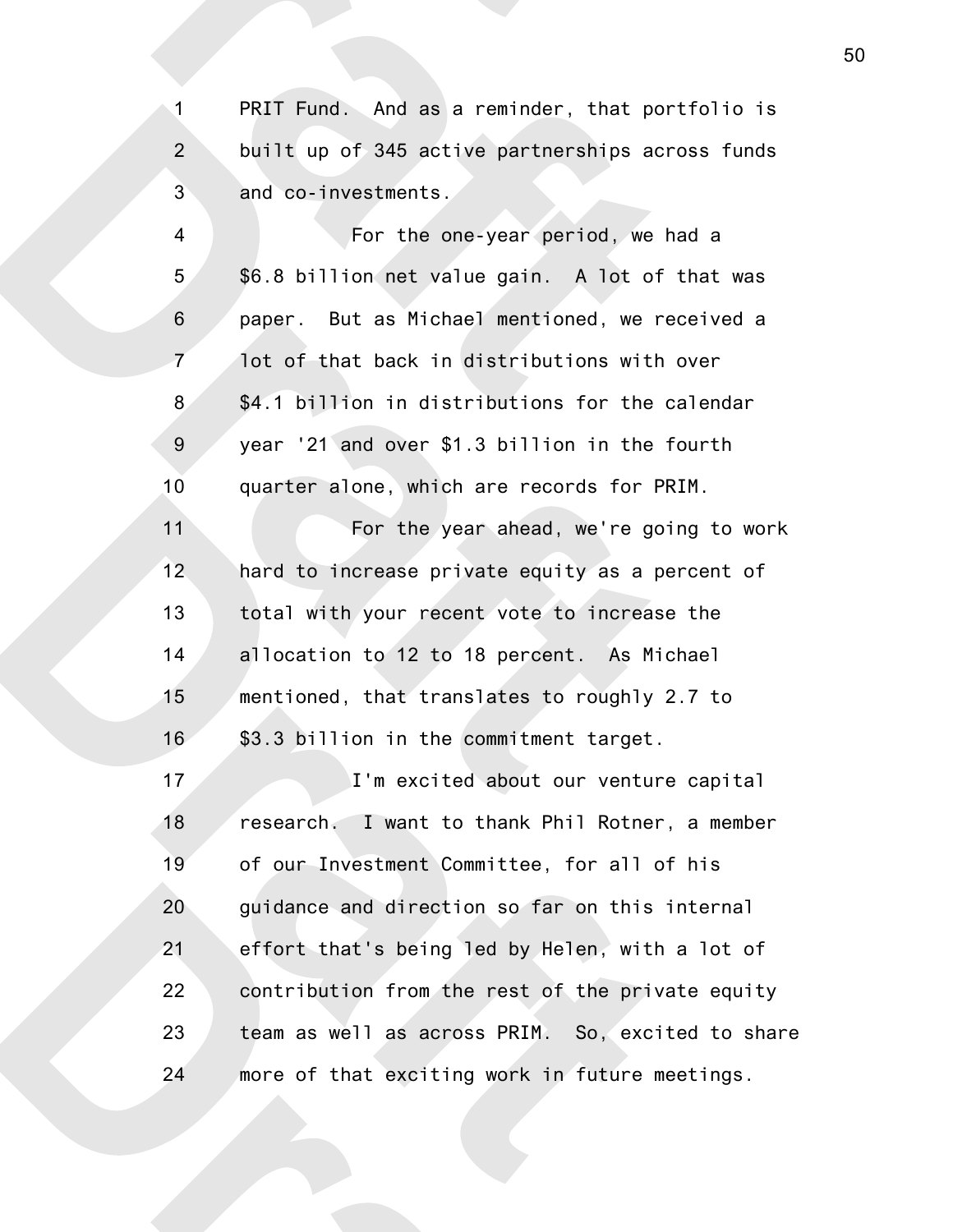And finally, we look to add to the team in 2022. We're happy to report that we will have a new team member join us next week. We'll look forward to introducing you all to him at our next IC and board cycle. With that, I will pause and take any questions on performance, the portfolio or the market before moving to our voting items today. MR. SHANLEY: I have just a general question, Michael. With how well private equity has done in the last few years, obviously more and more are getting into the program, so to speak. Is the opportunity market shrinking at all? MR. McGIRR: Thanks, Paul. That's a great question. We talk about that a lot around our table. The markets have grown considerably. There's more private equity firms than ever raising more funds than ever so I think there's definitely new entrants into the marketplace. One thing that I'm encouraged by with our portfolio is we have a very large, highperforming, existing portfolio where many of our 1 2 3 4 5 6 7 8 9 10 11 12 13 14 15 16 17 18 19 20 21 22 23 24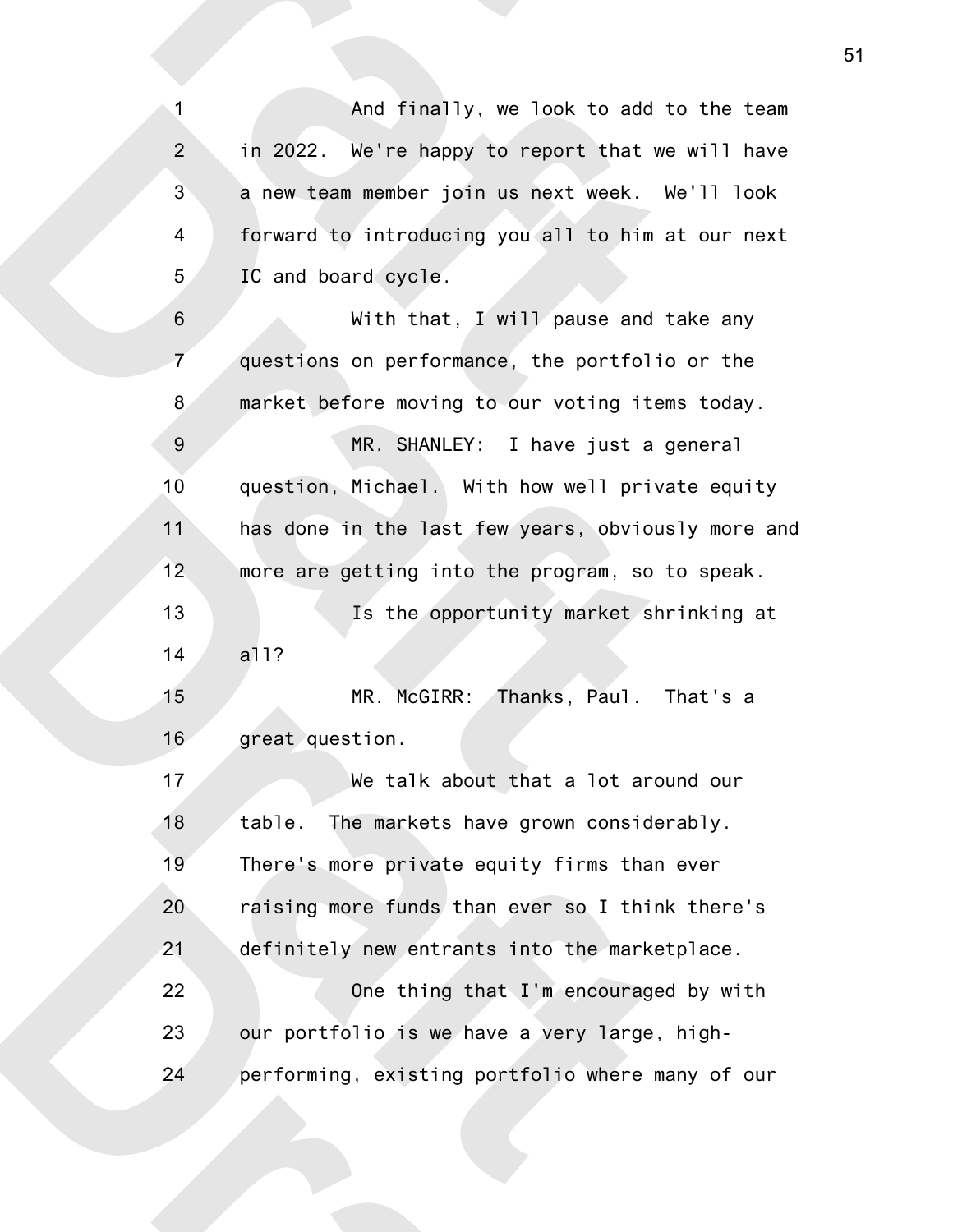funds are very difficult to access. And if you are able to access them, it's hard to access them in scale. So I think that gives us a big benefit. 1 2 3 4

Our proposed recommendations today, are all with existing managers so although we're growing the portfolio, we're doing it with a combination of growing with our existing managers and finding one, maybe two managers over any 12-month period. So I think that really helps with taking the pressure off. 5 6 7 8 9 10 11

And then the other thing it makes me think of is in the private markets, venture capital growth and buyouts in particular, you see very large degrees of dispersion between the best and worst managers. So manager selection is still absolutely critical. And I think what we have seen is a continued ability for the most talented managers to really outperform. So hopefully that gives you a little 12 13 14 15 16 17 18 19 20

color of RhogHANRLEY! k about sigrespund The MR. Leble. Michael. 21 22

TREASURER GOLDBERG: Any other questions for Michael? We do have voting items. 23 24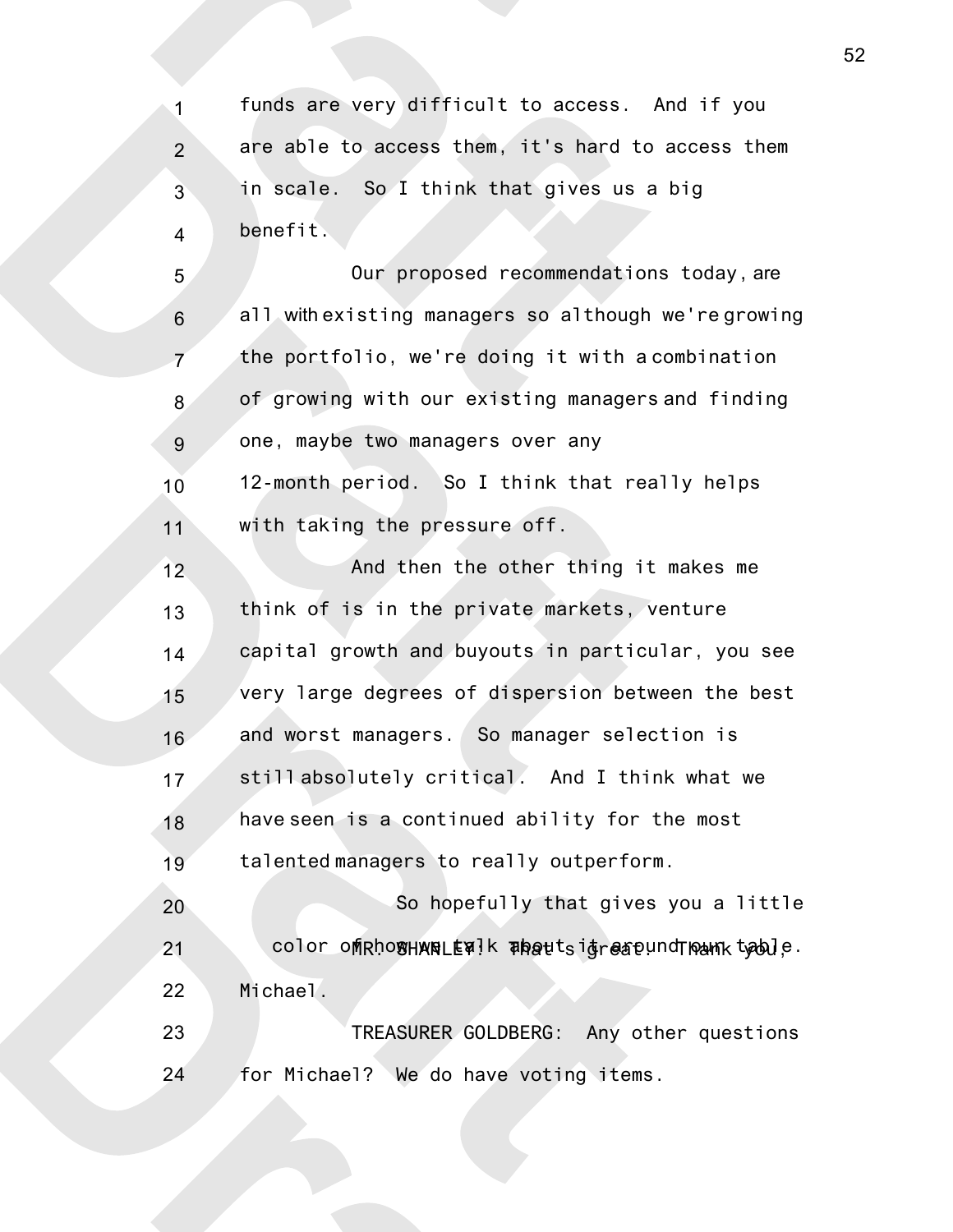| $\mathbf{1}$     | Okay then. I think what we'll $-$ now,              |
|------------------|-----------------------------------------------------|
| $\overline{2}$   | we are doing the follow-on investment               |
| 3                | recommendations that Michael is referring to. And   |
| $\overline{4}$   | they are all on one vote, correct?                  |
| 5                | MR. McGIRR: That's right. So we have                |
| $\,$ 6 $\,$      | nine fund recommendations totaling \$1.2 billion -- |
| $\overline{7}$   | TREASURER GOLDBERG: So, Michael, I'll               |
| 8                | seek the motion and the second, and then you can    |
| $\boldsymbol{9}$ | do a quick explanation. How does that sound?        |
| 10               | MR. McGIRR: That sounds perfect.                    |
| 11               | TREASURER GOLDBERG: So I would seek a               |
| 12               | motion for our private equity follow-on investment  |
| 13               | recommendations that the PRIM Board approve the     |
| 14               | Investment Committee's recommendations for the      |
| 15               | following follow-on commitments as described in     |
| 16               | the expanded agenda. Get ready. It's a long         |
| 17               | list.                                               |
| 18               | Up to \$275 million to Thoma Bravo                  |
| 19               | Fund XV, L.P. Up to \$150 million to Thoma Bravo    |
| 20               | Discover Fund IV, L.P. Up to \$150 million to       |
| 21               | Thoma Bravo Explore Fund II, L.P. Up to             |
| 22               | 80 million euros to Chequers Capital XVIII, SLP.    |
| 23               | Up to \$40 million to Polaris Growth Fund II, L.P.  |
| 24               | Up to \$100 million to JMI Equity Fund XI, L.P. Up  |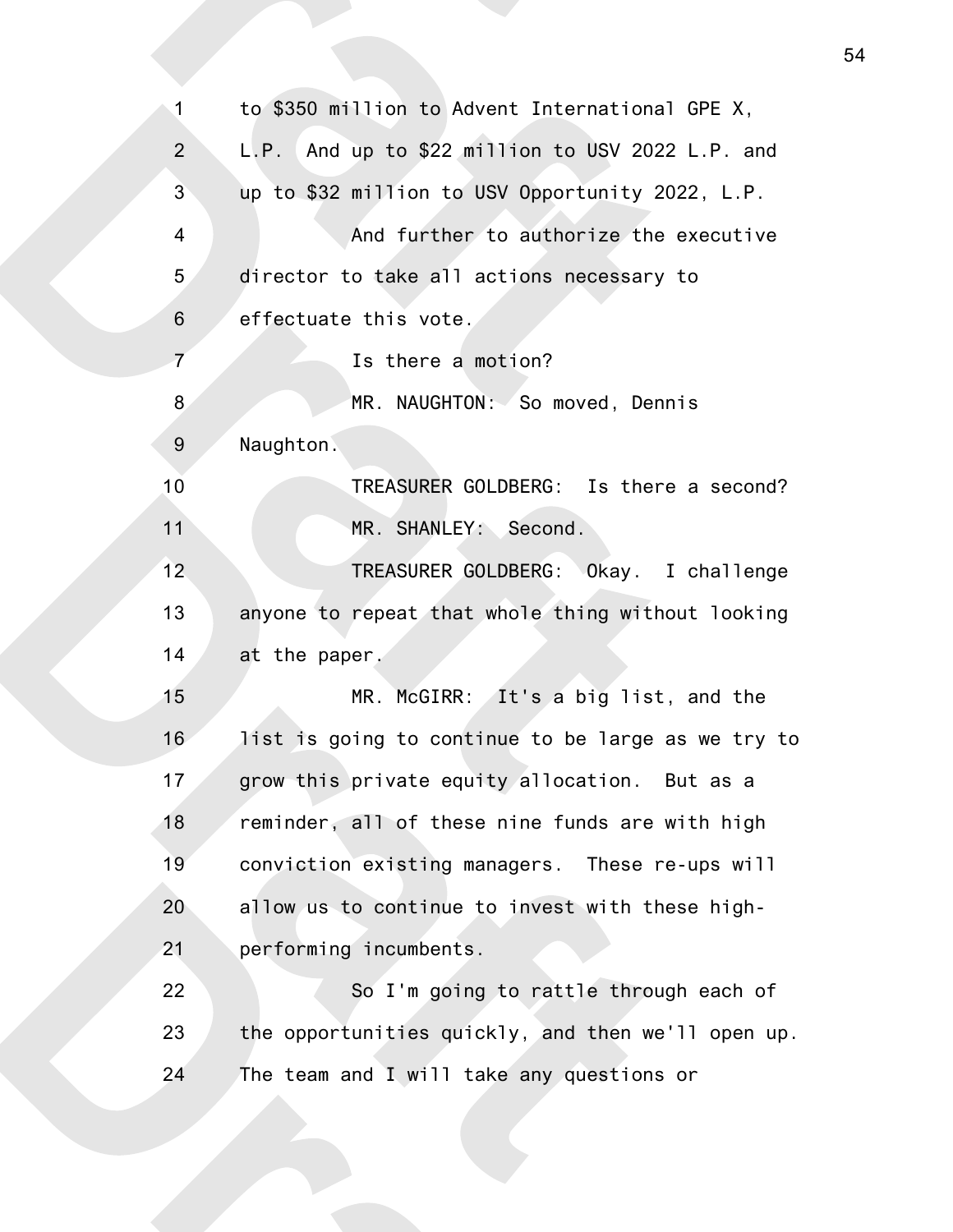comments.

1

So starting with Thoma Bravo, we're recommending three funds. They're a leading software buyout firm. Their performance has been absolutely fantastic, compounding capital for PRIM at nearly 37 percent. Thoma Bravo is going to execute the same strategy of control, investing in software, primarily in North America, across applications, cybersecurity and infrastructure. We're recommending three fund series: the flagship, which will target large companies; Discover, their mid-cap fund series; and Explore, their small cap fund series. Chequers. Chequers is a Paris, Francebased middle market buyout firm. We have invested in three prior funds with Chequers, going back to 2006. They'll target buyouts in France, Italy and Germany within the B2B services and asset light industrial service sectors. They're going to target small companies. The firm has a tremendous reputation, one of the oldest private equity firms in France. We're recommending 80 million euros to Chequers 2 3 4 5 6 7 8 9 10 11 12 13 14 15 16 17 18 19 20 21 22 23 24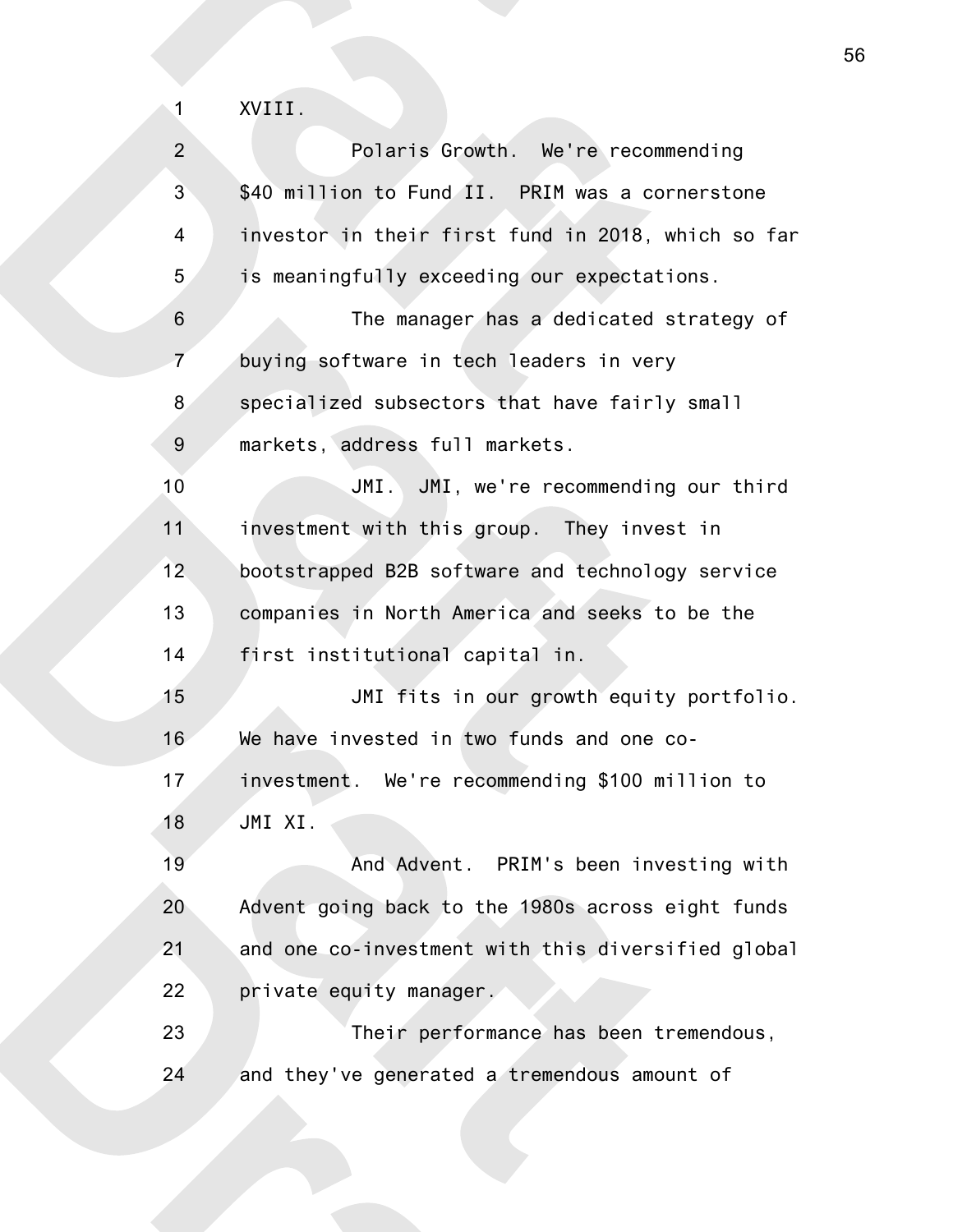| $\mathbf{1}$    | profits for us over many decades. LCWe're                        |
|-----------------|------------------------------------------------------------------|
| $\overline{2}$  | recommending \$350 million into their newest□C                   |
| 3               | flagship fund, which fits in our mega-large <sup>IC</sup>        |
| 4               | portion of our portfolio, Advent GPE X.                          |
| 5               | And finally, USV. USV is raising two LC                          |
| 6               | They're one of our best-performing ventureDC<br>funds.           |
| $\overline{7}$  | capital managers. They'll target early-stageOC                   |
| 8               | investments in web services, informationDC                       |
| $\overline{9}$  | technology, software and mobile communications. OC               |
| 10              | They'll also invest in blockchain technology□C                   |
| 11              | infrastructure and cryptocurrency assets.                        |
| 12 <sub>2</sub> | USV is raising their 2022 core flagshipDC                        |
| 13              | fund and their opportunity fund, which will invest <sup>IC</sup> |
| 14              | in slightly later stage opportunities.                           |
| 15              | Their performance has been world-class. LC                       |
| 16              | We're recommending a \$22 million investment to the C            |
| 17              | core fund and \$32 million to the opportunity fund.              |
| 18              | I'll stop with my comments there, and as DC                      |
| 19              | I mentioned, the team and I are happy to take any C              |
| 20              | questions.                                                       |
| 21              | TREASURER GOLDBERG: Are there <sup>IC</sup>                      |
| 22              | questions?                                                       |
| 23              | MR. BROUSSEAU: Madam Treasurer, I just                           |
| 24              | have two very -- not questions, but probably for                 |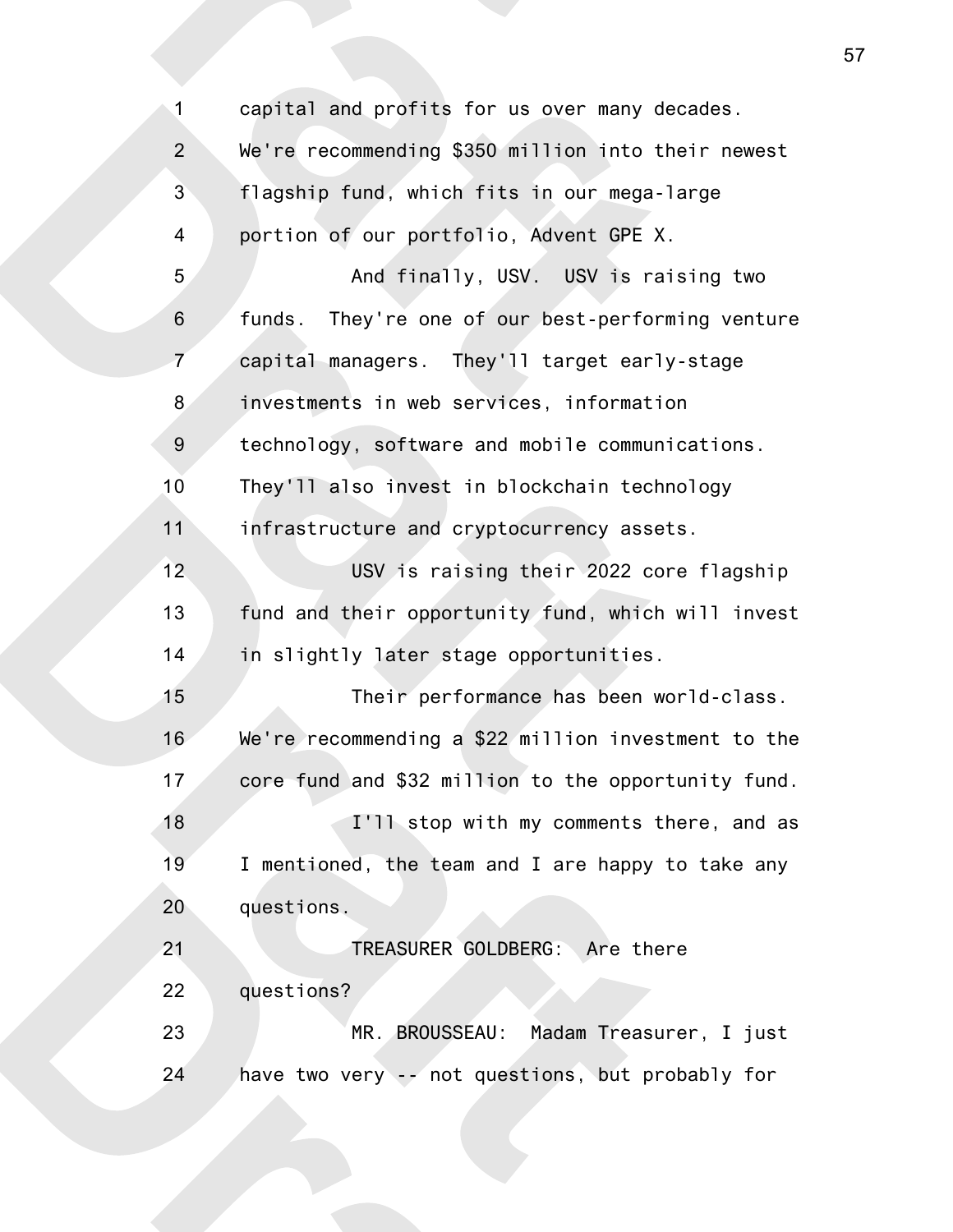my own education.

1

24

Michael, on the Chequers, what are B2B services and distribution? 2 3

MS. FIORE: Hi, Bob. I'm happy to take that one on Chequers. 4 5

So B2B is business-to-business services and distributions. So I think a great example for that with Chequers is they typically are finding companies where they're selling into broader organizations. So one example I can give that's easy to understand is they have a business that makes zippers. So they're selling into all the Italian and European luxury goods market. So that would be an example of selling to other businesses and distributing their products throughout the European luxury good value chain. 6 7 8 9 10 11 12 13 14 15 16

MR. BROUSSEAU: Okay. Thank you. That explains it. 17 18

And one more, Madam Treasurer. On the top of page 19, in USV, Michael mentioned in his presentation the investment in USV with blockchain technology infrastructure and cryptocurrency assets. 19 20 21 22 23

Is this sort of a first for us in this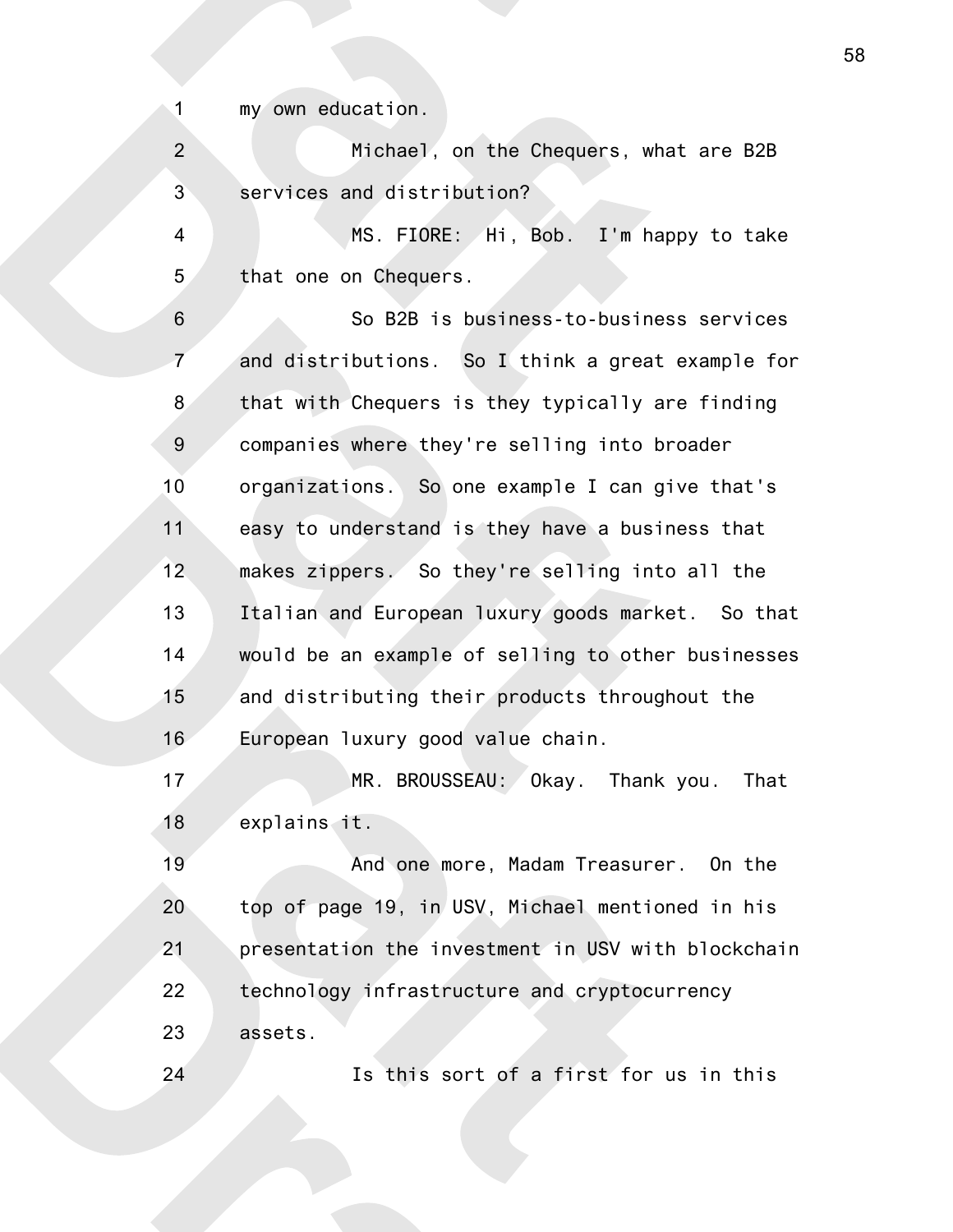area, or do we have other investments in private equity that mirror the same thing? I don't know. It seems to me I haven't seen this before. MR. McGIRR: Yes. That's a great question, Bob. Some of our prior investments with USV have also targeted this opportunity set, but certainly as you're reading about blockchain and crypto, it is a very, very quickly evolving space. One of the notable investments they've made, I'll describe it as more of the blockchain infrastructure, was the recent IPO of Coinbase. Union Square was an early-stage investor in that company. And you can think about that being kind of supporting and building the infrastructure to support the cryptocurrency and blockchain ecosystem as Coinbase is really like a brokerage. They allow the trading of cryptocurrency assets. So that's an example of one notable investment that they've made so far. MR. TROTSKY: Bob and the rest of the group, I should mention that we are spending more time on blockchain and crypto environment and 1 2 3 4 5 6 7 8 9 10 11 12 13 14 15 16 17 18 19 20 21 22 23 24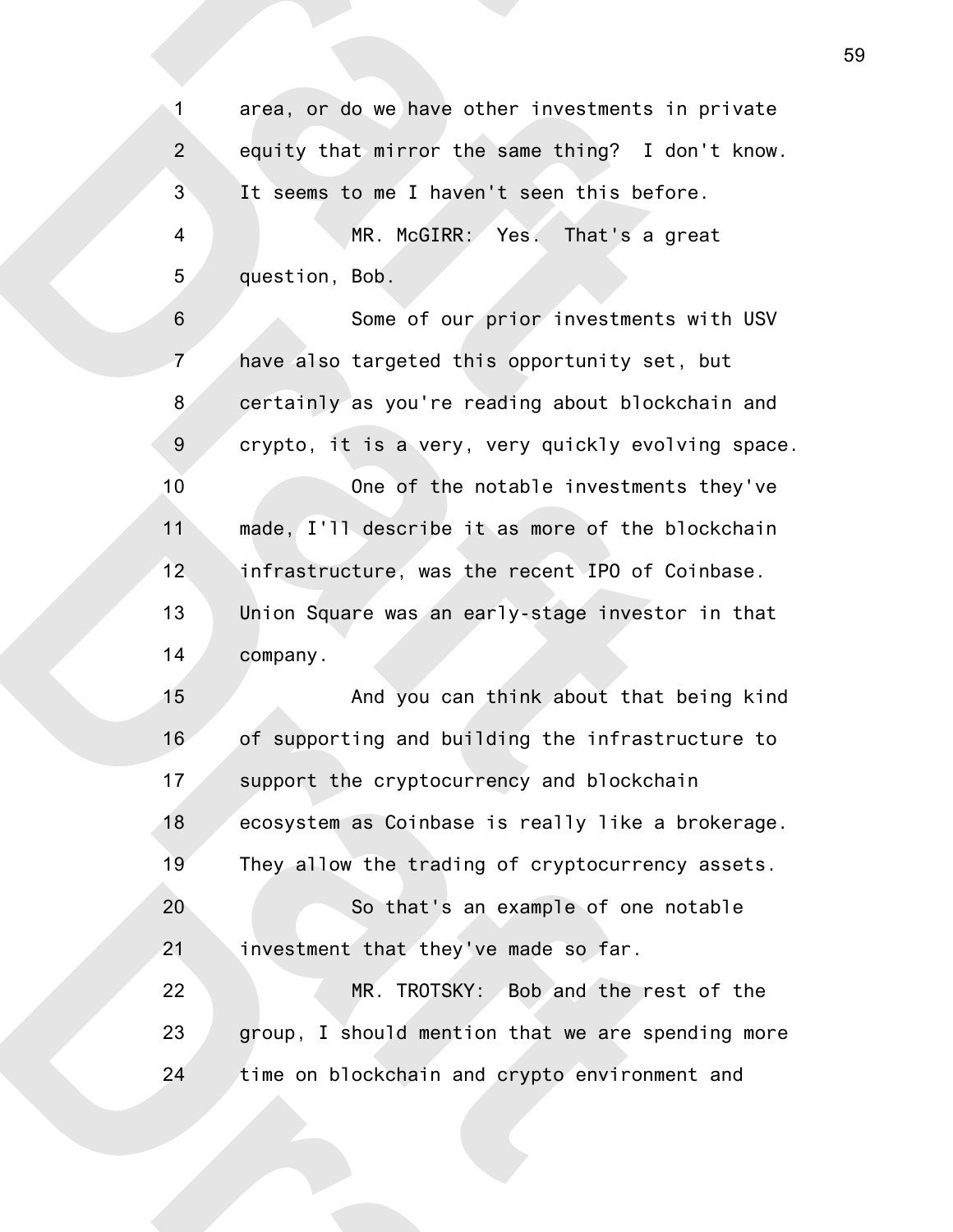opportunity set. Maria and her group have really spearheaded the initiative there, along with Investment Committee member Phil Perelmuter, who has a great deal of interest in it. 1 2 3 4

I want to thank Maria, Bill, Mini Kouame and Joy Seth, who previewed with me a crypto and blockchain primer, if you will, to get us launched towards understanding that marketplace better. It's something we're going to do in a series of internal PRIM University educational seminars, and we'll think about -- 5 6 7 8 9 10 11

TREASURER GOLDBERG: I'm signing up. MR. TROTSKY: I was going to say we'll think about if there's enough interest to open it up to board and committee members as well. 12 13 14 15

It's great. I went through it last week. I learned a ton. Just as it's a very large and complex emerging marketplace, and just to throw out a little praise to Phil Perelmuter, he tells me that in his retirement, he spends between two and three hours every single day reading and learning about crypto and blockchain. So it's very deep, and there's a lot to learn. And we're really thankful we have the staff internally who 16 17 18 19 20 21 22 23 24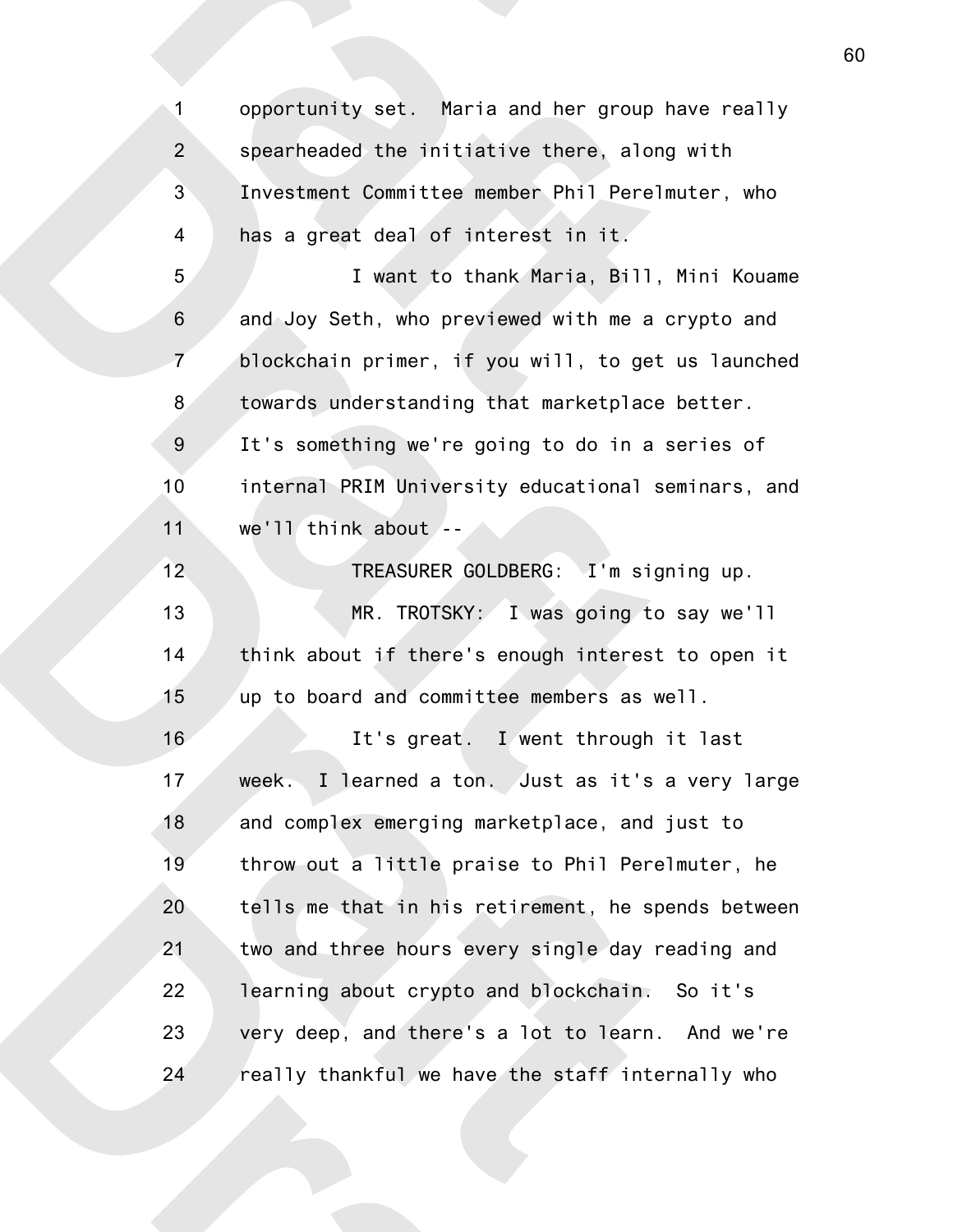have expressed an interest in helping us learn.

1

Really what Phil and I did was we cast a net to every single -- and I should mention Mike McGirr through USV is also very interested, but I cast a very wide net across the entire PRIM staff to see who was really kind of interested in this because I believe that interest leads to success, and if you're interested in something, then you're going to learn about it. And we have a number of employees who are really quietly interested in this topic. 2 3 4 5 6 7 8 9 10 11

MR. BROUSSEAU: Thank you, Michael. I raise it because I think that's an excellent idea you just threw out. 12 13 14

Myself, I know I'm reading everything that I can find, especially what comes through Pensions and Investments, the periodical that we subscribe to that I get. And in many instances, as far as I'm concerned, not being into this, it raises more issues and concerns than the material actually satisfies. 15 16 17 18 19 20 21

So I think if you're going to do this, I think board members who would be interested in it probably should join these workshops. 22 23 24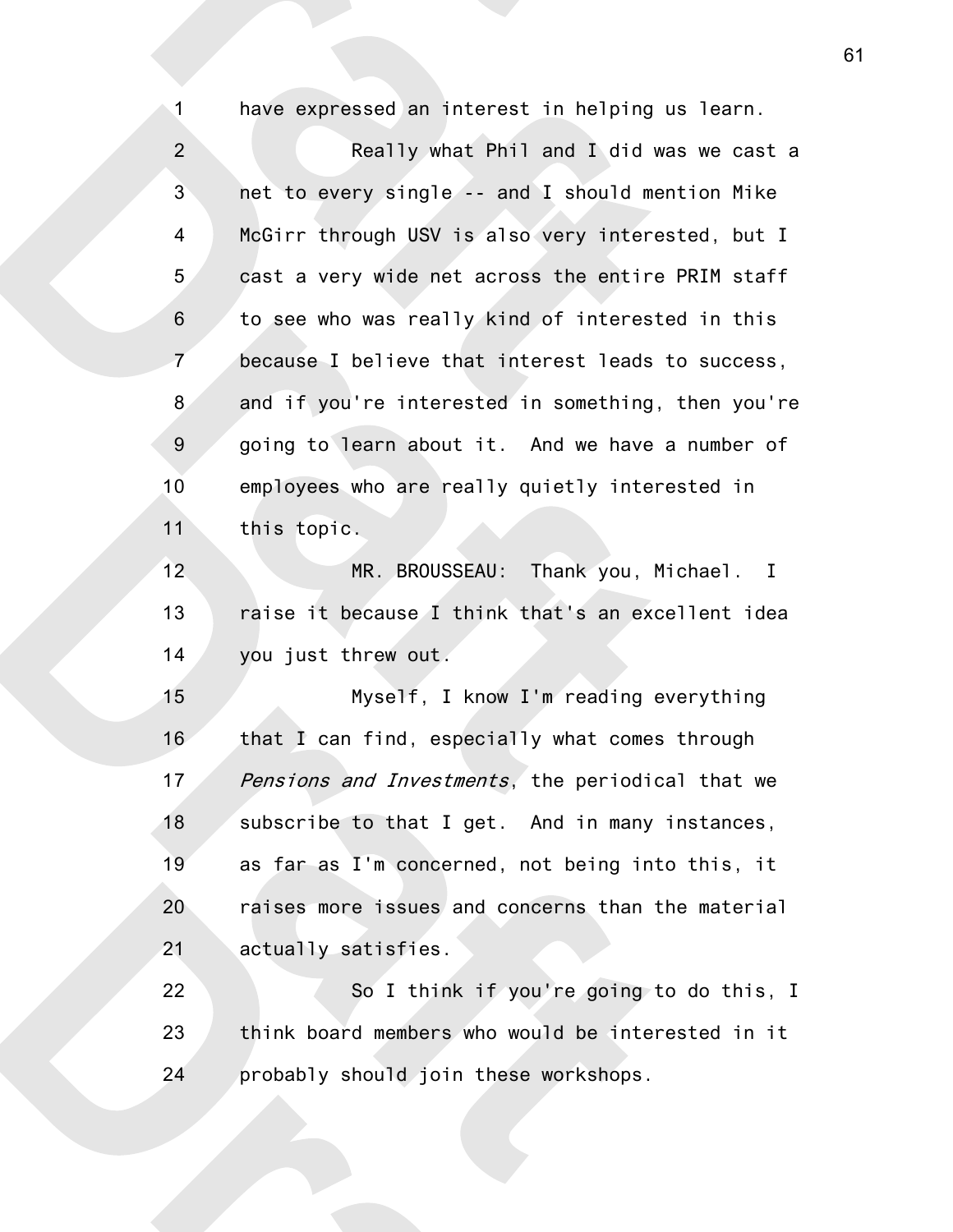TREASURER GOLDBERG: And I've also asked them at NAST, at the national association level, at the educational meetings that we have, to begin to have more and more information on and experts presenting in this space because it's going on, and we have to pay attention to it and really understand it. I mean this intangible thing is really strange. 1 2 3 4 5 6 7 8

So if anyone doesn't know what I'm referring to, like you could have an intangible little thing that represents a work of art. And then all of a sudden, there's a market in that. Maria's laughing as I'm describing. Am I close, Maria? Like these intangible invest -- MS. GARRAHAN: I'm not laughing. I'm just smiling because I love being here. MR. TROTSKY: I'm laughing. Just as part -- TREASURER GOLDBERG: This is going on. There are people trading in these intangibles right now.  $MR. TROTSKY: A have to -- I think$ you're referring to NFTs, non-fungible tokens. TREASURER GOLDBERG: Yes. 9 10 11 12 13 14 15 16 17 18 19 20 21 22 23 24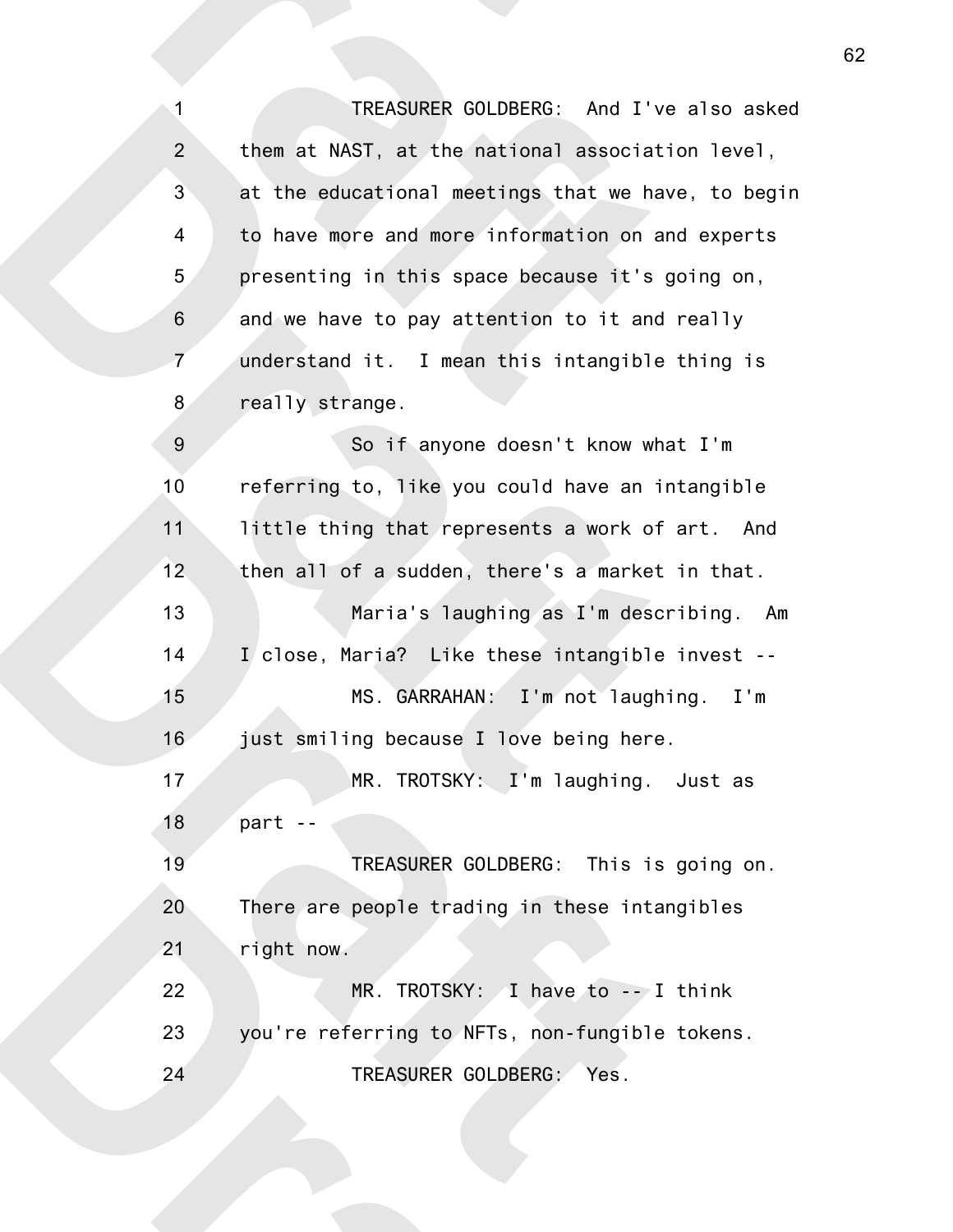| 1              | MR. TROTSKY: And I have to say that as             |
|----------------|----------------------------------------------------|
| $\overline{2}$ | part of my indoctrination, Phil Perelmuter brought |
| 3              | me to an NFT art exhibit, and it was eye-opening.  |
| $\overline{4}$ | TREASURER GOLDBERG: It's really                    |
| 5              | something.                                         |
| $\, 6$         | Okay. So we need to have the roll call             |
| $\overline{7}$ | vote.                                              |
| 8              | MR. TROTSKY: That's right. I think                 |
| $9\,$          | that's where we are.                               |
| 10             | TREASURER GOLDBERG: I'm like wait a                |
| 11             | minute. We got off on -- see what happens when     |
| 12             | you think about all these esoteric things?         |
| 13             | Let's get back to the real good stuff.             |
| 14             | Private equity.                                    |
| 15             | So with that, I'm going to go through              |
| 16             | the $-$ we have a motion. We have a second. Get    |
| 17             | ready to rock and roll.                            |
| 18             | Bob?                                               |
| 19             | MR. BROUSSEAU: Yes.                                |
| 20             | TREASURER GOLDBERG: Ruth Ellen?                    |
| 21             | MS. FITCH: Yes.                                    |
| 22             | TREASURER GOLDBERG:<br>Jim?                        |
| 23             | MR. HEARTY: Yes.                                   |
| 24             | TREASURER GOLDBERG: Theresa?                       |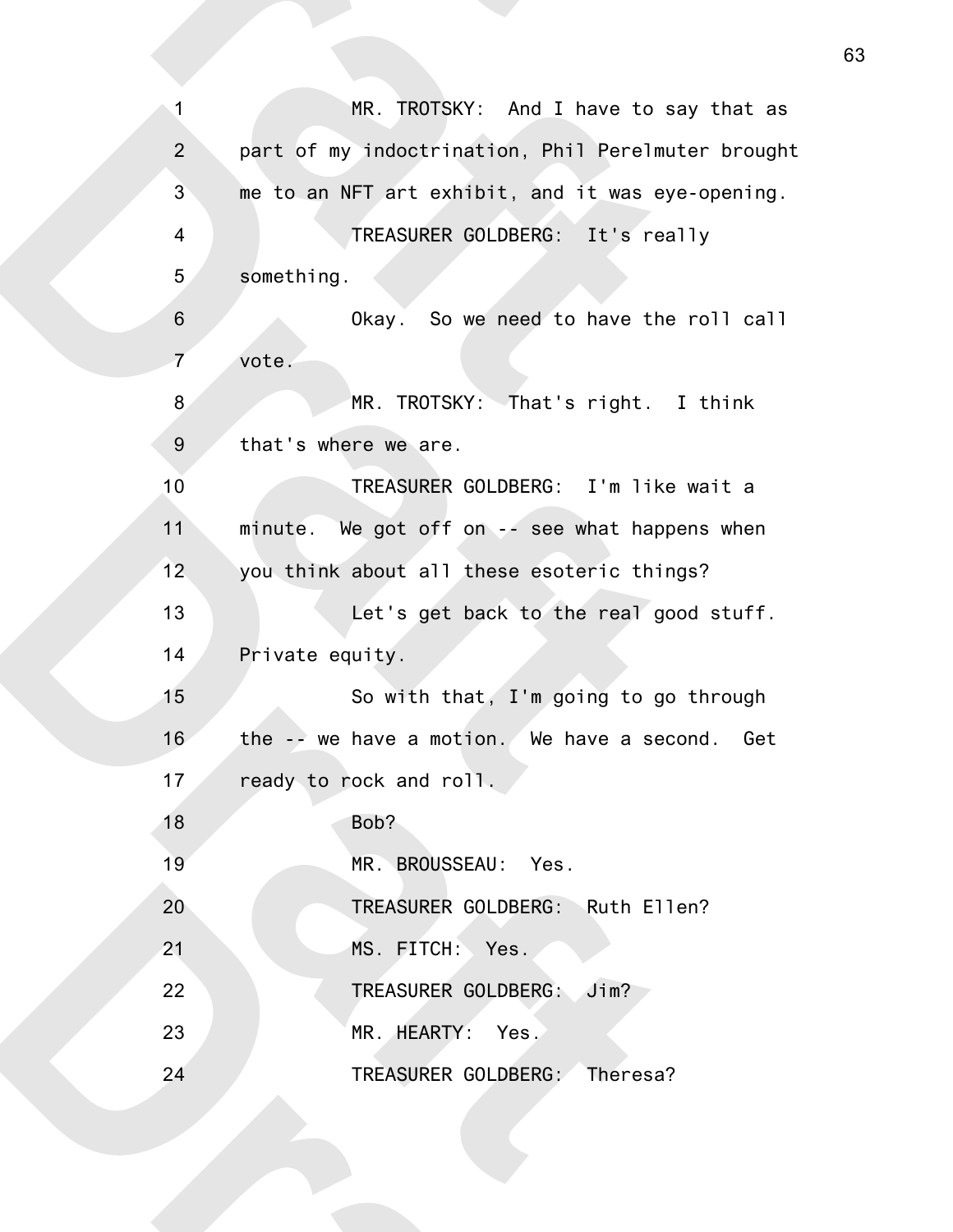| $\mathbf{1}$    | MS. McGOLDRICK: Sorry. Yes.                       |
|-----------------|---------------------------------------------------|
| $\overline{2}$  | TREASURER GOLDBERG: Okay. Dennis?                 |
| $\overline{3}$  | MR. NAUGHTON: Yes.                                |
| $\overline{4}$  | MS. McGOLDRICK: Carly?                            |
| 5               | MS. ROSE: Yes.                                    |
| $\,6\,$         | TREASURER GOLDBERG: Paul?                         |
| $\overline{7}$  | MR. SHANLEY: Yes.                                 |
| 8               | TREASURER GOLDBERG: Myself, yes. The              |
| $9\,$           | motion carries. Thank you.                        |
| 10              | Okay. Next on the agenda. Hang on.                |
| 11              | Give me one second.                               |
| 12 <sub>2</sub> | MR. TROTSKY: Real estate. Tim.                    |
| 13              | TREASURER GOLDBERG: Yes. I'm there.               |
| 14              | Hi, Tim.                                          |
| 15              | MR. SCHLITZER: Good morning. We                   |
| 16              | haven't bought any properties in the metaverse    |
| 17              | quite yet, but we're working on it.               |
| 18              | I'll talk about real properties today.            |
| 19              | MR. BROUSSEAU: Not with cryptocurrency,           |
| 20              | $\mathbf{I}$<br>hope.                             |
| 21              | MR. SCHLITZER: That's right, Bob.                 |
| 22              | TREASURER GOLDBERG: Those are our new             |
| 23              | partners are the metaverse. Non-fungible, non-    |
| 24              | tangibles are our new investment partners in real |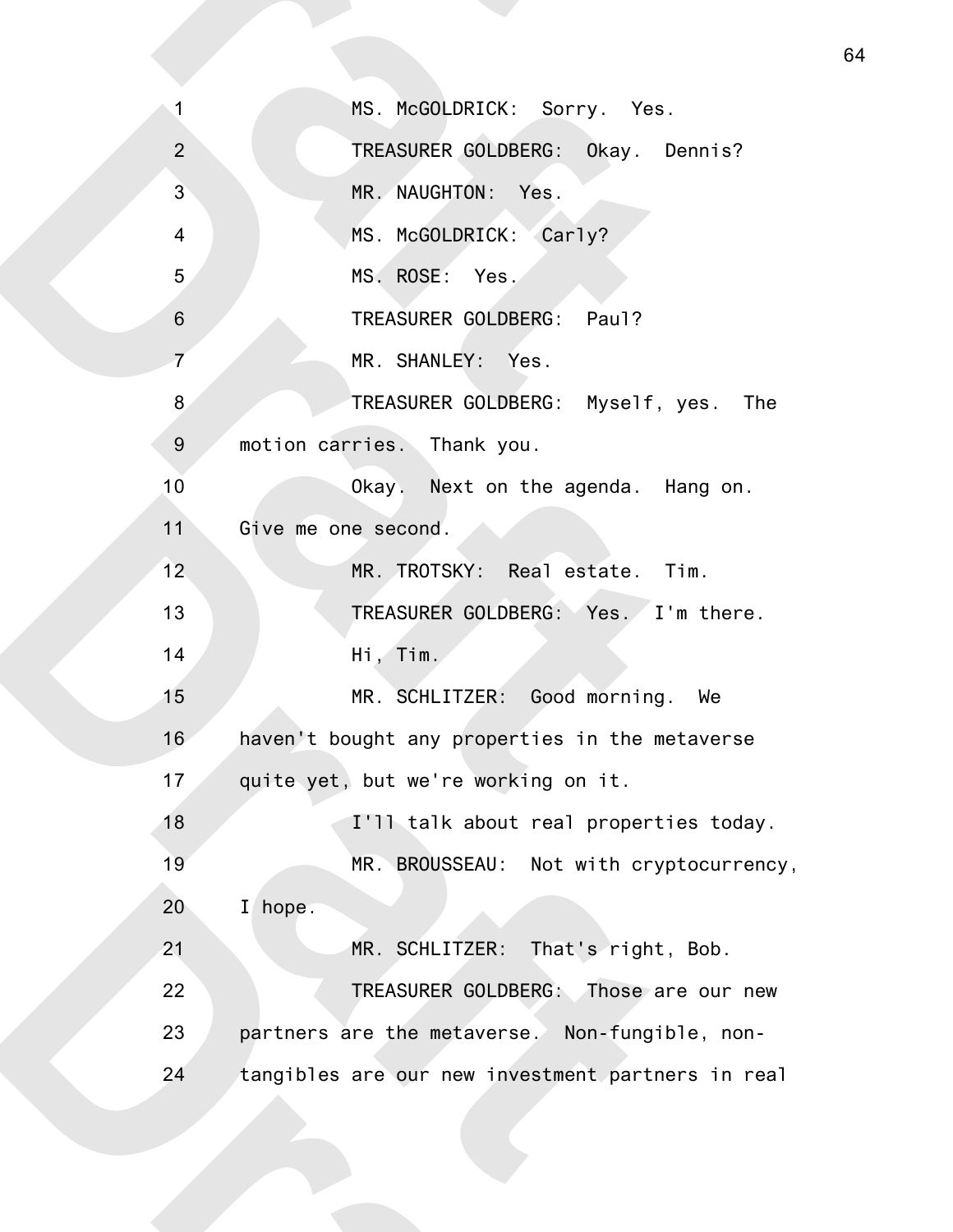estate.

1

| $\overline{2}$   | MR. SCHLITZER: That's right.                        |
|------------------|-----------------------------------------------------|
| 3                | Just for the record, I'm Tim Schlitzer,             |
| $\overline{4}$   | director of real estate and timberland.             |
| 5                | I'm not going to refer specifically to              |
| $\,$ 6 $\,$      | any written materials today, but let me just make   |
| $\overline{7}$   | a few comments on the portfolio, and then Minching  |
| 8                | will present a voting item.                         |
| $\boldsymbol{9}$ | So first, just want to thank the team               |
| 10               | for a great year in 2021. John, Christina,          |
| 11               | Minching and many of our other colleagues. I        |
| 12               | really think the team had a great year, and I       |
| 13               | thank them for all of their efforts.                |
| 14               | They worked on \$2 billion in transaction           |
| 15               | activity. That's 20 investments. That equates to    |
| 16               | \$560 million in net invested capital. The team     |
| 17               | also refinanced a \$500 million real estate debt    |
| 18               | position within our capital structure, saving       |
| 19               | approximately \$5 million a year in interest costs. |
| 20               | The team traveled a lot. 14 trips to                |
| 21               | visit acquisition opportunities and existing        |
| 22               | properties and industry conferences. I know for a   |
| 23               | fact that many of our peers outside of PRIM, who I  |
| 24               | love dearly, haven't been on a plane in two years   |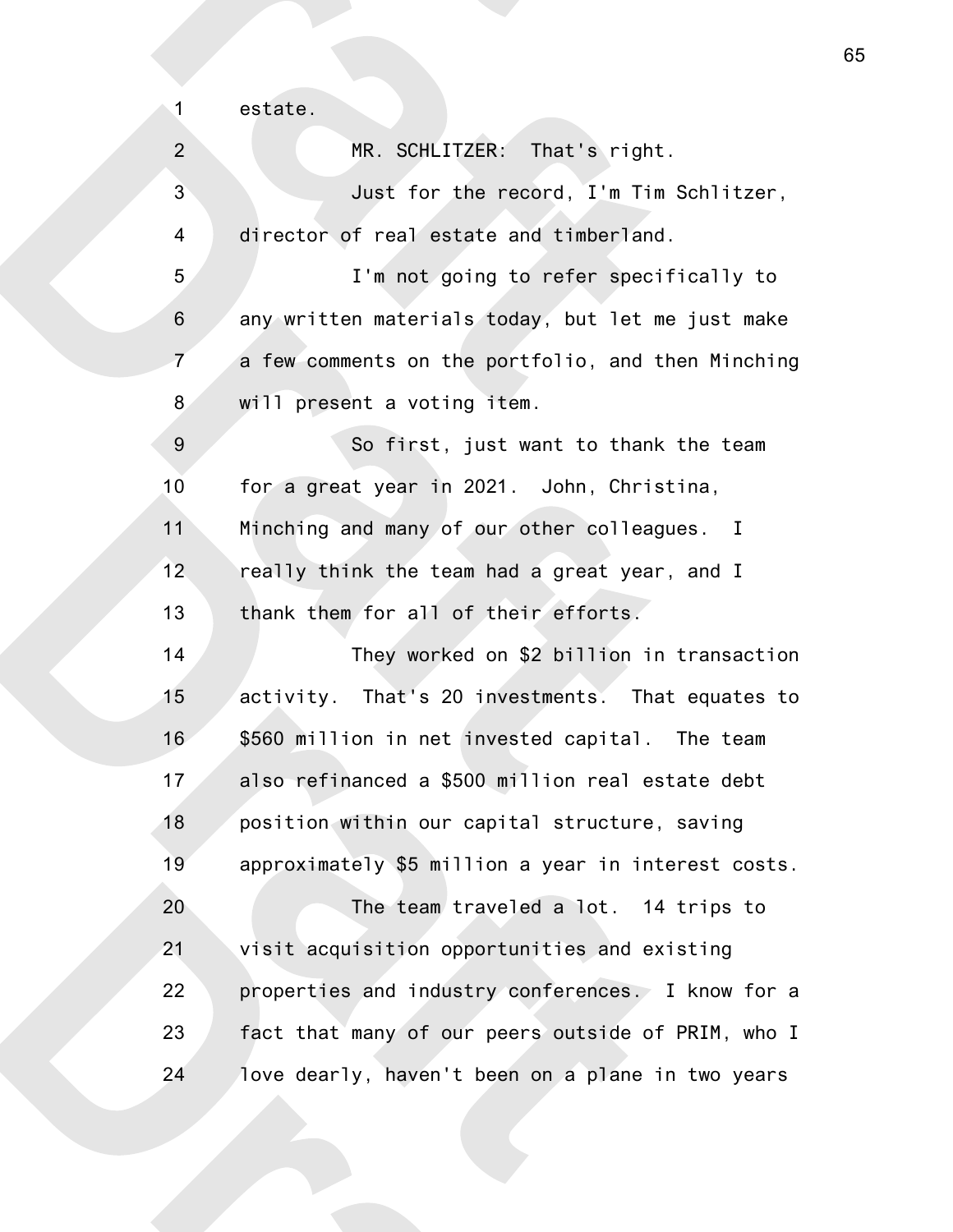so I'm very proud of our team for getting back out on the road. 1 2

All of this was against a much more active capital market and fundamental backdrop than we saw in 2020. The commercial real estate capital markets had a record year, \$800 billion in transactions, which led to a strong upward revaluation of assets. 3 4 5 6 7 8

We saw much further institutionalization of nontraditional property types. So things like self-storage, life science, which you know we're now invested in. Single-family rental, data centers. So the market is changing a bit there in terms of the sector makeup. 9 10 11 12 13 14

Housing starts ended the year pacing at 1.7 million units, surpassing pre-COVID levels and well above the 940,000-unit trough in April of 2020. And this was a big part of timber prices increasing by 10 to 20 percent across a variety of product types. 15 16 17 18 19 20

Total real estate returned 28.1 percent for the year versus a benchmark at 15.2 percent. So really strong absolute and relative performance. And I know this is a bit probably 21 22 23 24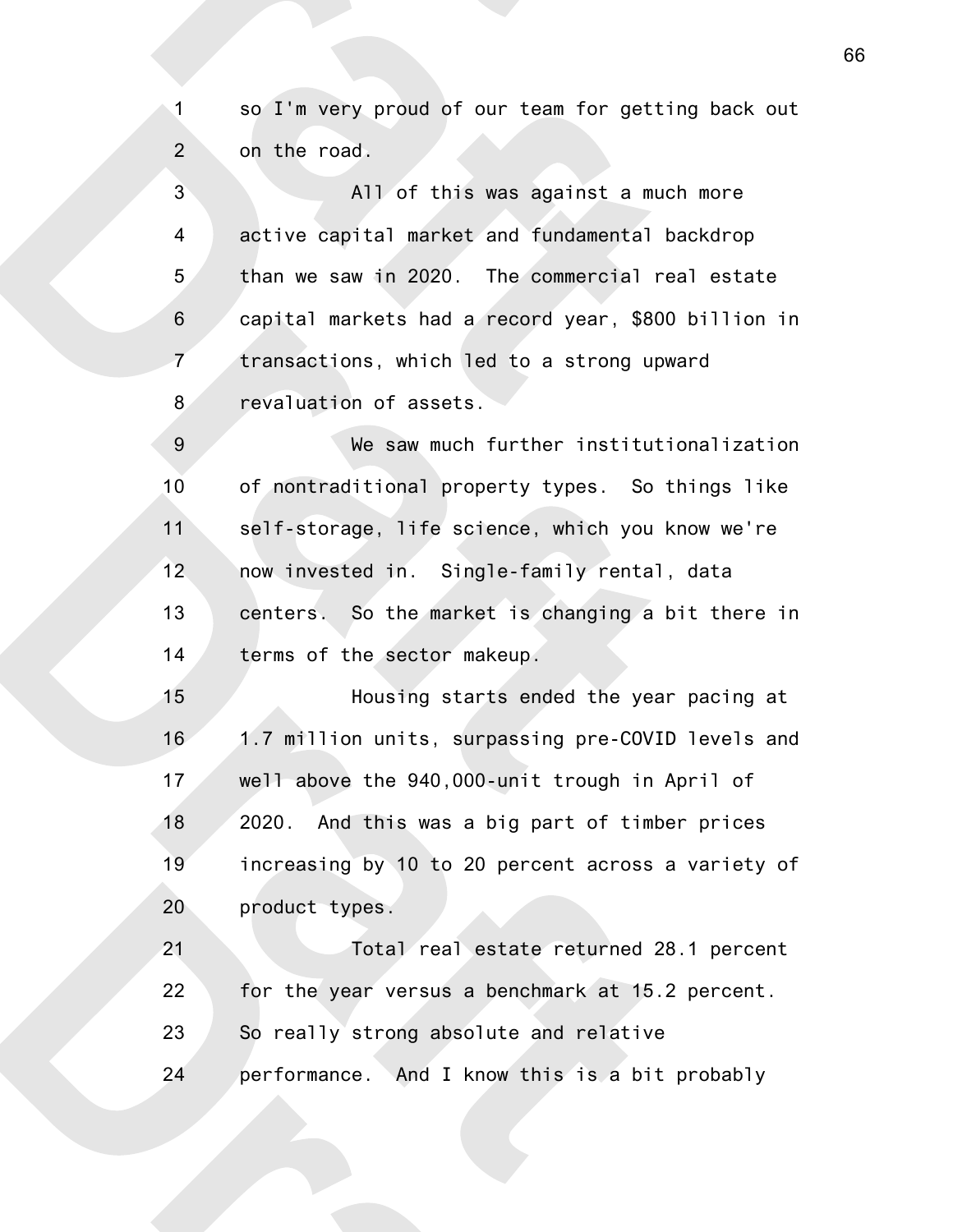unintuitive, coming out of 2020. I thought that I would mention that 67 percent of PRIM's real estate portfolio is invested in property types other than office and retail, which as you know have struggled more through the pandemic. The overweights that we have to industrial, multi-family, medical office and life science all served the fund very well because there has been very strong capital and tenant demand in these areas. Portfolio debt, our capital structure, which continues to be very low leverage at about 25 percent, added over 500 basis points of additional core performance. And the REIT market had a good year as well, up 27 percent. Timber returns also strong for the year at 11.6 percent against the benchmark at 5 percent. We saw fairly steep discount rate drops, somewhat being dragged down by lower market interest rates overall, but also driven by strong housing market demand and the starts number that I just mentioned. And also ESG considerations, which we believe are now being priced in by 1 2 3 4 5 6 7 8 9 10 11 12 13 14 15 16 17 18 19 20 21 22 23 24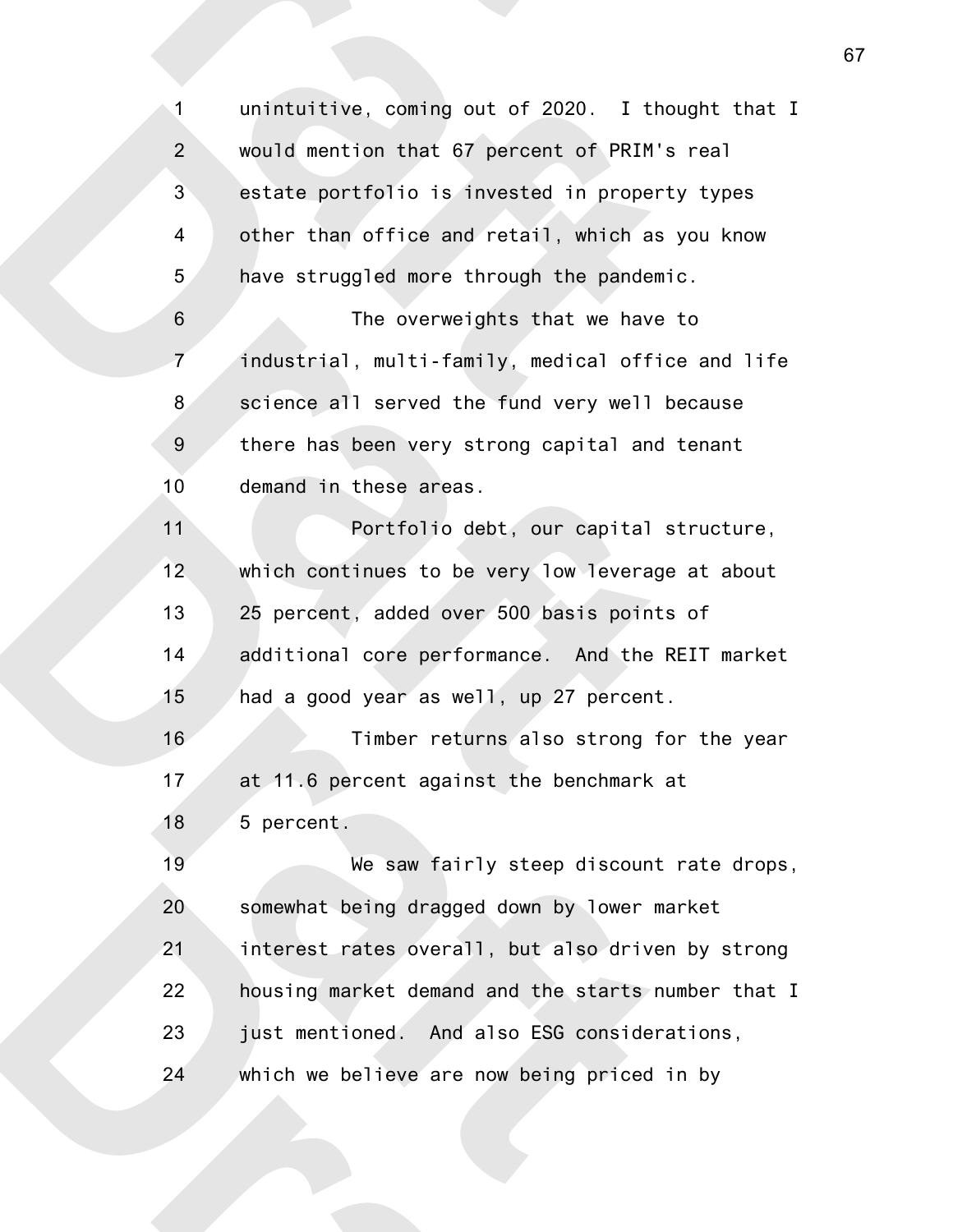investors.

1

Returns in the Pacific Northwest and Australia/New Zealand did outperform our southern assets, which are an underweight in the portfolio and have been for a while. 2 3 4 5

But we saw some improvement in the southern portfolio, which was up 6.7 percent for the year versus flat performance in 2020. So we're beginning to see some timber price appreciation in that region, again, based on strong housing demand, particularly in the south and really in the southeast and strong construction in that area. So a great sign there. Overall, I think the report in both real estate and timberland, very positive, but I'm happy to answer any questions. That's all I had in terms of prepared remarks. TREASURER GOLDBERG: Any questions at all for Tim? I think here, the only voting item we have, Tim, is the real estate appraisal services. MR. SCHLITZER: That's right, Treasurer. And I was going to let Minching handle that, if we 6 7 8 9 10 11 12 13 14 15 16 17 18 19 20 21 22 23

can promote her or --

24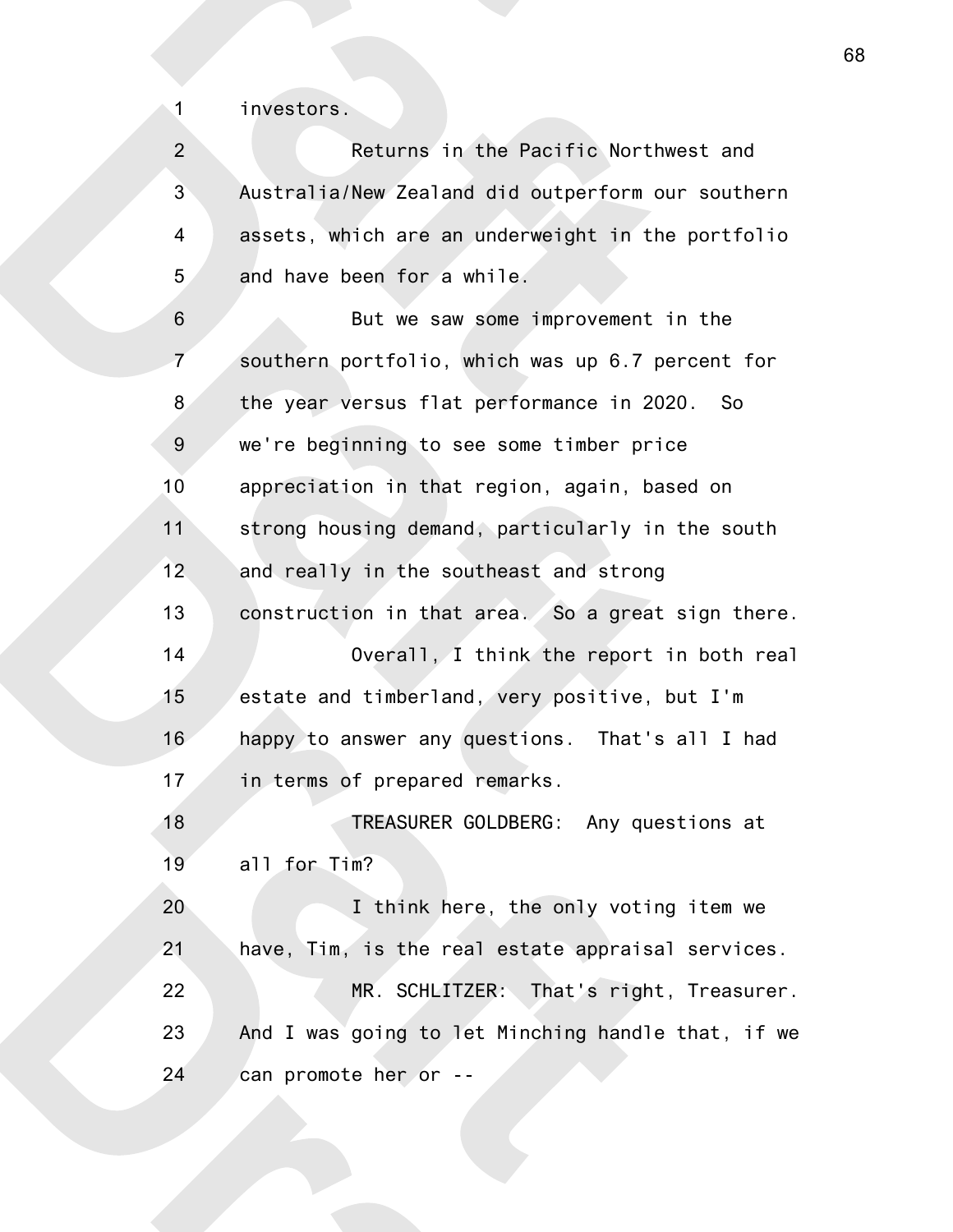TREASURER GOLDBERG: Okay. So what we'll do is why don't you promote her. I'll seek the motion and the second while you're promoting her. And then she can then do the explanation for us. How does that sound? 1 2 3 4 5

MR. SCHLITZER: That's perfect. Thank you. 6 7

TREASURER GOLDBERG: All right. So I would seek a motion that the PRIM Board approve the Real Estate and Timberland Committee's recommendation to issue an RFP for real estate appraisal services as described in the expanded agenda, and further to authorize the executive director to take all actions necessary to effectuate this vote. Is there a motion? MS. FITCH: So moved. TREASURER GOLDBERG: Is there a second? MR. HEARTY: Second. Jim Hearty. TREASURER GOLDBERG: Thank you, Jim. All right then. Minching. MS. KAO: Thank you, Madam Treasurer. My name is Minching Kao. PRIM engages an independent appraisal 8 9 10 11 12 13 14 15 16 17 18 19 20 21 22 23 24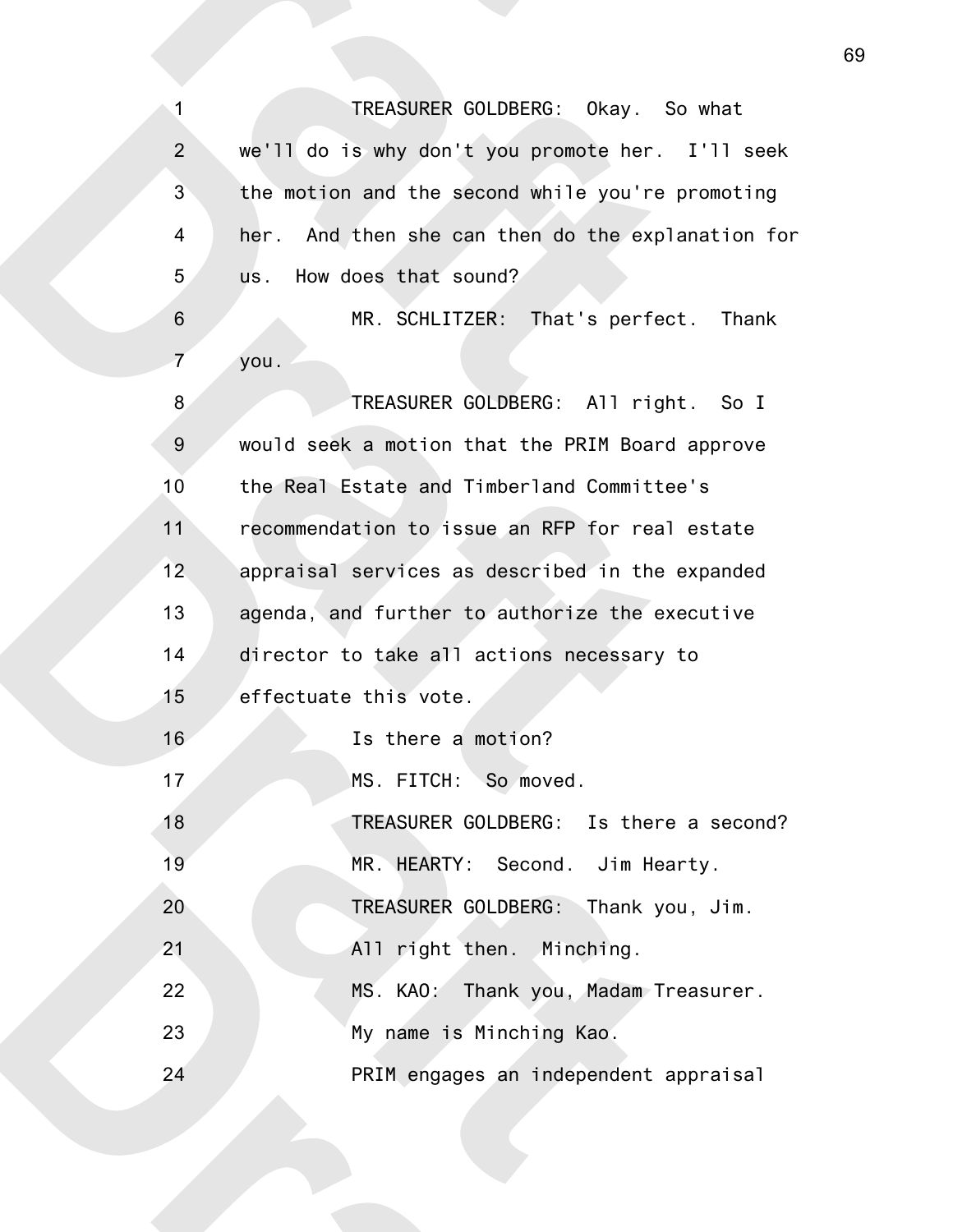| 1              | firm to provide valuation services for PRIM's      |
|----------------|----------------------------------------------------|
| $\overline{2}$ | properties. As a reminder, each property is        |
| $\mathbf{3}$   | appraised annually with approximately 25 percent   |
| $\overline{4}$ | of the portfolio appraised each quarter.           |
| 5              | Altus is the incumbent appraisal firm,             |
| $\,$ 6 $\,$    | and the current engagement expires at the end of   |
| $\overline{7}$ | the 2022 calendar year.                            |
| 8              | This request is procedural in nature.              |
| 9              | With your approval today, we would expect to issue |
| 10             | the RFP around second quarter of this year.        |
| 11             | Please let me know if you have any                 |
| 12             | questions.                                         |
| 13             | TREASURER GOLDBERG: Are there any                  |
| 14             | questions at all?                                  |
| 15             | Hearing none, let's proceed to a roll              |
| 16             | call vote. Bob?                                    |
| 17             | MR. BROUSSEAU:<br>Yes.                             |
| 18             | TREASURER GOLDBERG: Ruth Ellen?                    |
| 19             | MS. FITCH: Yes.                                    |
| 20             | TREASURER GOLDBERG: Jim?                           |
| 21             | MR. HEARTY: Yes.                                   |
| 22             | TREASURER GOLDBERG: Theresa?                       |
| 23             | MS. McGOLDRICK: Yes.                               |
| 24             | TREASURER GOLDBERG: Dennis?                        |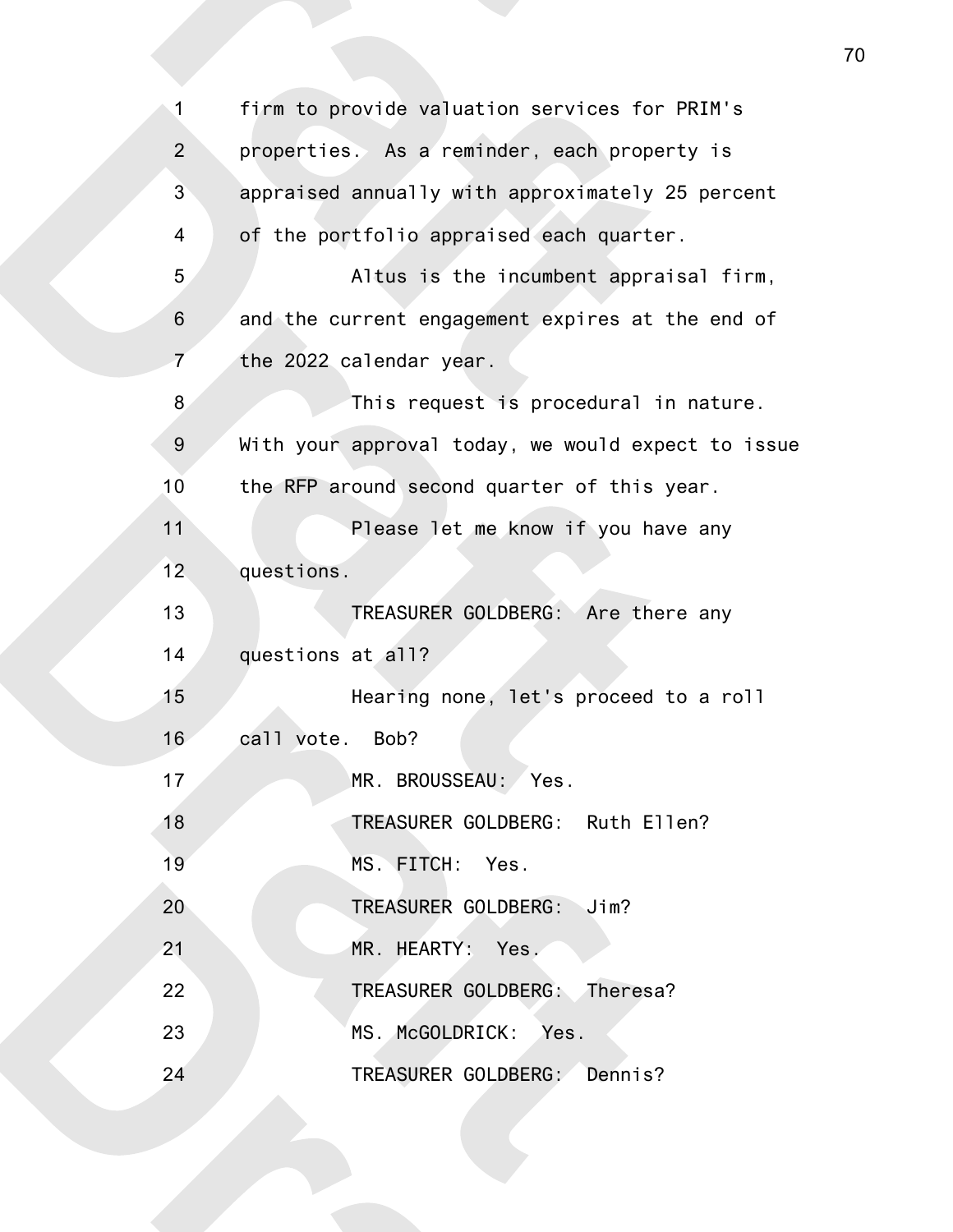| 1                        | MR. NAUGHTON: Yes.                                 |
|--------------------------|----------------------------------------------------|
| $\overline{2}$           | TREASURER GOLDBERG: Carly?                         |
| $\overline{3}$           | MS. ROSE: Yes.                                     |
| $\overline{\mathcal{A}}$ | TREASURER GOLDBERG: Paul?                          |
| 5                        | MR. SHANLEY: Yes.                                  |
| $\,6\,$                  | TREASURER GOLDBERG: Myself, yes. The               |
| $\overline{7}$           | motion carries.                                    |
| 8                        | Thank you very much, Minching.                     |
| $\boldsymbol{9}$         | Okay. Next, timberland.                            |
| 10                       | MR. TROTSKY: There's probably a motion             |
| 11                       | for request for qualification.                     |
| 12 <sub>2</sub>          | TREASURER GOLDBERG: Right. I'm just                |
| 13                       | pulling up the vote. I have a couple of pieces of  |
| 14                       | paper here.                                        |
| 15                       | Okay. So I'm going to seek a motion of             |
| 16                       | an approval for a request for qualifications for   |
| 17                       | timberland appraisal services. I seek a motion     |
| 18                       | that the PRIM Board approve the Real Estate and    |
| 19                       | Timberland Committee's recommendation to issue an  |
| 20                       | RFQ for timberland appraisal services as described |
| 21                       | in the expanded agenda, and further to authorize   |
| 22                       | the executive director to take all actions         |
| 23                       | necessary to effectuate this vote.                 |
| 24                       | Is there a motion?                                 |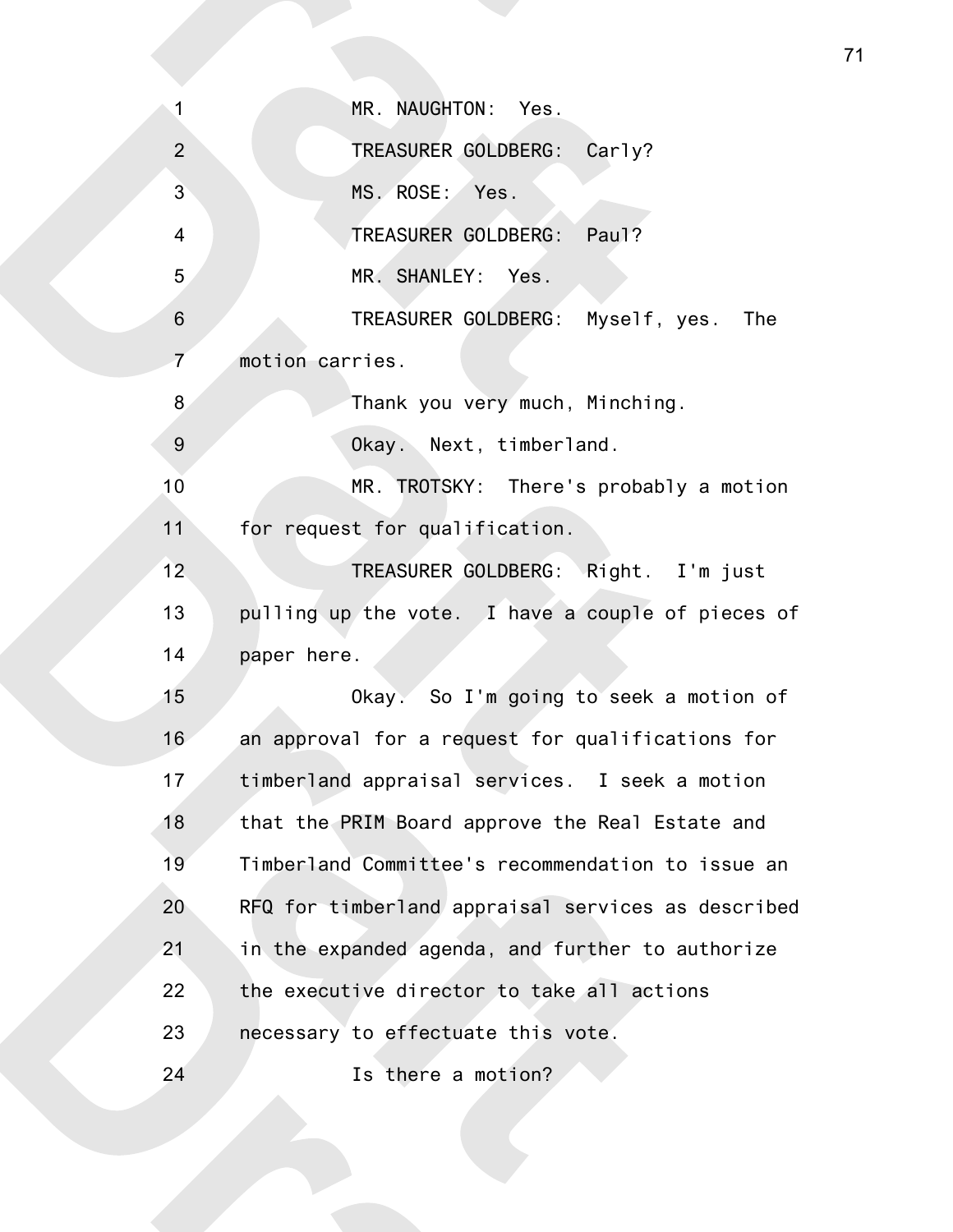MR. NAUGHTON: So moved, Dennis Naughton. MR. BROUSSEAU: So moved. TREASURER GOLDBERG: Boy, a lot of people. Okay then. Second? MR. BROUSSEAU: Bob Brousseau. TREASURER GOLDBERG: Okay then. And is Minching going to also give us the background on this? MS. KAO: Yes. TREASURER GOLDBERG: Okay. Thank you. Go ahead. MS. KAO: Thank you. PRIM's timberland properties are appraised annually in the fourth quarter. We use a request for qualifications process to establish a group of qualified timber appraisers. Individual property appraisal assignments are awarded through a bid process. Current assignments expired upon the finalization of the 4Q21 appraisals. In order to reestablish the qualified appraisal list, with your approval, we would expect to issue the RFQ 1 2 3 4 5 6 7 8 9 10 11 12 13 14 15 16 17 18 19 20 21 22 23 24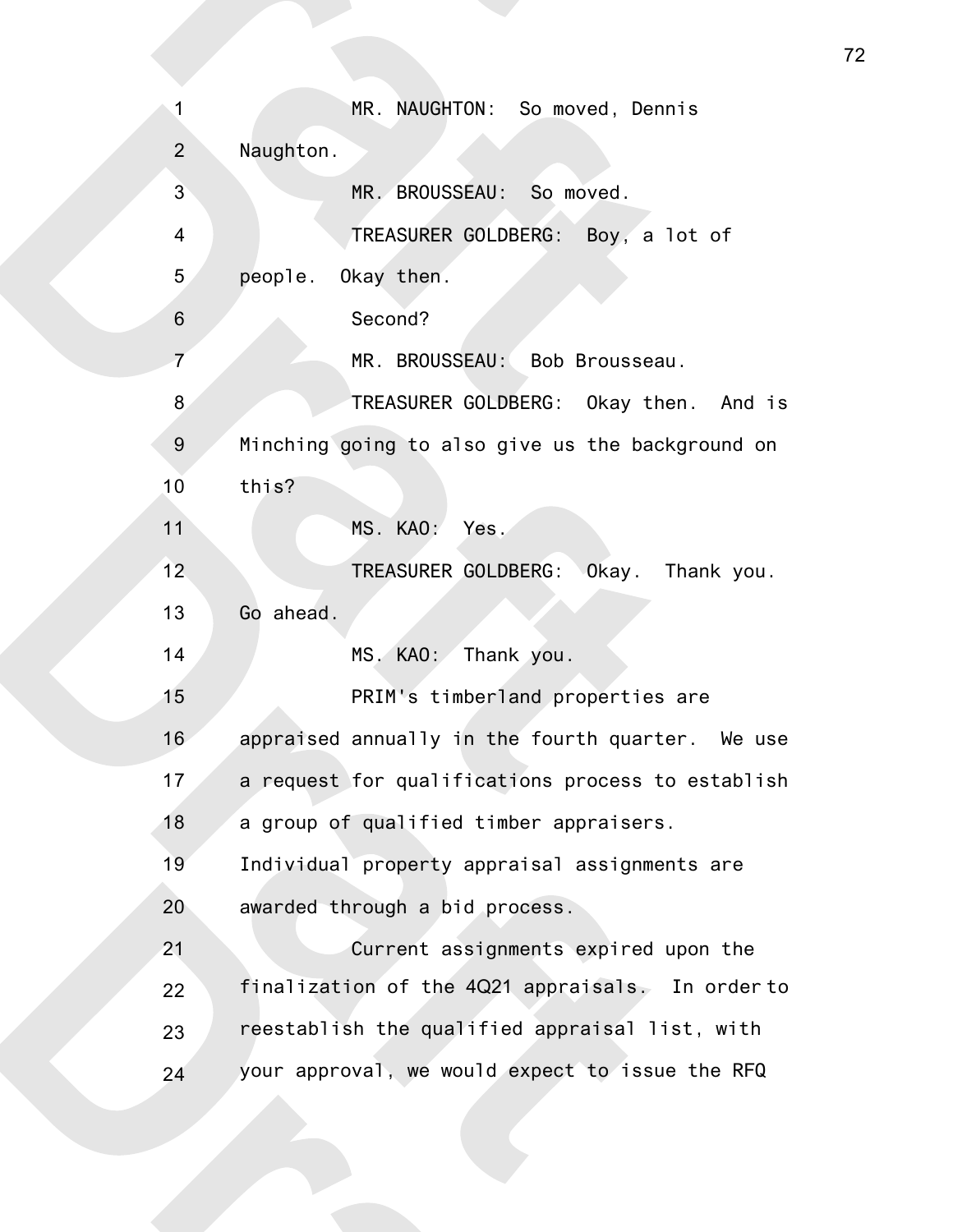| $\mathbf{1}$     | later this year around the second quarter to have |
|------------------|---------------------------------------------------|
| $\overline{2}$   | the process finalized in advance of the 4Q22      |
| 3                | appraisal process. We will also utilize our       |
| 4                | timber consultants, IWC, to assist us in this     |
| 5                | process.                                          |
| $\,6\,$          | Like real estate, this is procedural in           |
| $\overline{7}$   | nature. And again, please let me know if you have |
| 8                | any questions.                                    |
| $\boldsymbol{9}$ | TREASURER GOLDBERG: Any questions at              |
| 10               | a11?                                              |
| 11               | Hearing none, we'll proceed to the vote.          |
| 12               | Bob?                                              |
| 13               | MR. BROUSSEAU: Yes.                               |
| 14               | TREASURER GOLDBERG: Ruth Ellen?                   |
| 15               | MS. FITCH: Yes.                                   |
| 16               | TREASURER GOLDBERG: Jim?                          |
| 17               | MR. HEARTY: Yes.                                  |
| 18               | TREASURER GOLDBERG: Theresa?                      |
| 19               | MS. McGOLDRICK: Yes.                              |
| 20               | TREASURER GOLDBERG: Dennis?                       |
| 21               | MR. NAUGHTON: Yes.                                |
| 22               | TREASURER GOLDBERG: Carly?                        |
| 23               | MS. ROSE: Yes.                                    |
| 24               | TREASURER GOLDBERG: Paul?                         |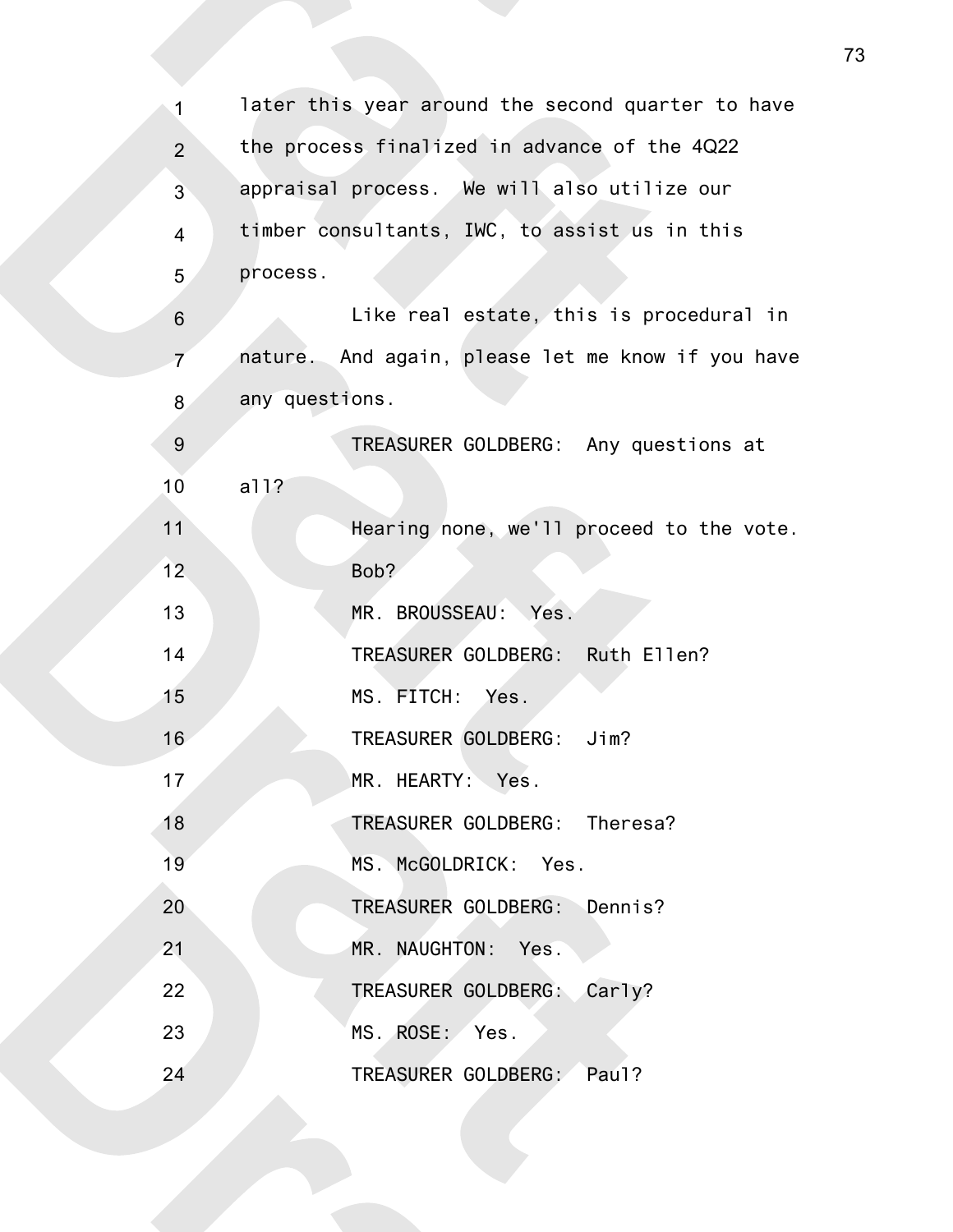MR. SHANLEY: Yes.

1

4

24

TREASURER GOLDBERG: Myself, yes. The motion carries. Thank you. 2 3

MR. TROTSKY: Thank you, Treasurer. And promotion I guess has dual meaning in our Zoom environment, where you can be promoted to be a presenter. But I'll also remind the board that Minching herself was actually really promoted at the end of last year to investment officer. You may remember I announced that. 5 6 7 8 9 10

Congratulations. You're doing a great job, Minching. 11 12

And just as a reminder, Minching really focuses on investment analysis and modeling. She's terrific at it. And also part of that modeling is handling the quarterly valuations, and that's why she's presenting today. 13 14 15 16 17

So congratulations. You got two promotions in the last little while. 18 19

TREASURER GOLDBERG: All right. MS. KAO: Thank you, Michael. TREASURER GOLDBERG: Thank you, Minching. 20 21 22 23

With that, we are moving along to the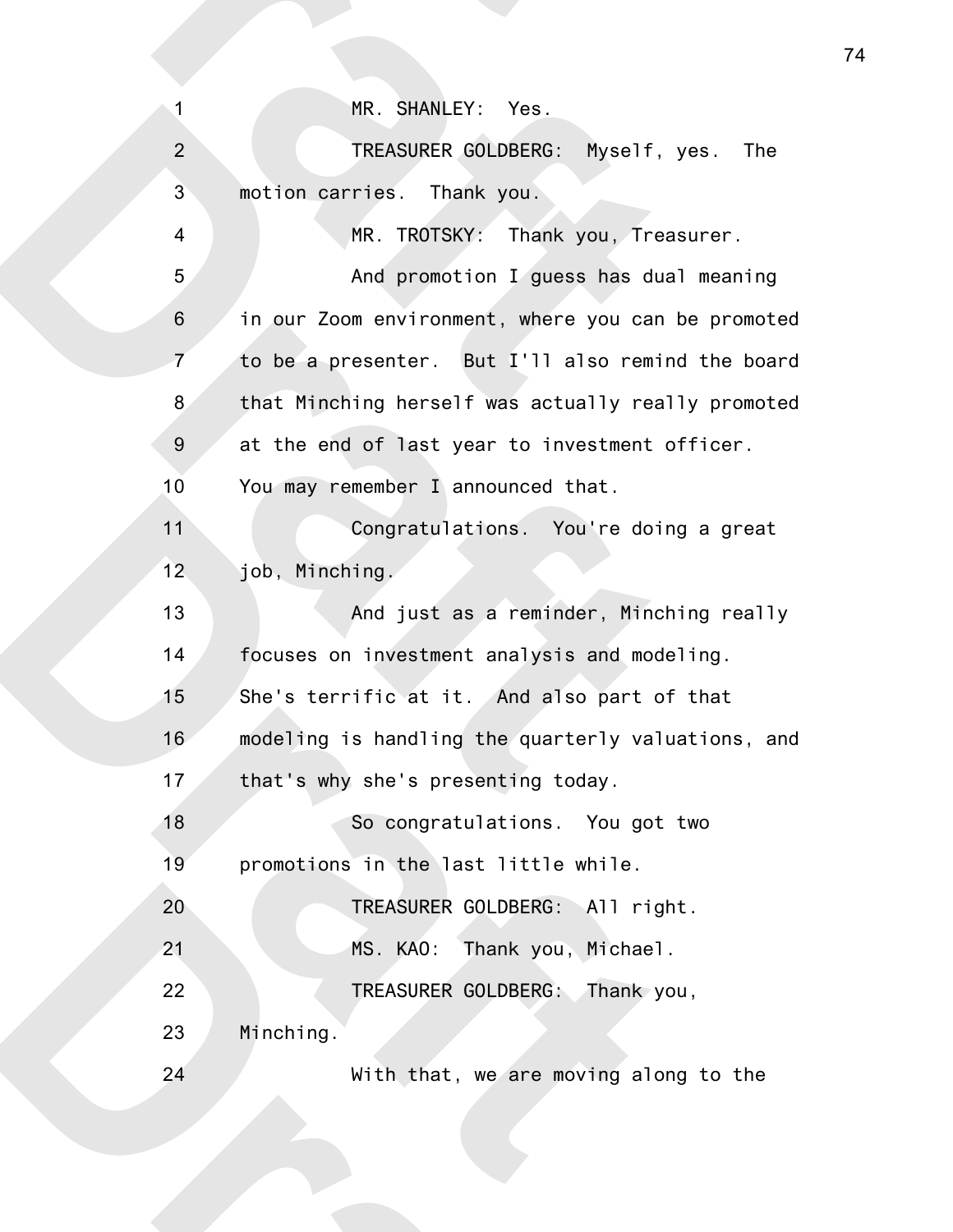adoption of the 2022 proxy voting guidelines. MR. FALZONE: So, Treasurer, do you want to read the motion, and then I can present? TREASURER GOLDBERG: I shall. I shall do so. I would seek a motion that the PRIM Board approve the Admin and Audit Committee's recommendation to adopt the enhancements to PRIM's custom proxy voting guidelines attached as Appendix I of the expanded agenda, and further to authorize the executive director to take all actions necessary to effectuate this vote. Is there a motion? MR. BROUSSEAU: So moved. TREASURER GOLDBERG: Second? MS. FITCH: Second. TREASURER GOLDBERG: Okay then. Go ahead, Tony. MR. FALZONE: Thank you. So at the Administration and Audit Committee meeting earlier this month, ISS, who is our proxy voting vendor, highlighted some changes to the broader benchmark proxy voting policy. That's at Appendix H. 1 2 3 4 5 6 7 8 9 10 11 12 13 14 15 16 17 18 19 20 21 22 23 24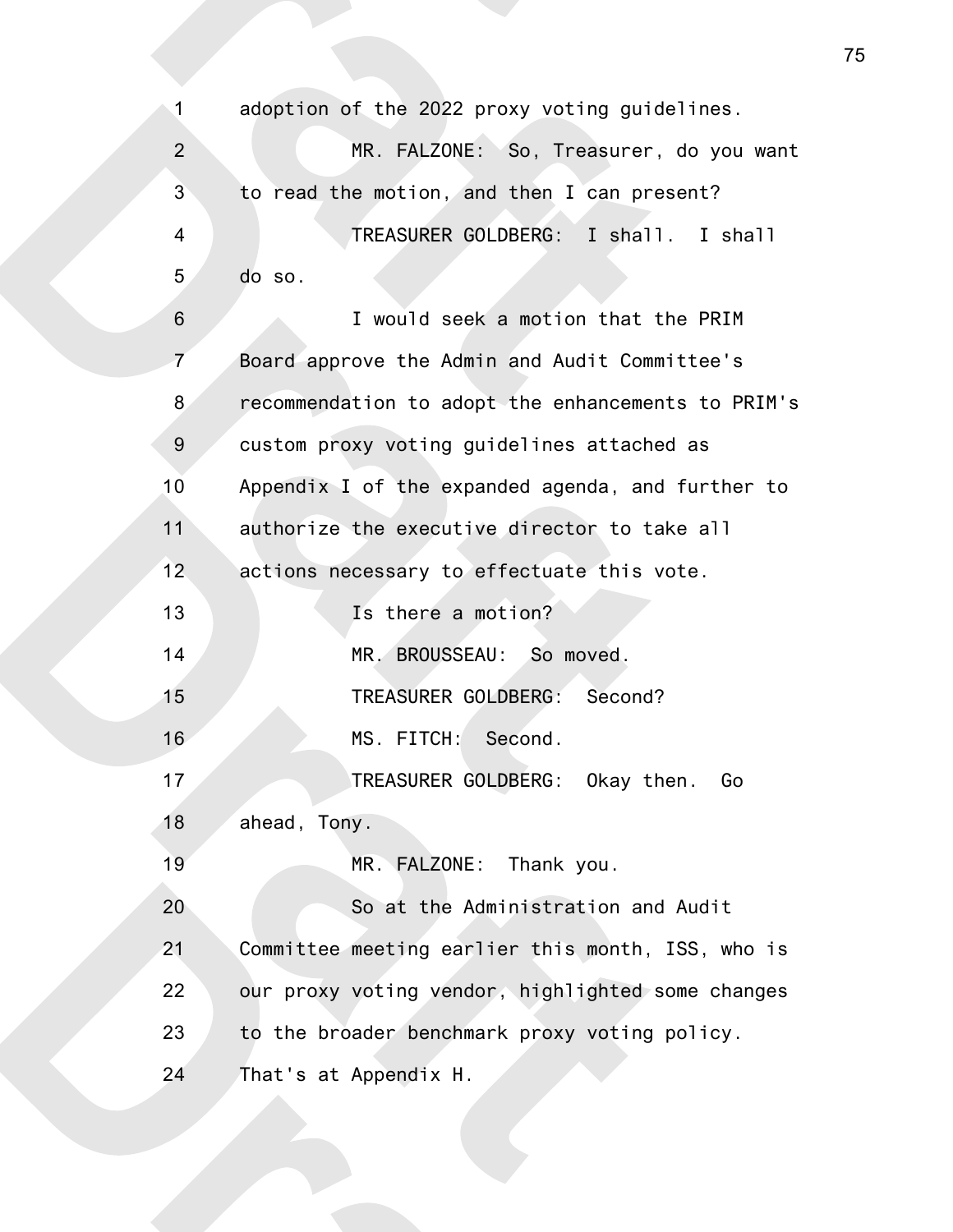And then some of those changes have an impact on our custom policy for 2022, which, as the Treasurer mentioned in the motion, is at Appendix I. Because those changes are basically a carryover from the benchmark policy and I'm more for informational purposes, I wasn't going to go over those. 1 2 3 4 5 6 7

I do want to direct your attention to the global climate change proxy voting guideline proposed by Treasurer Goldberg on page 19 of the expanded agenda. 8 9 10 11

So during the last meeting cycle, we provided a sneak preview to both the Administration and Audit Committee and the board of the draft language for our climate change proxy voting guideline. We also provided this language to ISS so they could plan the implementation and help us figure out the best way and most impactful way to do that. 12 13 14 15 16 17 18 19

So due to some disclosure limitations and also taking into account current best practices, they recommended using the Climate Action 100 to implement the climate change guideline. And this process is consistent with 20 21 22 23 24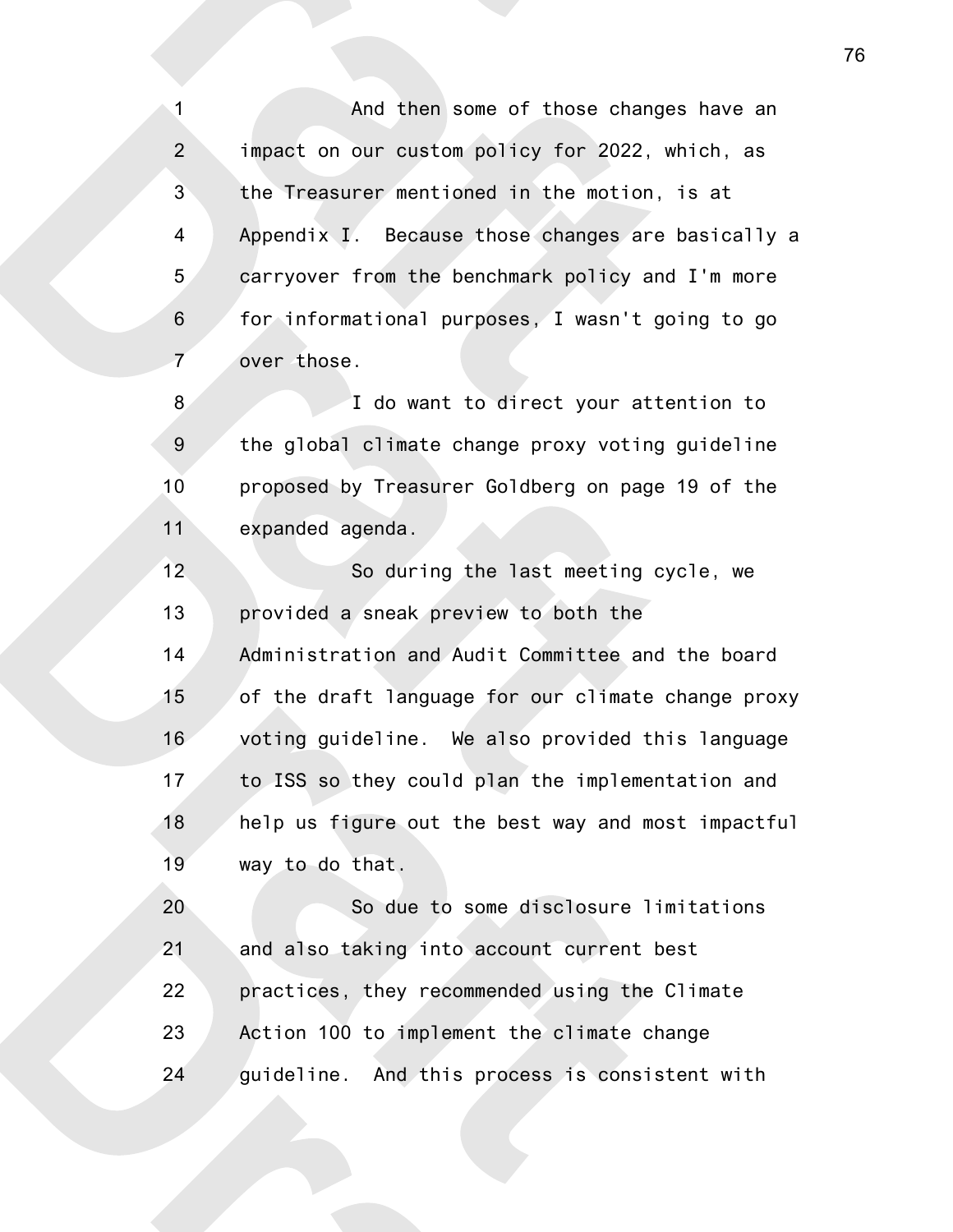many of our peers implementing similar guidelines and the recommendation unanimously approved by the Administration and Audit Committee. 1 2 3

So this language is just slightly different than the language provided last cycle, with the inclusion of the Climate Action 100. 4 5 6

I will say a few words on the Climate Action 100. There's more information available on page 20 of the expanded agenda. And this is more for your reference. 7 8 9 10

So the Climate Action 100 initiative was initially formed in the wake of the 2015 Paris Agreement, which is a global accord signed by nearly 200 countries and ratified by over 170. And they're aiming to keep the increase in global average temperatures to well below 2 degrees Celsius above preindustrial levels and pursuing efforts to limit warming further to 1.5 degrees Celsius. 11 12 13 14 15 16 17 18 19

The investor signatories of Climate Action 100 believe that engaging and working with these companies in which they invest to secure greater disclosure of climate change risk and create robust company emissions reduction 20 21 22 23 24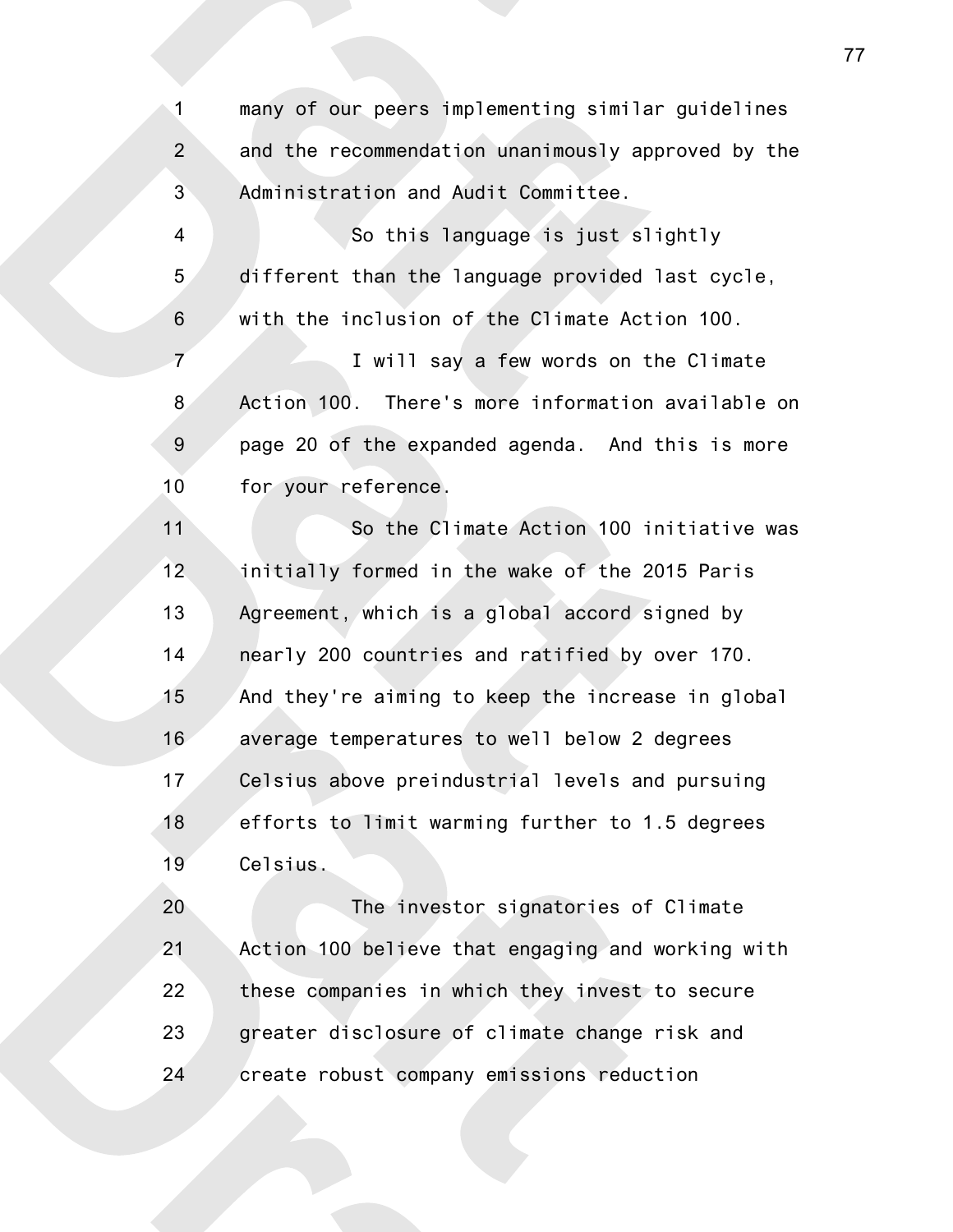strategies is consistent with fiduciary duty and essential to achieve the goals of the Paris Agreement. 1 2 3

So again, the Climate Action 100 is overseen by a global steering committee. There are many signatories that are public funds: CalPERS, CalSTRS, Connecticut, Minnesota, the New York Common Fund, the Harvard endowment, MIT Investment Management Company. 4 5 6 7 8 9

And then on the private side and the public sector, Goldman, JPMorgan, GMO, Lewis, PIMCO, all the big heavy hitters, SSGA, 10 11 12

Wellington, MFS. 13

So I think this is the most impactful way to implement the proxy voting guidelines suggested by ISS. ISS is here to answer any questions, if you have any. 14 15 16 17

And with that, I'll open it up. I don't know if the Treasurer has some comments she'd like to make, but I think that's all I have for this. TREASURER GOLDBERG: The good news of us having these conversations ahead of time earlier 18 19 20 21 22

in our meetings is that we've gotten a chance to have a lot of conversation about this. In 23 24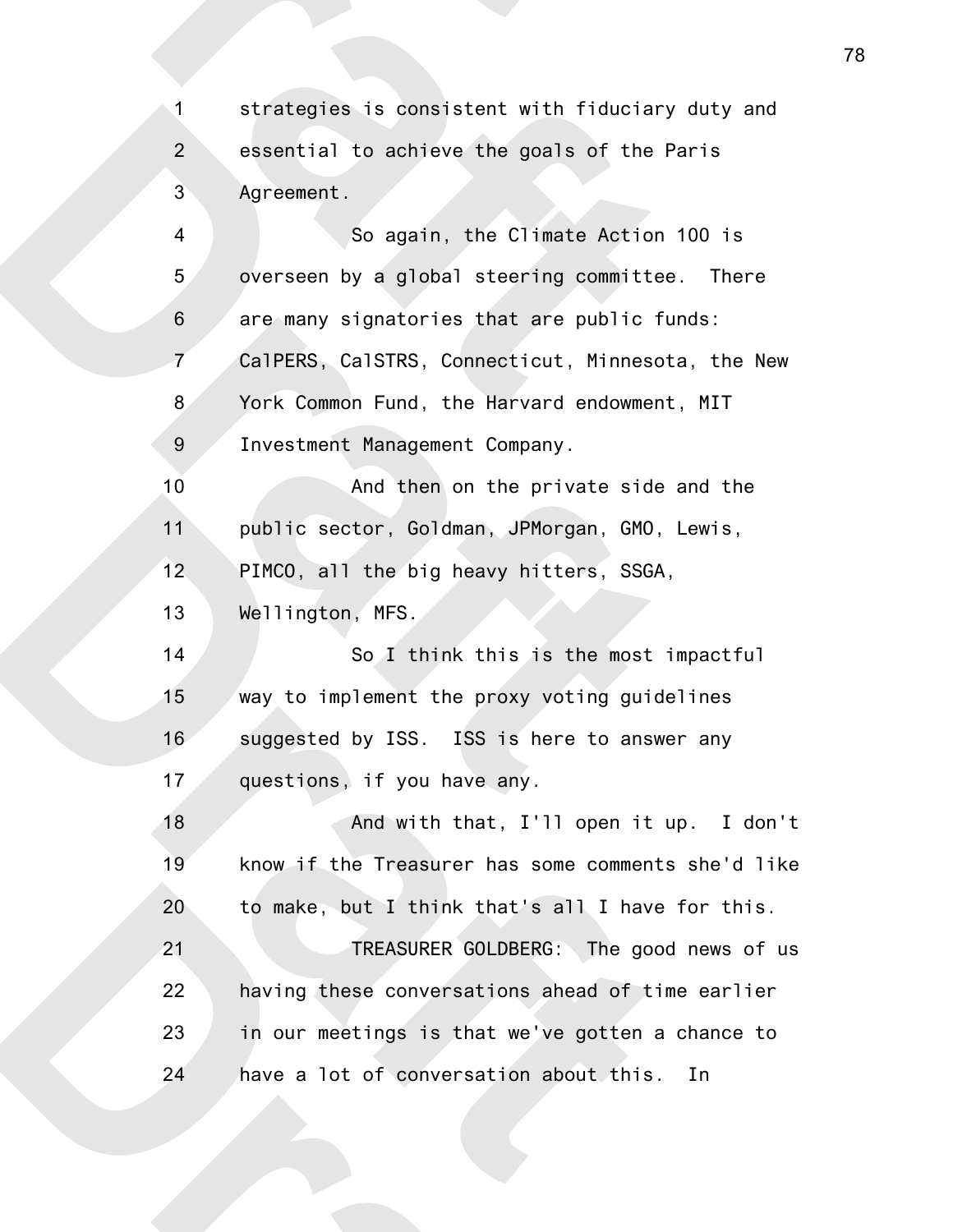particular, what's been going on is that there has been an extraordinary move and recognition of the business risks associated with climate change. 1 2 3

And what's made it more and more evident are the wild swings and the incredible impacts on doing business in so many parts of the country in many various climate disruptions. 4 5 6 7

And so consequently, the thinking around this is -- and as you noted, Tony, just about everybody who is looking at this feels strongly that not addressing these climate issues have longterm impacts for investors. And so it's fully appropriate for us to be joining in with others in our expectations that companies address these issues themselves ahead of time. 8 9 10 11 12 13 14 15

And the best way to do so is through shareholder activism and voting with others in order to effectuate productive, internally driven change within a business model. 16 17 18 19

And so that's the only thing I want to add in terms of this. I fully support the change in the language. I think it's excellent. And consequently, I want to open it up 20 21 22 23

for any questions anyone may have, or we can 24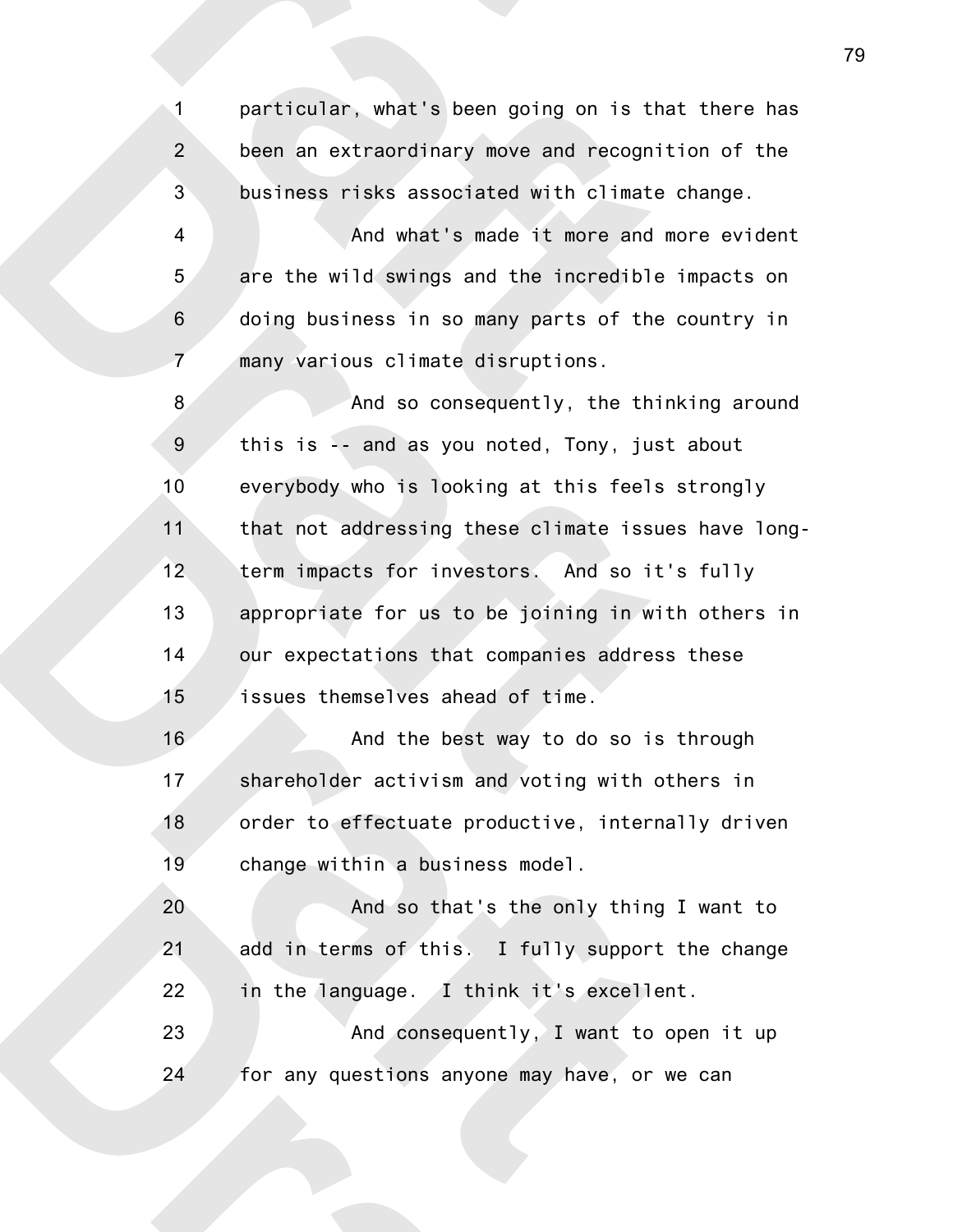proceed to the vote, whichever is the pleasure of the board. 1 2

Theresa? MS. McGOLDRICK: Sorry about that. I was muted. I just want to voice again my position on this, which I did at the Admin and Audit Committee. And I am very much in favor of it and have been supportive of all of the proxy voting progressive updates that we've made over the years. And this one in particular, I believe is something that we have to do. I think Michael spoke very eloquently about his support. I know the Treasurer and her work has been extremely important in making all of this happen. Her passion and energy at the national treasurers level across the country and here at PRIM have really influenced how progressively we've moved. And not only has it benefited all the efforts that we've addressed within our proxy change moves like diversity and other issues, including now climate change, it has benefited our 3 4 5 6 7 8 9 10 11 12 13 14 15 16 17 18 19 20 21 22 23

fund as well and our beneficiaries as a whole by, 24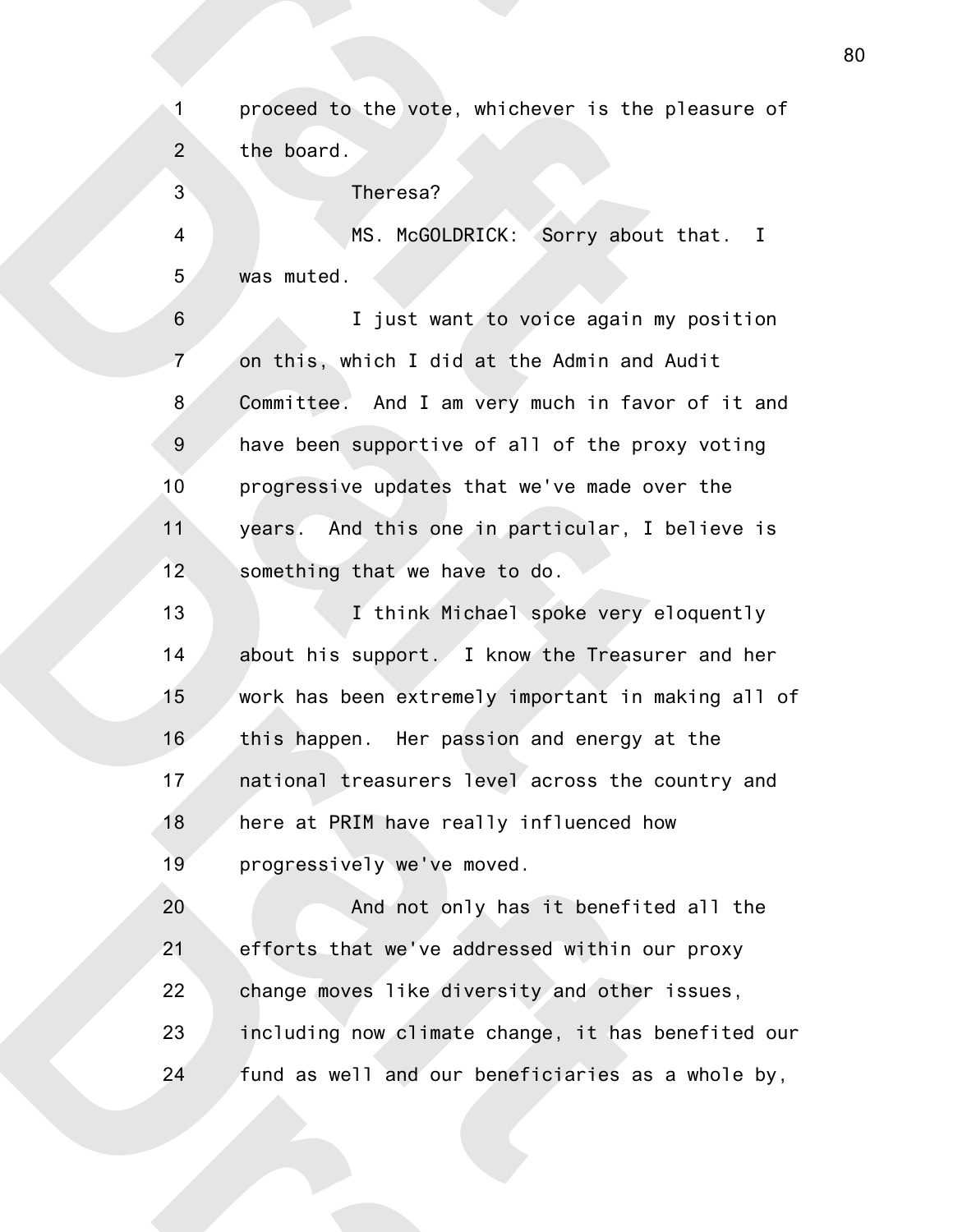as you can see, increasing our fund's value. It's a win-win situation where we're not only doing our job as fiduciaries in making sure that our fund is more secure and investing in safe investments, but also fighting climate change and a win for our future. So I just want to basically reiterate my support from the Admin and Audit Committee meeting where we first discussed this. Thank you. MR. NAUGHTON: Madam Treasurer? TREASURER GOLDBERG: Yes. MR. NAUGHTON: Just as a member of the Administration and Audit Committee, I really want to thank Theresa for those comments, which she did make also at our meeting. And I hope that my fellow board members will support this most important motion. TREASURER GOLDBERG: Thank you, Dennis. MR. BROUSSEAU: One more comment, please, Madam Treasurer. I'd like to join with Dennis and Theresa in strongly supporting this item. Several years back -- I know Dennis can recall -- many of us who 1 2 3 4 5 6 7 8 9 10 11 12 13 14 15 16 17 18 19 20 21 22 23 24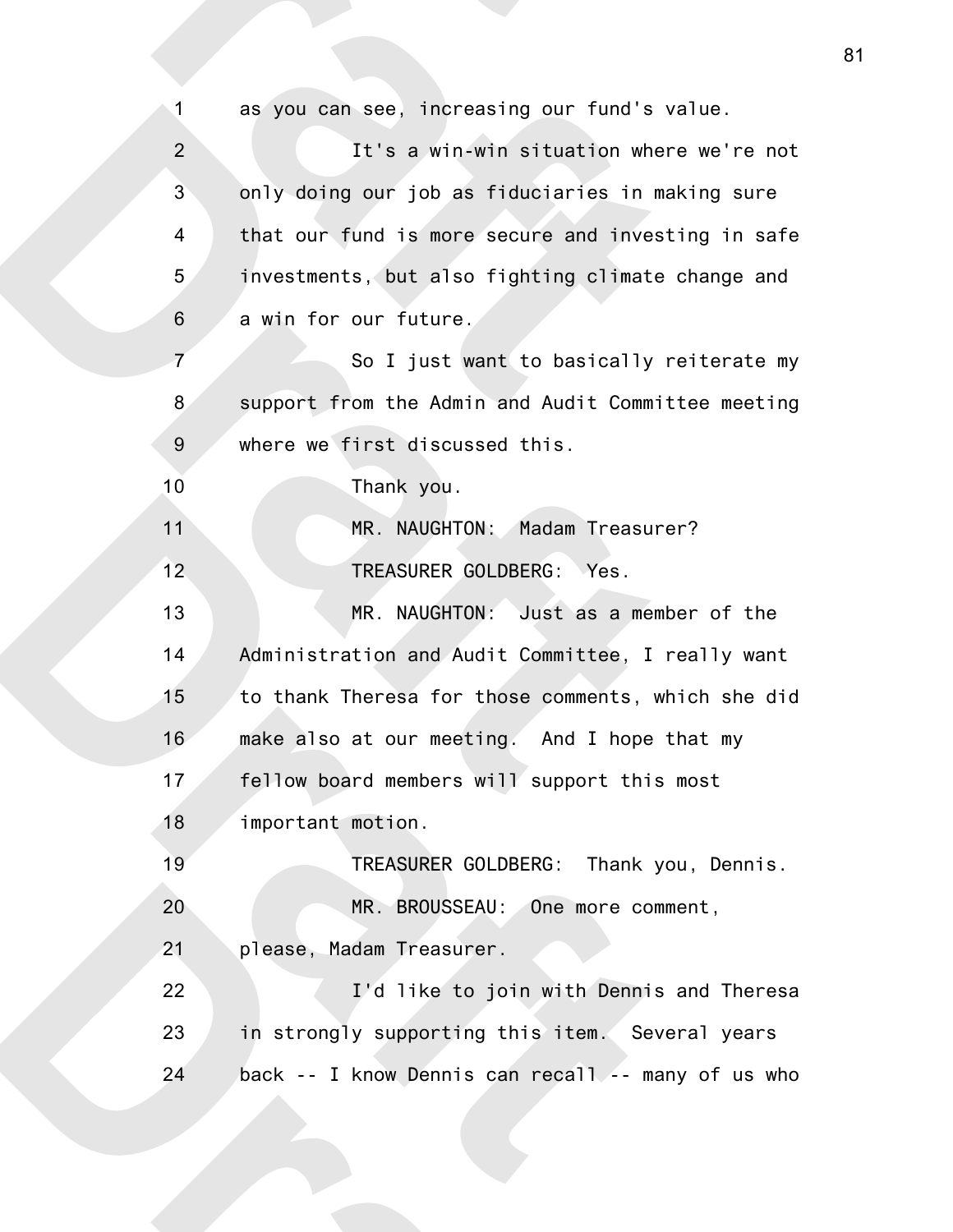are elected members of the board were -- I would say lobbied or spoken to about divestment and came to realize quite soon of course that within the last two or three years, that divestment does not equate to engagement. 1 2 3 4 5

It may satisfy a desire to deal with, I think, issues around this whole thing of climate change, probably in a fashion that people thought would work. 6 7 8 9

But undoubtedly we have found that in the last two years, through PRIM's involvement and the work that Maria has done with MIT and engagement, we're finding that this is far more a productive enterprise than simply divesting our investments. 10 11 12 13 14 15

And I think the Treasurer probably - you also spoke about this issue very eloquently in terms of divestment. 16 17 18

So I'm very pleased that we're moving in this direction. I know I've had comments and quite a few emails from our membership, say the teacher membership, on this issue in support of this voting our proxies in favor of what we have seen here would be Paris Climate Agreement. 19 20 21 22 23 24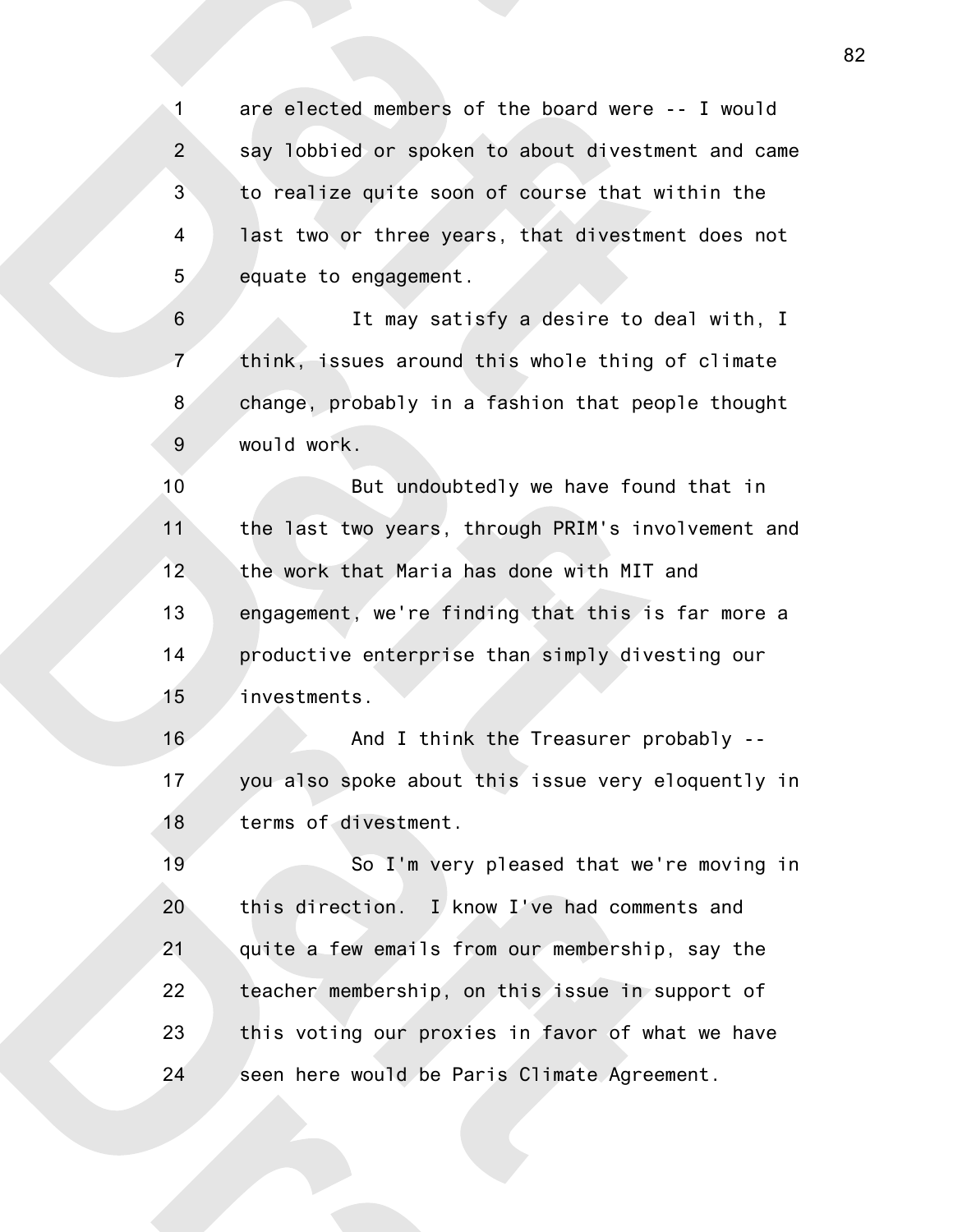And I strongly support this issue.

TREASURER GOLDBERG: Thank you, Bob. And I think what's happening is that out of extreme frustration, there has -- and there are those who will continue to want divestment. However, it's becoming more and more evident that engagement potentially has a great deal more 2 3 4 5 6 7

impact. 8

1

One example of that is the investors Engine 1, who have now won three seats on the Exxon board. Exxon is about one of the biggest players in the fossil fuel industry. And believe me, their presence on the board can effectuate far better change than a city or a town or a state divesting and having those shares being bought up by somebody else. 9 10 11 12 13 14 15 16

So the trend -- you know, a wise philosopher once said to me, "The trend is your friend." And the trend is for engagement these days. Tony, you thought that was funny? 17 18 19 20 21

MR. FALZONE:  $\Lambda$ I'm going to steal that. TREASURER GOLDBERG: It happened to have been my husband. A wise philosopher. I've never 22 23 24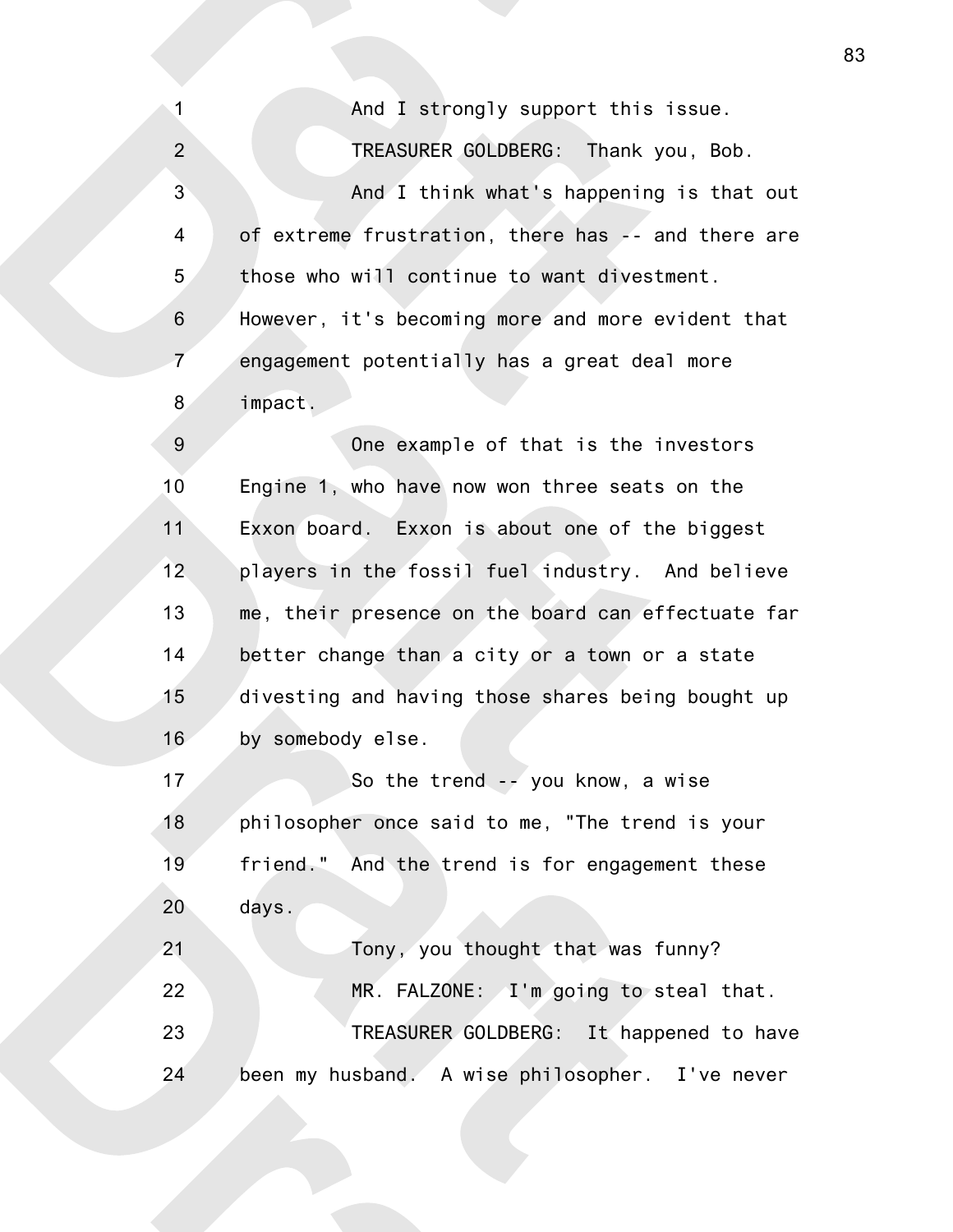| 1               | called him that before, so don't anyone let him  |
|-----------------|--------------------------------------------------|
| $\overline{2}$  | know I said that.                                |
| 3               | And so I'm happy that we're joining this         |
| 4               | movement literally, and it gives me hope for the |
| 5               | future of our business success and the world's   |
| $\,6$           | success.                                         |
| $\overline{7}$  | So with that, I will proceed to our              |
| 8               | Bob?<br>vote.                                    |
| $\overline{9}$  | MR. BROUSSEAU: Yes.                              |
| 10              | TREASURER GOLDBERG: Ruth Ellen?                  |
| 11              | MS. FITCH: Yes.                                  |
| 12 <sub>2</sub> | TREASURER GOLDBERG: Jim?                         |
| 13              | MR. HEARTY: Yes.                                 |
| 14              | TREASURER GOLDBERG: Theresa?                     |
| 15              | MS. McGOLDRICK: Yes.                             |
| 16              | TREASURER GOLDBERG: Dennis?                      |
| 17              | MR. NAUGHTON: Yes.                               |
| 18              | TREASURER GOLDBERG: Carly?                       |
| 19              | MS. ROSE: Yes.                                   |
| 20              | TREASURER GOLDBERG: Paul?                        |
| 21              | MR. SHANLEY: Yes.                                |
| 22              | TREASURER GOLDBERG: Myself, yes. The             |
| 23              | motion carries. Thank you very much.             |
| 24              | And next item on the agenda is the               |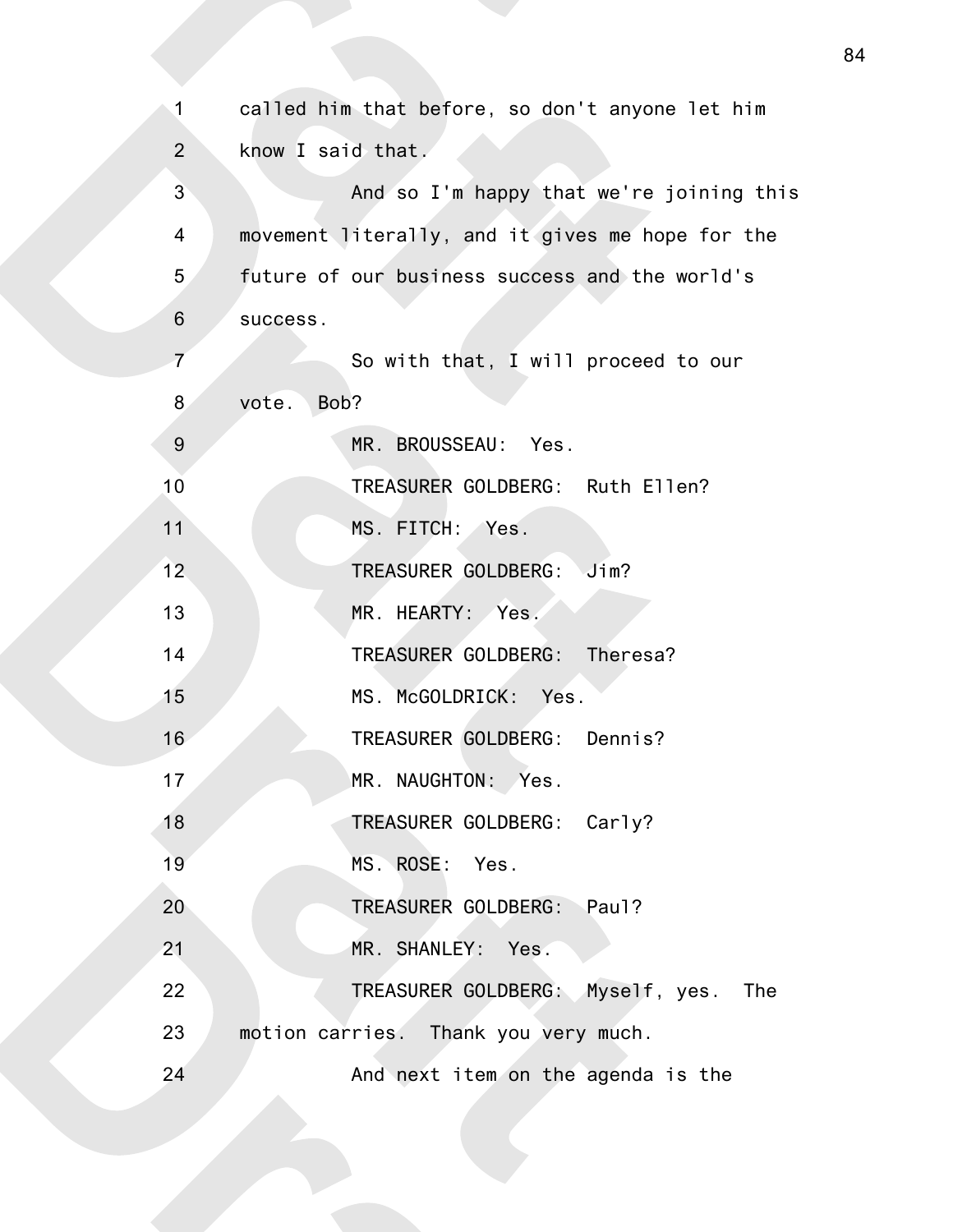| 1              | establishment of an ESG committee and engage with  |
|----------------|----------------------------------------------------|
| $\overline{2}$ | Funston Advisory Services LLC, that the PRIM Board |
| 3              | approve the Admin and Audit Committee's            |
| 4              | recommendation to establish an environmental,      |
| 5              | social and governance committee for the purpose of |
| $\,6$          | advising the board on ESG-related matters, and to  |
| $\overline{7}$ | engage Funston Advisory Services LLC to assist     |
| 8              | with developing a proposal for the ESG committee   |
| 9              | structure and charter, and further to authorize    |
| 10             | the executive director to take all actions         |
| 11             | necessary to effectuate this vote.                 |
| 12             | Is there a motion?                                 |
| 13             | MR. BROUSSEAU: So moved.                           |
| 14             | TREASURER GOLDBERG: Second?                        |
| 15             | MS. FITCH: Second.                                 |
| 16             | TREASURER GOLDBERG: Okay. Tony, go                 |
| 17             | ahead.                                             |
| 18             | MR. FALZONE: Thank you.                            |
| 19             | So this is another item that was                   |
| 20             | mentioned during the last meeting cycle, and folks |
| 21             | over here at PRIM have been working very hard with |
| 22             | the Treasurer, her staff, and I appreciate all the |
| 23             | help they've been giving me on some of these       |
| 24             | issues, talking about creating an ESG committee    |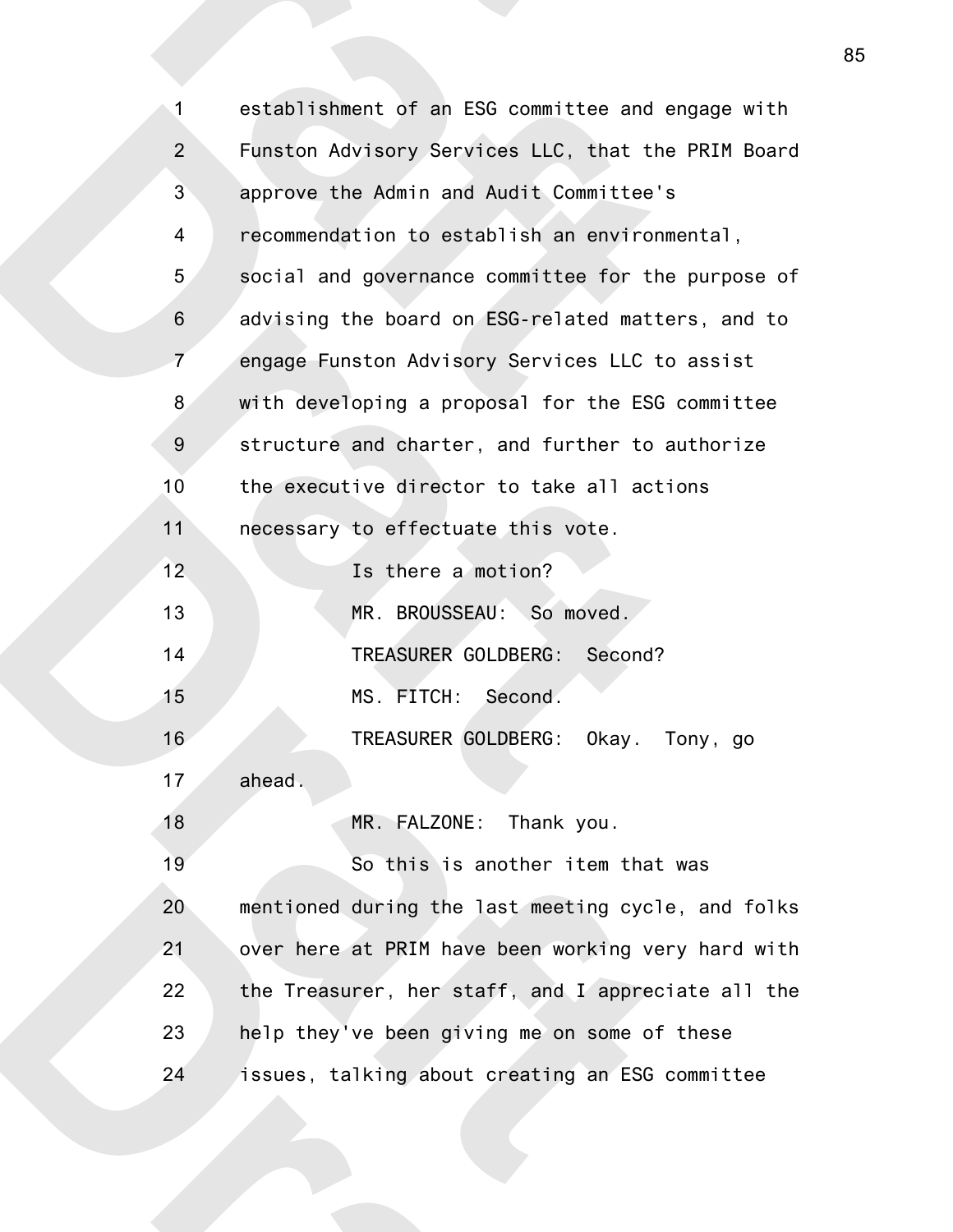that would advise the board on ESG-related matters and being mindful of PRIM's existing charters and governance policies, past and best practice. The proposal before you today is the Administration and Audit Committee's recommendation that the PRIM Board establish an ESG committee to advise the board on ESG-related matters. 1 2 3 4 5 6 7 8

We also are proposing we engage with Funston on a very limited, narrow-scope engagement to develop a proposal for the ESG committee structure and charter. 9 10 11 12

So a brief description of Funston is on page 20 of the expanded agenda. I'll just say a few words on them, for those that aren't familiar with them. They have over 40 years of experience and are nationally recognized for providing these types of services, including experience working with funds on ESG matters. They have a knowledge base of over 80 public retirement system charters and policies for reference. They work with many of our larger public pension fund peers. 13 14 15 16 17 18 19 20 21 22

And I have talked to Funston in the past over the years because they're such a big player 23 24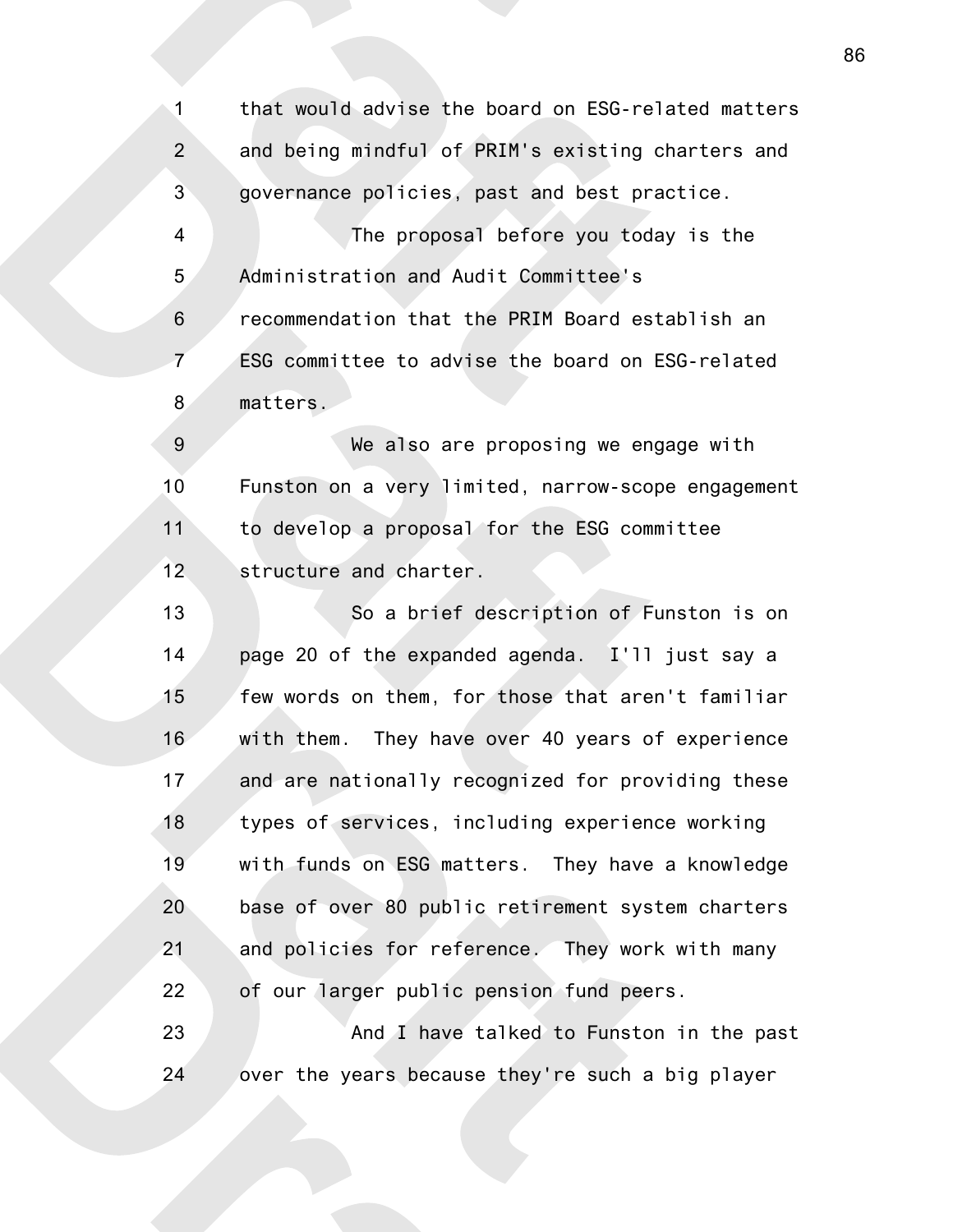in the space.

1

24

| $\overline{2}$   | I've talked to a lot of our peers at               |
|------------------|----------------------------------------------------|
| $\mathbf{3}$     | CalPERS, CalSTRS, and Texas Teachers, Florida,     |
| $\overline{4}$   | Ohio, Pennsylvania. They're very well-known.       |
| 5                | They work with a lot of the bigger funds. And      |
| $\,$ 6 $\,$      | ultimately, most of our peers are very happy with  |
| $\overline{7}$   | the results, the ones that I've talked to.         |
| 8                | So I performed what I would refer to as            |
| $\boldsymbol{9}$ | like a mini procurement because it's such a small  |
| 10               | engagement. And I spoke with different             |
| 11               | consultants at peer funds, compared costs between  |
| 12               | some firms and even with our own governance        |
| 13               | consultant, Cortex. As you know, they're winding   |
| 14               | down their governance practice. And we're going    |
| 15               | to be running an RFP, now that I have a counsel,   |
| 16               | we have a counsel in place.                        |
| 17               | But Funston was the firm that was most             |
| 18               | prominent when I was discussing these issues with  |
| 19               | our peers. And I mentioned the engagement with     |
| 20               | Funston will be very small, with a narrow scope of |
| 21               | services. And we do plan to issue that RFP very    |
|                  |                                                    |

soon, and that will be for a more full governance manual and charter review later this year. 22 23

So this vote I think is an important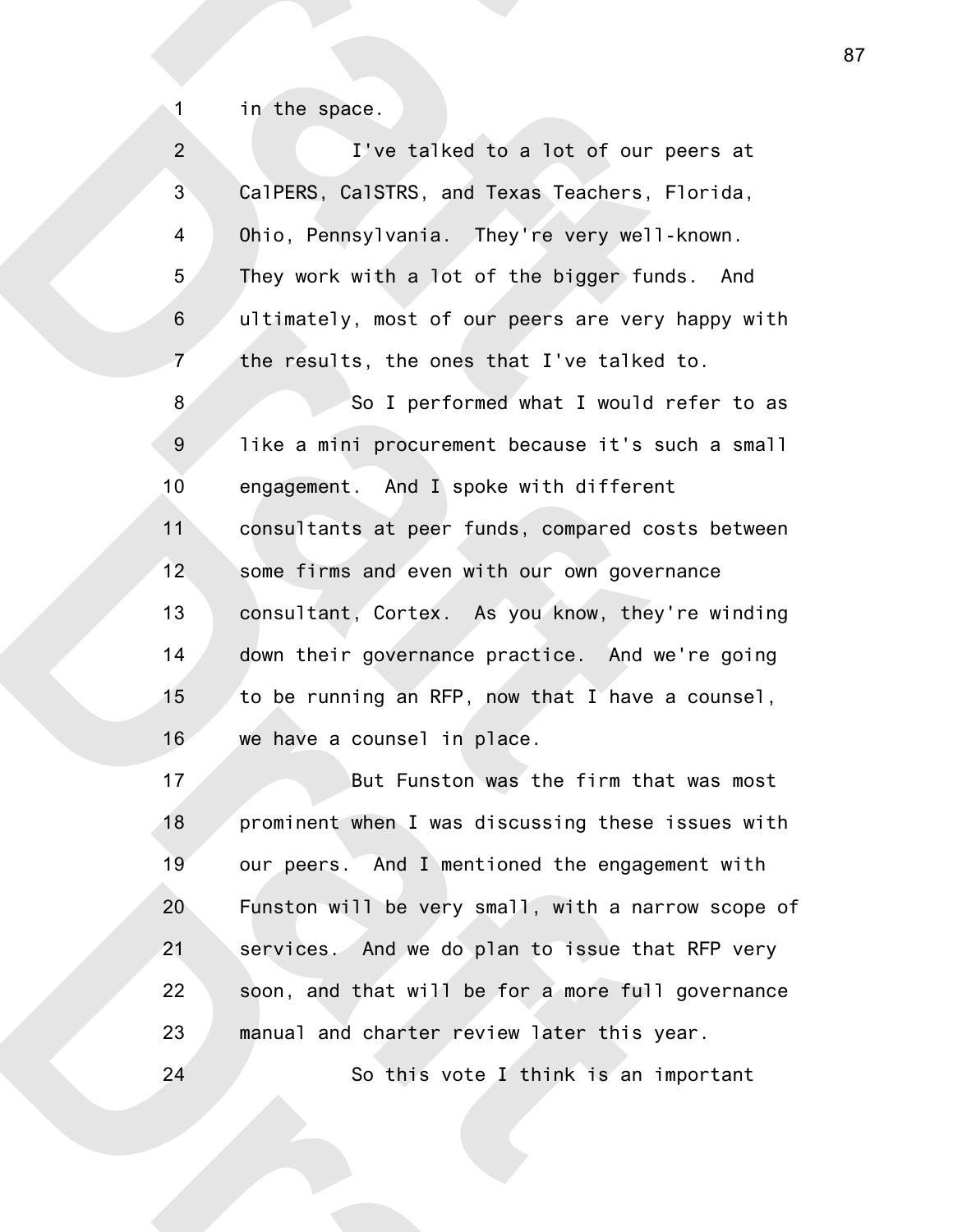first step that allows us to begin to work with one of the leading public pension fund governance advisors. And it's a very small engagement. I feel strongly about working with a governance consultant expert to ensure -- this is a super important initiative, and I want to make sure it's handled correctly. So that's all I have. I'm sure the Treasurer has some comments too. TREASURER GOLDBERG: What makes you think so? So this is exciting because Maria has done such outstanding work with MIT, and we're developing data points and an understanding about how to look at ESG investments. And I think back to so many of the meetings I've attended over the years and the discussions around ESG, and I profoundly remember a retreat meeting that we had as a board where we started right off with Michael saying there are so many definitions of ESG, it's mind-boggling. Do you remember that, Michael? But Maria and the work that she is doing is on the cutting edge of defining data-driven 1 2 3 4 5 6 7 8 9 10 11 12 13 14 15 16 17 18 19 20 21 22 23 24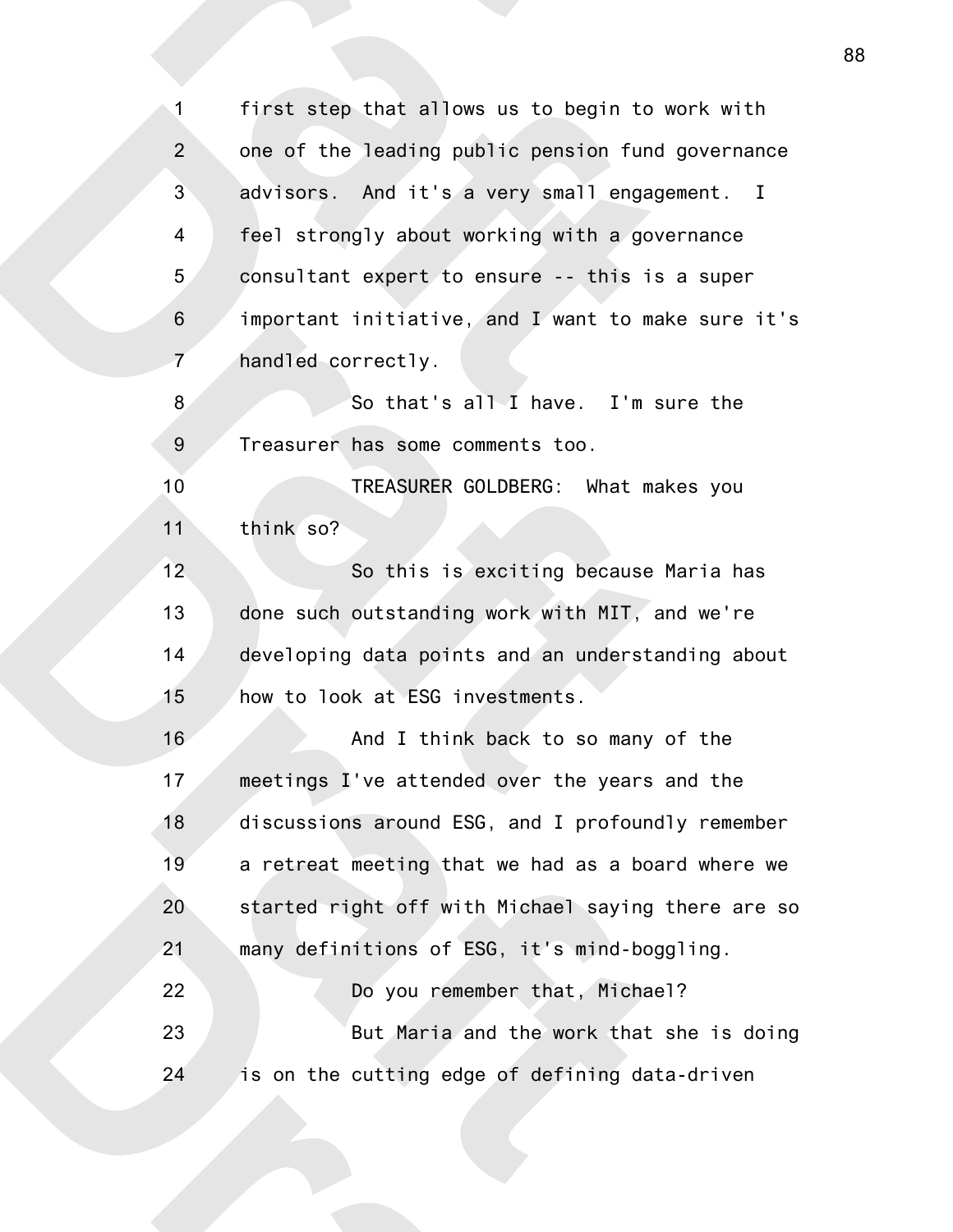analysis that will support not just PRIM, but others throughout the country are already interested in hearing what the outcome is of the work that we are doing, which is exciting to me. And so this subcommittee will be terrifically made up with a range -- you know, the same kind of way in which we evaluate and recommend from other subcommittees and will support the work that so many and Maria is aggregating without confusion. I'm going to call it "without confusion," that the -- it will be leveraging off of that work in order to effectuate change and execute a model that will really be significant. 1 2 3 4 5 6 7 8 9 10 11 12 13 14

And so I'm very, very excited about this. And I think that, Tony, the way in which you've done the research and identifying Funston and doing -- you know, we're doing this the right way. We're not just dreaming up a committee. We're using expertise, and that is the goal in everything that we do, to have expertise and an understanding so that we are effective. Being effective is what our mantra is at PRIM. So I'm happy to entertain any other 15 16 17 18 19 20 21 22 23 24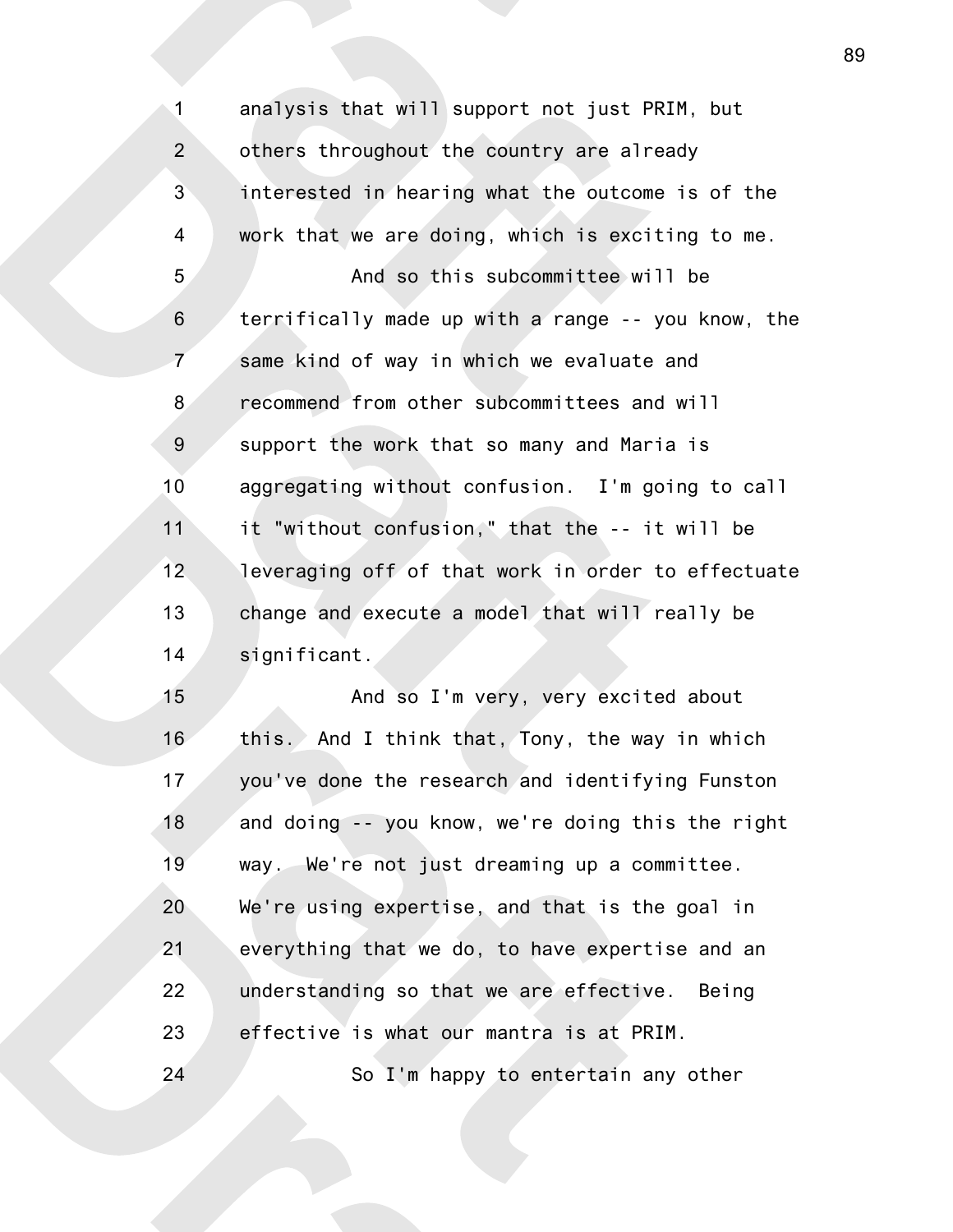questions about this or, given that we've had, again -- and I think we -- I mean we've been talking about this issue now for probably almost six months. Unless there are other questions, I'm happy to proceed to the vote. MR. NAUGHTON: Just quickly, Madam Treasurer, if I may, I want to thank Tony. Again as a member of the A&A committee, I was very reassured by the comprehensive background look he did into this proposal. And once again, I hope that my fellow board members will support it. Thank you. MR. BROUSSEAU: Another comment, Madam Treasurer. This has been a difficult process to put this together in a way that will be comprehensive and I think very helpful for the board. But I think probably the next board cycle, if we -- I know we had a report last year from Maria on MIT's work and how this is dovetailing with what we are doing. It might be helpful to the board and also too, as we establish this committee in the future. And enough said. I support it as I said 1 2 3 4 5 6 7 8 9 10 11 12 13 14 15 16 17 18 19 20 21 22 23 24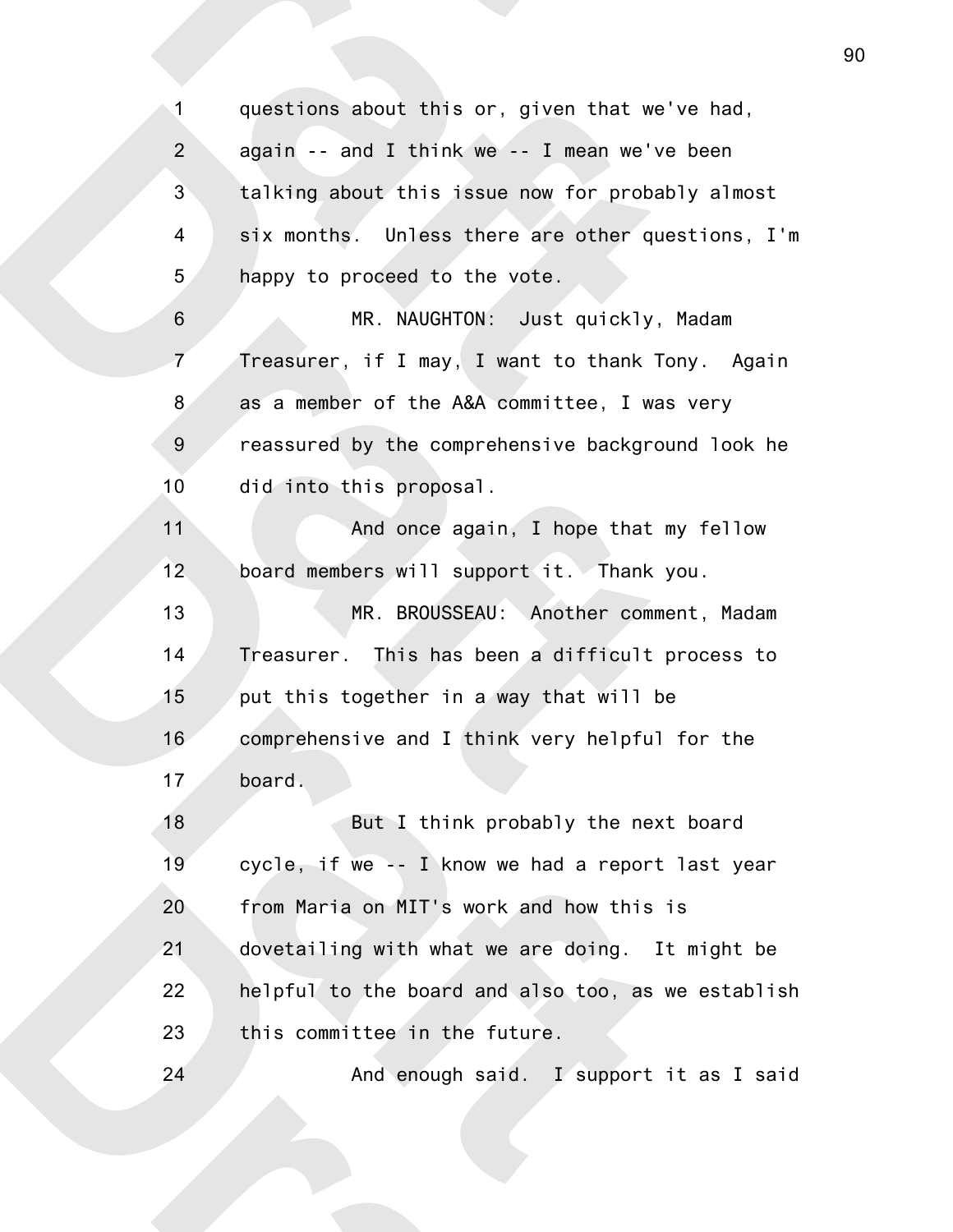at the Administration and Audit Committee meeting. TREASURER GOLDBERG: Thank you, Bob. Any other comments or questions? MS. FITCH: Yes. This is Ruth Ellen. I do have just a thought. As we progress with instituting of the committee and getting it up and running, I think it would be helpful to have kind of interim status reports rather than waiting until three months has gone by for another either committee or board meeting. I think it helps us as members to know kind of what's going on in the timeline of it as opposed to just being told it's done. TREASURER GOLDBERG: Okay. I'm sure Tony will be happy to work with us on that. MR. FALZONE: Once the vote happens today, I'll be working on an engagement letter. Like I said, the scope is so narrow, I don't expect it to be that complex, but I'll have a better sense of the process, which I kind of have a  $30,000$ -foot view of, but  $-$ MS. FITCH: Right. MR. FALZONE: The reason why we're not 1 2 3 4 5 6 7 8 9 10 11 12 13 14 15 16 17 18 19 20 21 22 23 24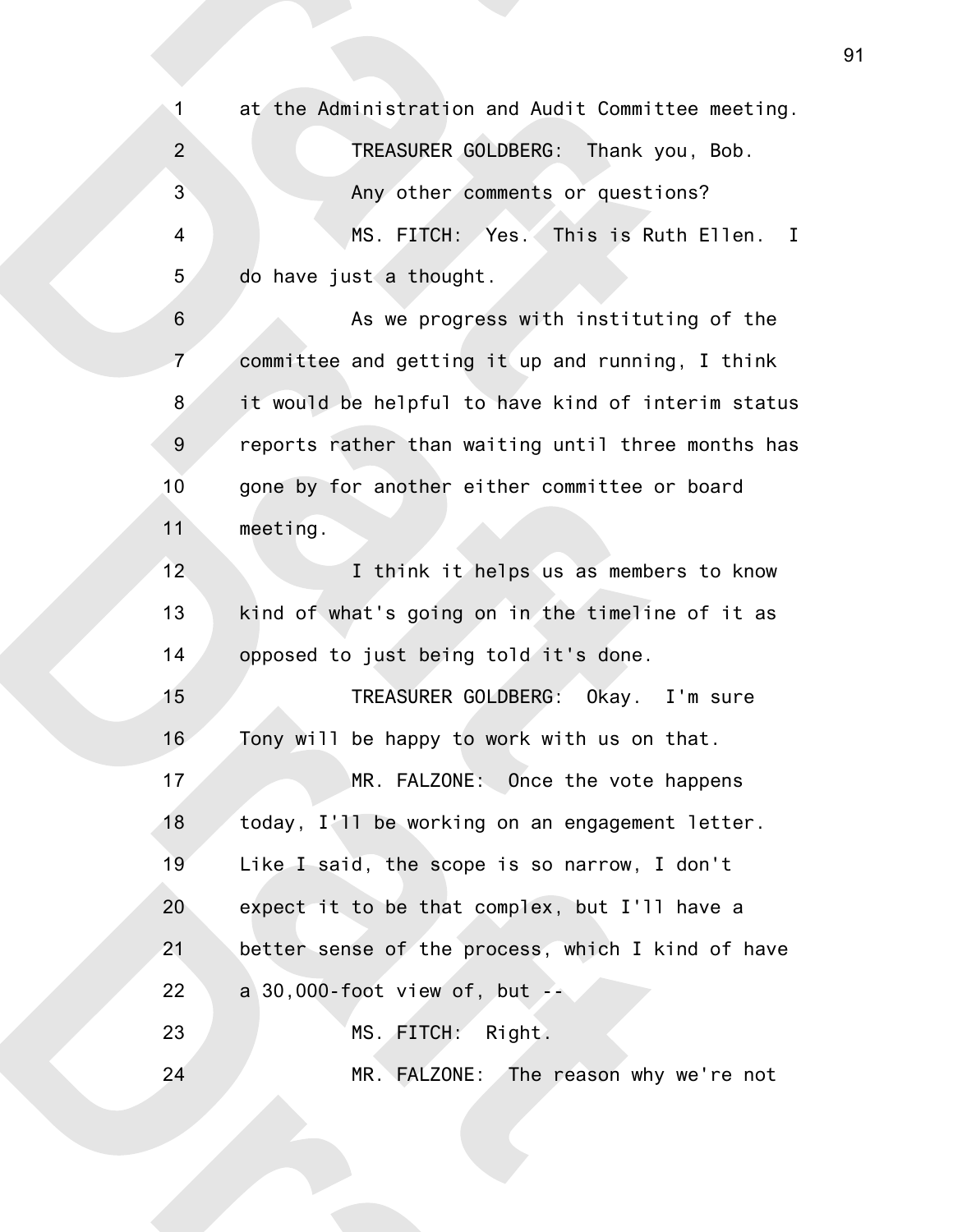waiting for the RFP, Ruth Ellen, is because I feel this is important enough where we can work outside that on a very limited scope to fast-track it. So that's my goal. 1 2 3 4

MS. FITCH: I absolutely agree. But if we, being board members, can just be kept abreast of the process and how it's going, et cetera, on the actual time basis as opposed to being told after the fact. 5 6 7 8 9

MR. FALZONE: Sure. I anticipate some involvement because I think part of that process is understanding how each of the board members view ESG and its role within the fund. So I assume you'll have an opportunity to even participate at some level. MS. FITCH: Good, good. Thank you. MR. FALZONE: You're welcome. TREASURER GOLDBERG: Okay. With that, we have a motion, we have a second. I'll proceed to a vote. Bob? MR. BROUSSEAU: Yes. TREASURER GOLDBERG: Ruth Ellen? MS. FITCH: Yes. 10 11 12 13 14 15 16 17 18 19 20 21 22 23 24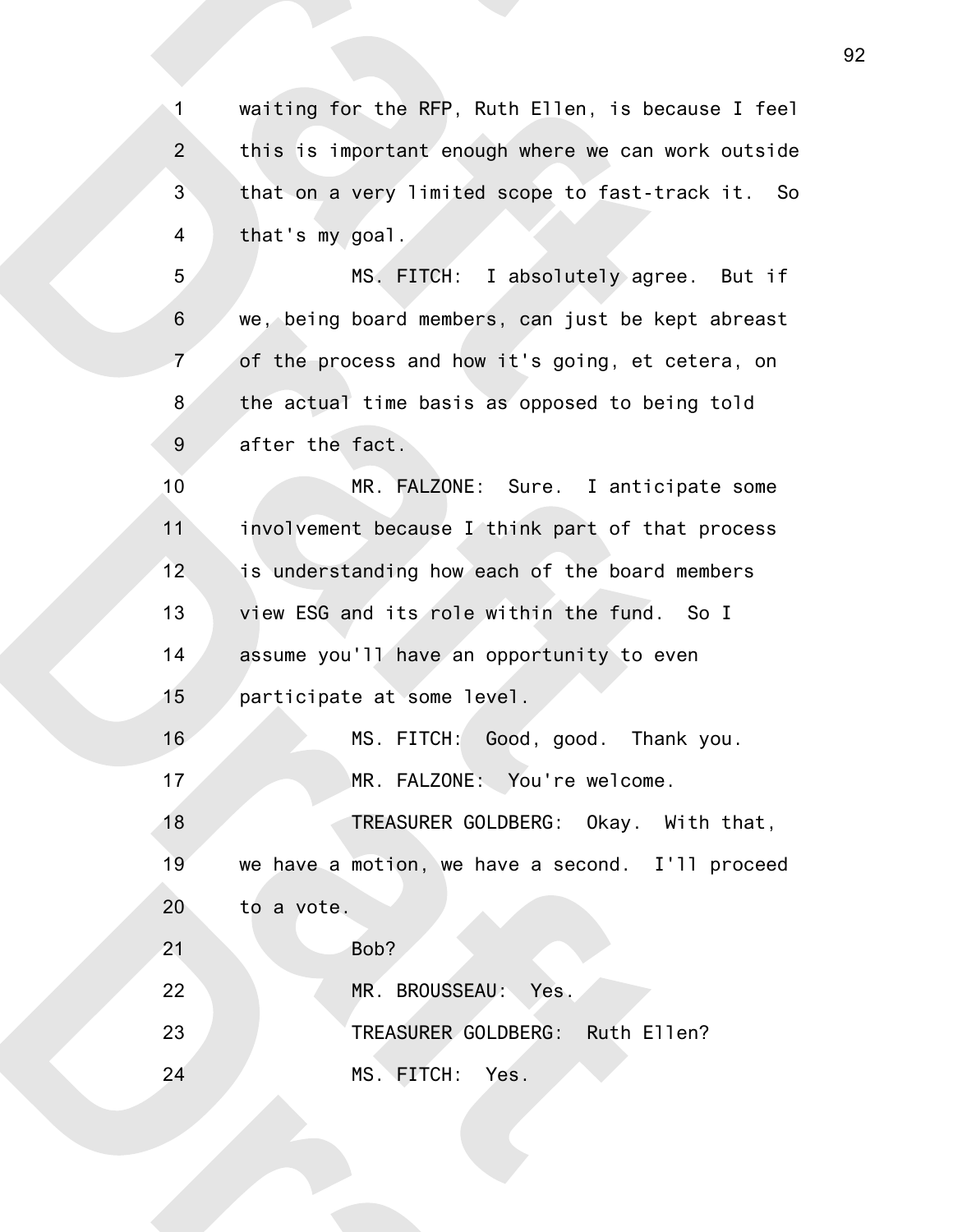TREASURER GOLDBERG: Jim? MR. HEARTY: Yes. TREASURER GOLDBERG: Theresa? MS. McGOLDRICK: Yes. TREASURER GOLDBERG: Dennis? MR. NAUGHTON: Yes. TREASURER GOLDBERG: Carly? MS. ROSE: Yes. TREASURER GOLDBERG: Paul? MR. SHANLEY: Yes. TREASURER GOLDBERG: Myself, yes. The motion carries. Thank you -- Oh, wait. Theresa -- I just got a message that you had your hand up, Theresa. I didn't see it. MS. McGOLDRICK: I just wanted to really echo what Dennis had said in our joint support for ESG. I'm really proud of PRIM and the action taken by the staff, led by the Treasurer, Michael and Maria in ESG. It's to me very important and a followup in all of our efforts with proxy voting to be looking at these issues that not only benefit our fund, but benefit the world, our earth and the 1 2 3 4 5 6 7 8 9 10 11 12 13 14 15 16 17 18 19 20 21 22 23 24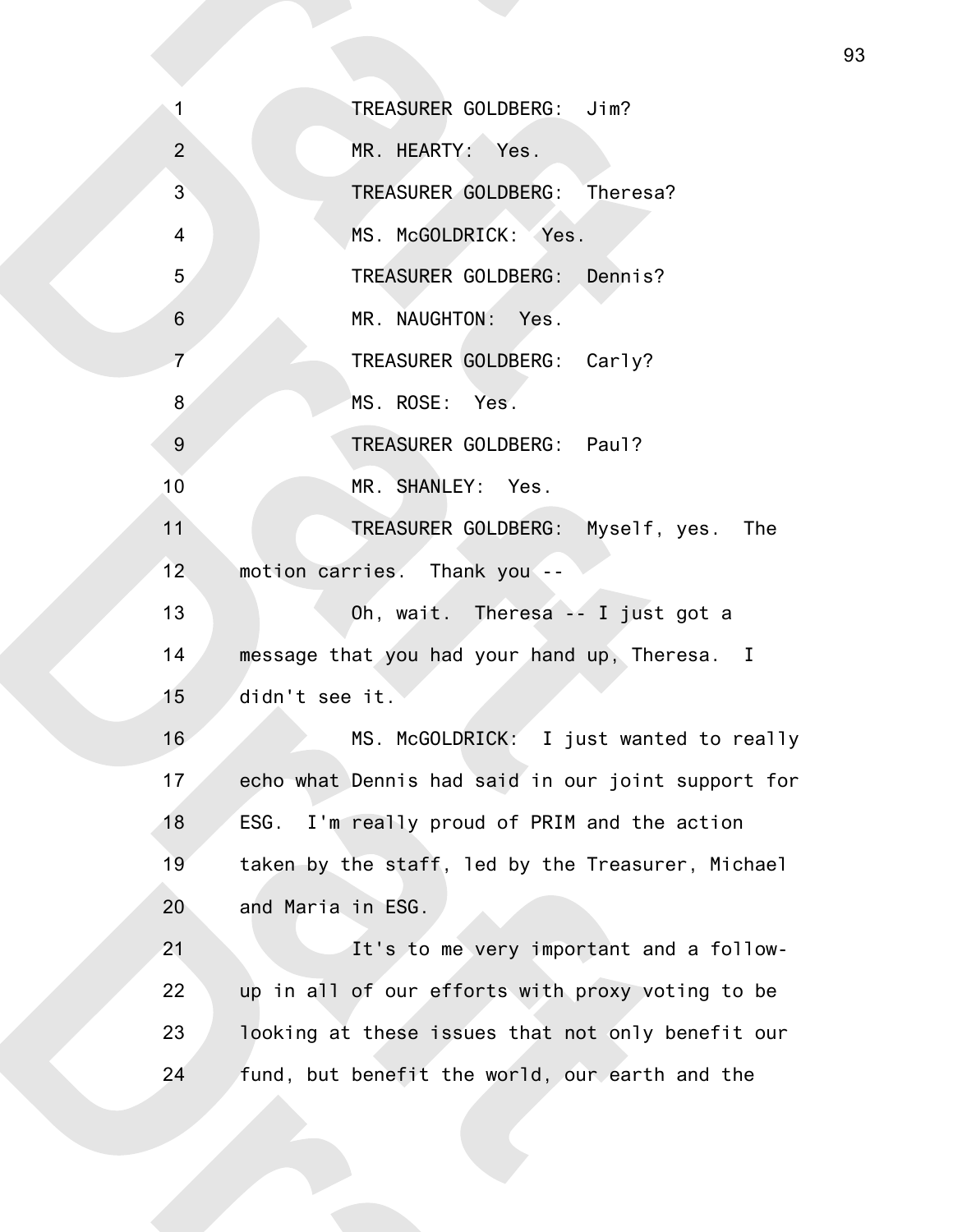people, as well as our beneficiaries. So to me, the two are tied together very integrally, and I think that it's extremely cutting-edge stuff and very important that we're studying these issues and how they affect the fund. And so I'm very excited for this committee. Thank you. TREASURER GOLDBERG: Sorry, Theresa. I apologize for having missed -- MS. McGOLDRICK: No problem. TREASURER GOLDBERG: Okay. Well, we've had the vote. So that actually takes us through the agenda except for our legislative update. Is Emily on? MR. FALZONE: I think we are promoting her and maybe Liz as well. MS. McGOLDRICK: Liz Zelnick. Okay. MR. GRISWOLD: She should be on in just a second. It takes a moment for the promotion to happen. MR. FALZONE: I should say her full name, Treasurer. You're right. We're just such good friends now, that I just -- TREASURER GOLDBERG: Elizabeth Zelnick 1 2 3 4 5 6 7 8 9 10 11 12 13 14 15 16 17 18 19 20 21 22 23 24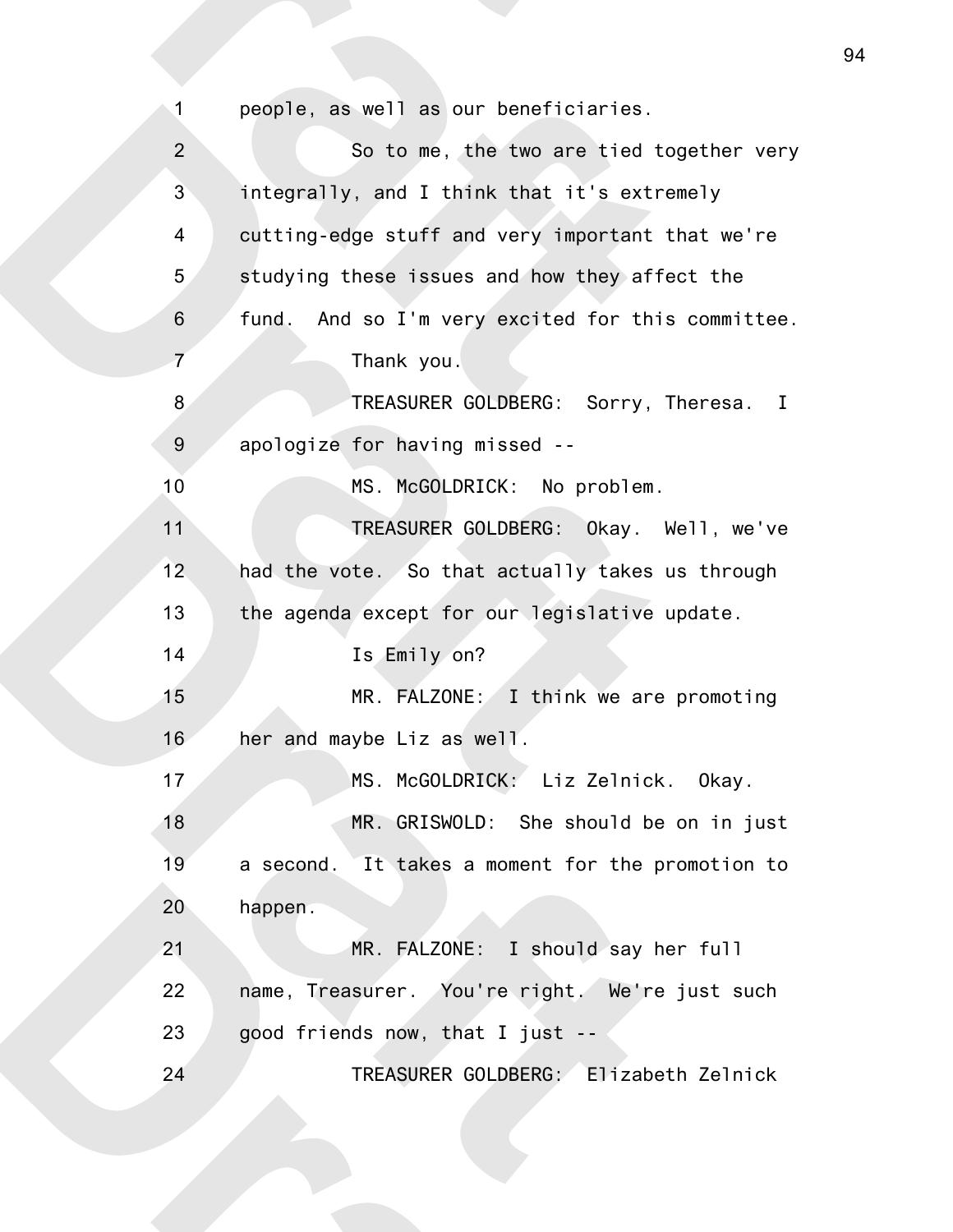and Emily Kowtoniuk.

1

MR. FALZONE: Thank you. TREASURER GOLDBERG: Policy team. MS. KOWTONIUK: Hi. So I'm Emily Kowtoniuk, and I will give a quick legislative update. We are now in the second year of the twoyear legislative session. And we're through joint rule 10-day, which is the deadline by which all committees of first impression need to report the bills before them. We now have all of the paperwork processed, and we can report on the three buckets of bills that we've been tracking for PRIM. So the first sort of line of effort is divestment bills, and we did see all of the divestment bills go to study this session. There's also a new line of effort looking at, on point, the intersection of ESG and fiduciary duty. This is a new initiative, and those bills actually went to study as well this session. The only bills relative to PRIM that we saw receive a favorable report are the PRIM 2 3 4 5 6 7 8 9 10 11 12 13 14 15 16 17 18 19 20 21 22 23 24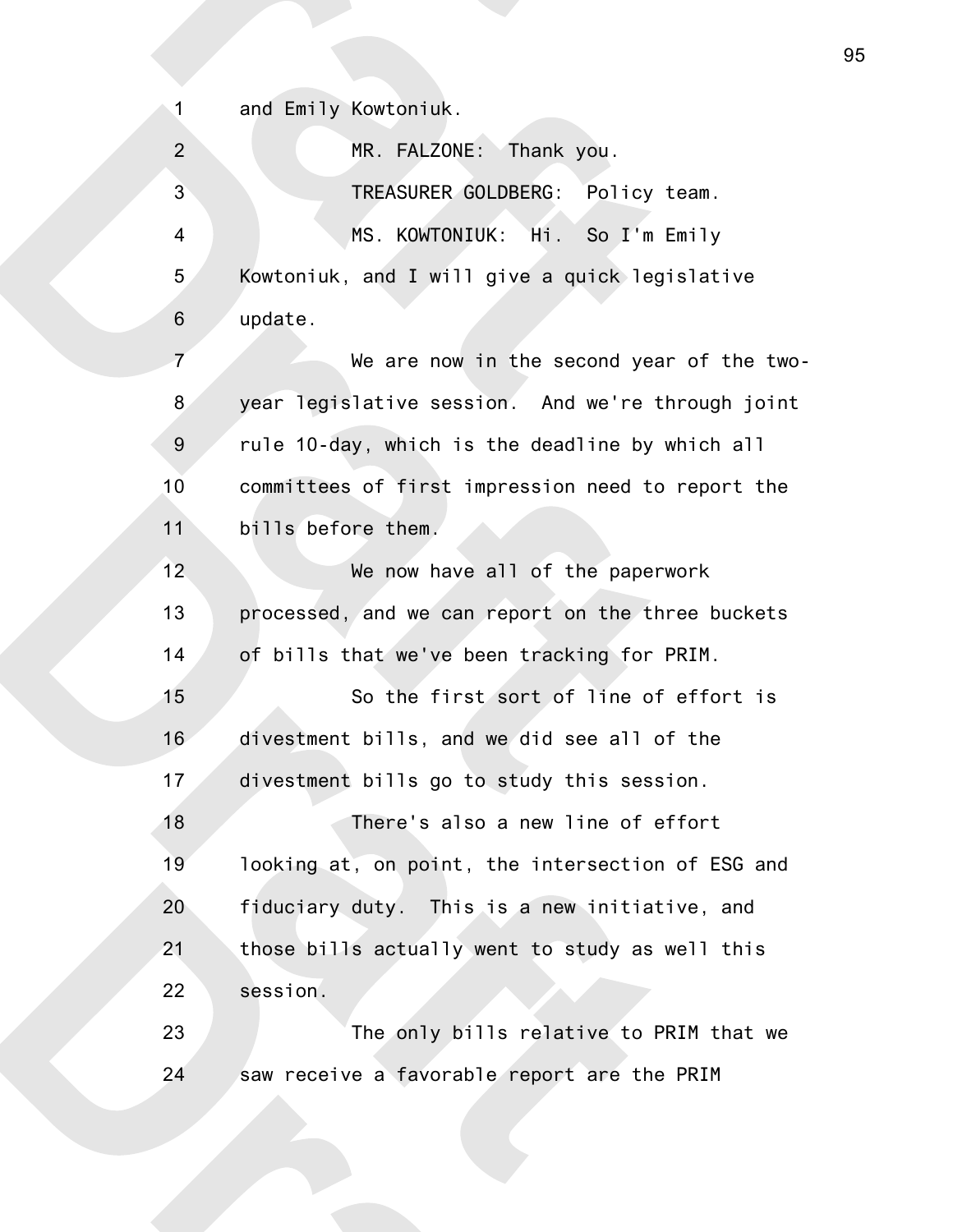membership bills. And this is the same initiative that we saw last session that would require the governor to appoint from a panel of three selected of the public safety appointee. 1 2 3 4

Similar to last session, this bill did receive a favorable report, and it will go now to house rules, where we'll continue to watch it. 5 6 7

We could see this measure come up during budget debate, and we're now discussing the FY '23 budget. The governor has proposed his budget. And similar to last fiscal year, he's proposed a \$250 million supplemental transfer to the PRIT Fund, which the Treasurer spoke in support of at the joint ways and means hearing just last week. 8 9 10 11 12 13 14

In the last update, we did see the governor sign the COVID supplemental budget, which does include an extension of the emergency Open Meeting Law provisions, which were set to expire in April, and they're now extended through July 15. So happy to answer any questions. MR. BROUSSEAU: Fast, fast question, 15 16 17 18 19 20 21 22

Emily. Which particular bills you mentioned were sent to study? 23 24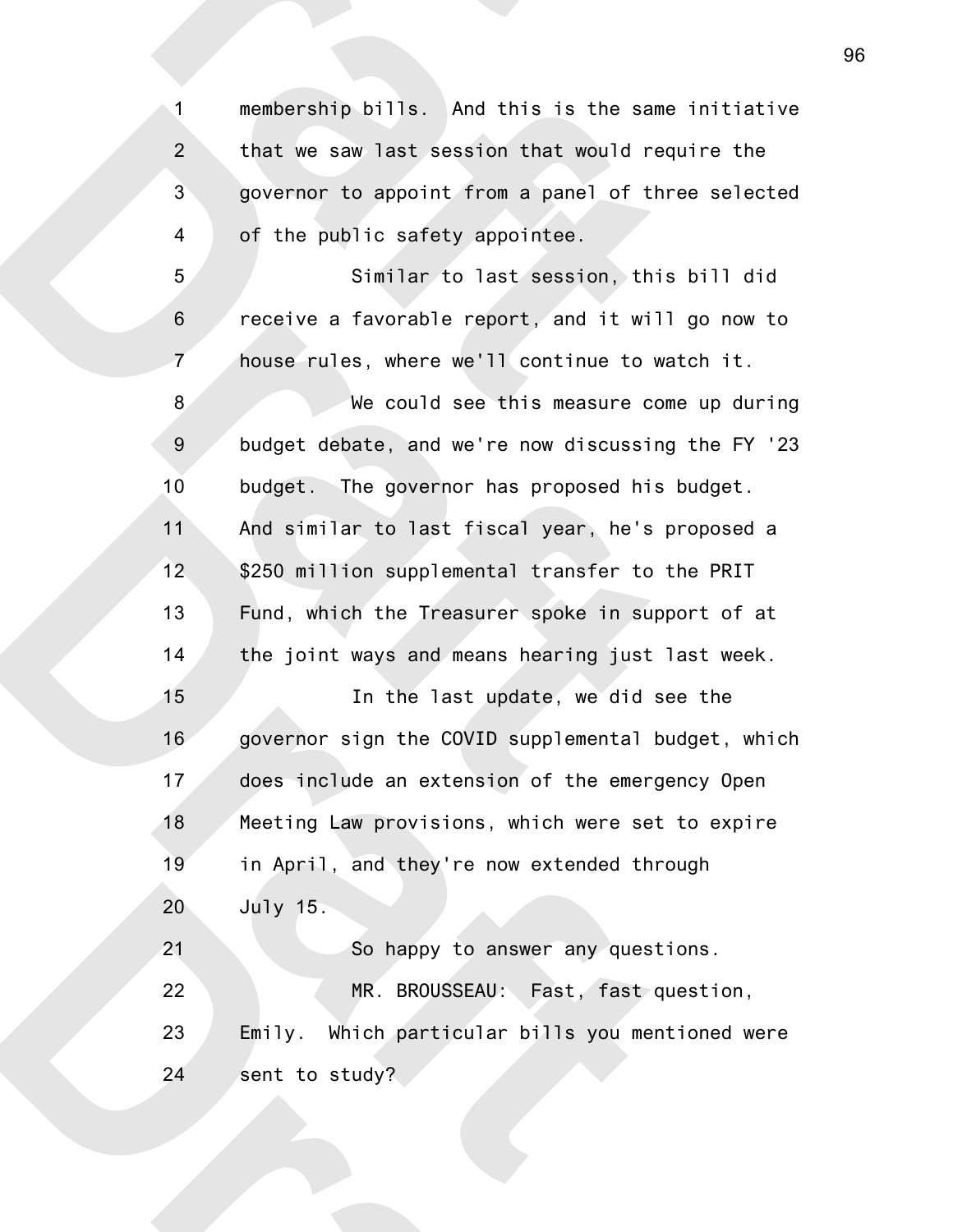MS. KOWTONIUK: So all of the divestment bills, and then there was a new bill filed by Representative Domb that looked at ESG and climate investing specifically. And that was also sent to study. 1 2 3 4 5

MR. BROUSSEAU: Sometimes study can be fast. Sometimes it can be prolonged and extended. Do you have any idea whether or not these will come through the committees and be brought back during this legislative session? MS. KOWTONIUK: Not during this legislative session. I mean they could pop up during budget debate, but these are sort of perennially filed and perennially sent to study, on the divestment side especially. So I'd expect that we would see similar 6 7 8 9 10 11 12 13 14 15 16

initiatives next session, but that won't be until next year. So for this session, I think we're done. 17 18 19

MR. BROUSSEAU: Could you please just elaborate a little bit on the changes to the membership of PRIM Board, that one position? MS. KOWTONIUK: Sure. So this is the bill that was filed by Senator Keenan on the 20 21 22 23 24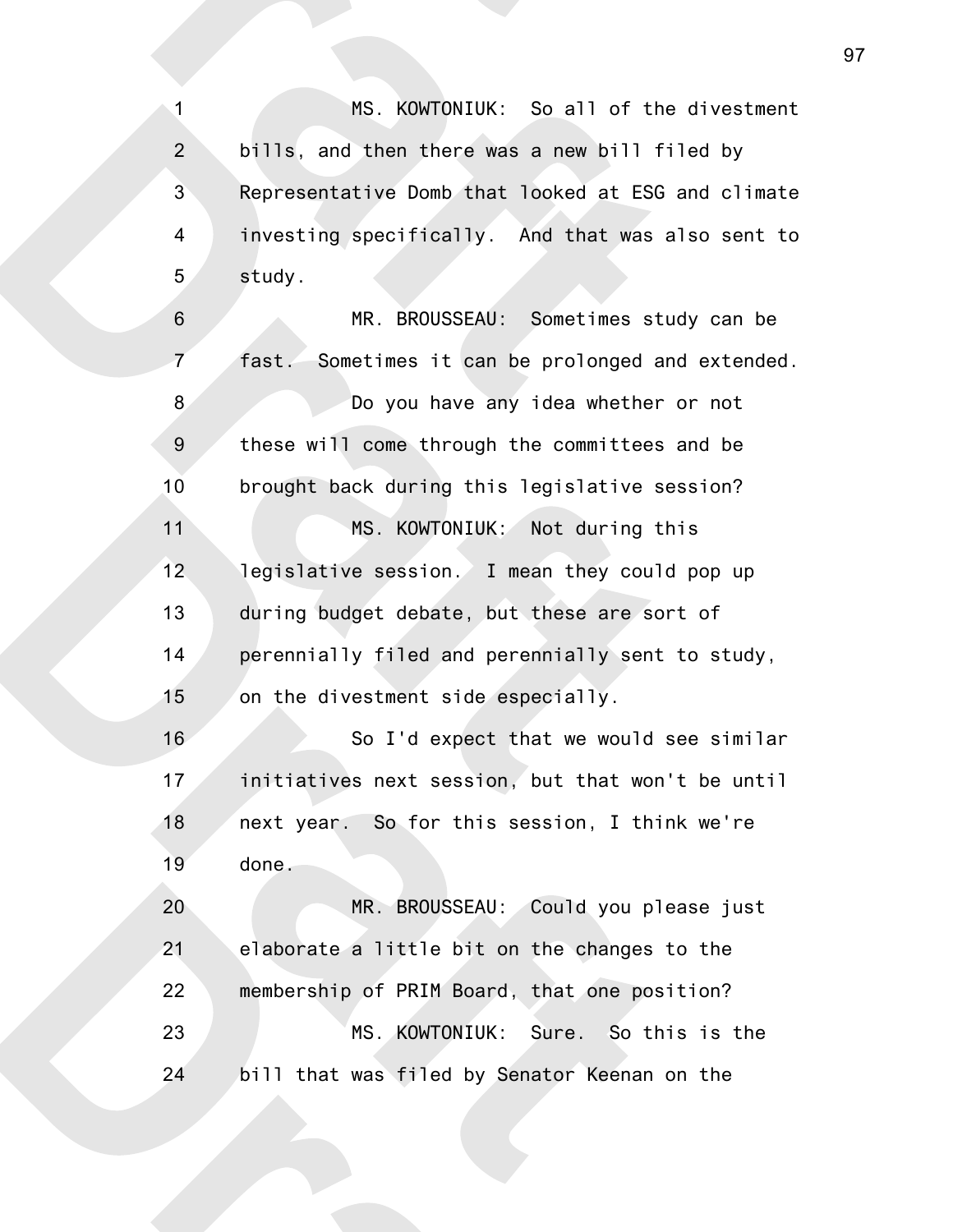senate side and then actually by both Representatives Peisch and Cusack on the house side. And this amends PRIM's statute to require that the governor appoint the public safety representative from a list of three nominees submitted by the Massachusetts Association of Contributory Retirement Systems. MR. BROUSSEAU: Okay. Thank you. MR. NAUGHTON: Madam Treasurer -- TREASURER GOLDBERG: Yes. MR. NAUGHTON: -- through you to Emily. Emily, just a quick question on the other bill regarding ESG and fiduciary responsibility. Could you just put a little finer point on that for me, what that bill intends? MS. KOWTONIUK: I'm actually going to turn it over to Liz on this one because she's been working closest with the representative's office. MS. ZELNICK: Hi, everyone. I'm Liz Zelnick, deputy director for policy and legislative affairs. So with this particular bill, 1 2 3 4 5 6 7 8 9 10 11 12 13 14 15 16 17 18 19 20 21 22 23 24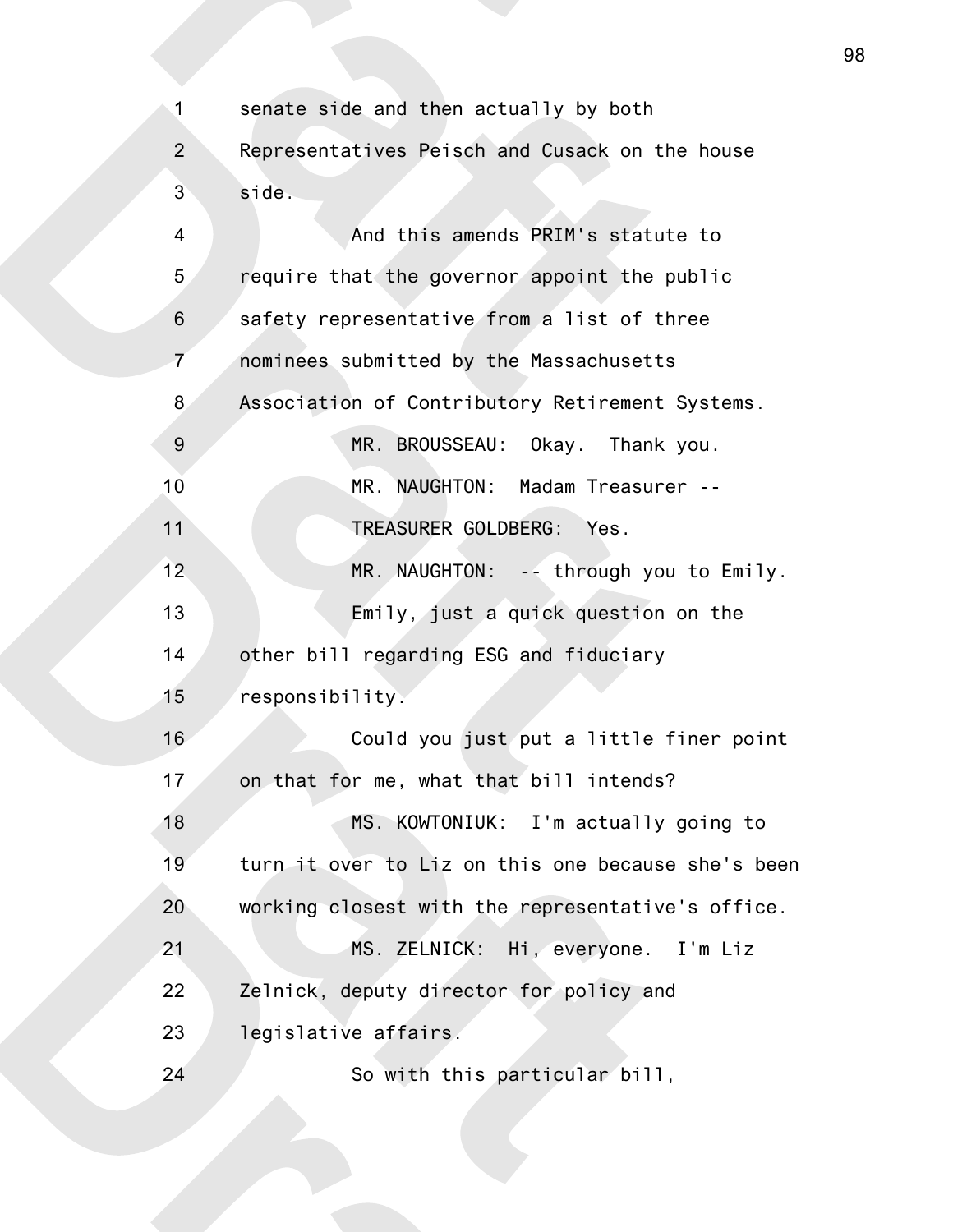Representative Domb presented an idea to create essentially an outside agency to monitor PRIM's progress in reaching sort of the net zero goals laid out by the climate bill that passed last year. 1 2 3 4 5

So obviously that got sent to study. And our team really thinks that the ESG committee that you guys just created really achieves the same goals without so much red tape. And working internally with the staff in the capacity that you guys already have. MR. NAUGHTON: Thanks very much for that. MS. ZELNICK: Absolutely. TREASURER GOLDBERG: Any other questions? Hearing none, that is actually the end of our agenda. Unless I'm missing a page. 6 7 8 9 10 11 12 13 14 15 16 17 18

MS. FITCH: Nope. 19

MR. FALZONE: I don't know if any -- 20

just a few words on client service, if I may. 21

TREASURER GOLDBERG: Please do. 22

MR. FALZONE: So we talked about the two educational Webinars the client service team is 23 24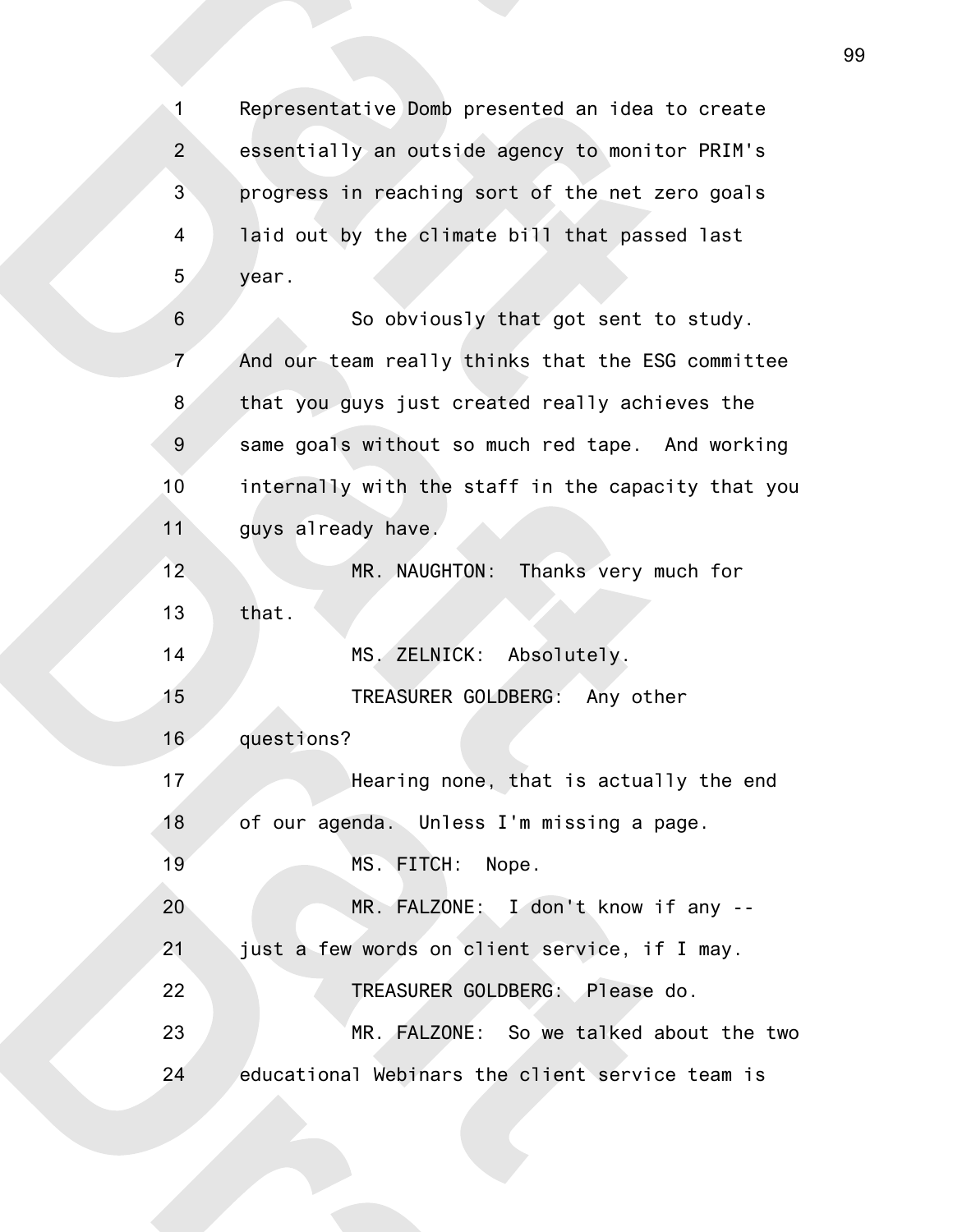putting together for our clients.

1

I also would be remiss if I didn't congratulate Jennifer Cole, who's on the client service team, for her 20 years. I remember when Jennifer first started, and I've been working with her ever since, and it's been a pleasure. And I'm excited and look forward to working with her in the future as well. And then secondarily to that, we do have an investor advisory council meeting that's on the books for March, which is a meeting we put together so that some of our retirement systems can come, normally they can meet with us, and we can talk a little bit more about what's going on so that our retirement systems have a little more insight. And Francesco is here to answer any questions, if you have any. TREASURER GOLDBERG: Any questions for Francesco? Hearing none, I believe we are now at the end of our agenda. I want to congratulate us all. We have been having some rather marathon meetings for 2 3 4 5 6 7 8 9 10 11 12 13 14 15 16 17 18 19 20 21 22 23 24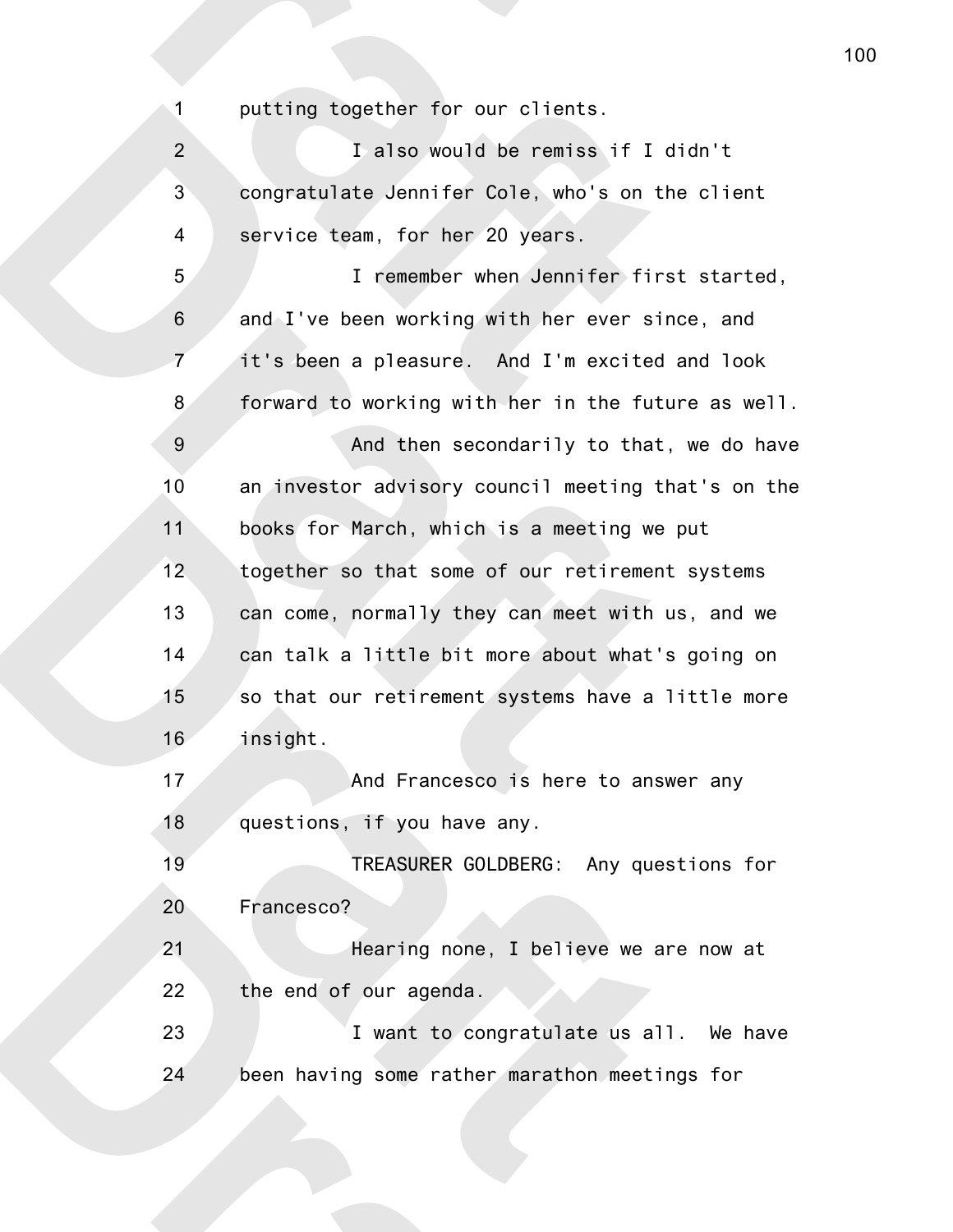| $\mathbf{1}$   | quite some time, so we are very efficient today. |
|----------------|--------------------------------------------------|
| $\overline{2}$ | And I think that's due to the success of our     |
| $\mathbf{3}$   | subcommittee meetings.                           |
| $\overline{4}$ | MS. FITCH: Yes. Agreed.                          |
| 5              | TREASURER GOLDBERG: With that, I will            |
| $\,6\,$        | seek a motion to adjourn. Is there a motion?     |
| $\overline{7}$ | MR. BROUSSEAU: So moved.                         |
| 8              | MR. SHANLEY: So moved.                           |
| $9\,$          | TREASURER GOLDBERG: Is there a second?           |
| 10             | MS. McGOLDRICK: Second.                          |
| 11             | MS. FITCH: Second.                               |
| 12             | TREASURER GOLDBERG: Roll call vote.              |
| 13             | Bob?                                             |
| 14             | MR. BROUSSEAU: Yes.                              |
| 15             | TREASURER GOLDBERG: Ruth Ellen?                  |
| 16             | MS. FITCH: Yes.                                  |
| 17             | TREASURER GOLDBERG: Jim?                         |
| 18             | MR. HEARTY: Yes.                                 |
| 19             | TREASURER GOLDBERG: Theresa?                     |
| 20             | MS. McGOLDRICK: Yes.                             |
| 21             | TREASURER GOLDBERG: Dennis?                      |
| 22             | MR. NAUGHTON: Yes.                               |
| 23             | TREASURER GOLDBERG: Carly?                       |
| 24             | MS. ROSE: Yes.                                   |